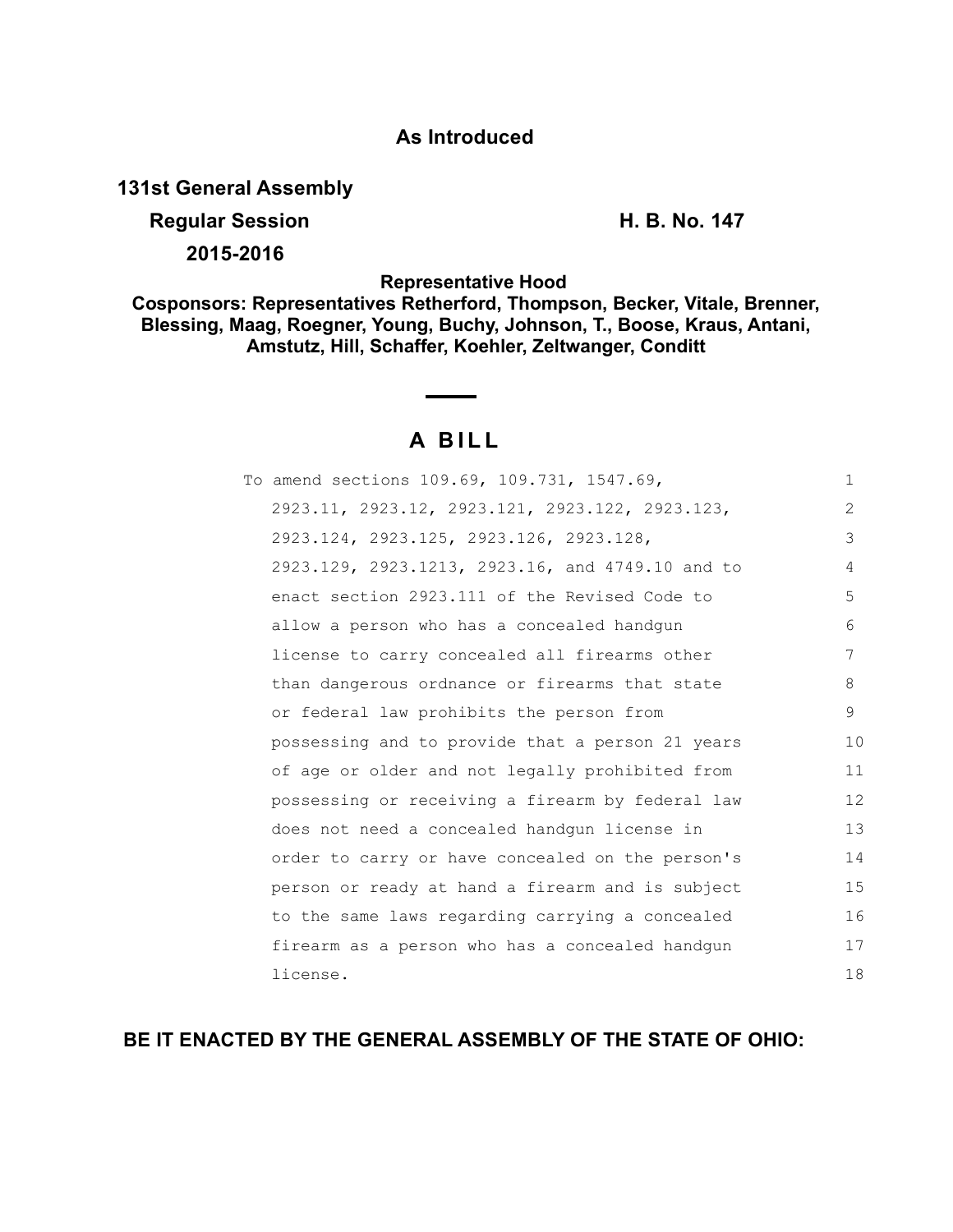**Section 1.** That sections 109.69, 109.731, 1547.69, 2923.11, 2923.12, 2923.121, 2923.122, 2923.123, 2923.124, 2923.125, 2923.126, 2923.128, 2923.129, 2923.1213, 2923.16, and 4749.10 be amended and section 2923.111 of the Revised Code be enacted to read as follows: 19 20 21 22 23

**Sec. 109.69.** (A)(1) The attorney general shall negotiate and enter into a reciprocity agreement with any other licenseissuing state under which a concealed handgun license that is issued by the other state is recognized in this state if the attorney general determines that both of the following apply:

(a) The eligibility requirements imposed by that licenseissuing state for that license are substantially comparable to the eligibility requirements for a concealed handgun license issued under section 2923.125 of the Revised Code. 29 30 31 32

(b) That license-issuing state recognizes a concealed handgun license issued under section 2923.125 of the Revised Code.

(2) A reciprocity agreement entered into under division (A)(1) of this section also may provide for the recognition in this state of a concealed handgun license issued on a temporary or emergency basis by the other license-issuing state, if the eligibility requirements imposed by that license-issuing state for the temporary or emergency license are substantially comparable to the eligibility requirements for a concealed handgun license issued under section 2923.125 or 2923.1213 of the Revised Code and if that license-issuing state recognizes a concealed handgun license issued under section 2923.1213 of the Revised Code. 36 37 38 39 40 41 42 43 44 45 46

(3) The attorney general shall not negotiate any agreement

33 34 35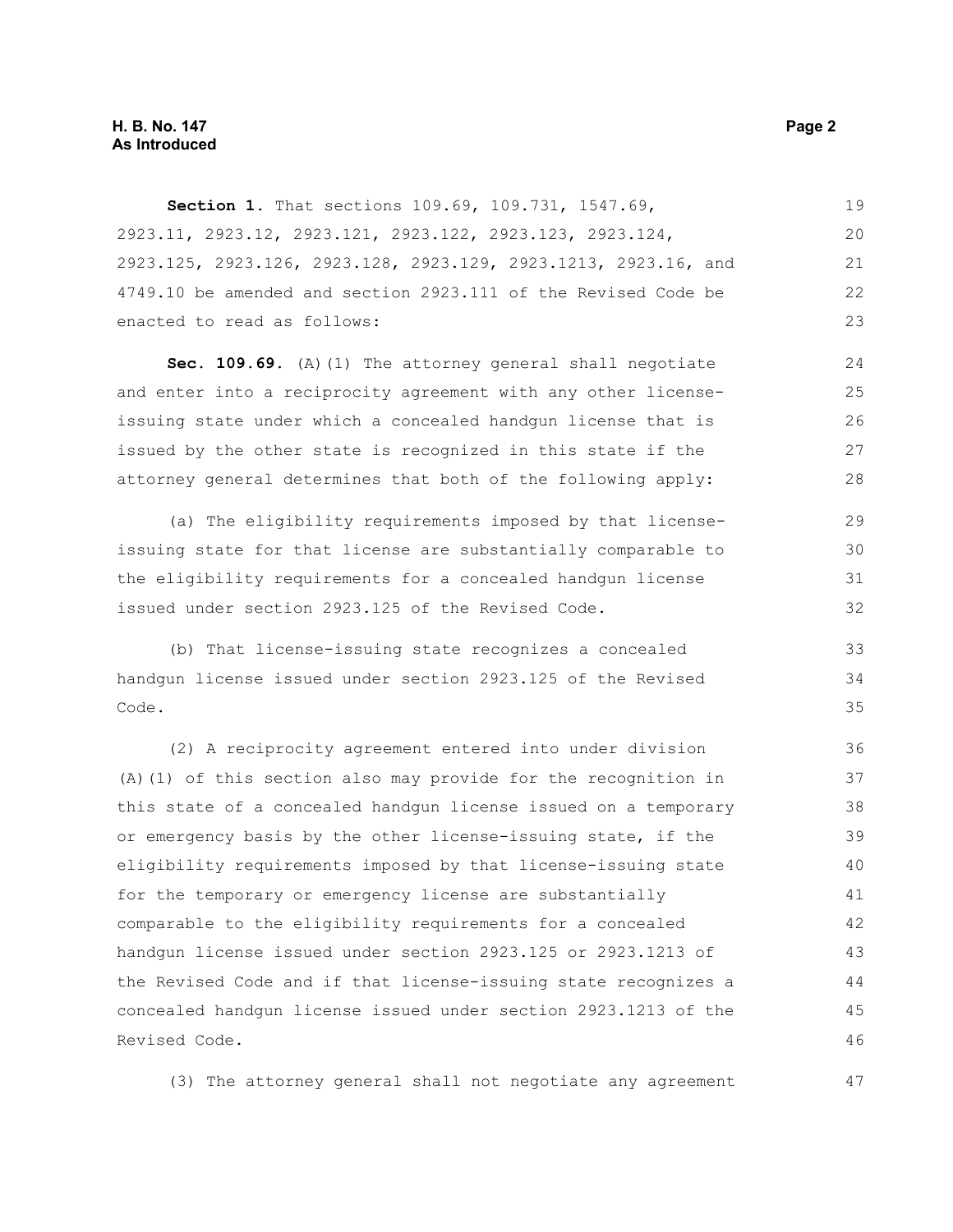with any other license-issuing state under which a concealed handgun license issued by the other state is recognized in this state other than as provided in divisions (A)(1) and (2) of this section. 48 49 50 51

(B) As used in this section:

(1) "Handgun," "firearm," and "concealed handgun license" have the same meanings as in section 2923.11 of the Revised Code.

(2) "License-issuing state" means a state other than this state that, pursuant to law, provides for the issuance of a license to carry a concealed handgun or a license to carry a concealed firearm.

**Sec. 109.731.** (A) The Ohio peace officer training commission shall prescribe, and shall make available to sheriffs, all of the following: 60 61 62

(1) An application form that is to be used under section 2923.125 of the Revised Code by a person who applies for a concealed handgun license and an application form that is to be used under section 2923.125 of the Revised Code by a person who applies for the renewal of a license of that nature, both of which shall conform substantially to the forms prescribed in section 2923.1210 of the Revised Code;

(2) A form for the concealed handgun license that is to be issued by sheriffs to persons who qualify for a concealed handgun license under section 2923.125 of the Revised Code and that conforms to the following requirements: 70 71 72 73

(a) It has space for the licensee's full name, residence address, and date of birth and for a color photograph of the licensee. 74 75 76

52

53 54 55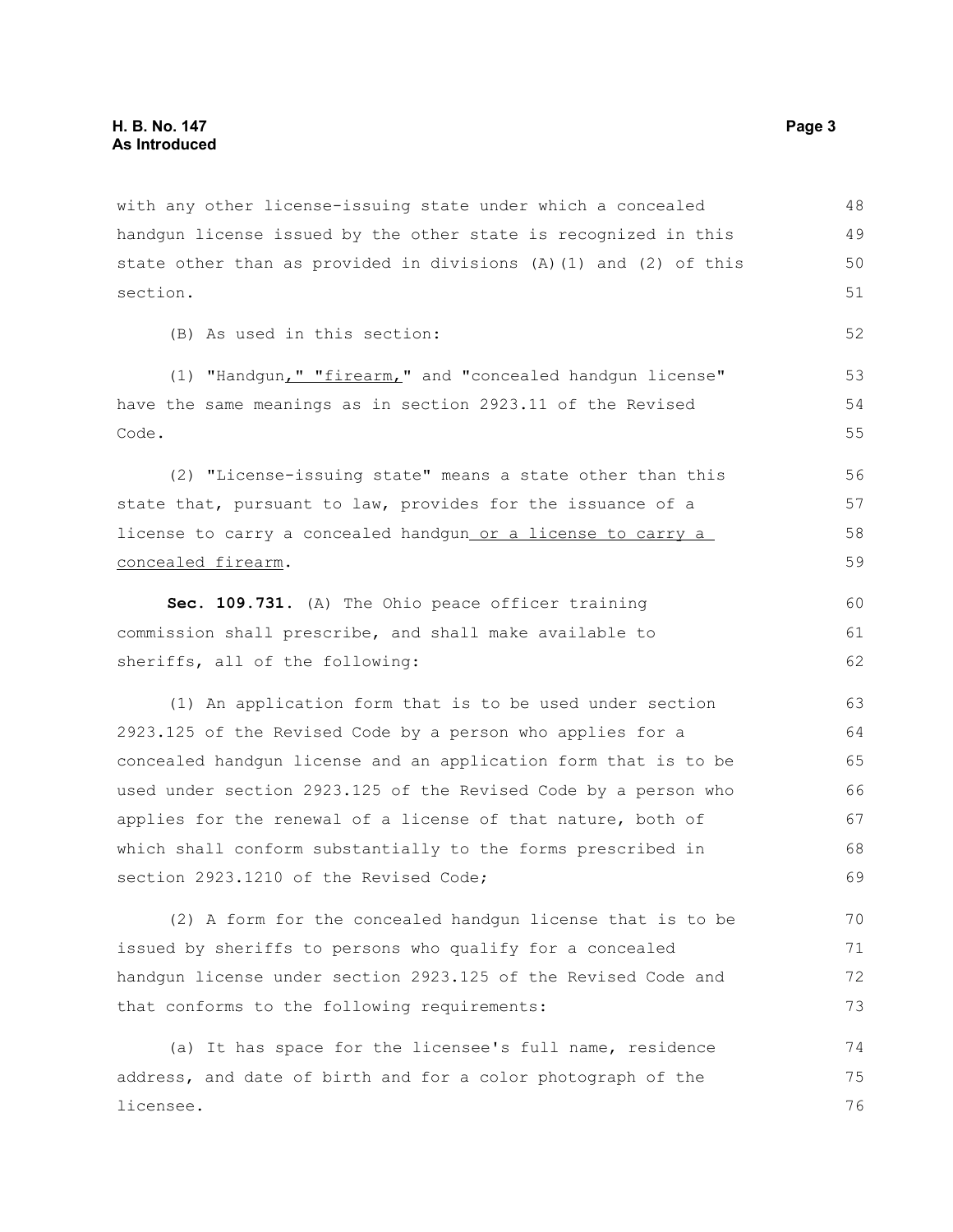#### **H. B. No. 147 Page 4 As Introduced**

(b) It has space for the date of issuance of the license, its expiration date, its county of issuance, the name of the sheriff who issues the license, and the unique combination of letters and numbers that identify the county of issuance and the license given to the licensee by the sheriff in accordance with division (A)(4) of this section. 77 78 79 80 81 82

(c) It has space for the signature of the licensee and the signature or a facsimile signature of the sheriff who issues the license.

(d) It does not require the licensee to include serial numbers of handguns\_firearms, other identification related to handguns firearms, or similar data that is not pertinent or relevant to obtaining the license and that could be used as a de facto means of registration of handguns-firearms owned by the licensee. 86 87 88 89 90 91

(3) A series of three-letter county codes that identify each county in this state;

(4) A procedure by which a sheriff shall give each concealed handgun license, replacement concealed handgun license, or renewal concealed handgun license and each concealed handgun license on a temporary emergency basis or replacement license on a temporary emergency basis the sheriff issues under section 2923.125 or 2923.1213 of the Revised Code a unique combination of letters and numbers that identifies the county in which the license was issued and that uses the county code and a unique number for each license the sheriff of that county issues; 94 95 96 97 98 99 100 101 102 103

(5) A form for a concealed handgun license on a temporary emergency basis that is to be issued by sheriffs to persons who 104 105

83 84 85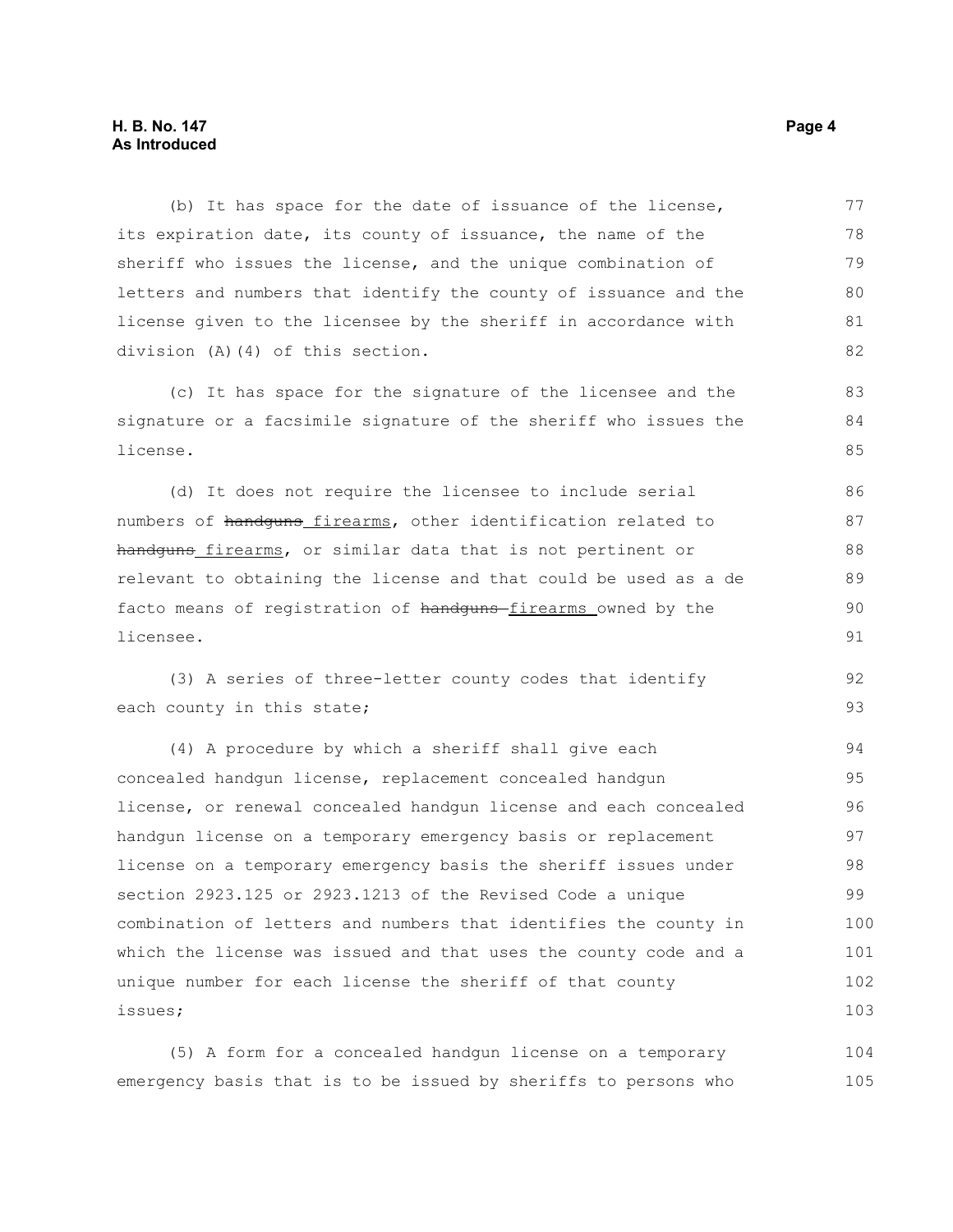qualify for such a license under section 2923.1213 of the Revised Code, which form shall conform to all the requirements set forth in divisions  $(A)$   $(2)$   $(a)$  to  $(d)$  of this section and shall additionally conspicuously specify that the license is issued on a temporary emergency basis and the date of its issuance. 106 107 108 109 110 111

(B)(1) The Ohio peace officer training commission, in consultation with the attorney general, shall prepare a pamphlet that does all of the following, in everyday language: 112 113 114

(a) Explains the firearms laws of this state; 115

(b) Instructs the reader in dispute resolution and explains the laws of this state related to that matter; 116 117

(c) Provides information to the reader regarding all aspects of the use of deadly force with a firearm, including, but not limited to, the steps that should be taken before contemplating the use of, or using, deadly force with a firearm, possible alternatives to using deadly force with a firearm, and the law governing the use of deadly force with a firearm. 118 119 120 121 122 123

(2) The attorney general shall consult with and assist the commission in the preparation of the pamphlet described in division (B)(1) of this section and, as necessary, shall recommend to the commission changes in the pamphlet to reflect changes in the law that are relevant to it. The attorney general shall publish the pamphlet on the web site of the attorney general and shall provide the address of the web site to any person who requests the pamphlet. 124 125 126 127 128 129 130 131

(C) The Ohio peace officer training commission shall maintain statistics with respect to the issuance, renewal, suspension, revocation, and denial of concealed handgun licenses 132 133 134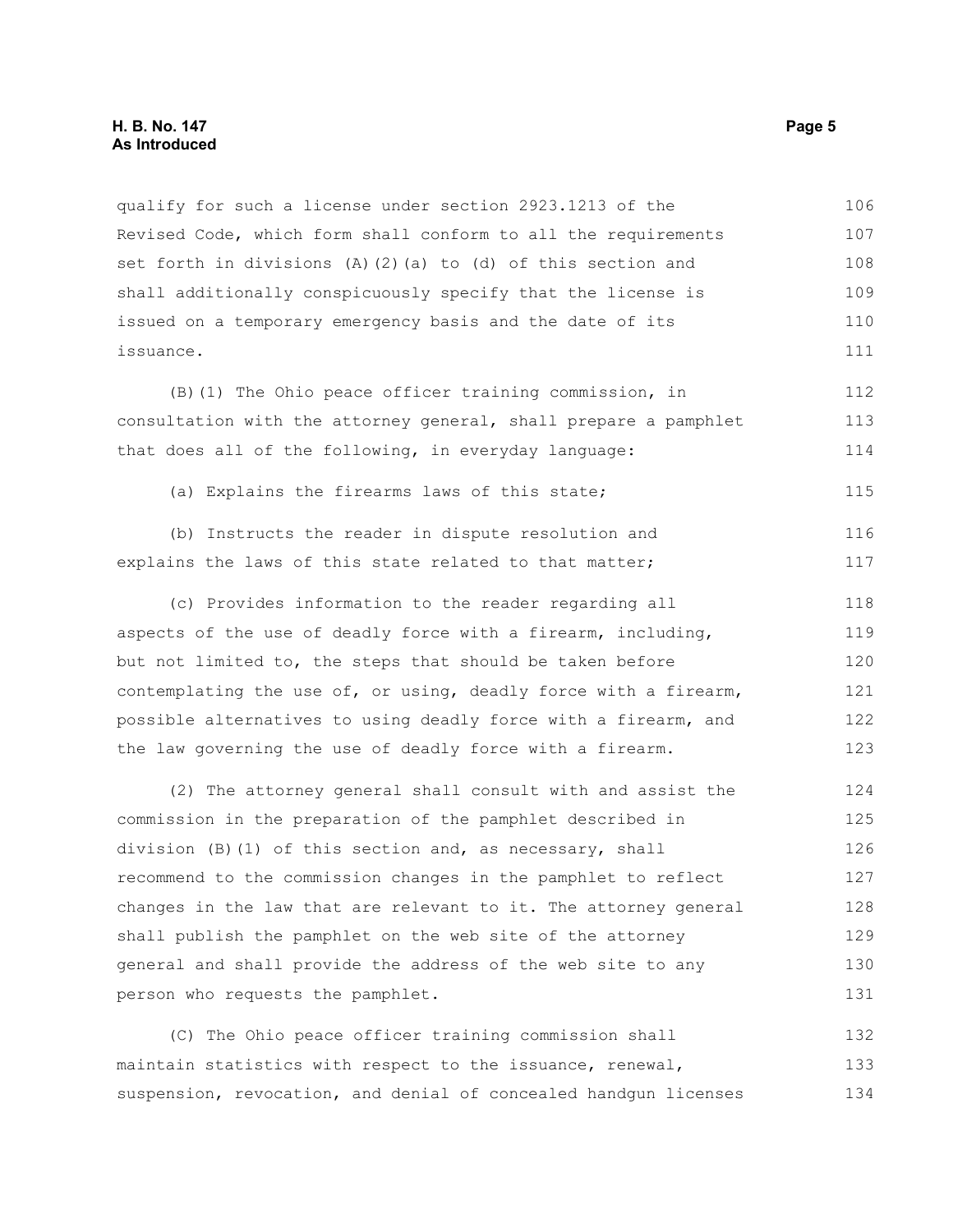#### **H. B. No. 147 Page 6 As Introduced**

under section 2923.125 of the Revised Code and the suspension of processing of applications for those licenses, and with respect to the issuance, suspension, revocation, and denial of concealed handgun licenses on a temporary emergency basis under section 2923.1213 of the Revised Code, as reported by the sheriffs pursuant to division (C) of section 2923.129 of the Revised Code. Not later than the first day of March in each year, the commission shall submit a statistical report to the governor, the president of the senate, and the speaker of the house of representatives indicating the number of concealed handgun licenses that were issued, renewed, suspended, revoked, and denied under section 2923.125 of the Revised Code in the previous calendar year, the number of applications for those licenses for which processing was suspended in accordance with division (D)(3) of that section in the previous calendar year, and the number of concealed handgun licenses on a temporary emergency basis that were issued, suspended, revoked, or denied under section 2923.1213 of the Revised Code in the previous calendar year. Nothing in the statistics or the statistical report shall identify, or enable the identification of, any individual who was issued or denied a license, for whom a license was renewed, whose license was suspended or revoked, or for whom application processing was suspended. The statistics and the statistical report are public records for the purpose of section 149.43 of the Revised Code. (D) As used in this section, "concealed handgun license," 135 136 137 138 139 140 141 142 143 144 145 146 147 148 149 150 151 152 153 154 155 156 157 158 159 160

"firearm," and "handgun" have the same meanings as in section 2923.11 of the Revised Code. 161 162

**Sec. 1547.69.** (A) As used in this section: 163

(1) "Firearm," "concealed handgun license," "handgun," 164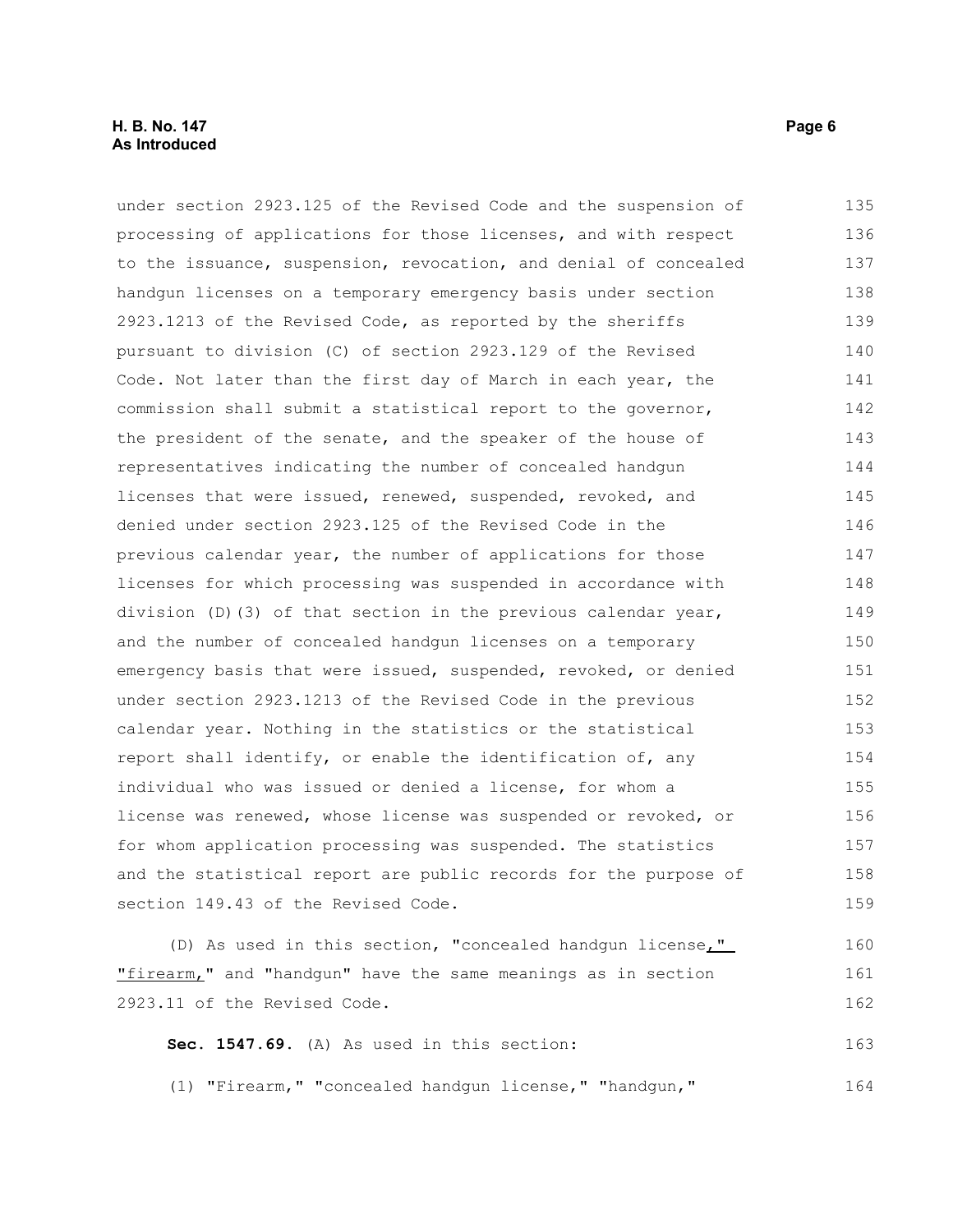| "restricted firearm," and "valid concealed handgun license" have | 165 |
|------------------------------------------------------------------|-----|
| the same meanings as in section 2923.11 of the Revised Code.     | 166 |
| (2) "Unloaded" has the same meanings as in divisions (K)         | 167 |
| (5) and (6) of section 2923.16 of the Revised Code, except that  | 168 |
| all references in the definition in division (K) (5) of that     | 169 |
| section to "vehicle" shall be construed for purposes of this     | 170 |
| section to be references to "vessel."                            | 171 |
| (B) No person shall knowingly discharge a firearm while in       | 172 |
| or on a vessel.                                                  | 173 |
| (C) No person shall knowingly transport or have a loaded         | 174 |
| firearm in a vessel in a manner that the firearm is accessible   | 175 |
| to the operator or any passenger.                                | 176 |
| (D) No person shall knowingly transport or have a firearm        | 177 |
| in a vessel unless it is unloaded and is carried in one of the   | 178 |
| following ways:                                                  | 179 |
| (1) In a closed package, box, or case;                           | 180 |
| (2) In plain sight with the action opened or the weapon          | 181 |
| stripped, or, if the firearm is of a type on which the action    | 182 |
| will not stay open or that cannot easily be stripped, in plain   | 183 |
| sight.                                                           | 184 |
| $(E)$ (1) The affirmative defenses authorized in divisions       | 185 |
| $(D)$ (1) and (2) of section 2923.12 of the Revised Code are     | 186 |
| affirmative defenses to a charge under division (C) or (D) of    | 187 |
| this section that involves a firearm other than a handgun_if_    | 188 |
| division (H) (2) of this section does not apply to the person    | 189 |
| charged. It is an affirmative defense to a charge under division | 190 |
| (C) or (D) of this section of transporting or having a firearm   | 191 |
| of any type, including a handgun, in a vessel that the actor     | 192 |
| transported or had the firearm in the vessel for any lawful      | 193 |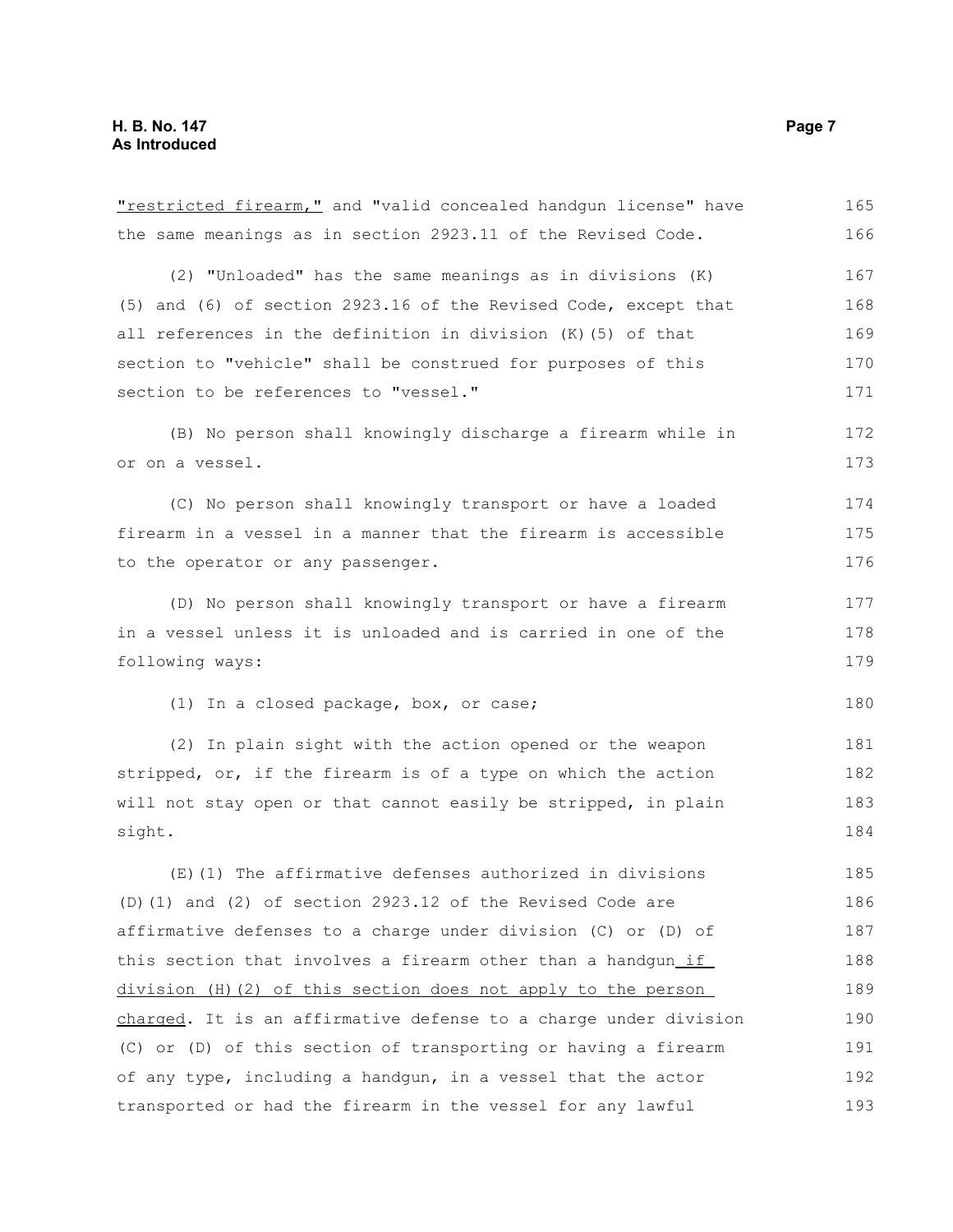#### **H. B. No. 147 Page 8 As Introduced**

purpose and while the vessel was on the actor's own property, provided that this affirmative defense is not available unless the actor, prior to arriving at the vessel on the actor's own property, did not transport or possess the firearm in the vessel or in a motor vehicle in a manner prohibited by this section or division (B) or (C) of section 2923.16 of the Revised Code while the vessel was being operated on a waterway that was not on the actor's own property or while the motor vehicle was being operated on a street, highway, or other public or private property used by the public for vehicular traffic. 194 195 196 197 198 199 200 201 202 203

(2) No person who is charged with a violation of division (C) or (D) of this section shall be required to obtain a license or temporary emergency license to carry a concealed handgun under section 2923.125 or 2923.1213 of the Revised Code as a condition for the dismissal of the charge. 204 205 206 207 208

(F) Divisions (B), (C), and (D) of this section do not apply to the possession or discharge of a United States coast guard approved signaling device required to be carried aboard a vessel under section 1547.251 of the Revised Code when the signaling device is possessed or used for the purpose of giving a visual distress signal. No person shall knowingly transport or possess any signaling device of that nature in or on a vessel in a loaded condition at any time other than immediately prior to the discharge of the signaling device for the purpose of giving a visual distress signal. 209 210 211 212 213 214 215 216 217 218

(G) No person shall operate or permit to be operated any vessel on the waters in this state in violation of this section. 219 220

(H)(1) This section does not apply to any of the following: 221 222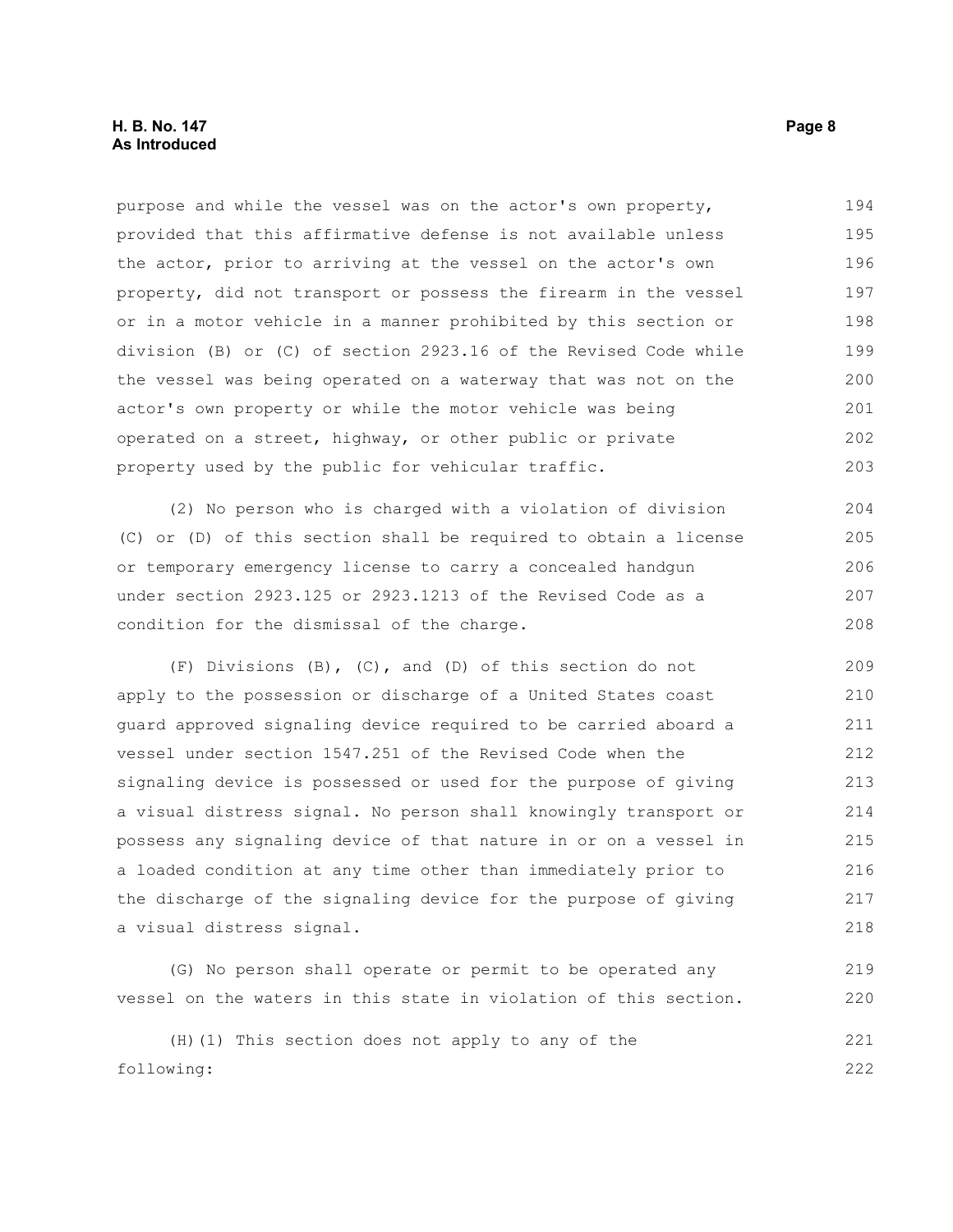#### **H. B. No. 147 Page 9 As Introduced**

(a) An officer, agent, or employee of this or any other state or of the United States, or to a law enforcement officer, when authorized to carry or have loaded or accessible firearms in a vessel and acting within the scope of the officer's, agent's, or employee's duties; 223 224 225 226 227

(b) Any person who is employed in this state, who is authorized to carry or have loaded or accessible firearms in a vessel, and who is subject to and in compliance with the requirements of section 109.801 of the Revised Code, unless the appointing authority of the person has expressly specified that the exemption provided in division (H)(1)(b) of this section does not apply to the person; 228 229 230 231 232 233 234

(c) Any person legally engaged in hunting.

(2) Divisions (C) and (D) of this section do not apply to a person who transports or possesses a handgun-in a vessel\_a firearm that is not a restricted firearm and who, at the time of that transportation or possession, is carrying a valid concealed handgun license or is deemed under division (C) of section 2923.111 of the Revised Code to have been issued a concealed handgun license under section 2923.125 of the Revised Code, unless the person at that time knowingly is in  $a$ -an unauthorized place on the vessel described specified in division (B) of section 2923.126 of the Revised Code or knowingly is transporting or possessing the firearm in any prohibited manner listed in that division. 236 237 238 239 240 241 242 243 244 245 246 247

(I) If a law enforcement officer stops a vessel for a violation of this section or any other law enforcement purpose, if any person on the vessel surrenders a firearm to the officer, either voluntarily or pursuant to a request or demand of the officer, and if the officer does not charge the person with a 248 249 250 251 252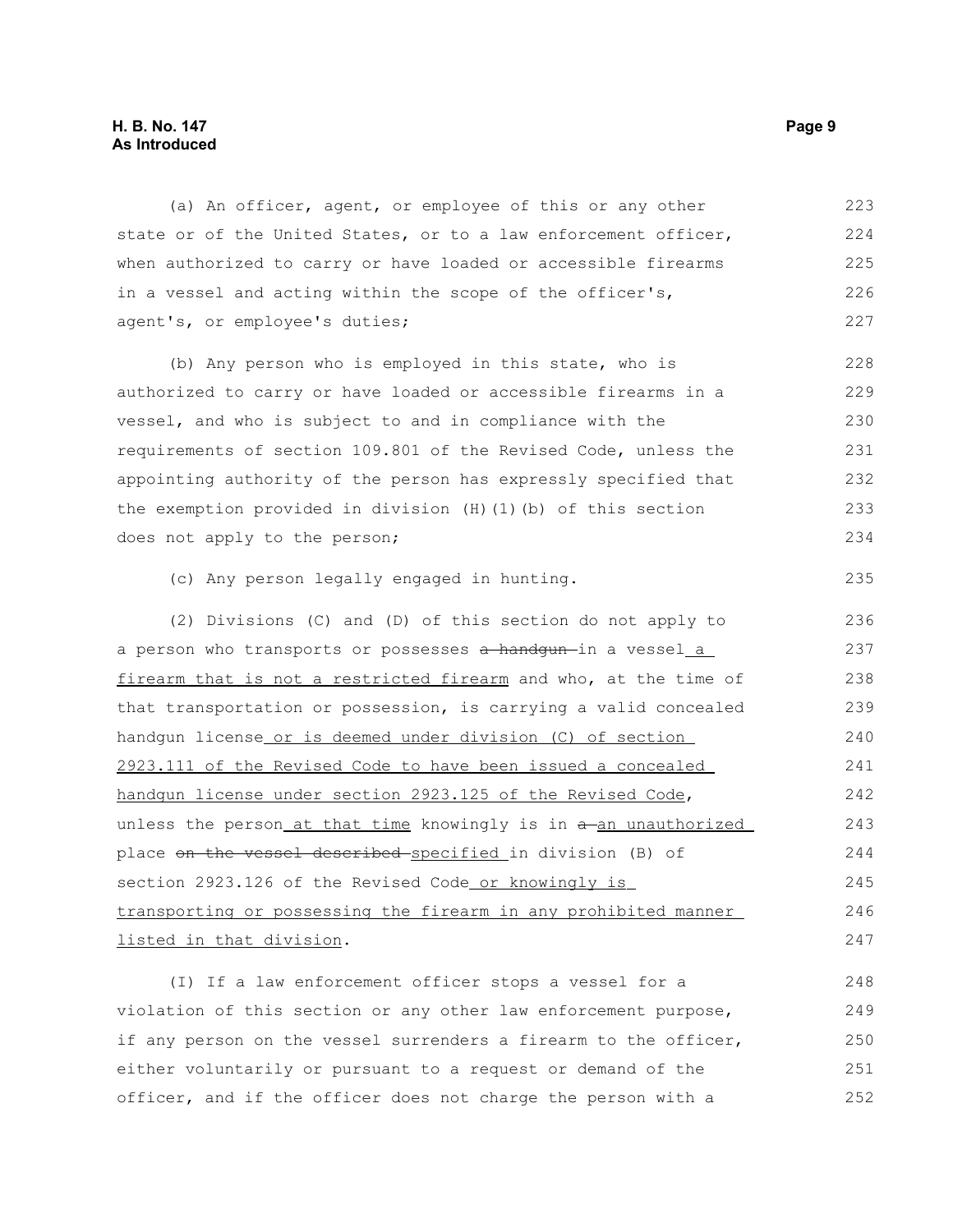#### **H. B. No. 147 Page 10 As Introduced**

violation of this section or arrest the person for any offense, the person is not otherwise prohibited by law from possessing the firearm, and the firearm is not contraband, the officer shall return the firearm to the person at the termination of the stop. 253 254 255 256 257

(J) Division (L) of section 2923.16 of the Revised Code applies with respect to division (A)(2) of this section, except that all references in division (L) of section 2923.16 of the Revised Code to "vehicle," to "this chapter," or to "division (K)(5)(a) or (b) of this section" shall be construed for purposes of this section to be, respectively, references to "vessel," to "section 1547.69 of the Revised Code," and to "divisions  $(K)$  (5)(a) and (b) of section 2923.16 of the Revised Code as incorporated under the definition of firearm adopted under division (A)(2) of this section." 258 259 260 261 262 263 264 265 266 267

**Sec. 2923.11.** As used in sections 2923.11 to 2923.24 of the Revised Code: 268 269

(A) "Deadly weapon" means any instrument, device, or thing capable of inflicting death, and designed or specially adapted for use as a weapon, or possessed, carried, or used as a weapon. 270 271 272

(B)(1) "Firearm" means any deadly weapon capable of expelling or propelling one or more projectiles by the action of an explosive or combustible propellant. "Firearm" includes an unloaded firearm, and any firearm that is inoperable but that can readily be rendered operable. 273 274 275 276 277

(2) When determining whether a firearm is capable of expelling or propelling one or more projectiles by the action of an explosive or combustible propellant, the trier of fact may rely upon circumstantial evidence, including, but not limited 278 279 280 281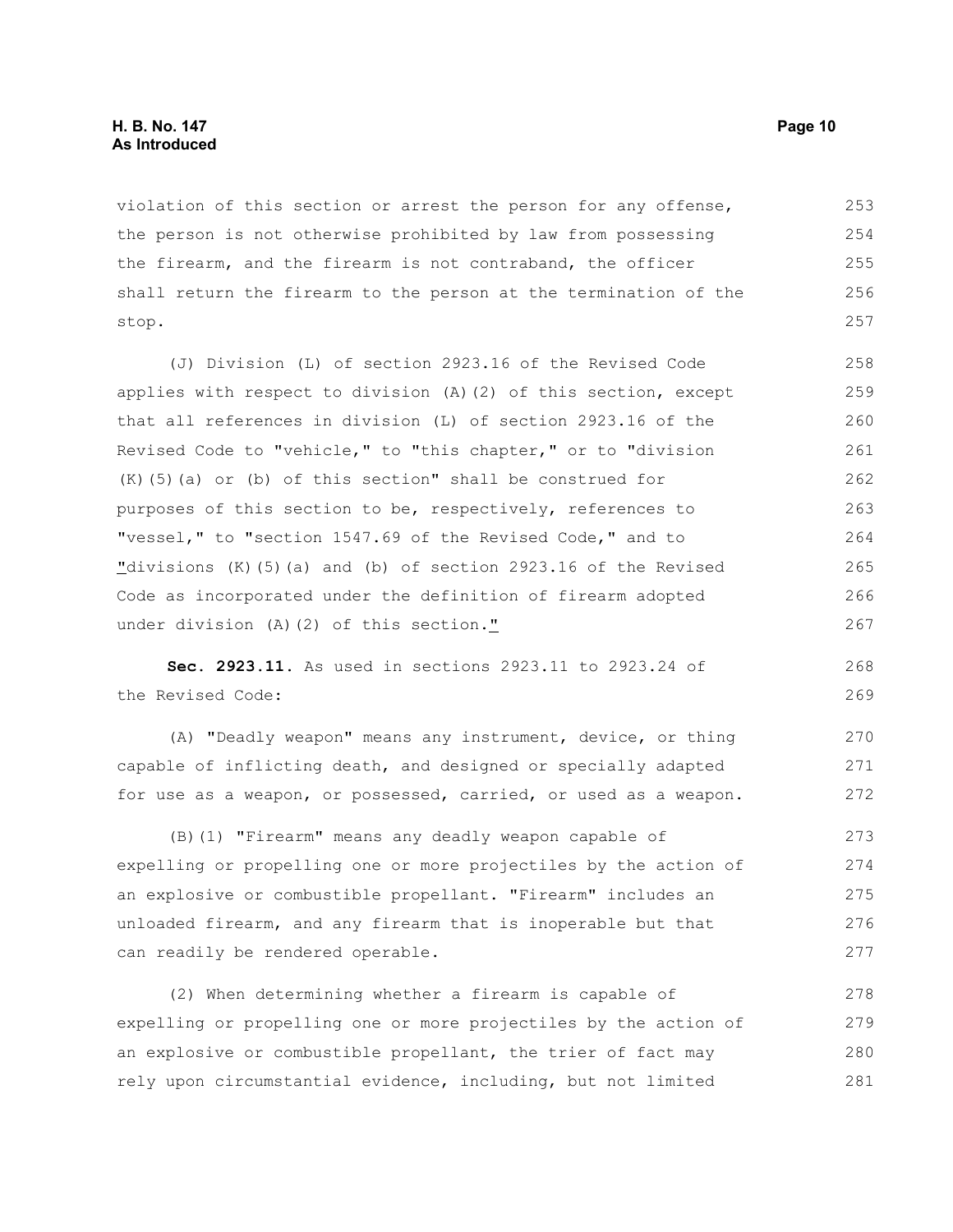control over the firearm.

(C) "Handgun" means any of the following:

(1) Any firearm that has a short stock and is designed to be held and fired by the use of a single hand; 285 286

(2) Any combination of parts from which a firearm of a type described in division (C)(1) of this section can be assembled. 287 288 289

(D) "Semi-automatic firearm" means any firearm designed or specially adapted to fire a single cartridge and automatically chamber a succeeding cartridge ready to fire, with a single function of the trigger. 290 291 292 293

(E) "Automatic firearm" means any firearm designed or specially adapted to fire a succession of cartridges with a single function of the trigger. "Automatic firearm" also means any semi-automatic firearm designed or specially adapted to fire more than thirty-one cartridges without reloading, other than a firearm chambering only .22 caliber short, long, or long-rifle cartridges. 294 295 296 297 298 299 300

(F) "Sawed-off firearm" means a shotgun with a barrel less than eighteen inches long, or a rifle with a barrel less than sixteen inches long, or a shotgun or rifle less than twenty-six inches long overall. 301 302 303 304

|  |  |  |  |  |  | (G) "Zip-gun" means any of the following: | 305 |
|--|--|--|--|--|--|-------------------------------------------|-----|
|--|--|--|--|--|--|-------------------------------------------|-----|

(1) Any firearm of crude and extemporized manufacture;

(2) Any device, including without limitation a starter's pistol, that is not designed as a firearm, but that is specially adapted for use as a firearm; 307 308 309

282 283

284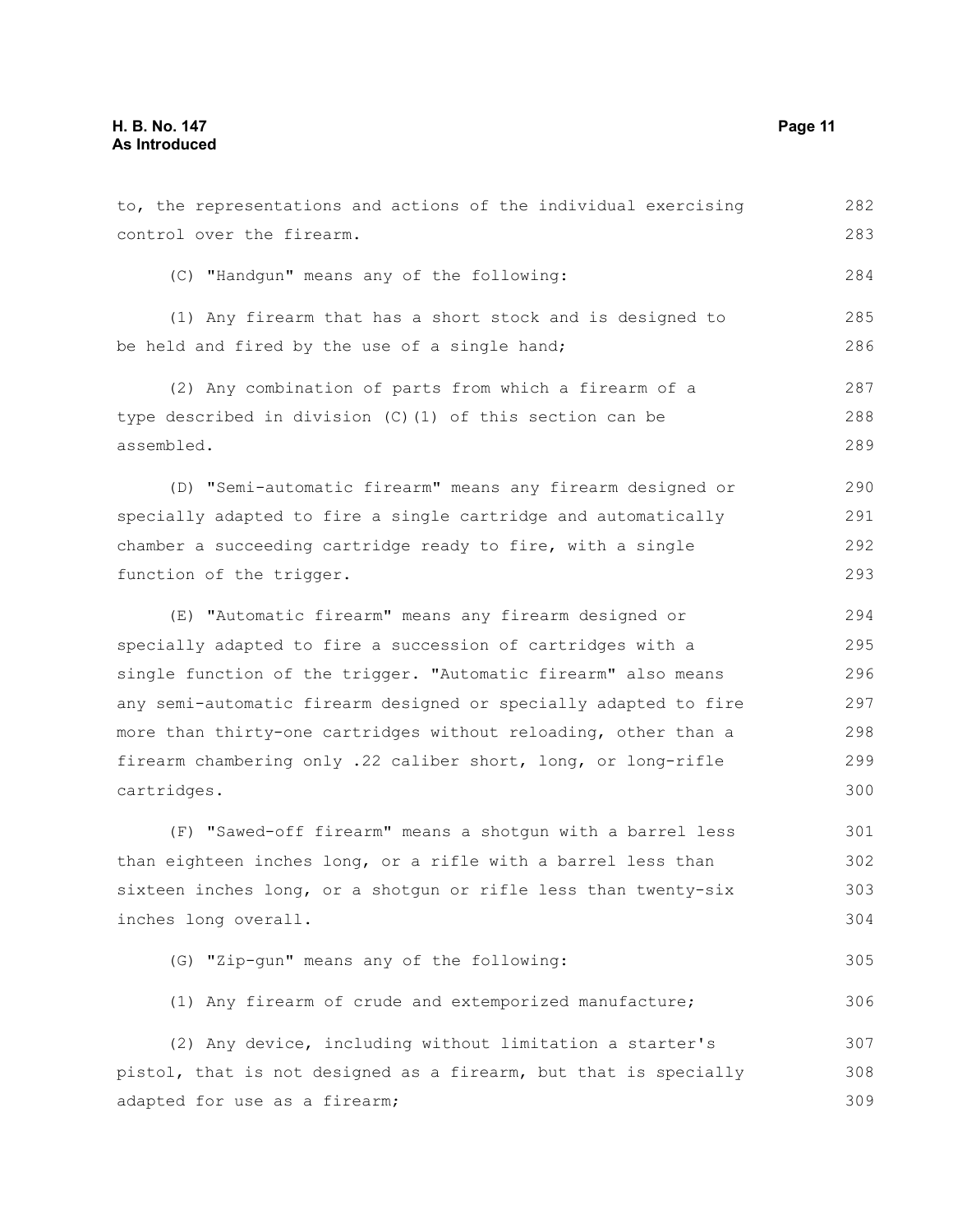(3) Any industrial tool, signalling device, or safety device, that is not designed as a firearm, but that as designed is capable of use as such, when possessed, carried, or used as a firearm. 310 311 312 313

(H) "Explosive device" means any device designed or specially adapted to cause physical harm to persons or property by means of an explosion, and consisting of an explosive substance or agency and a means to detonate it. "Explosive device" includes without limitation any bomb, any explosive demolition device, any blasting cap or detonator containing an explosive charge, and any pressure vessel that has been knowingly tampered with or arranged so as to explode. 314 315 316 317 318 319 320 321

(I) "Incendiary device" means any firebomb, and any device designed or specially adapted to cause physical harm to persons or property by means of fire, and consisting of an incendiary substance or agency and a means to ignite it. 322 323 324 325

(J) "Ballistic knife" means a knife with a detachable blade that is propelled by a spring-operated mechanism. 326 327

(K) "Dangerous ordnance" means any of the following, except as provided in division (L) of this section: 328 329

(1) Any automatic or sawed-off firearm, zip-gun, or ballistic knife; 330 331

(2) Any explosive device or incendiary device;

(3) Nitroglycerin, nitrocellulose, nitrostarch, PETN, cyclonite, TNT, picric acid, and other high explosives; amatol, tritonal, tetrytol, pentolite, pecretol, cyclotol, and other high explosive compositions; plastic explosives; dynamite, blasting gelatin, gelatin dynamite, sensitized ammonium nitrate, liquid-oxygen blasting explosives, blasting powder, and other 333 334 335 336 337 338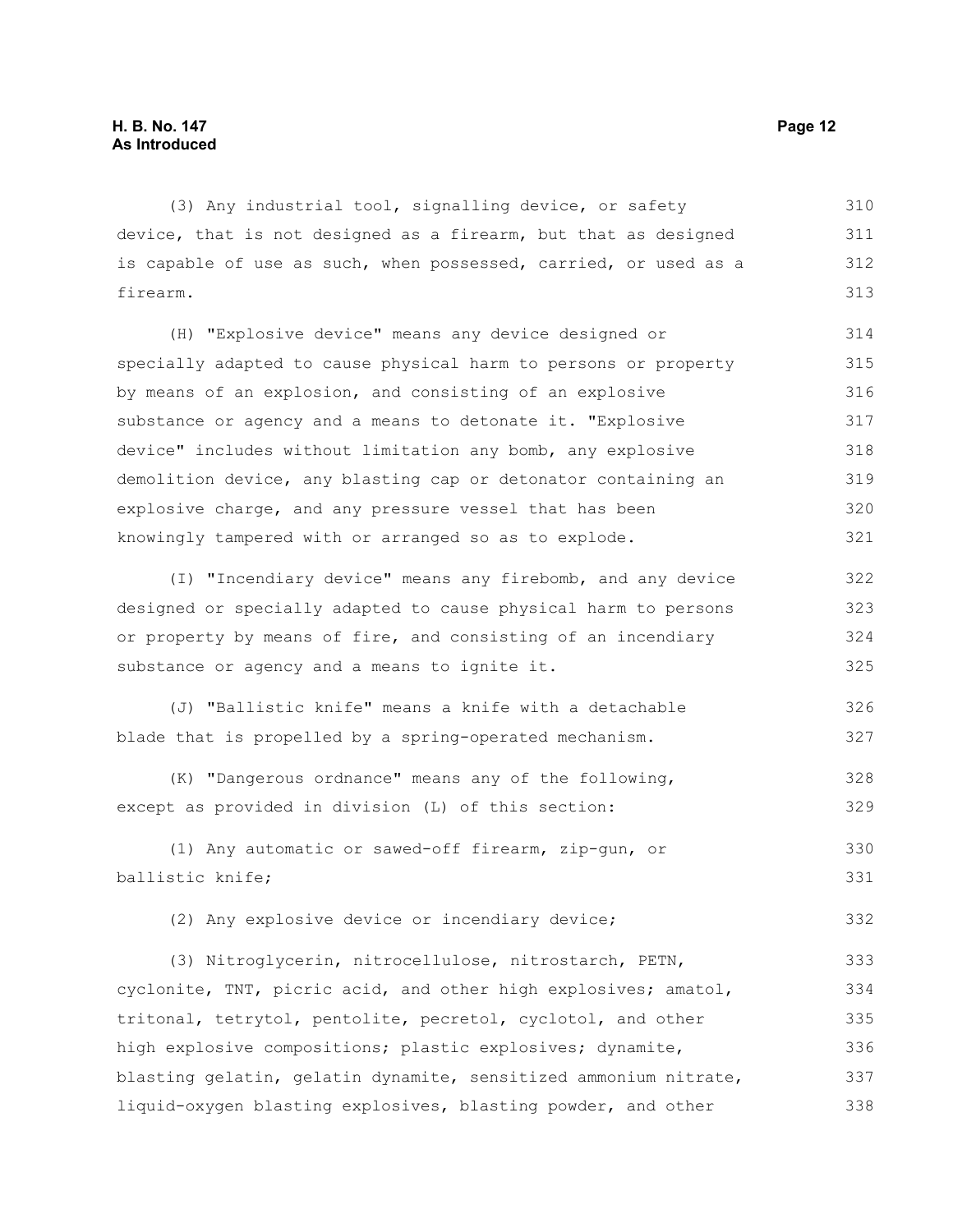blasting agents; and any other explosive substance having sufficient brisance or power to be particularly suitable for use as a military explosive, or for use in mining, quarrying, excavating, or demolitions; 339 340 341 342

(4) Any firearm, rocket launcher, mortar, artillery piece, grenade, mine, bomb, torpedo, or similar weapon, designed and manufactured for military purposes, and the ammunition for that weapon; 343 344 345 346

(5) Any firearm muffler or silencer;

(6) Any combination of parts that is intended by the owner for use in converting any firearm or other device into a dangerous ordnance. 348 349 350

(L) "Dangerous ordnance" does not include any of the following: 351 352

(1) Any firearm, including a military weapon and the ammunition for that weapon, and regardless of its actual age, that employs a percussion cap or other obsolete ignition system, or that is designed and safe for use only with black powder; 353 354 355 356

(2) Any pistol, rifle, or shotgun, designed or suitable for sporting purposes, including a military weapon as issued or as modified, and the ammunition for that weapon, unless the firearm is an automatic or sawed-off firearm; 357 358 359 360

(3) Any cannon or other artillery piece that, regardless of its actual age, is of a type in accepted use prior to 1887, has no mechanical, hydraulic, pneumatic, or other system for absorbing recoil and returning the tube into battery without displacing the carriage, and is designed and safe for use only with black powder; 361 362 363 364 365 366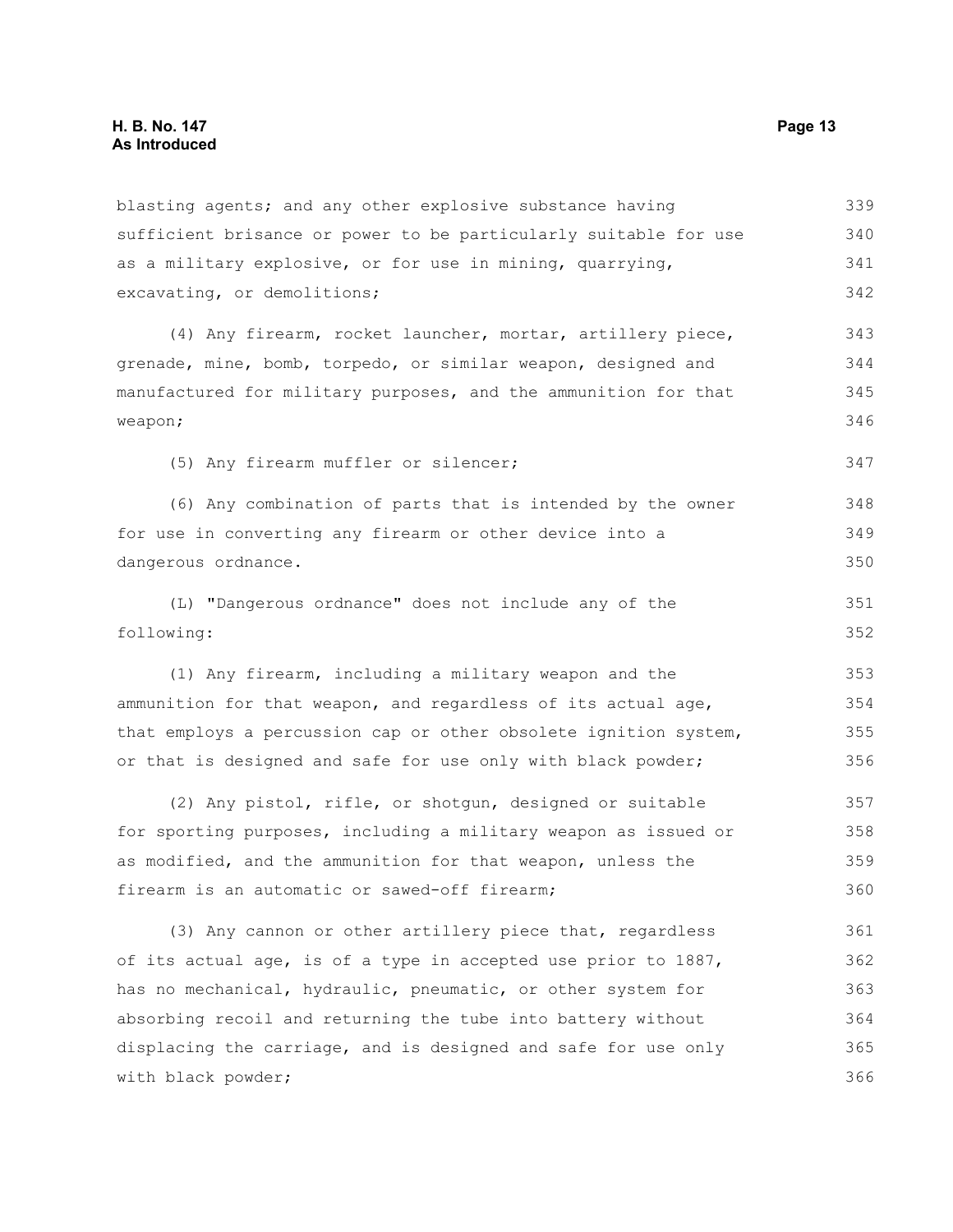#### **H. B. No. 147 Page 14 As Introduced**

(4) Black powder, priming quills, and percussion caps possessed and lawfully used to fire a cannon of a type defined in division (L)(3) of this section during displays, celebrations, organized matches or shoots, and target practice, and smokeless and black powder, primers, and percussion caps possessed and lawfully used as a propellant or ignition device in small-arms or small-arms ammunition; 367 368 369 370 371 372 373

(5) Dangerous ordnance that is inoperable or inert and cannot readily be rendered operable or activated, and that is kept as a trophy, souvenir, curio, or museum piece. 374 375 376

(6) Any device that is expressly excepted from the definition of a destructive device pursuant to the "Gun Control Act of 1968," 82 Stat. 1213, 18 U.S.C. 921(a)(4), as amended, and regulations issued under that act. 377 378 379 380

(M) "Explosive" means any chemical compound, mixture, or device, the primary or common purpose of which is to function by explosion. "Explosive" includes all materials that have been classified as division 1.1, division 1.2, division 1.3, or division 1.4 explosives by the United States department of transportation in its regulations and includes, but is not limited to, dynamite, black powder, pellet powders, initiating explosives, blasting caps, electric blasting caps, safety fuses, fuse igniters, squibs, cordeau detonant fuses, instantaneous fuses, and igniter cords and igniters. "Explosive" does not include "fireworks," as defined in section 3743.01 of the Revised Code, or any substance or material otherwise meeting the definition of explosive set forth in this section that is manufactured, sold, possessed, transported, stored, or used in any activity described in section 3743.80 of the Revised Code, provided the activity is conducted in accordance with all 381 382 383 384 385 386 387 388 389 390 391 392 393 394 395 396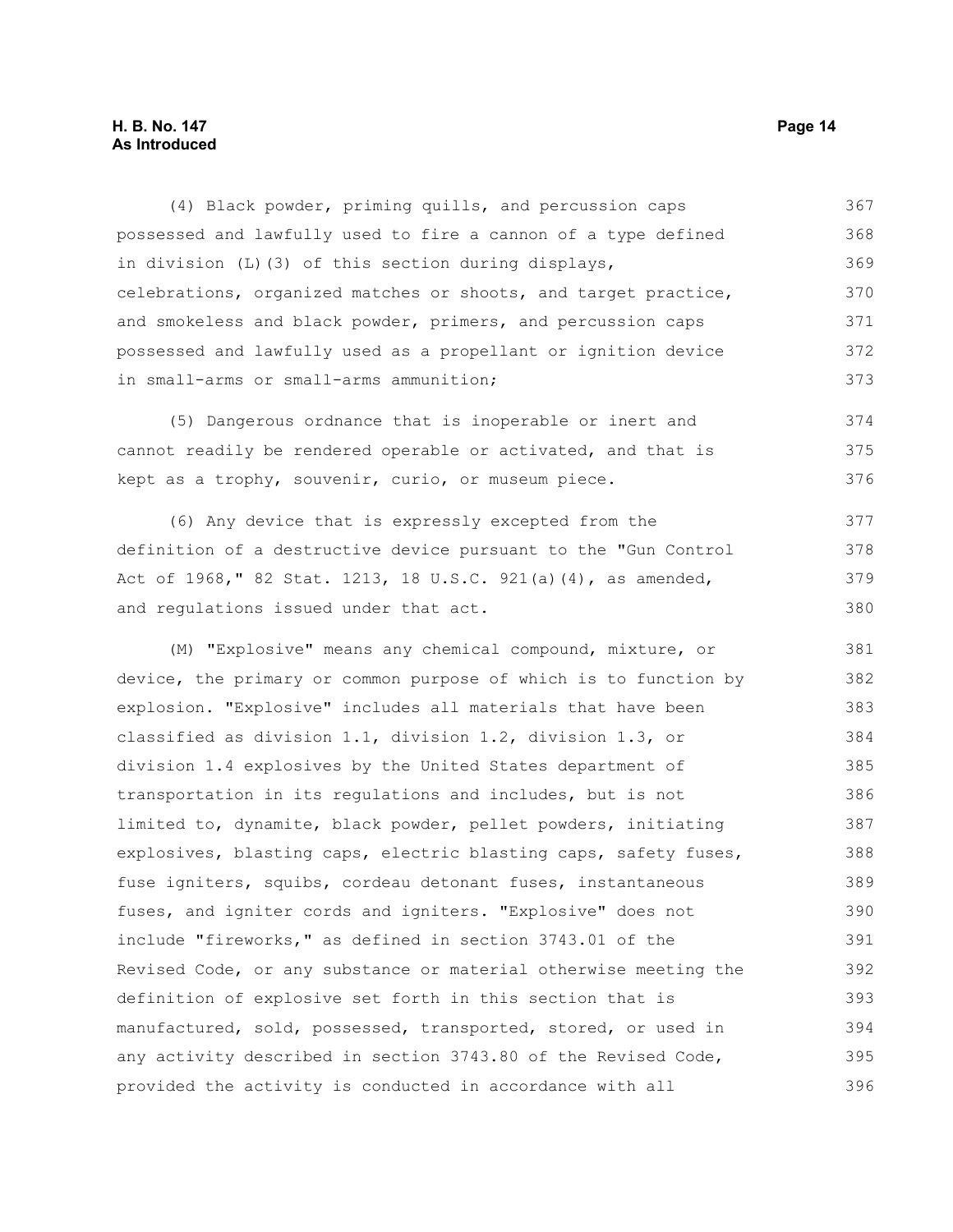applicable laws, rules, and regulations, including, but not limited to, the provisions of section 3743.80 of the Revised Code and the rules of the fire marshal adopted pursuant to section 3737.82 of the Revised Code. 397 398 399 400

(N)(1) "Concealed handgun license" or "license to carry a concealed handgun" means, subject to division (N)(2) of this section, a license or temporary emergency license to carry a concealed handgun issued under section 2923.125 or 2923.1213 of the Revised Code that authorizes the person to whom it is issued to carry a concealed firearm other than a restricted firearm or a license to carry a concealed handgun-issued by another state with which the attorney general has entered into a reciprocity agreement under section 109.69 of the Revised Code that authorizes the person to whom it is issued either to carry a concealed handgun or to carry a concealed firearm other than a restricted firearm. 401 402 403 404 405 406 407 408 409 410 411 412

(2) A reference in any provision of the Revised Code to a concealed handgun license issued under section 2923.125 of the Revised Code or a license to carry a concealed handgun issued under section 2923.125 of the Revised Code means only a license of the type that is specified in that section. A reference in any provision of the Revised Code to a concealed handgun license issued under section 2923.1213 of the Revised Code, a license to carry a concealed handgun issued under section 2923.1213 of the Revised Code, or a license to carry a concealed handgun on a temporary emergency basis means only a license of the type that is specified in section 2923.1213 of the Revised Code. A reference in any provision of the Revised Code to a concealed handgun license issued by another state or a license to carry a concealed handgun issued by another state means only a license issued by another state with which the attorney general has 413 414 415 416 417 418 419 420 421 422 423 424 425 426 427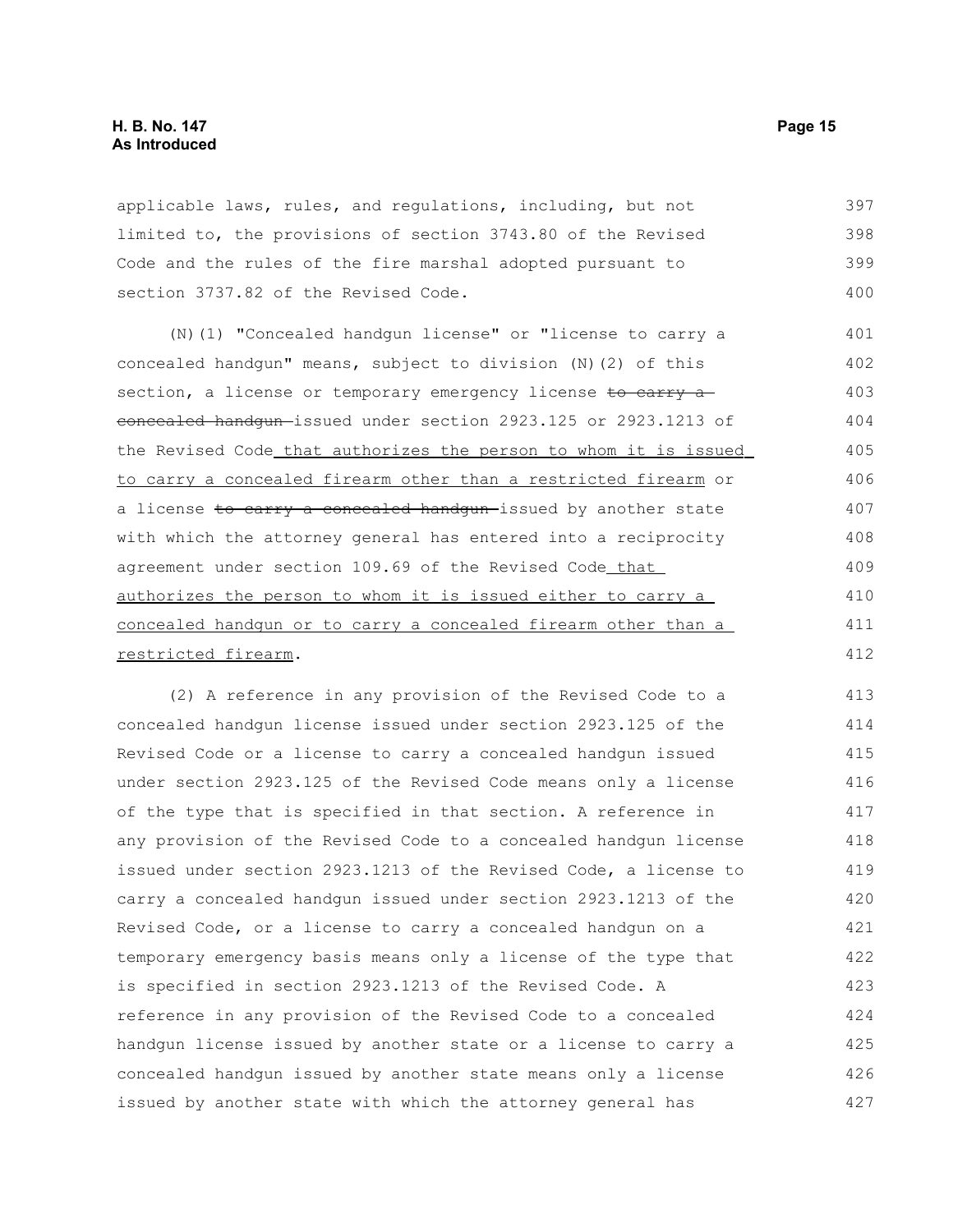| entered into a reciprocity agreement under section 109.69 of the | 428 |
|------------------------------------------------------------------|-----|
| Revised Code.                                                    | 429 |
| A reference in any provision of the Revised Code to a            | 430 |
| person who is deemed under division (C) of section 2923.111 of   | 431 |
| the Revised Code to have been issued a concealed handqun license | 432 |
| under section 2923.125 of the Revised Code means only a person   | 433 |
| who is so deemed and does not include a person who has been      | 434 |
| issued a license of a type described in division (N) (1) of this | 435 |
| section.                                                         | 436 |
| (0) "Valid concealed handgun license" or "valid license to       | 437 |
| carry a concealed handgun" means a concealed handgun license     | 438 |
| that is currently valid, that is not under a suspension under    | 439 |
| division (A)(1) of section 2923.128 of the Revised Code, under   | 440 |
| section 2923.1213 of the Revised Code, or under a suspension     | 441 |
| provision of the state other than this state in which the        | 442 |
| license was issued, and that has not been revoked under division | 443 |
| (B) (1) of section 2923.128 of the Revised Code, under section   | 444 |
| 2923.1213 of the Revised Code, or under a revocation provision   | 445 |
| of the state other than this state in which the license was      | 446 |
| issued.                                                          | 447 |
| (P) "Restricted firearm" means a firearm that is a               | 448 |
| dangerous ordnance or that is a firearm that any law of this     | 449 |
| state or the United States prohibits the subject person from     | 450 |
| possessing, having, or carrying.                                 | 451 |
| Sec. 2923.111. (A) Notwithstanding any other Revised Code        | 452 |
| section to the contrary, subject to the limitations specified in | 453 |
| this division and to division (C)(2) of this section, a person   | 454 |
| who is twenty-one years of age or older and is not legally       | 455 |
| prohibited from possessing or receiving a firearm under 18       | 456 |
| $U.S.C.$ 922(q)(1) to (9) shall not be required to obtain a      | 457 |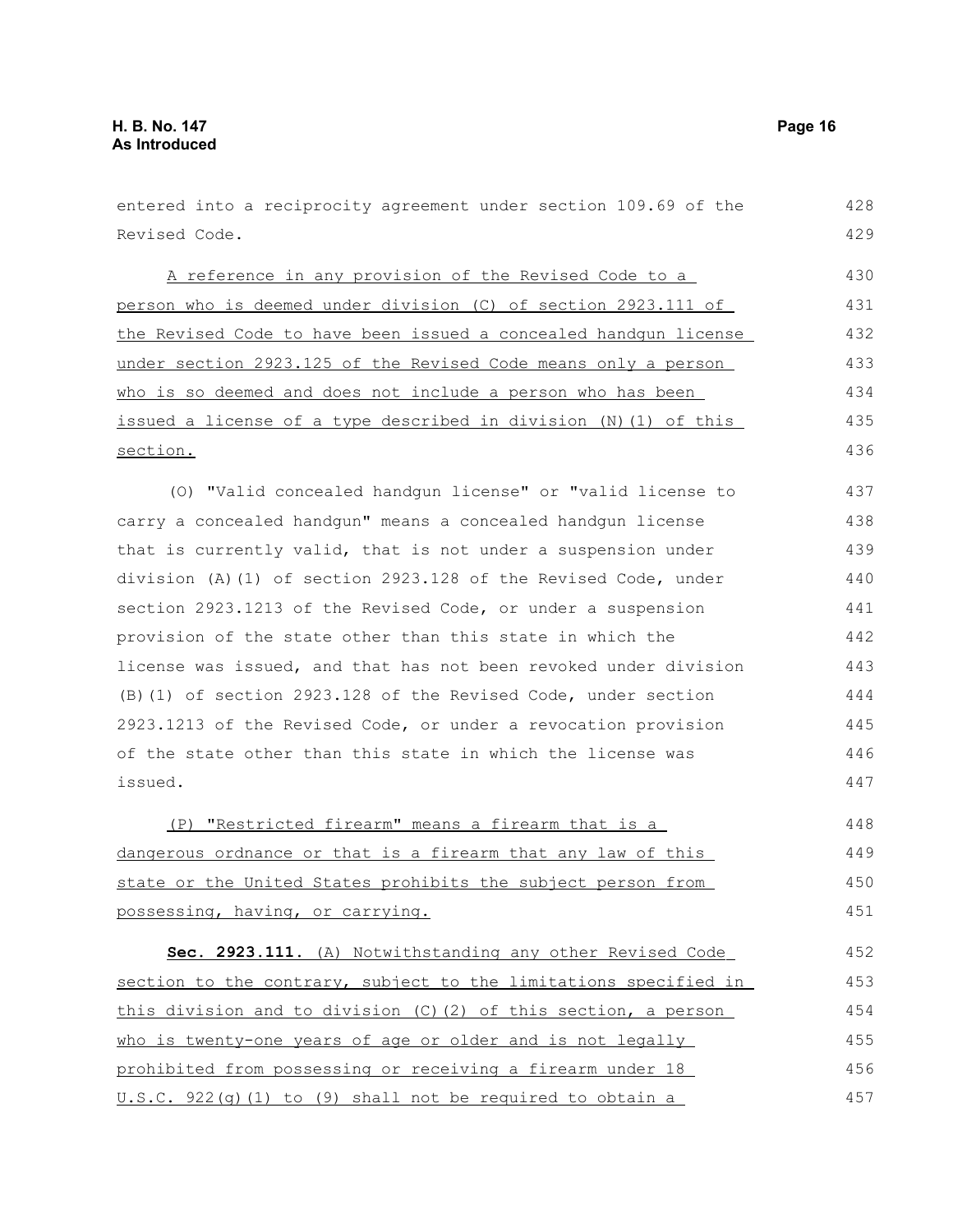| concealed handgun license under section 2923.125 or 2923.1213 of | 458 |
|------------------------------------------------------------------|-----|
| the Revised Code in order to carry in this state a concealed     | 459 |
| firearm that is not a restricted firearm.                        | 460 |
| Except as provided in divisions (B) and (C) of section           | 461 |
| 2923.126 of the Revised Code and regardless of whether the       | 462 |
| person has been issued a concealed handgun license under section | 463 |
| 2923.125 or 2923.1213 of the Revised Code or by another state, a | 464 |
| person who is twenty-one years of age or older and is not        | 465 |
| legally prohibited from possessing or receiving a firearm under  | 466 |
| 18 U.S.C. 922(g)(1) to (9) may carry a concealed firearm that is | 467 |
| not a restricted firearm anywhere in this state. The person's    | 468 |
| right to carry a concealed firearm that is not a restricted      | 469 |
| firearm that is granted under this division is the same right as | 470 |
| is granted to a person who is issued a concealed handqun license | 471 |
|                                                                  | 472 |
| under section 2923.125 of the Revised Code, and the person       |     |
| described in this division is subject to the same restrictions   | 473 |
| as apply to a person who is issued a license under section       | 474 |
| 2923.125 of the Revised Code.                                    | 475 |
| (B) The mere carrying or possession of a firearm that is         | 476 |
| not a restricted firearm pursuant to the right described in      | 477 |
| division (A) of this section, with or without a concealed        | 478 |
| handqun license issued under section 2923.125 or 2923.1213 of    | 479 |
| the Revised Code or by another state, does not constitute        | 480 |
| grounds for any law enforcement officer or any agent of the      | 481 |
| state, a county, a municipal corporation, or a township to       | 482 |
| conduct any search, seizure, or detention, no matter how         | 483 |
| temporary in duration, of an otherwise law-abiding person.       | 484 |
| (C)(1) For purposes of sections 1547.69 and 2923.12 to           | 485 |
| 2923.1213 of the Revised Code and any other provision of law     | 486 |
| that refers to a concealed handgun license or a concealed        | 487 |
|                                                                  |     |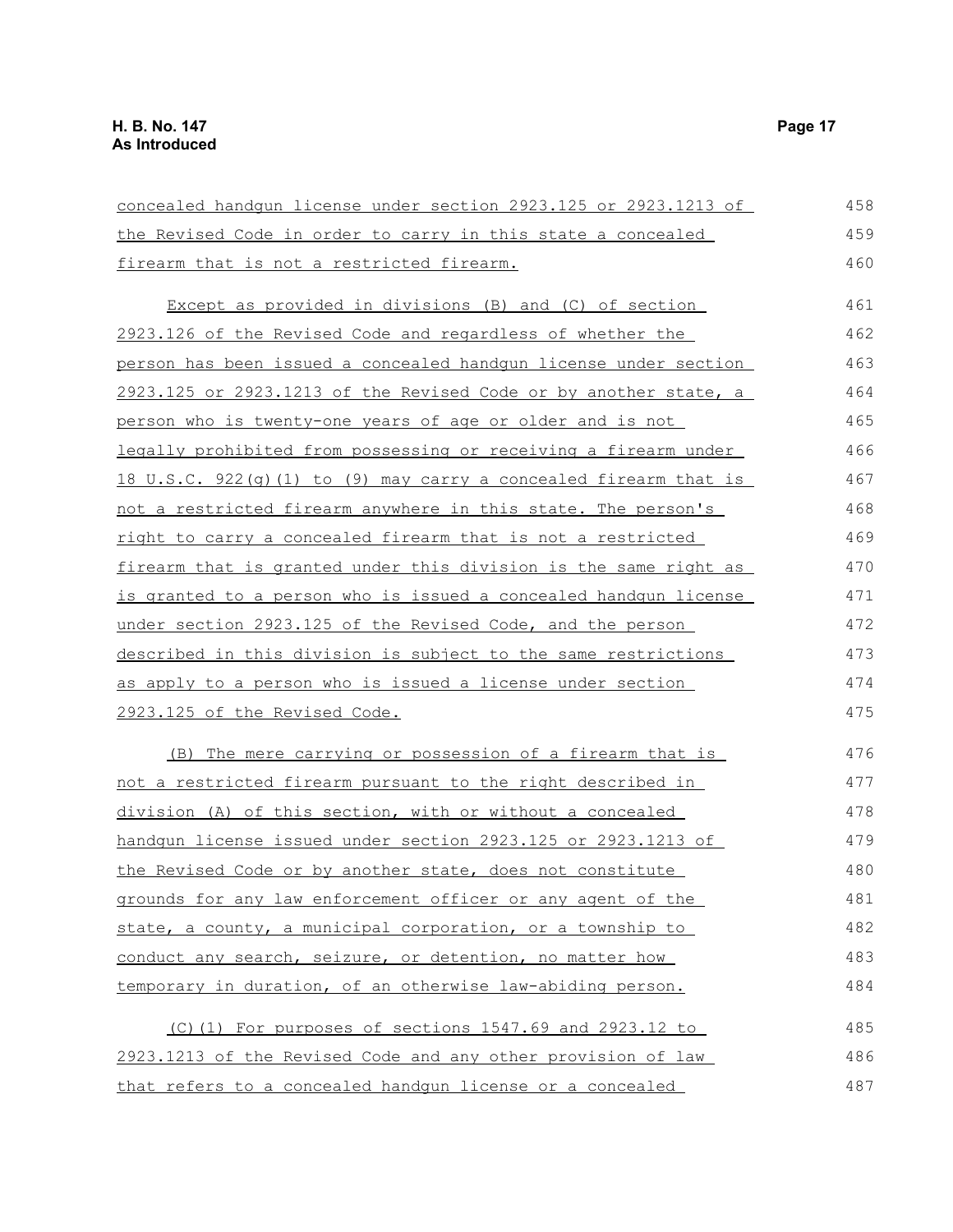| handqun licensee, except when the context clearly indicates         | 488 |
|---------------------------------------------------------------------|-----|
| otherwise, a person who is described in division (A) of this        | 489 |
| section and is carrying or has, concealed on the person's person    | 490 |
| <u>or ready at hand, a firearm that is not a restricted firearm</u> | 491 |
| shall be deemed to have been issued a concealed handqun license     | 492 |
| under section 2923.125 of the Revised Code.                         | 493 |
| (2) The concealed handqun license expiration provisions of          | 494 |
| section 2923.125 of the Revised Code and the concealed handgun      | 495 |
| license suspension and revocation provisions of section 2923.128    | 496 |
| of the Revised Code do not apply with respect to a person who is    | 497 |
| described in division (A) of this section unless the person has     | 498 |
| been issued a concealed handqun license. If a person is             | 499 |
| described in division (A) of this section and the person            | 500 |
| thereafter comes within any category of persons specified in 18     | 501 |
| $U.S.C. 922(g) (1) to (9) so that the person as a result is$        | 502 |
| legally prohibited under the applicable provision from              | 503 |
| possessing or receiving a firearm, both of the following apply      | 504 |
| automatically and immediately upon the person coming within that    | 505 |
| category:                                                           | 506 |
| (a) Division (A) of this section and the authority and              | 507 |
| right to carry a concealed firearm that are described in that       | 508 |
| division do not apply to the person.                                | 509 |
| (b) Division (C) (1) of this section does not apply to the          | 510 |
| person, and the person no longer is deemed to have been issued a    | 511 |
| concealed handgun license under section 2923.125 of the Revised     | 512 |
| Code as described in that division.                                 | 513 |
| Sec. 2923.12. (A) No person shall knowingly carry or have,          | 514 |
| concealed on the person's person or concealed ready at hand, any    | 515 |
| of the following:                                                   | 516 |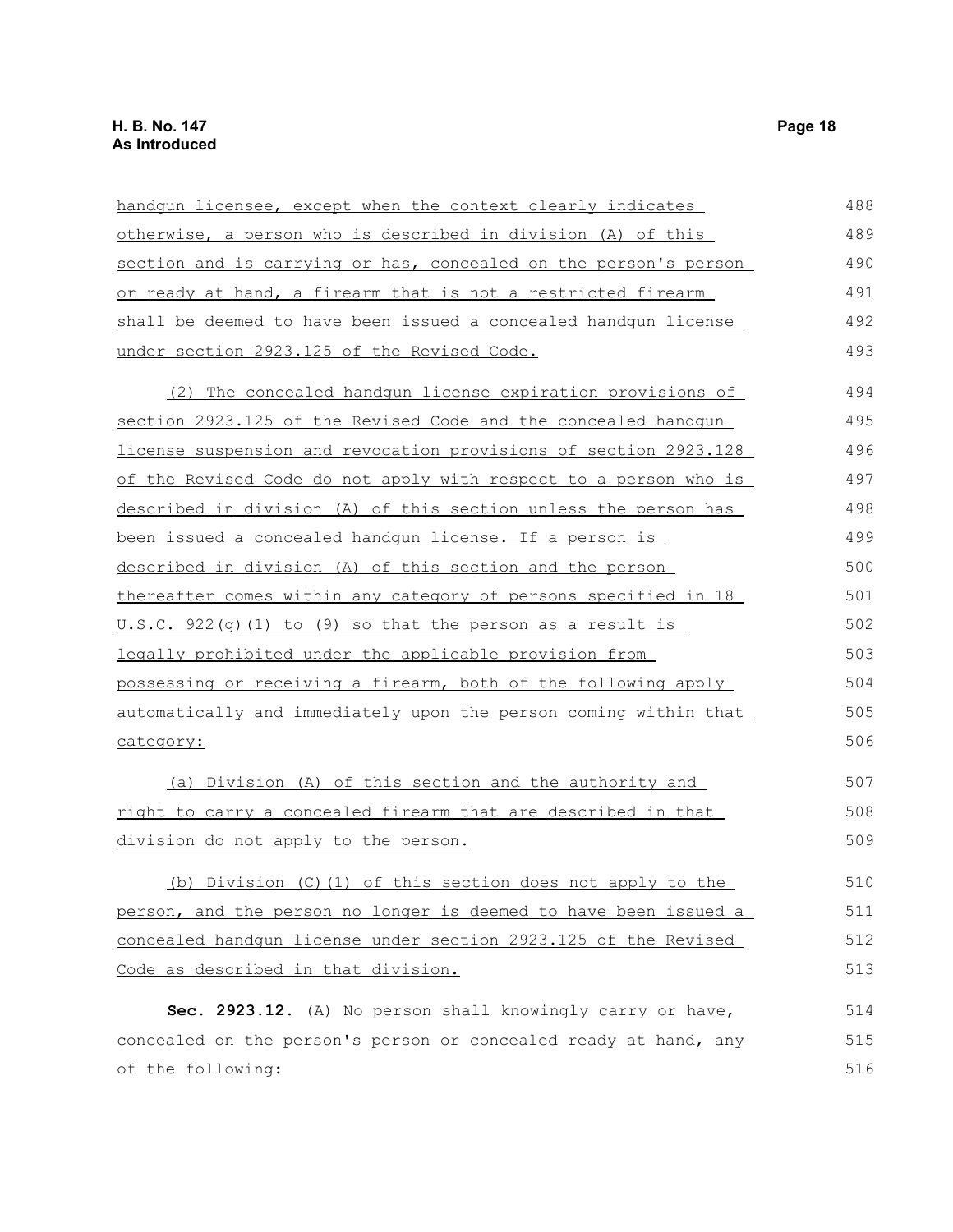| (1) A deadly weapon other than a handgun;                        | $517$      |
|------------------------------------------------------------------|------------|
| (2) A handgun other than a dangerous ordnance;                   | 518        |
| (3) A dangerous ordnance.                                        | 519        |
| (B) No person who has been issued a concealed handgun            | 520        |
| license and is carrying a concealed firearm that is not a        | 521        |
| restricted firearm or who is deemed under division (C) of        | 522        |
| section 2923.111 of the Revised Code to have been issued a       | 523        |
| concealed handgun license under section 2923.125 of the Revised  | 524        |
| Code and is carrying a concealed firearm that is not a           | 525        |
| restricted firearm shall do any of the following:                | 526        |
| (1) If the person is stopped for a law enforcement purpose       | 527        |
| and is carrying a concealed handgun, fail to promptly inform any | 528        |
| law enforcement officer who approaches the person after the      | 529        |
| person has been stopped that the person has been issued a        | 530        |
| concealed handgun license and that the person-then is carrying a | 531        |
| concealed handgun firearm and, if the person has been issued a   | 532        |
| concealed handqun license, that the person has been issued the   | 533        |
| <u>license;</u>                                                  | 534        |
| (2) If the person is stopped for a law enforcement purpose       | 535        |
| and is carrying a concealed handgun, knowingly fail to keep the  | 536        |
| person's hands in plain sight at any time after any law          | 537        |
| enforcement officer begins approaching the person while stopped  | 538        |
| and before the law enforcement officer leaves, unless the        | 539        |
| failure is pursuant to and in accordance with directions given   | 540        |
| by a law enforcement officer;                                    | 541        |
| $(2)$ Tf the newser is stepped for a leventheronom               | $F \wedge$ |

(3) If the person is stopped for a law enforcement purpose, if the person is carrying a concealed handgun, and if the person is approached by any law enforcement officer while stopped, knowingly remove or attempt to remove the loaded 542 543 544 545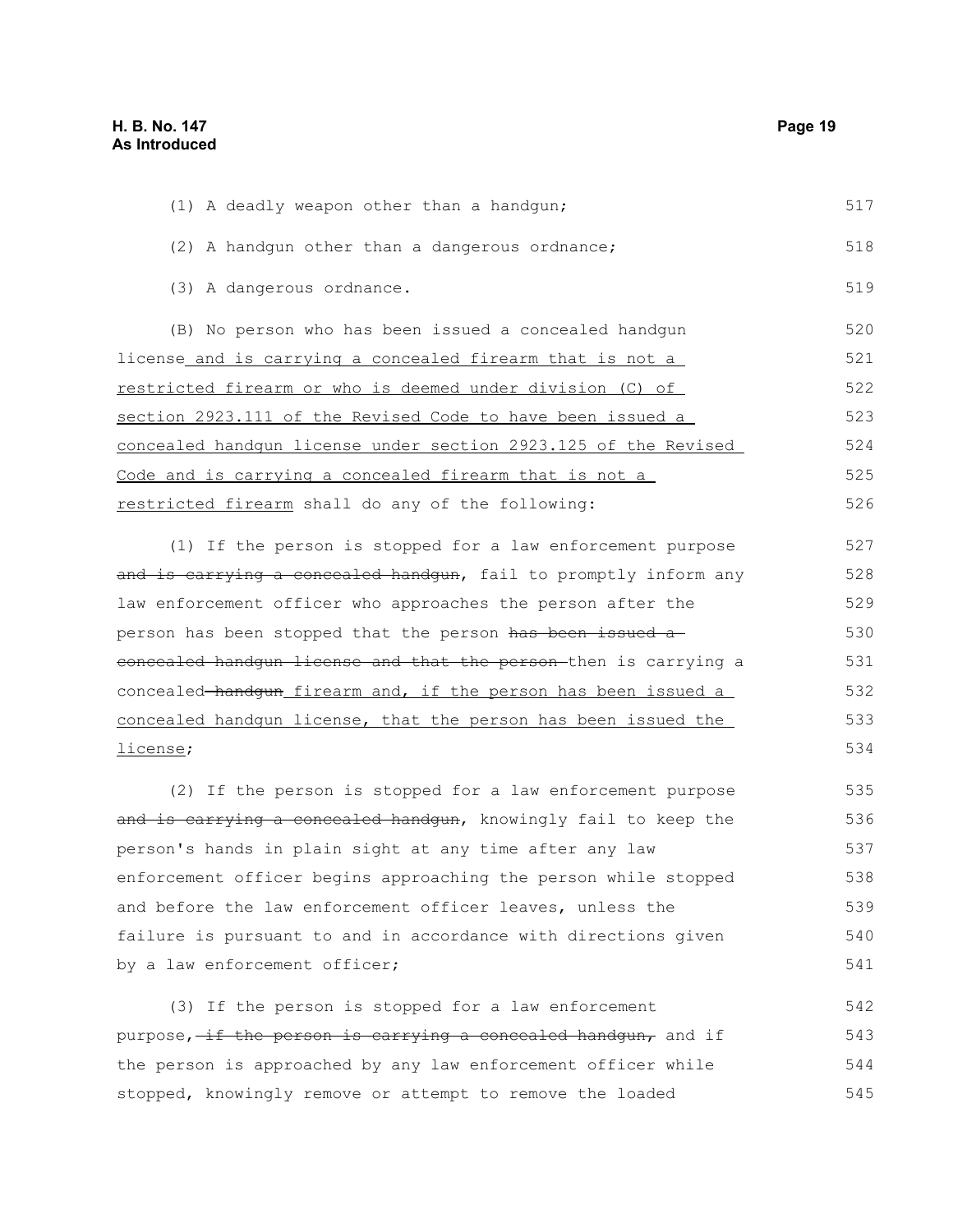handgun-firearm from the holster, pocket, or other place in which the person is carrying it, knowingly grasp or hold the loaded handgun firearm, or knowingly have contact with the loaded handgun-firearm by touching it with the person's hands or fingers at any time after the law enforcement officer begins approaching and before the law enforcement officer leaves, unless the person removes, attempts to remove, grasps, holds, or has contact with the loaded handgun-firearm pursuant to and in accordance with directions given by the law enforcement officer; 546 547 548 549 550 551 552 553 554

(4) If the person is stopped for a law enforcement purpose and is carrying a concealed handgun, knowingly disregard or fail to comply with any lawful order of any law enforcement officer given while the person is stopped, including, but not limited to, a specific order to the person to keep the person's hands in plain sight. 555 556 557 558 559 560

(C)(1) This section does not apply to any of the following: 561 562

(a) An officer, agent, or employee of this or any other state or the United States, or to a law enforcement officer, who is authorized to carry concealed weapons or dangerous ordnance or is authorized to carry handguns and is acting within the scope of the officer's, agent's, or employee's duties; 563 564 565 566 567

(b) Any person who is employed in this state, who is authorized to carry concealed weapons or dangerous ordnance or is authorized to carry handguns, and who is subject to and in compliance with the requirements of section 109.801 of the Revised Code, unless the appointing authority of the person has expressly specified that the exemption provided in division (C) (1)(b) of this section does not apply to the person; 568 569 570 571 572 573 574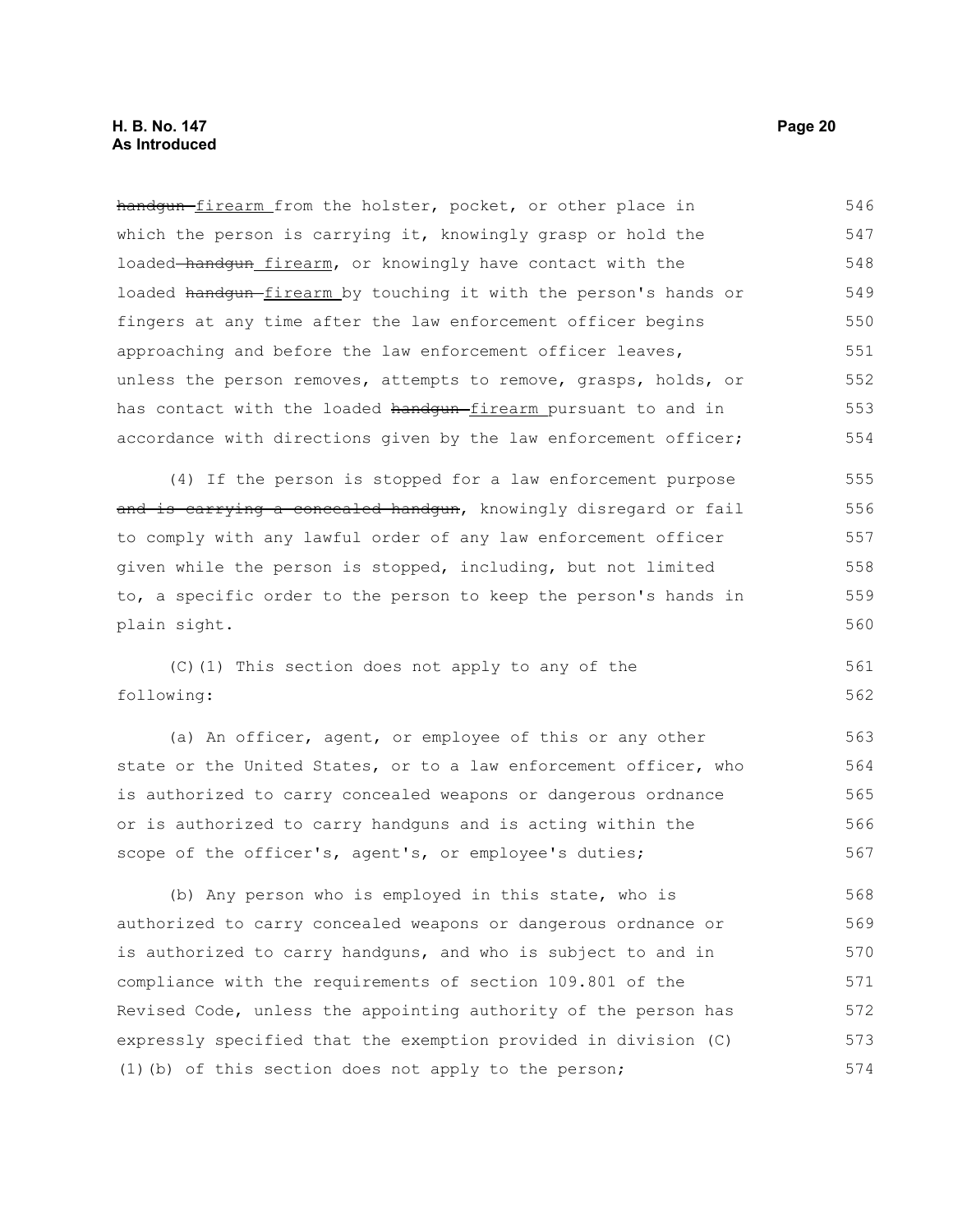#### **H. B. No. 147 Page 21 As Introduced**

(c) A person's transportation or storage of a firearm, other than a firearm described in divisions (G) to (M) of section 2923.11 of the Revised Code, in a motor vehicle for any lawful purpose if the firearm is not on the actor's person; 575 576 577 578

(d) A person's storage or possession of a firearm, other than a firearm described in divisions (G) to (M) of section 2923.11 of the Revised Code, in the actor's own home for any lawful purpose. 579 580 581 582

(2) Division-Divisions (A) (1) and (2) of this section doesdo not apply to any person-who with respect to the carrying or possession of any firearm that is not a restricted firearm if, at the time of the alleged carrying or possession of  $a$ handgunthe firearm, the person is carrying a valid concealed handgun license or is deemed under division (C) of section 2923.111 of the Revised Code to have been issued a concealed handgun license under section 2923.125 of the Revised Code, unless the person at that time knowingly is in  $a$ -an unauthorized place described specified in division (B) of section 2923.126 of the Revised Code or knowingly is transporting or possessing the firearm in any prohibited manner listed in that division. 583 584 585 586 587 588 589 590 591 592 593 594

(D) It is an affirmative defense to a charge under division (A)(1) of this section of carrying or having control of a deadly weapon other than a handgun and other than a dangerous ordnance that division (C)(1) or (2) of this section does not  $apply$ , that the actor was not otherwise prohibited by law from having the weapon<sub> $L$ </sub> and that any of the following applies: 595 596 597 598 599 600

(1) The weapon was carried or kept ready at hand by the actor for defensive purposes while the actor was engaged in or was going to or from the actor's lawful business or occupation, which business or occupation was of a character or was 601 602 603 604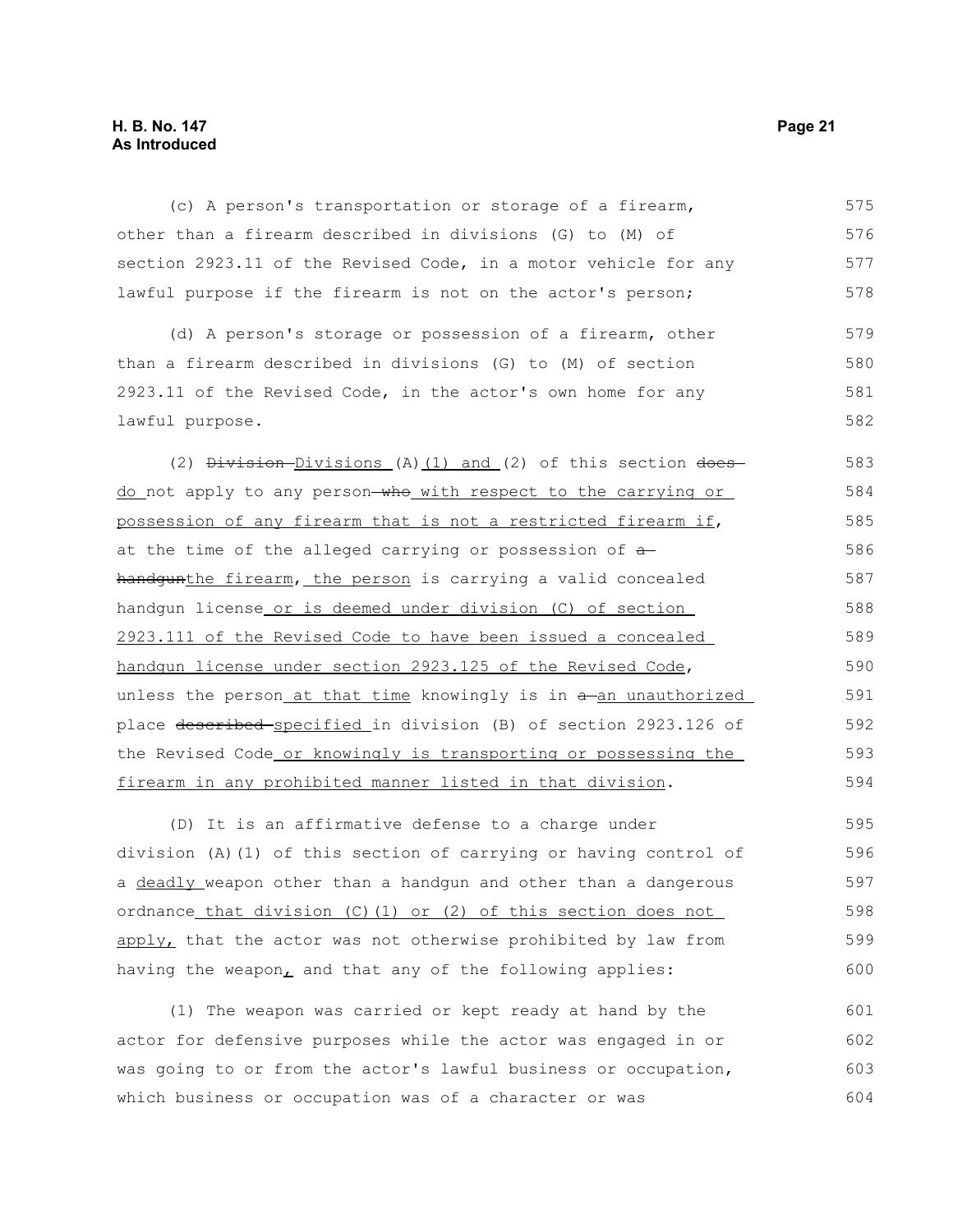necessarily carried on in a manner or at a time or place as to render the actor particularly susceptible to criminal attack, such as would justify a prudent person in going armed. 605 606 607

(2) The weapon was carried or kept ready at hand by the actor for defensive purposes while the actor was engaged in a lawful activity and had reasonable cause to fear a criminal attack upon the actor, a member of the actor's family, or the actor's home, such as would justify a prudent person in going armed. 608 609 610 611 612 613

(3) The weapon was carried or kept ready at hand by the actor for any lawful purpose and while in the actor's own home. 614 615

(E) No person who is charged with a violation of this section shall be required to obtain a concealed handgun license as a condition for the dismissal of the charge. 616 617 618

(F)(1) Whoever violates this section is guilty of carrying concealed weapons. Except as otherwise provided in this division or division (F)(2) of this section, carrying concealed weapons in violation of division (A) of this section is a misdemeanor of the first degree. Except as otherwise provided in this division or division (F)(2) of this section, if the offender previously has been convicted of a violation of this section or of any offense of violence, if the weapon involved is a firearm that is either loaded or for which the offender has ammunition ready at hand, or if the weapon involved is dangerous ordnance, carrying concealed weapons in violation of division (A) of this section is a felony of the fourth degree. Except as otherwise providedin division  $(F)$  (2) of this section, if If the offense is committed aboard an aircraft, or with purpose to carry a concealed weapon aboard an aircraft, regardless of the weapon involved, carrying concealed weapons in violation of division 619 620 621 622 623 624 625 626 627 628 629 630 631 632 633 634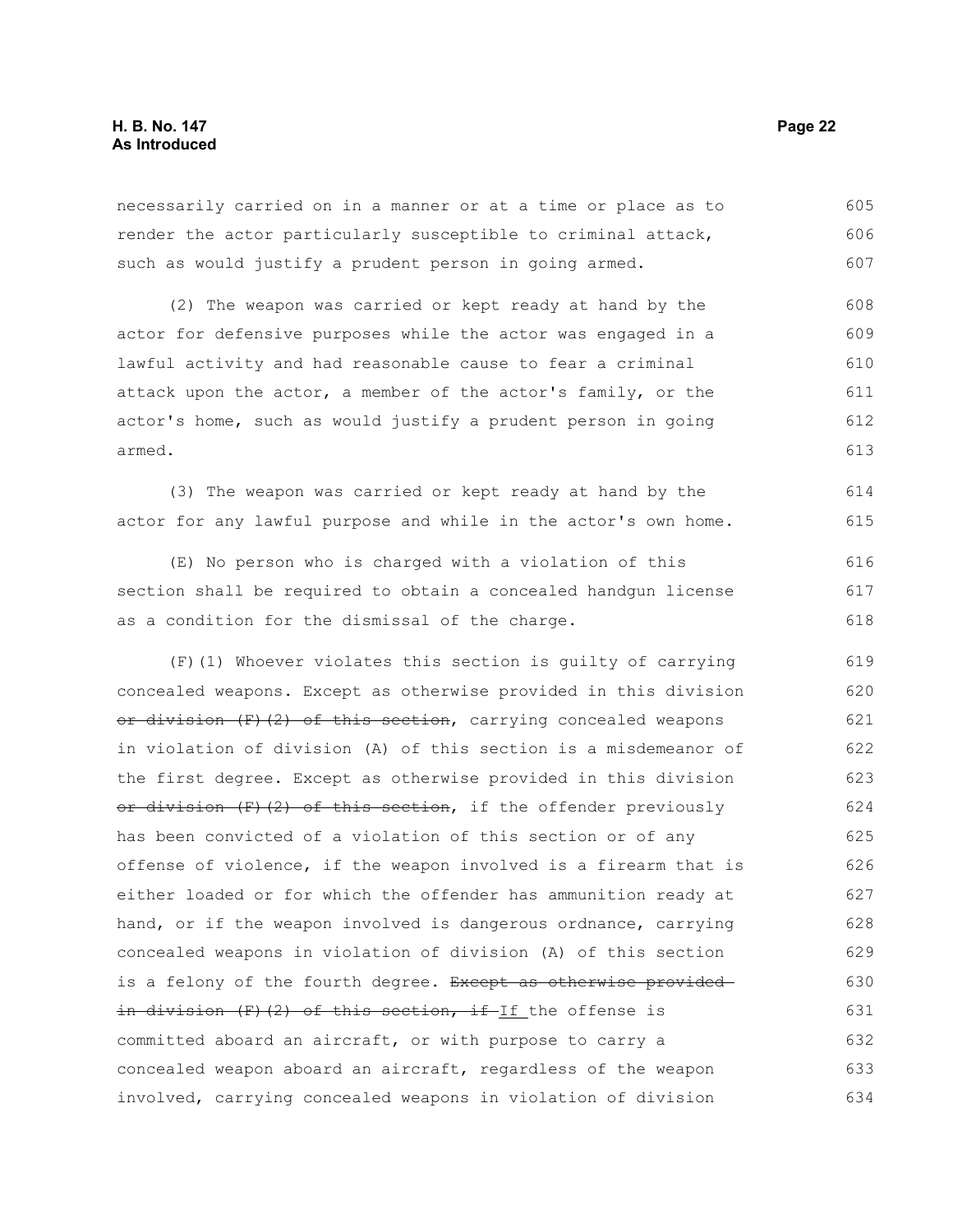(A) of this section is a felony of the third degree. (2) If a person being arrested for a violation of division (A)(2) of this section promptly produces a valid concealed handgun license, and if at the time of the violation the person was not knowingly in a place described in division (B) of section 2923.126 of the Revised Code, the officer shall not arrest the person for a violation of that division. If the person is not able to promptly produce any concealed handgun license and if the person is not in a place described in that section, the officer may arrest the person for a violation of that division, and the offender shall be punished as follows: (a) The offender shall be guilty of a minor misdemeanor if both of the following apply: (i) Within ten days after the arrest, the offender presents a concealed handgun license, which license was valid at the time of the arrest to the law enforcement agency thatemploys the arresting officer. (ii) At the time of the arrest, the offender was not knowingly in a place described in division (B) of section 2923.126 of the Revised Code. (b) The offender shall be guilty of a misdemeanor and shall be fined five hundred dollars if all of the following apply: (i) The offender previously had been issued a concealed handgun license, and that license expired within the two years immediately preceding the arrest. (ii) Within forty-five days after the arrest, the offender presents a concealed handgun license to the law enforcement agency that employed the arresting officer, and the offender 636 637 638 639 640 641 642 643 644 645 646 647 648 649 650 651 652 653 654 655 656 657 658 659 660 661 662 663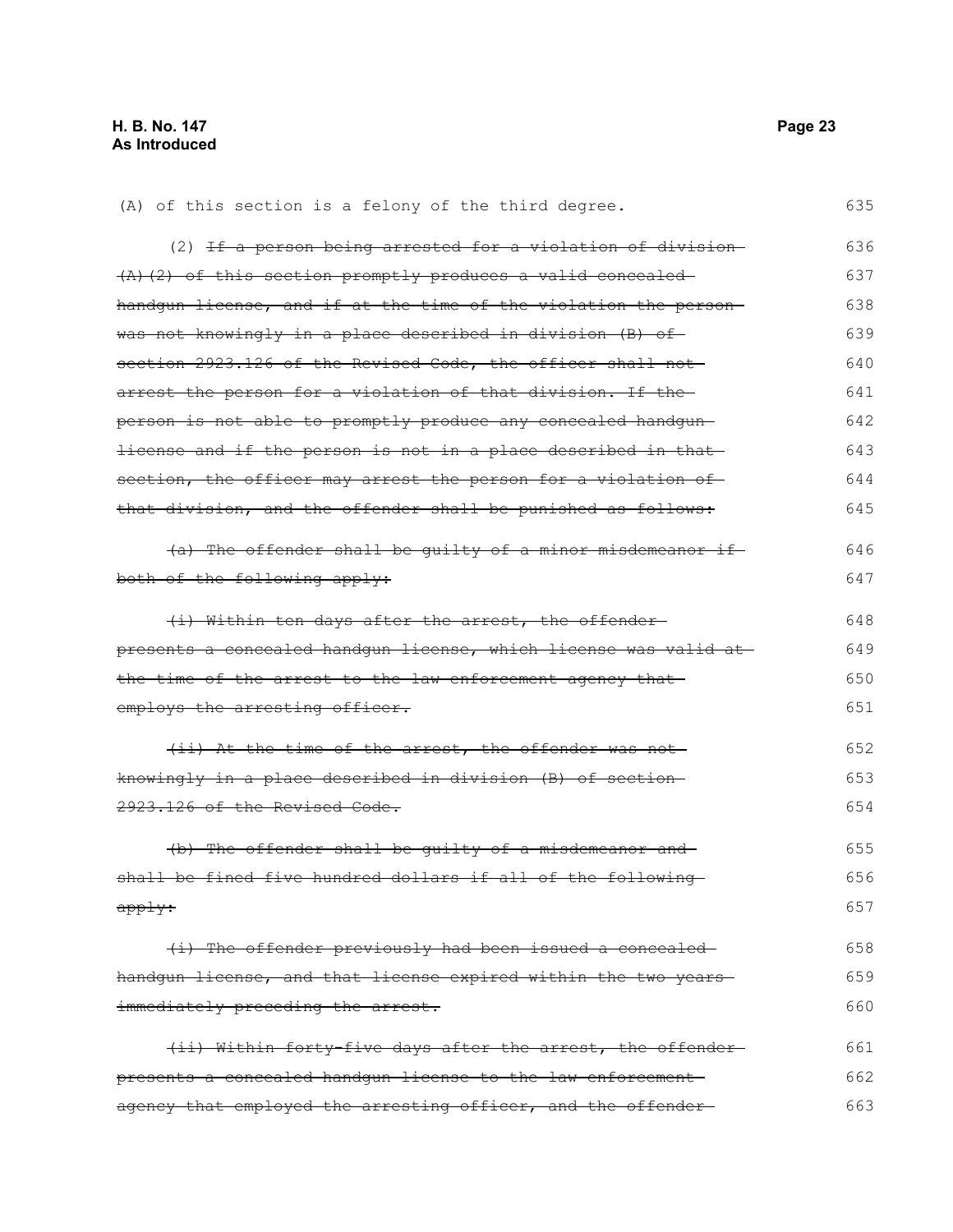the Revised Code.

this section.

waives in writing the offender's right to a speedy trial on the charge of the violation that is provided in section 2945.71 of (iii) At the time of the commission of the offense, the offender was not knowingly in a place described in division (B) of section 2923.126 of the Revised Code. (c) If neither division (F)(2)(a) nor (b) of this section applies, the offender shall be punished under division (F)(1) of (3) Except as otherwise provided in this division, carrying concealed weapons in violation of division (B)(1) of this section is a misdemeanor of the first degree, and, in addition to any other penalty or sanction imposed for a violation of division (B)(1) of this section, if the offender has been issued a concealed handgun license, the offender's 664 665 666 667 668 669 670 671 672 673 674 675 676 677 678 679 680

concealed handgun license shall be suspended pursuant to division (A)(2) of section 2923.128 of the Revised Code. If, at the time of the stop of the offender for a law enforcement purpose that was the basis of the violation, any law enforcement officer involved with the stop had actual knowledge that the offender has been issued a concealed handgun license or that the offender is deemed under division (C) of section 2923.111 of the Revised Code to have been issued a concealed handgun license under section 2923.125 of the Revised Code, carrying concealed weapons in violation of division (B)(1) of this section is a minor misdemeanor, and if the offender has been issued a concealed handgun license, the offender's concealed handgunlicense shall not be suspended pursuant to division (A)(2) of section 2923.128 of the Revised Code. 681 682 683 684 685 686 687 688 689 690 691 692

 $(4)$  (3) Carrying concealed weapons in violation of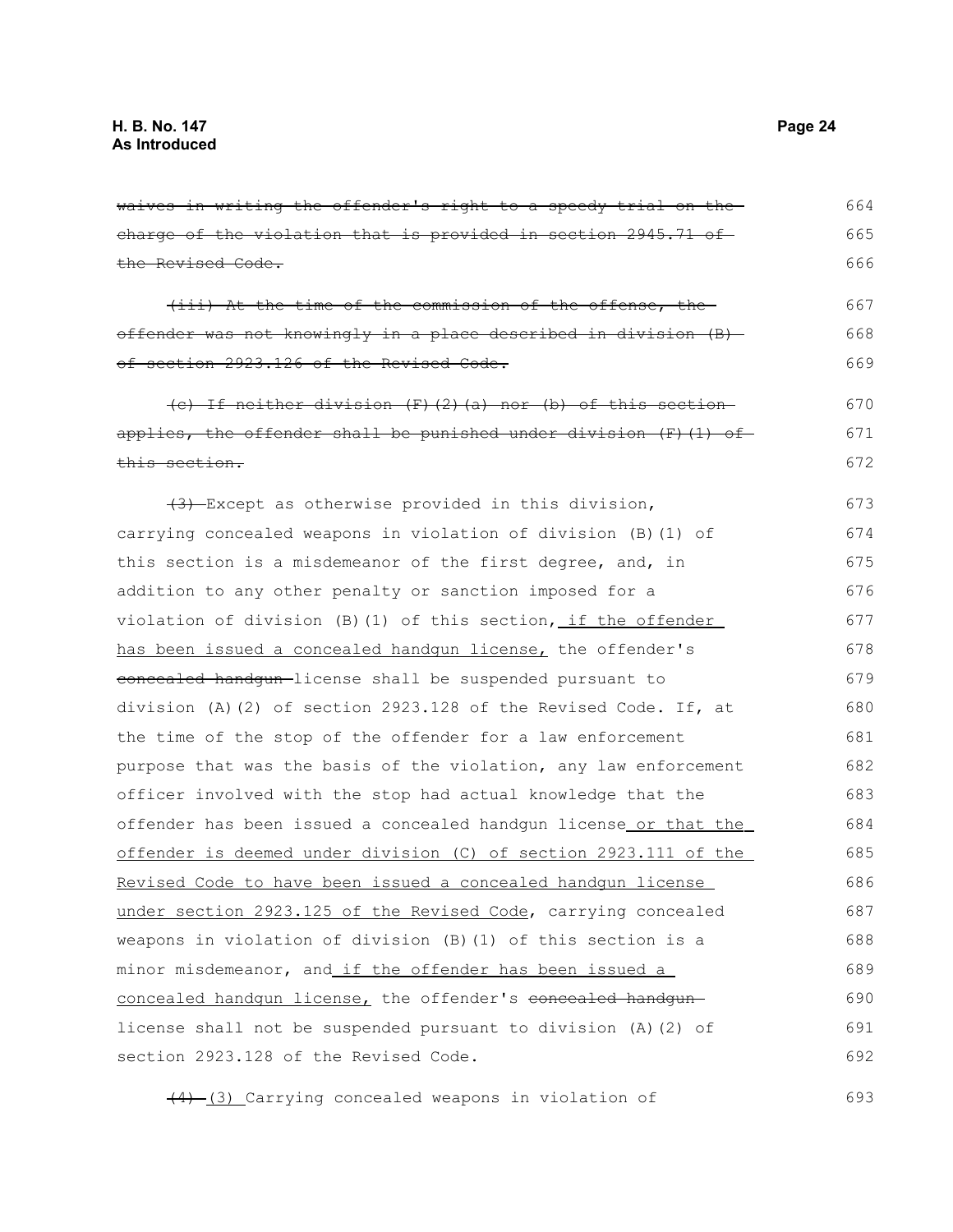division (B)(2) or (4) of this section is a misdemeanor of the first degree or, if the offender previously has been convicted of or pleaded guilty to a violation of division (B)(2) or (4) of this section, a felony of the fifth degree. In addition to any other penalty or sanction imposed for a misdemeanor violation of division (B)(2) or (4) of this section, if the offender has been issued a concealed handgun license, the offender's concealed  $h$ andgun-license shall be suspended pursuant to division (A)(2) of section 2923.128 of the Revised Code. 694 695 696 697 698 699 700 701 702

 $(5)$   $(4)$  Carrying concealed weapons in violation of division (B)(3) of this section is a felony of the fifth degree. 703 704

(G) If a law enforcement officer stops a person to question the person regarding a possible violation of this section, for a traffic stop, or for any other law enforcement purpose, if the person surrenders a firearm to the officer, either voluntarily or pursuant to a request or demand of the officer, and if the officer does not charge the person with a violation of this section or arrest the person for any offense, the person is not otherwise prohibited by law from possessing the firearm, and the firearm is not contraband, the officer shall return the firearm to the person at the termination of the stop. If a court orders a law enforcement officer to return a firearm to a person pursuant to the requirement set forth in this division, division (B) of section 2923.163 of the Revised Code applies. 705 706 707 708 709 710 711 712 713 714 715 716 717 718

**Sec. 2923.121.** (A) No person shall possess a firearm in any room in which any person is consuming beer or intoxicating liquor in a premises for which a D permit has been issued under Chapter 4303. of the Revised Code or in an open air arena for which a permit of that nature has been issued. 719 720 721 722 723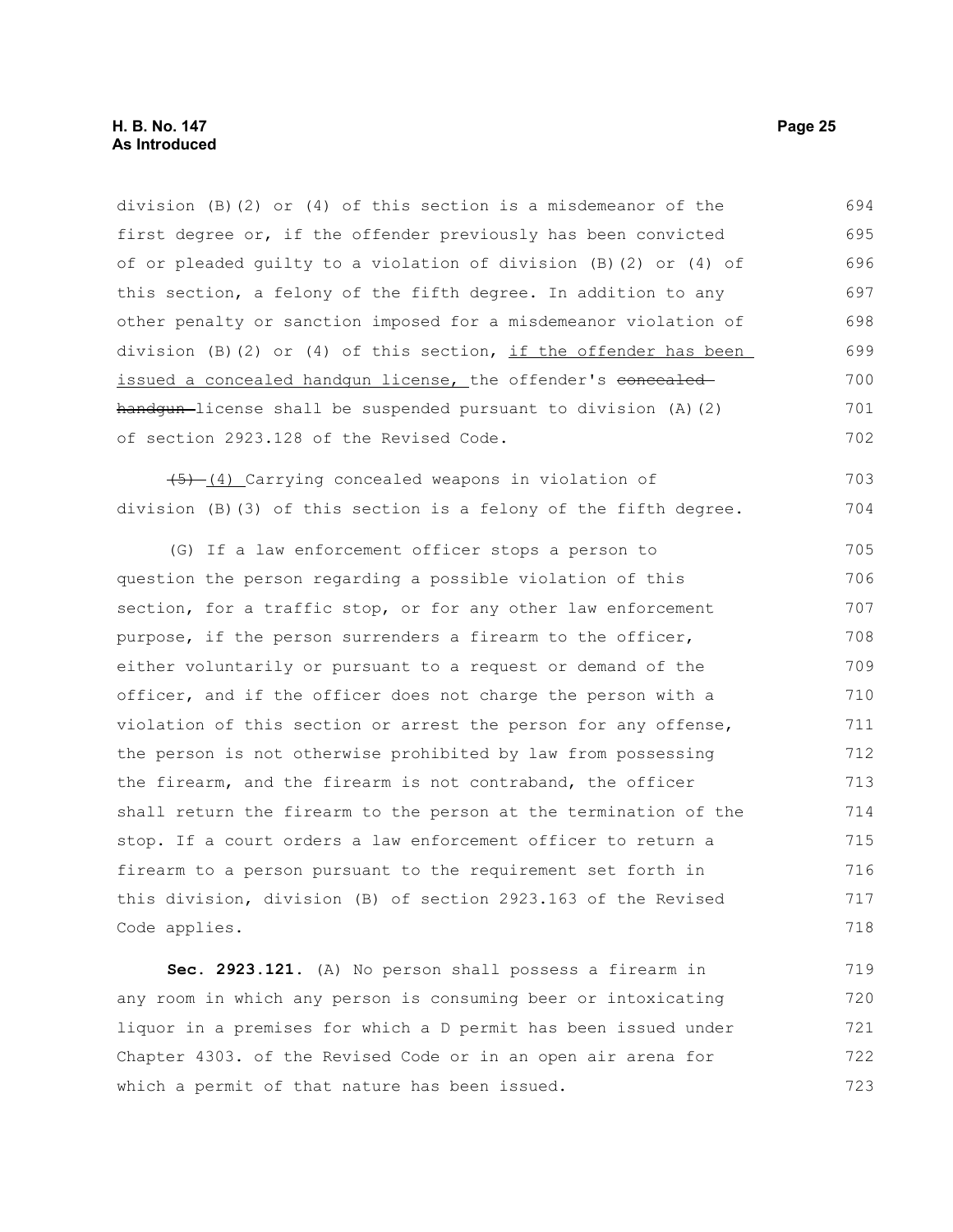(B)(1) This section does not apply to any of the following: (a) An officer, agent, or employee of this or any other state or the United States, or to a law enforcement officer, who is authorized to carry firearms and is acting within the scope of the officer's, agent's, or employee's duties; (b) Any person who is employed in this state, who is authorized to carry firearms, and who is subject to and in compliance with the requirements of section 109.801 of the 724 725 726 727 728 729 730 731 732

Revised Code, unless the appointing authority of the person has expressly specified that the exemption provided in division (B) (1)(b) of this section does not apply to the person; 733 734 735

(c) Any room used for the accommodation of guests of a hotel, as defined in section 4301.01 of the Revised Code; 736 737

(d) The principal holder of a D permit issued for a premises or an open air arena under Chapter 4303. of the Revised Code while in the premises or open air arena for which the permit was issued if the principal holder of the D permit also possesses a valid concealed handgun license or is deemed under division (C) of section 2923.111 of the Revised Code to have been issued a concealed handgun license under section 2923.125 of the Revised Code and as long as the firearm is not a restricted firearm and the principal holder is not consuming beer or intoxicating liquor or under the influence of alcohol or a drug of abuse, or any agent or employee of that holder who also is a peace officer, as defined in section 2151.3515 of the Revised Code, who is off duty, and who otherwise is authorized to carry firearms while in the course of the officer's official duties and while in the premises or open air arena for which the permit was issued and as long as the firearm is not a restricted 738 739 740 741 742 743 744 745 746 747 748 749 750 751 752 753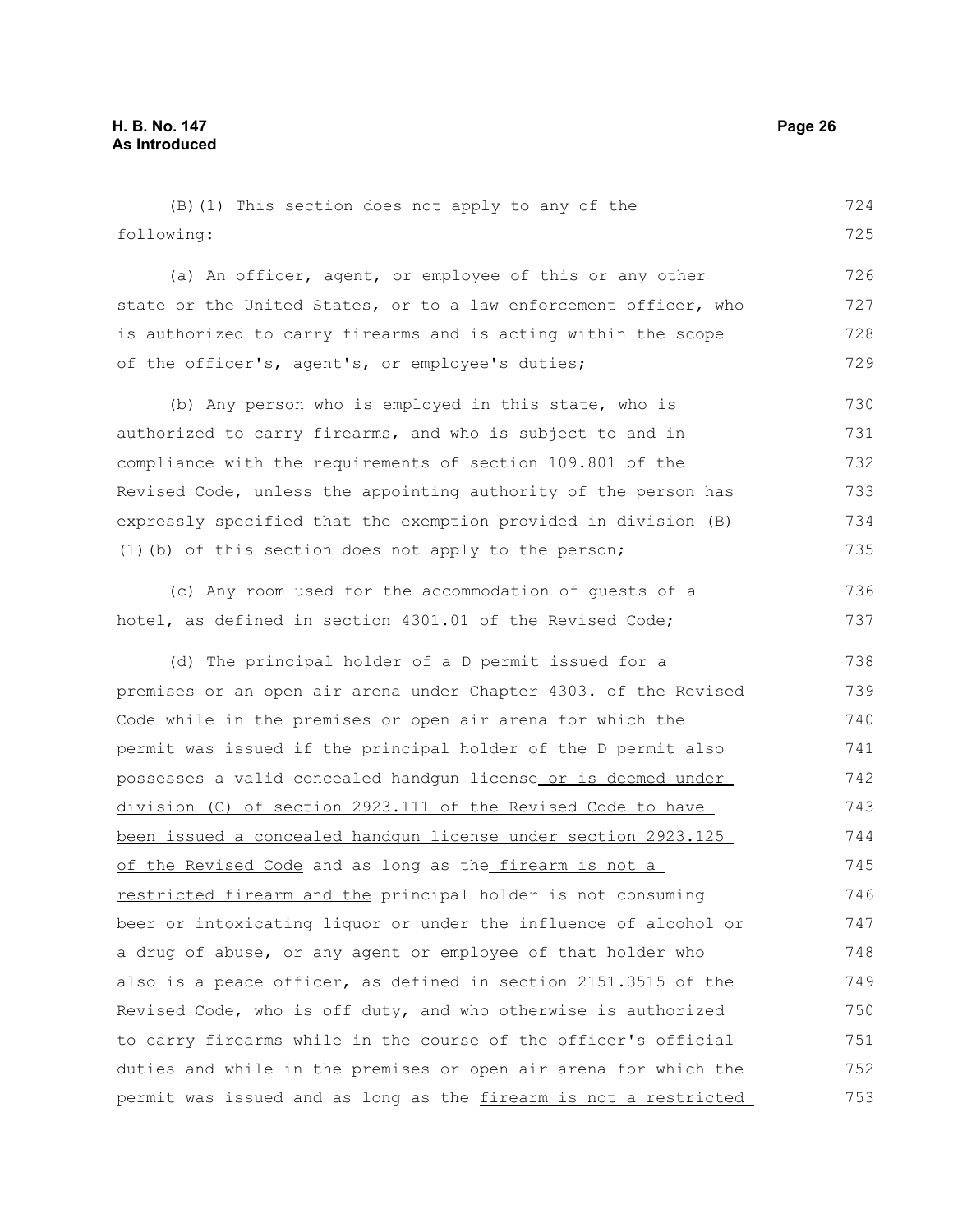firearm and the agent or employee of that holder is not consuming beer or intoxicating liquor or under the influence of alcohol or a drug of abuse. 754 755 756

(e) Any person who is carrying a valid concealed handgun license or is deemed under division (C) of section 2923.111 of the Revised Code to have been issued a concealed handgun license under section 2923.125 of the Revised Code, as long as the firearm is not a restricted firearm and the person is not consuming beer or intoxicating liquor or under the influence of alcohol or a drug of abuse. 757 758 759 760 761 762 763

(2) This section does not prohibit any person who is a member of a veteran's organization, as defined in section 2915.01 of the Revised Code, from possessing a rifle in any room in any premises owned, leased, or otherwise under the control of the veteran's organization, if the rifle is not loaded with live ammunition and if the person otherwise is not prohibited by law from having the rifle. 764 765 766 767 768 769 770

(3) This section does not apply to any person possessing or displaying firearms in any room used to exhibit unloaded firearms for sale or trade in a soldiers' memorial established pursuant to Chapter 345. of the Revised Code, in a convention center, or in any other public meeting place, if the person is an exhibitor, trader, purchaser, or seller of firearms and is not otherwise prohibited by law from possessing, trading, purchasing, or selling the firearms. 771 772 773 774 775 776 777 778

(C) It is an affirmative defense to a charge under this section of illegal possession of a firearm in a liquor permit premises that involves involving the possession of a firearm other than a handgun, that divisions (B)(1)(d) and (e) of this section do not apply, that the actor was not otherwise 779 780 781 782 783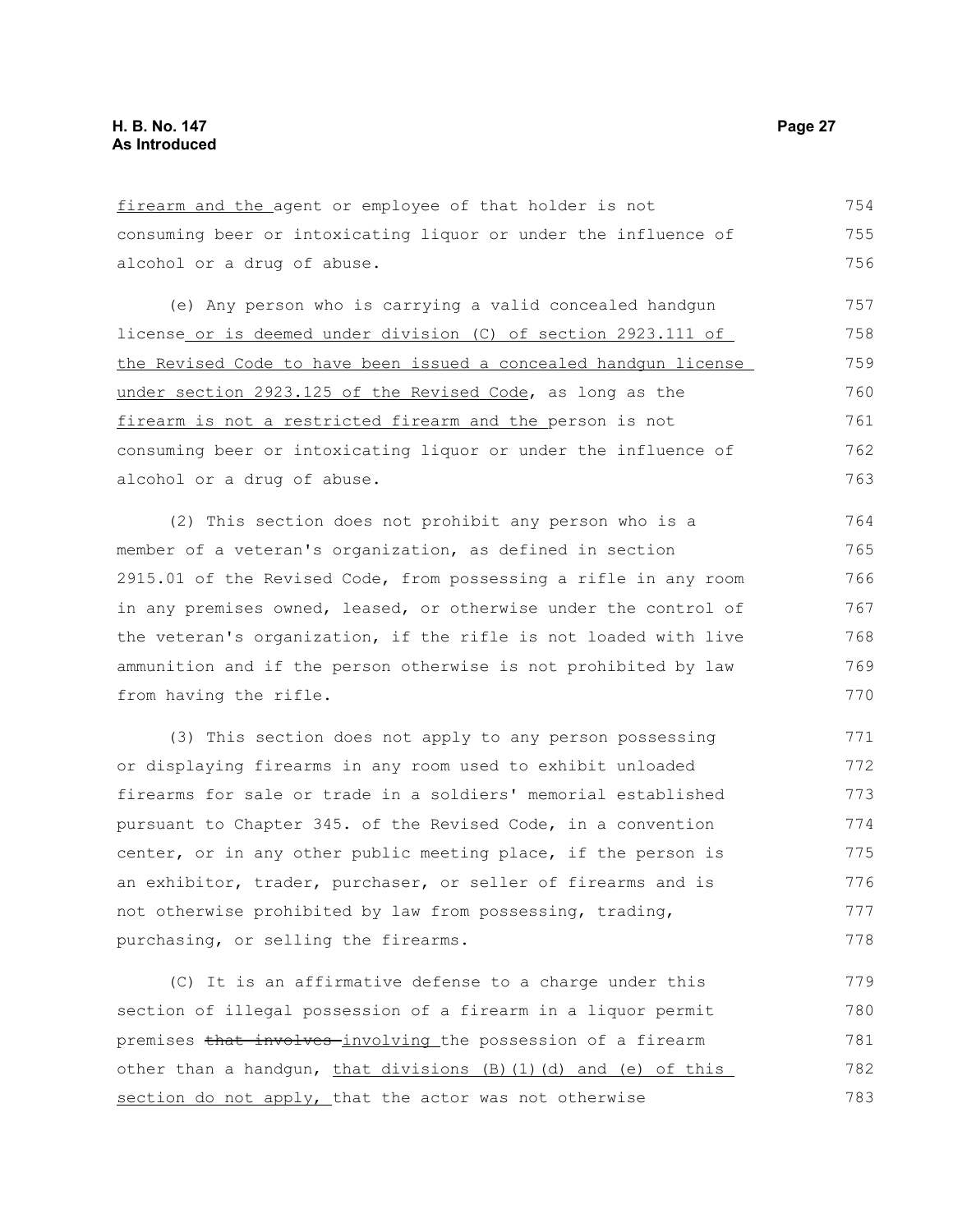| prohibited by law from having the firearm, and that any of the   | 784 |
|------------------------------------------------------------------|-----|
| following apply:                                                 | 785 |
| (1) The firearm was carried or kept ready at hand by the         | 786 |
| actor for defensive purposes, while the actor was engaged in or  | 787 |
| was going to or from the actor's lawful business or occupation,  | 788 |
| which business or occupation was of such character or was        | 789 |
| necessarily carried on in such manner or at such a time or place | 790 |
| as to render the actor particularly susceptible to criminal      | 791 |
| attack, such as would justify a prudent person in going armed.   | 792 |
| (2) The firearm was carried or kept ready at hand by the         | 793 |
| actor for defensive purposes, while the actor was engaged in a   | 794 |
| lawful activity, and had reasonable cause to fear a criminal     | 795 |
| attack upon the actor or a member of the actor's family, or upon | 796 |
| the actor's home, such as would justify a prudent person in      | 797 |
| going armed.                                                     | 798 |
| (D) No person who is charged with a violation of this            | 799 |
| section shall be required to obtain a concealed handgun license  | 800 |
| as a condition for the dismissal of the charge.                  | 801 |
| (E) Whoever violates this section is quilty of illegal           | 802 |
| possession of a firearm in a liquor permit premises. Except as   | 803 |
| otherwise provided in this division, illegal possession of a     | 804 |
| firearm in a liquor permit premises is a felony of the fifth     | 805 |
| degree. If the offender commits the violation of this section by | 806 |
| knowingly carrying or having the firearm concealed on the        | 807 |
| offender's person or concealed ready at hand, illegal possession | 808 |
| of a firearm in a liquor permit premises is a felony of the      | 809 |
| third degree.                                                    | 810 |
| (F) As used in this section, "beer" and "intoxicating            | 811 |

(F) As used in this section, "beer" and "intoxicating<br> $(5)$  As used in this section, "beer" and "intoxicating liquor" have the same meanings as in section 4301.01 of the 812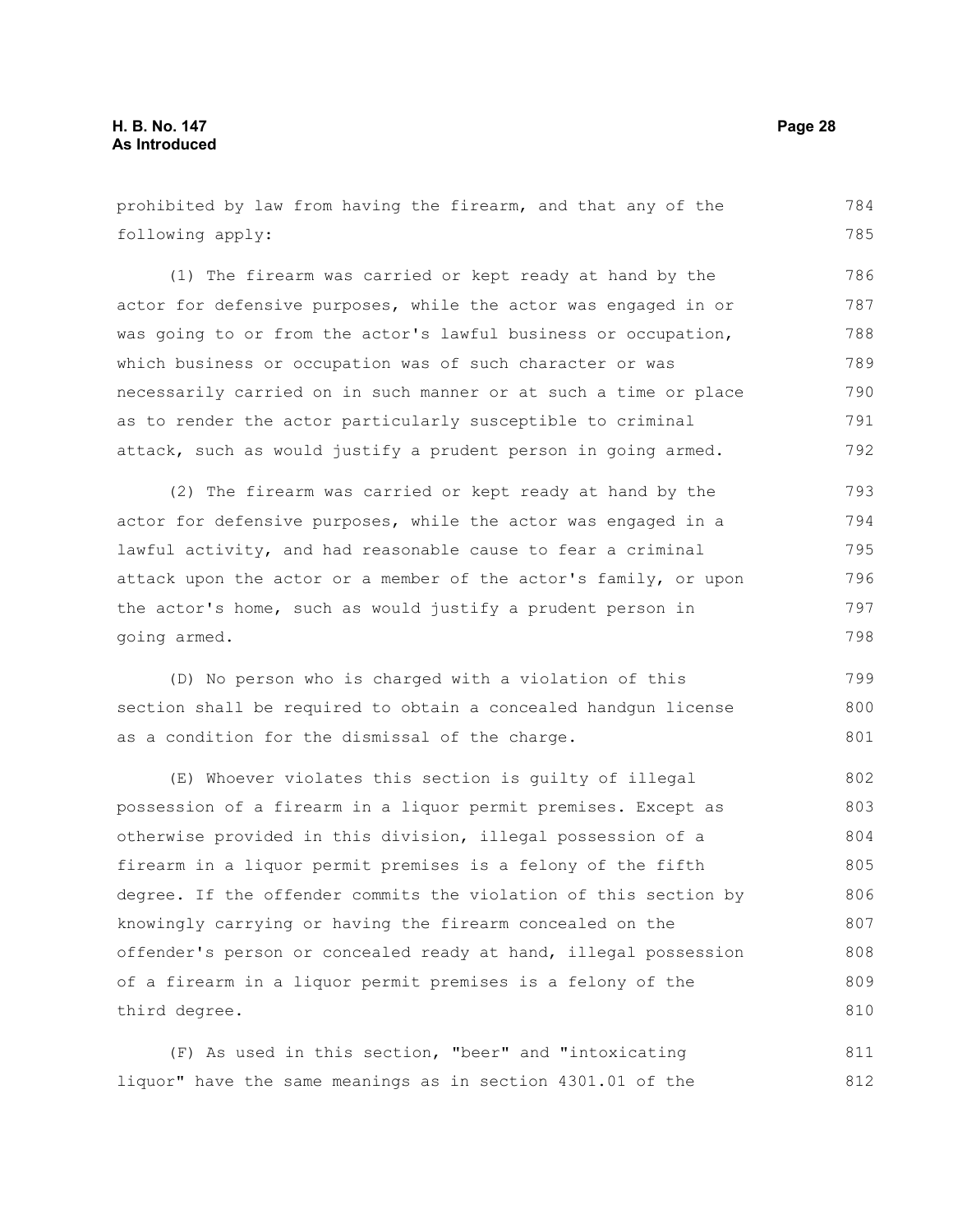Revised Code. **Sec. 2923.122.** (A) No person shall knowingly convey, or attempt to convey, a deadly weapon or dangerous ordnance into a school safety zone. (B) No person shall knowingly possess a deadly weapon or dangerous ordnance in a school safety zone. (C) No person shall knowingly possess an object in a school safety zone if both of the following apply: (1) The object is indistinguishable from a firearm, whether or not the object is capable of being fired. (2) The person indicates that the person possesses the object and that it is a firearm, or the person knowingly displays or brandishes the object and indicates that it is a firearm. (D)(1) This section does not apply to any of the following: (a) An officer, agent, or employee of this or any other state or the United States, or a law enforcement officer, who is authorized to carry deadly weapons or dangerous ordnance and is acting within the scope of the officer's, agent's, or employee's duties, a security officer employed by a board of education or governing body of a school during the time that the security officer is on duty pursuant to that contract of employment, or any other person who has written authorization from the board of education or governing body of a school to convey deadly weapons or dangerous ordnance into a school safety zone or to possess a deadly weapon or dangerous ordnance in a school safety zone and who conveys or possesses the deadly weapon or dangerous ordnance 813 814 815 816 817 818 819 820 821 822 823 824 825 826 827 828 829 830 831 832 833 834 835 836 837 838 839 840

in accordance with that authorization;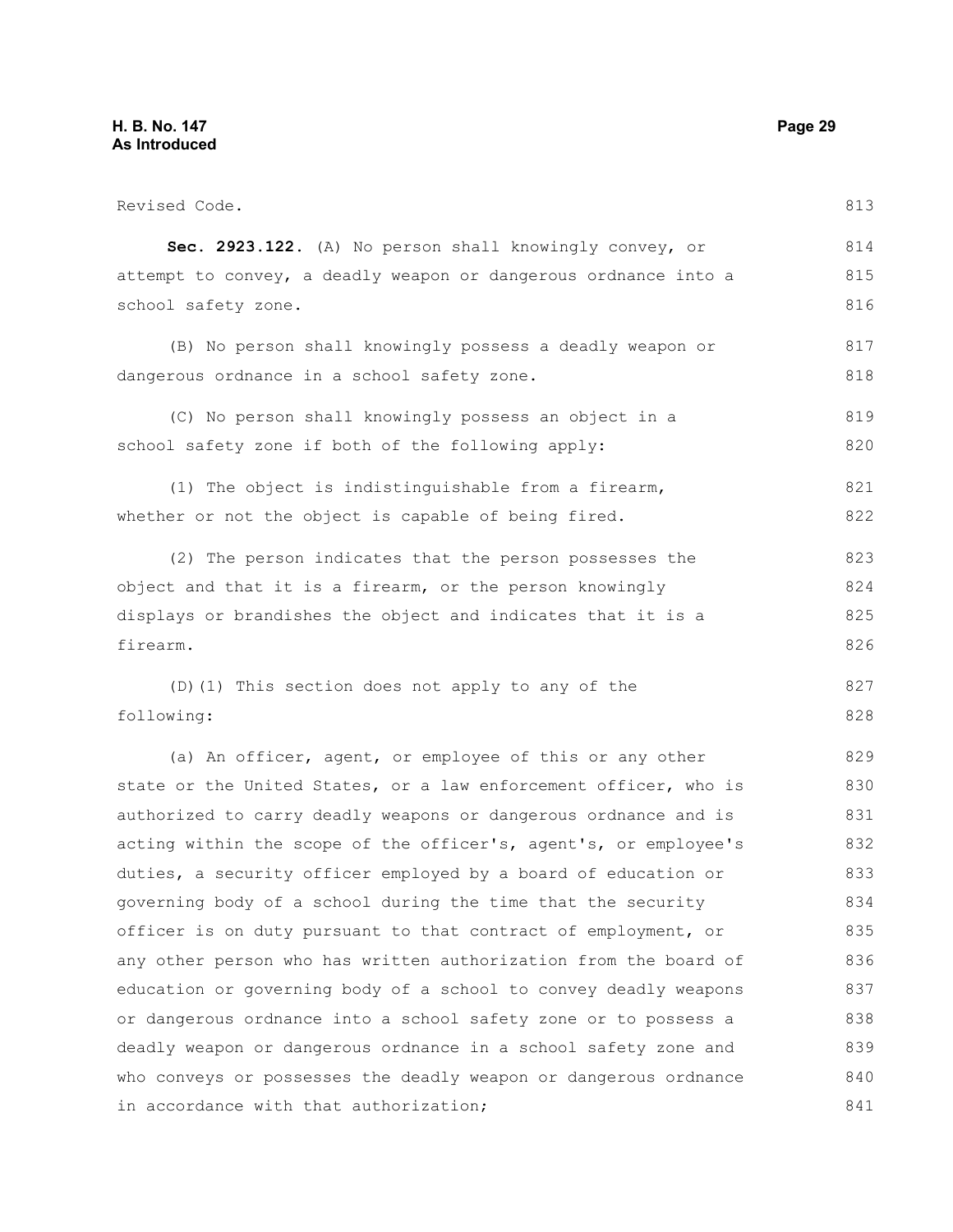(b) Any person who is employed in this state, who is authorized to carry deadly weapons or dangerous ordnance, and who is subject to and in compliance with the requirements of section 109.801 of the Revised Code, unless the appointing authority of the person has expressly specified that the exemption provided in division (D)(1)(b) of this section does not apply to the person. 842 843 844 845 846 847 848

(2) Division (C) of this section does not apply to premises upon which home schooling is conducted. Division (C) of this section also does not apply to a school administrator, teacher, or employee who possesses an object that is indistinguishable from a firearm for legitimate school purposes during the course of employment, a student who uses an object that is indistinguishable from a firearm under the direction of a school administrator, teacher, or employee, or any other person who with the express prior approval of a school administrator possesses an object that is indistinguishable from a firearm for a legitimate purpose, including the use of the object in a ceremonial activity, a play, reenactment, or other dramatic presentation, or a ROTC activity or another similar use of the object. 849 850 851 852 853 854 855 856 857 858 859 860 861 862

(3) This section does not apply to a person who conveys or attempts to convey a handgun-firearm that is not a restricted firearm into, or possesses a handgun-firearm that is not a restricted firearm in, a school safety zone if, at the time of that conveyance, attempted conveyance, or possession of the handgun firearm that is not a restricted firearm, all the person is carrying a valid concealed handgun license or is deemed under division (C) of section 2923.111 of the Revised Code to have been issued a concealed handgun license under section 2923.125 of the Revised Code and either of the following-apply applies: 863 864 865 866 867 868 869 870 871 872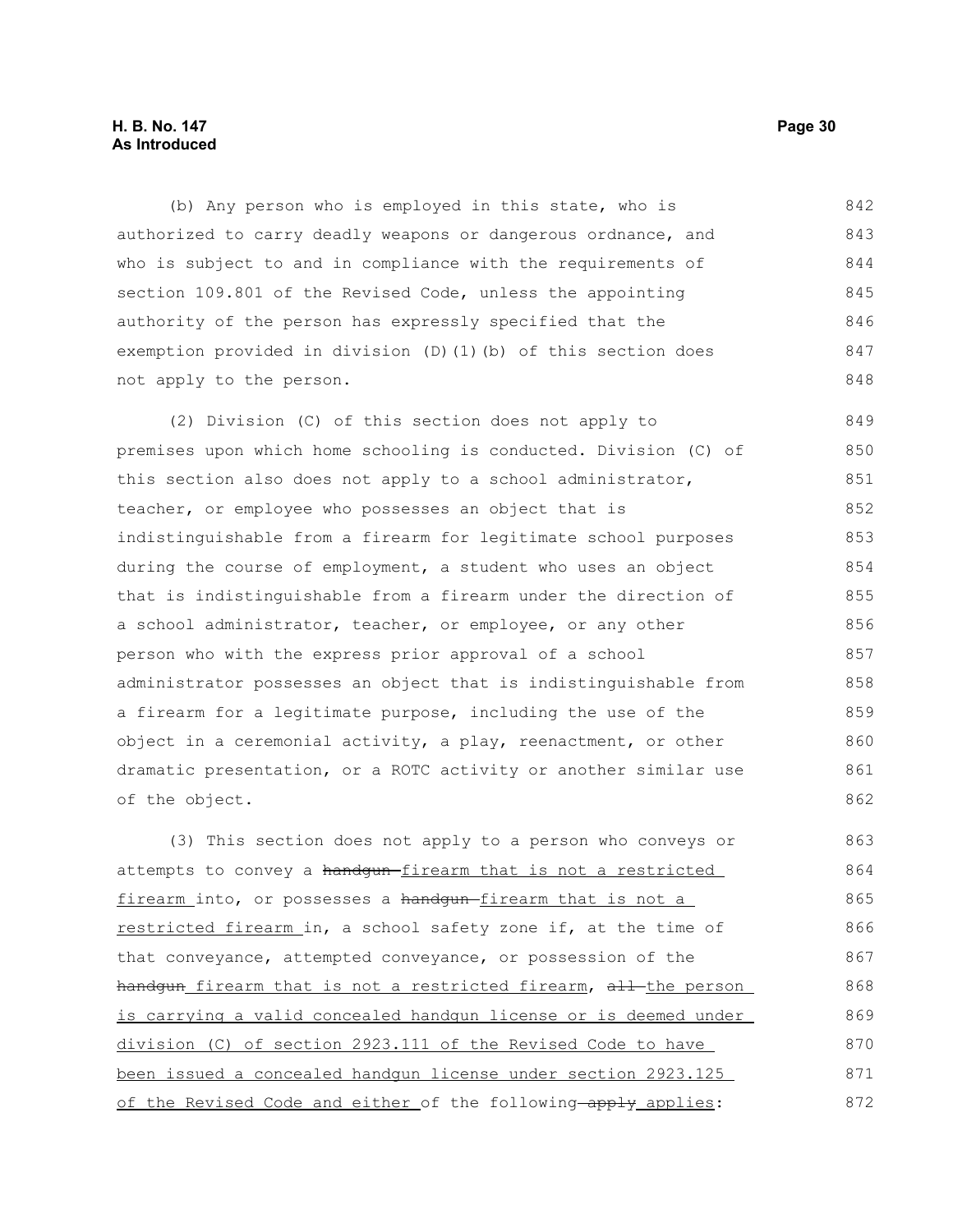| (a) The person does not enter into a school building or          | 873 |
|------------------------------------------------------------------|-----|
| onto school premises and is not at a school activity-            | 874 |
| (b) The person is carrying a valid concealed handgun-            | 875 |
| <del>license.</del>                                              | 876 |
| (e) The , the person is in the school safety zone in             | 877 |
| accordance with 18 U.S.C. 922(q)(2)(B)-                          | 878 |
| (d) The , and the person is not knowingly in a an                | 879 |
| unauthorized_place described_specified_in division (B)(1) or (B) | 880 |
| (3) to (10) of section 2923.126 of the Revised Code and is not   | 881 |
| knowingly conveying, attempting to convey, or possessing the     | 882 |
| firearm in any prohibited manner specified in any of those       | 883 |
| divisions.                                                       | 884 |
| (4) This section does not apply to a person who conveys or-      | 885 |
| attempts to convey a handgun into, or possesses a handgun in, a  | 886 |
| school safety zone if at the time of that conveyance, attempted  | 887 |
| conveyance, or possession of the handgun all of the following    | 888 |
| appty:                                                           | 889 |
| (a) The person is carrying a valid concealed handgun-            | 890 |
| <del>license.</del>                                              | 891 |
| (b) The person is the driver or passenger in a motor             | 892 |
| vehicle and is in the school safety zone while immediately in    | 893 |
| the process of picking up or dropping off a child-               | 894 |
| (c) The and the person is not in violation of section            | 895 |
| 2923.16 of the Revised Code.                                     | 896 |
| (E)(1) Whoever violates division (A) or (B) of this              | 897 |
| section is quilty of illegal conveyance or possession of a       | 898 |
| deadly weapon or dangerous ordnance in a school safety zone.     | 899 |
| Except as otherwise provided in this division, illegal           | 900 |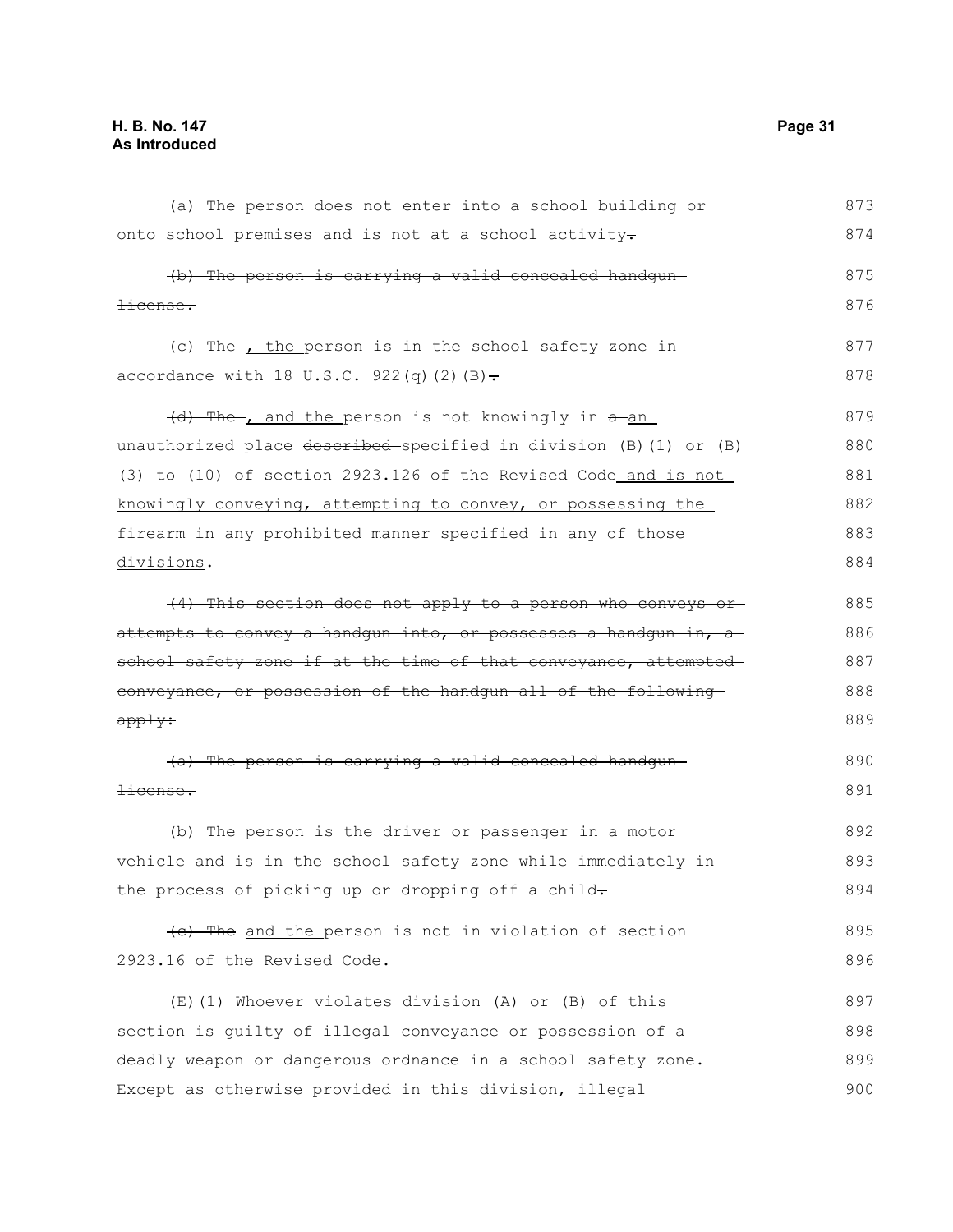#### **H. B. No. 147 Page 32 As Introduced**

conveyance or possession of a deadly weapon or dangerous ordnance in a school safety zone is a felony of the fifth degree. If the offender previously has been convicted of a violation of this section, illegal conveyance or possession of a deadly weapon or dangerous ordnance in a school safety zone is a felony of the fourth degree. 901 902 903 904 905 906

(2) Whoever violates division (C) of this section is guilty of illegal possession of an object indistinguishable from a firearm in a school safety zone. Except as otherwise provided in this division, illegal possession of an object indistinguishable from a firearm in a school safety zone is a misdemeanor of the first degree. If the offender previously has been convicted of a violation of this section, illegal possession of an object indistinguishable from a firearm in a school safety zone is a felony of the fifth degree. 907 908 909 910 911 912 913 914 915

(F)(1) In addition to any other penalty imposed upon a person who is convicted of or pleads guilty to a violation of this section and subject to division (F)(2) of this section, if the offender has not attained nineteen years of age, regardless of whether the offender is attending or is enrolled in a school operated by a board of education or for which the state board of education prescribes minimum standards under section 3301.07 of the Revised Code, the court shall impose upon the offender a class four suspension of the offender's probationary driver's license, restricted license, driver's license, commercial driver's license, temporary instruction permit, or probationary commercial driver's license that then is in effect from the range specified in division (A)(4) of section 4510.02 of the Revised Code and shall deny the offender the issuance of any permit or license of that type during the period of the suspension. 916 917 918 919 920 921 922 923 924 925 926 927 928 929 930 931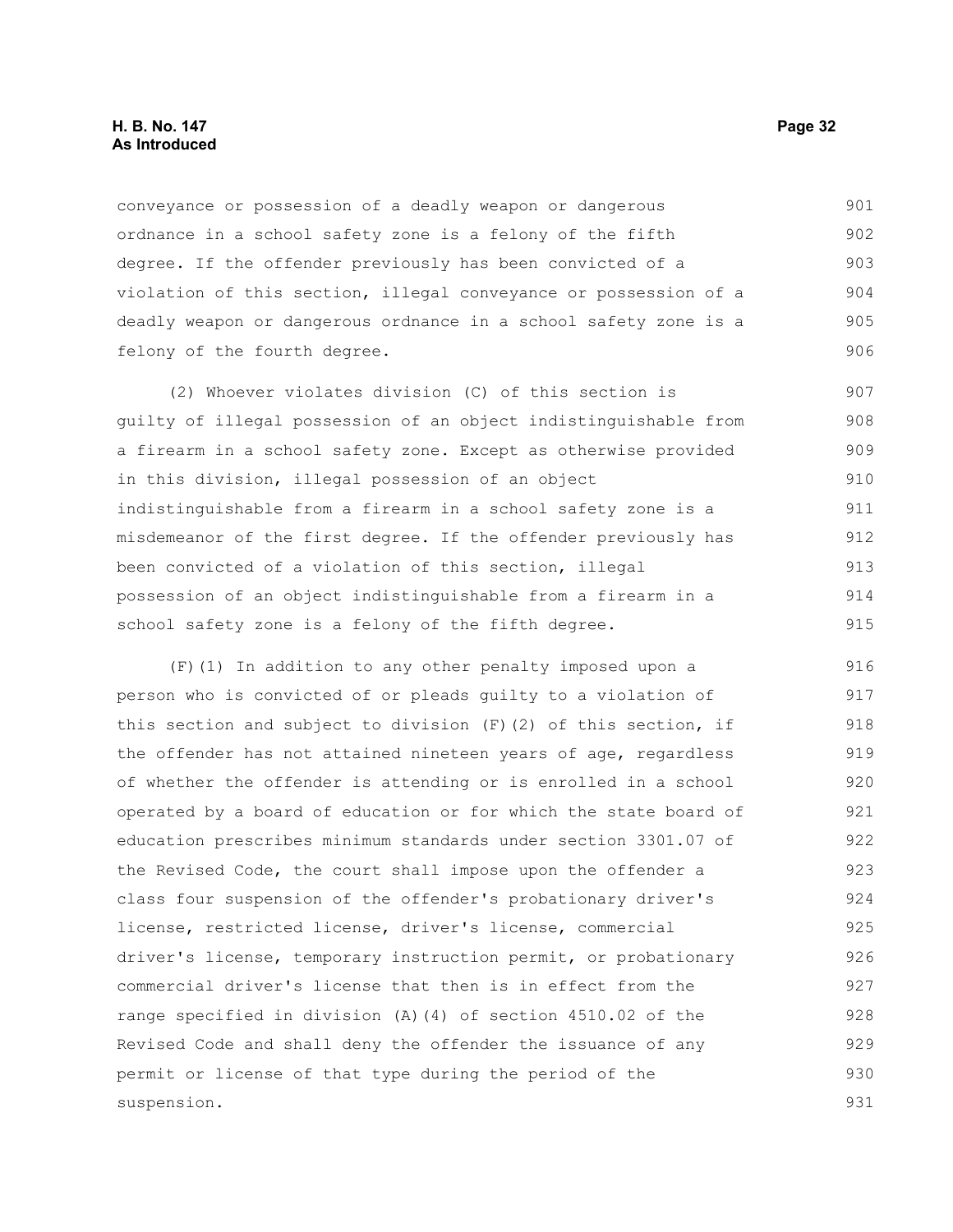#### **H. B. No. 147 Page 33 As Introduced**

If the offender is not a resident of this state, the court shall impose a class four suspension of the nonresident operating privilege of the offender from the range specified in division (A)(4) of section 4510.02 of the Revised Code. 932 933 934 935

(2) If the offender shows good cause why the court should not suspend one of the types of licenses, permits, or privileges specified in division (F)(1) of this section or deny the issuance of one of the temporary instruction permits specified in that division, the court in its discretion may choose not to impose the suspension, revocation, or denial required in that division, but the court, in its discretion, instead may require the offender to perform community service for a number of hours determined by the court. 936 937 938 939 940 941 942 943 944

(G) As used in this section, "object that is indistinguishable from a firearm" means an object made, constructed, or altered so that, to a reasonable person without specialized training in firearms, the object appears to be a firearm. 945 946 947 948 949

**Sec. 2923.123.** (A) No person shall knowingly convey or attempt to convey a deadly weapon or dangerous ordnance into a courthouse or into another building or structure in which a courtroom is located.

(B) No person shall knowingly possess or have under the person's control a deadly weapon or dangerous ordnance in a courthouse or in another building or structure in which a courtroom is located. 954 955 956 957

(C) This section does not apply to any of the following: 958

(1) Except as provided in division (E) of this section, a judge of a court of record of this state or a magistrate; 959 960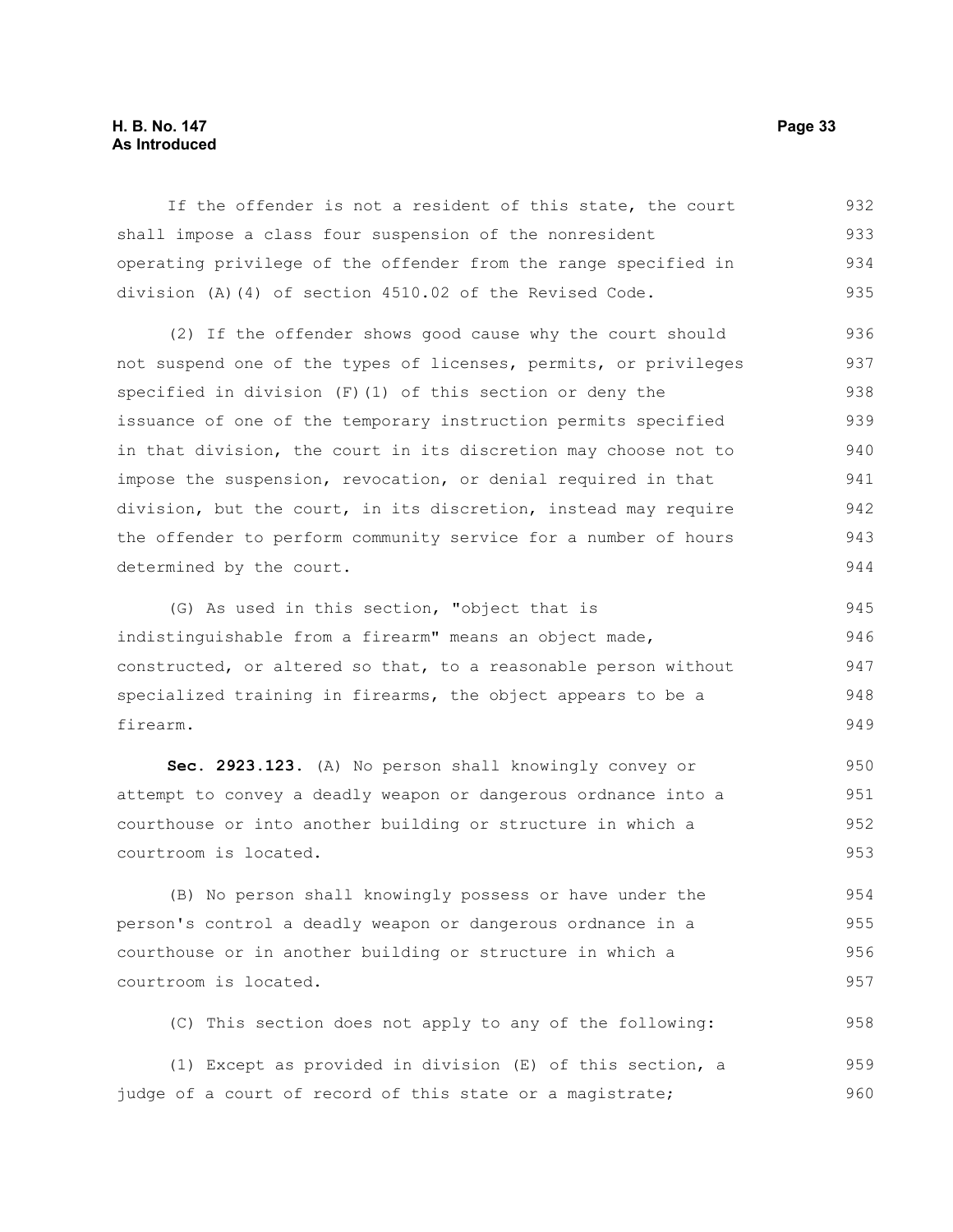#### **H. B. No. 147 Page 34 As Introduced**

(2) A peace officer, officer of a law enforcement agency, or person who is in either of the following categories: (a) Except as provided in division (E) of this section, a peace officer, or an officer of a law enforcement agency of another state, a political subdivision of another state, or the United States, who is authorized to carry a deadly weapon or dangerous ordnance, who possesses or has under that individual's control a deadly weapon or dangerous ordnance as a requirement of that individual's duties, and who is acting within the scope of that individual's duties at the time of that possession or control; 961 962 963 964 965 966 967 968 969 970 971

(b) Except as provided in division (E) of this section, a person who is employed in this state, who is authorized to carry a deadly weapon or dangerous ordnance, who possesses or has under that individual's control a deadly weapon or dangerous ordnance as a requirement of that person's duties, and who is subject to and in compliance with the requirements of section 109.801 of the Revised Code, unless the appointing authority of the person has expressly specified that the exemption provided in division (C)(2)(b) of this section does not apply to the person. 972 973 974 975 976 977 978 979 980 981

(3) A person who conveys, attempts to convey, possesses, or has under the person's control a deadly weapon or dangerous ordnance that is to be used as evidence in a pending criminal or civil action or proceeding; 982 983 984 985

(4) Except as provided in division (E) of this section, a bailiff or deputy bailiff of a court of record of this state who is authorized to carry a firearm pursuant to section 109.77 of the Revised Code, who possesses or has under that individual's control a firearm as a requirement of that individual's duties, 986 987 988 989 990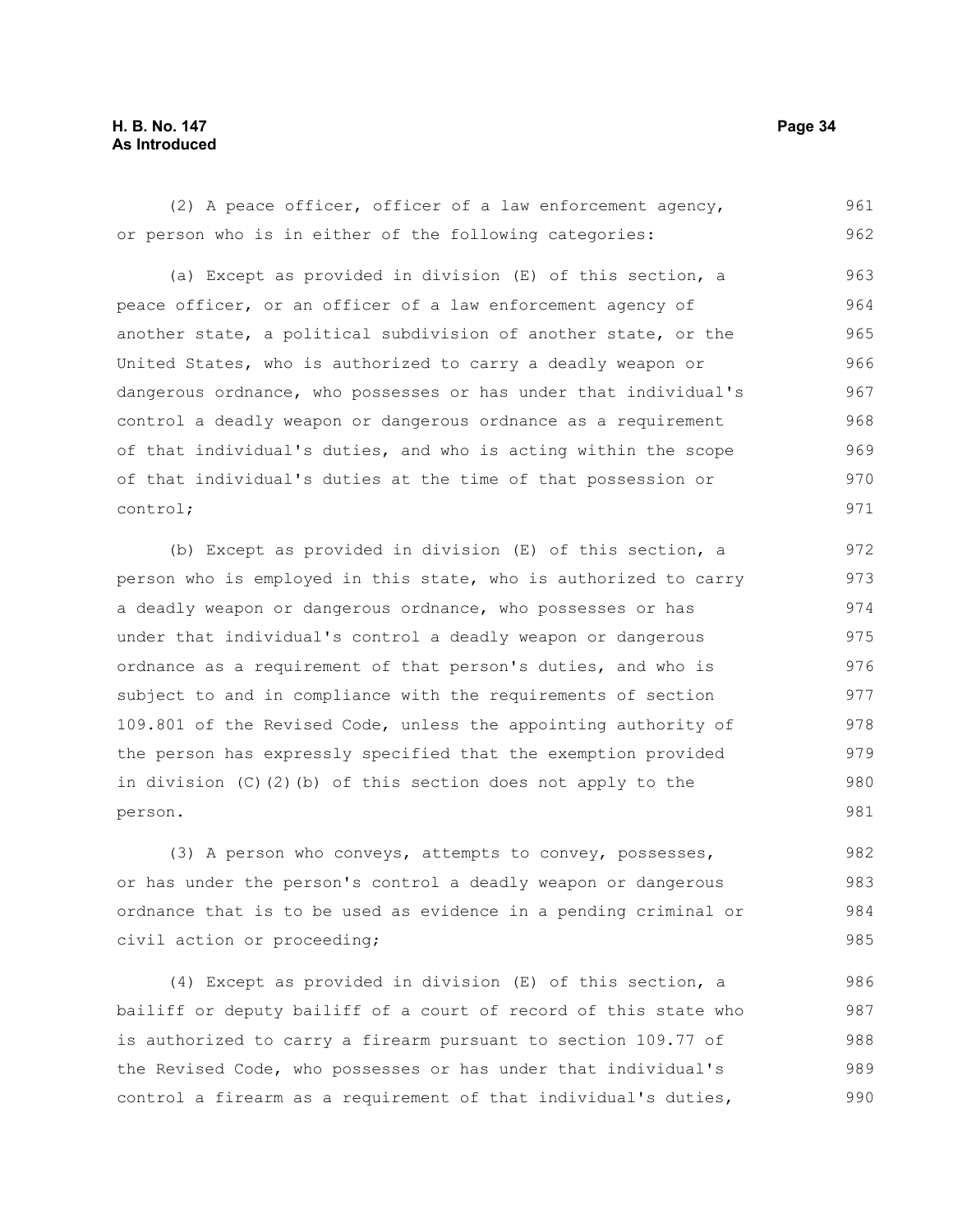and who is acting within the scope of that individual's duties at the time of that possession or control; 991 992

(5) Except as provided in division (E) of this section, a prosecutor, or a secret service officer appointed by a county prosecuting attorney, who is authorized to carry a deadly weapon or dangerous ordnance in the performance of the individual's duties, who possesses or has under that individual's control a deadly weapon or dangerous ordnance as a requirement of that individual's duties, and who is acting within the scope of that individual's duties at the time of that possession or control; 993 994 995 996 997 998 999 1000

(6) Except as provided in division (E) of this section, a person who conveys or attempts to convey a handgun-firearm that is not a restricted firearm into a courthouse or into another building or structure in which a courtroom is located, or whopossesses or has under the person's control a firearm that is not a restricted firearm in a courthouse or such a building or structure, if the person at the time of the conveyance  $\sigma r$ . attempt, possession, or control, is carrying a valid concealed handgun license<sub>7</sub> or is deemed under division (C) of section 2923.111 of the Revised Code to have been issued a concealed handgun license under section 2923.125 of the Revised Code and who the person transfers possession of the handgun-firearm to the officer or officer's designee who has charge of the courthouse or building. The officer shall secure the handgunfirearm until the <del>licensee person</del> is prepared to leave the premises. The exemption described in this division applies only if the officer who has charge of the courthouse or building provides services of the nature described in this division. An officer who has charge of the courthouse or building is not required to offer services of the nature described in this division. 1001 1002 1003 1004 1005 1006 1007 1008 1009 1010 1011 1012 1013 1014 1015 1016 1017 1018 1019 1020 1021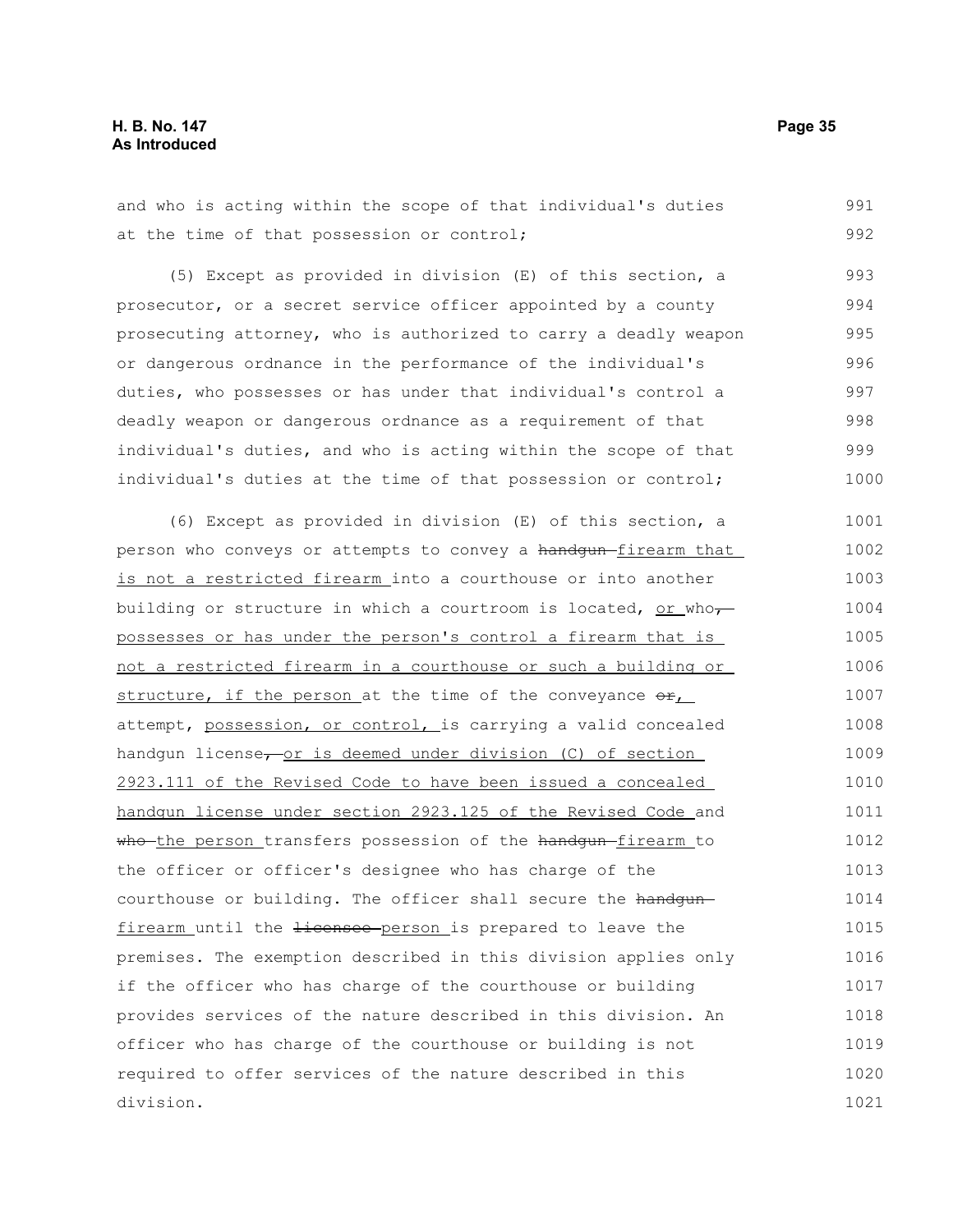#### **H. B. No. 147 Page 36 As Introduced**

(D)(1) Whoever violates division (A) of this section is guilty of illegal conveyance of a deadly weapon or dangerous ordnance into a courthouse. Except as otherwise provided in this division, illegal conveyance of a deadly weapon or dangerous ordnance into a courthouse is a felony of the fifth degree. If the offender previously has been convicted of a violation of division (A) or (B) of this section, illegal conveyance of a deadly weapon or dangerous ordnance into a courthouse is a felony of the fourth degree. 1022 1023 1024 1025 1026 1027 1028 1029 1030

(2) Whoever violates division (B) of this section is guilty of illegal possession or control of a deadly weapon or dangerous ordnance in a courthouse. Except as otherwise provided in this division, illegal possession or control of a deadly weapon or dangerous ordnance in a courthouse is a felony of the fifth degree. If the offender previously has been convicted of a violation of division (A) or (B) of this section, illegal possession or control of a deadly weapon or dangerous ordnance in a courthouse is a felony of the fourth degree. 1031 1032 1033 1034 1035 1036 1037 1038 1039

(E) The exemptions described in divisions  $(C)$   $(1)$ ,  $(2)$   $(a)$ ,  $(2)$  (b),  $(4)$ ,  $(5)$ , and  $(6)$  of this section do not apply to any judge, magistrate, peace officer, officer of a law enforcement agency, bailiff, deputy bailiff, prosecutor, secret service officer, or other person described in any of those divisions if a rule of superintendence or another type of rule adopted by the supreme court pursuant to Article IV, Ohio Constitution, or an applicable local rule of court prohibits all persons from conveying or attempting to convey a deadly weapon or dangerous ordnance into a courthouse or into another building or structure in which a courtroom is located or from possessing or having under one's control a deadly weapon or dangerous ordnance in a courthouse or in another building or structure in which a 1040 1041 1042 1043 1044 1045 1046 1047 1048 1049 1050 1051 1052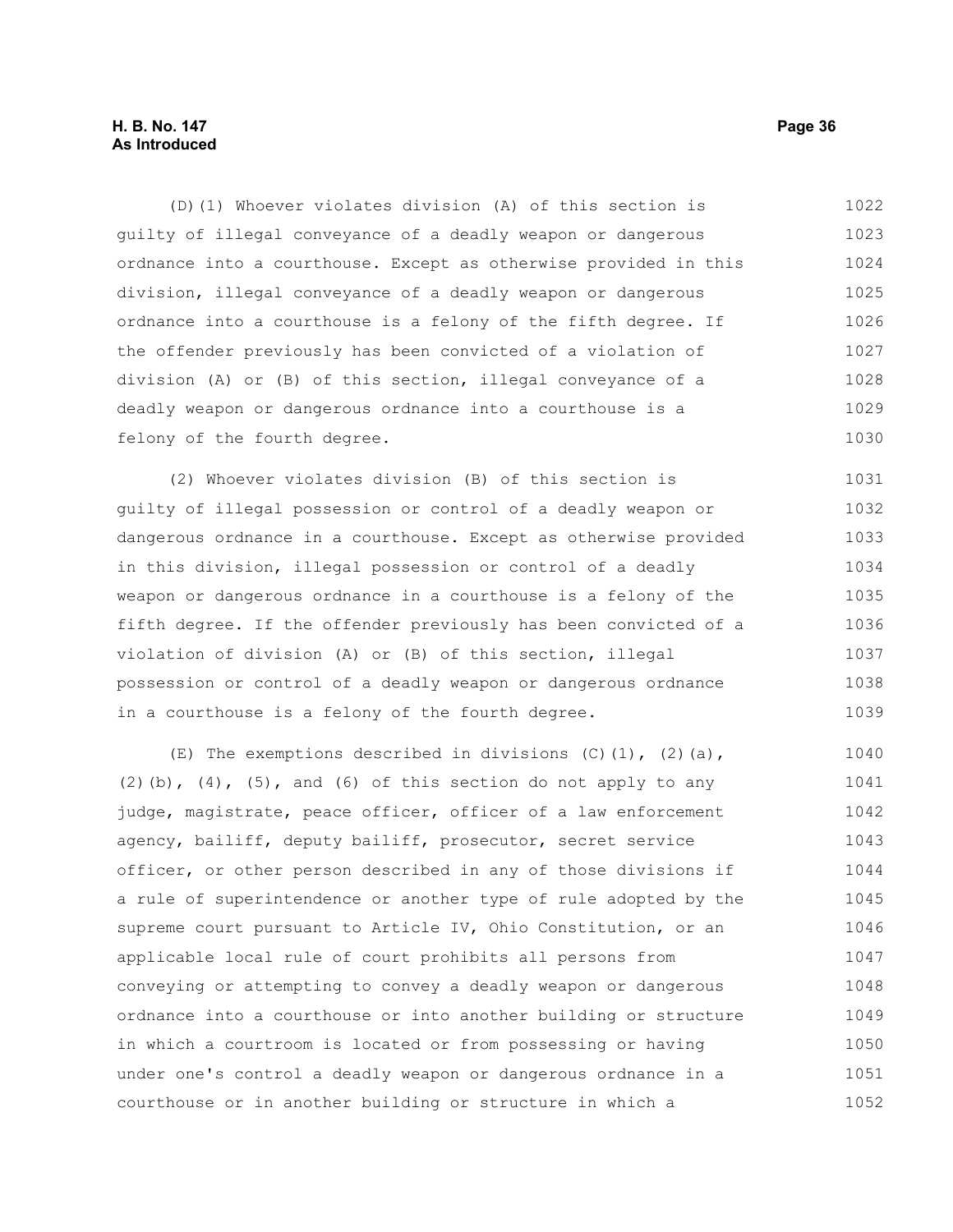courtroom is located. (F) As used in this section: (1) "Magistrate" means an individual who is appointed by a court of record of this state and who has the powers and may perform the functions specified in Civil Rule 53, Criminal Rule 19, or Juvenile Rule 40. (2) "Peace officer" and "prosecutor" have the same meanings as in section 2935.01 of the Revised Code. **Sec. 2923.124.** As used in sections 2923.124 to 2923.1213 of the Revised Code: (A) "Application form" means the application form prescribed pursuant to division (A)(1) of section 109.731 of the Revised Code and includes a copy of that form. (B) "Competency certification" and "competency certificate" mean a document of the type described in division (B)(3) of section 2923.125 of the Revised Code. (C) "Detention facility" has the same meaning as in section 2921.01 of the Revised Code. (D) "Licensee" means a person to whom a concealed handgun license has been issued under section 2923.125 of the Revised Code and, except when the context clearly indicates otherwise, includes a person to whom a concealed handgun license on a temporary emergency basis has been issued under section 2923.1213 of the Revised Code $\overline{\text{and}}$  a person to whom a concealed handgun license has been issued by another state, and a person who is deemed under division (C) of section 2923.111 of the Revised Code to have been issued a concealed handgun license 1053 1054 1055 1056 1057 1058 1059 1060 1061 1062 1063 1064 1065 1066 1067 1068 1069 1070 1071 1072 1073 1074 1075 1076 1077 1078 1079

under section 2923.125 of the Revised Code. 1080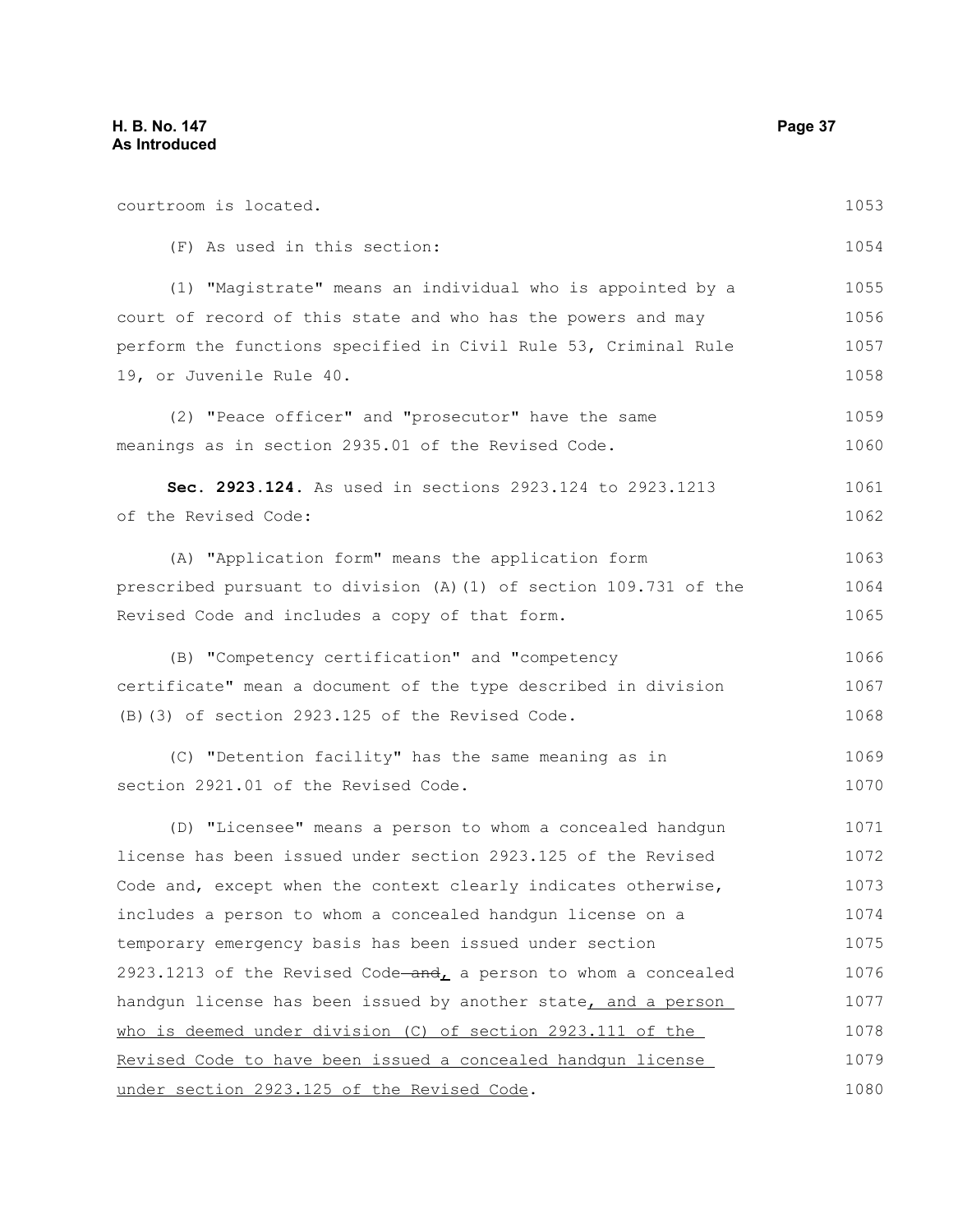(E) "License fee" or "license renewal fee" means the fee for a concealed handgun license or the fee to renew that license that is prescribed pursuant to division (C) of section 109.731 of the Revised Code and that is to be paid by an applicant for a license of that type. (F) "Peace officer" has the same meaning as in section 2935.01 of the Revised Code. (G) "State correctional institution" has the same meaning as in section 2967.01 of the Revised Code. (H) "Civil protection order" means a protection order issued, or consent agreement approved, under section 2903.214 or 3113.31 of the Revised Code. (I) "Temporary protection order" means a protection order issued under section 2903.213 or 2919.26 of the Revised Code. (J) "Protection order issued by a court of another state" has the same meaning as in section 2919.27 of the Revised Code. (K) "Child day-care center," "type A family day-care home" and "type B family day-care home" have the same meanings as in section 5104.01 of the Revised Code. (L) "Foreign air transportation," "interstate air transportation," and "intrastate air transportation" have the same meanings as in 49 U.S.C. 40102, as now or hereafter amended. (M) "Commercial motor vehicle" has the same meaning as in division (A) of section 4506.25 of the Revised Code. (N) "Motor carrier enforcement unit" has the same meaning 1081 1082 1083 1084 1085 1086 1087 1088 1089 1090 1091 1092 1093 1094 1095 1096 1097 1098 1099 1100 1101 1102 1103 1104 1105 1106

as in section 2923.16 of the Revised Code. 1107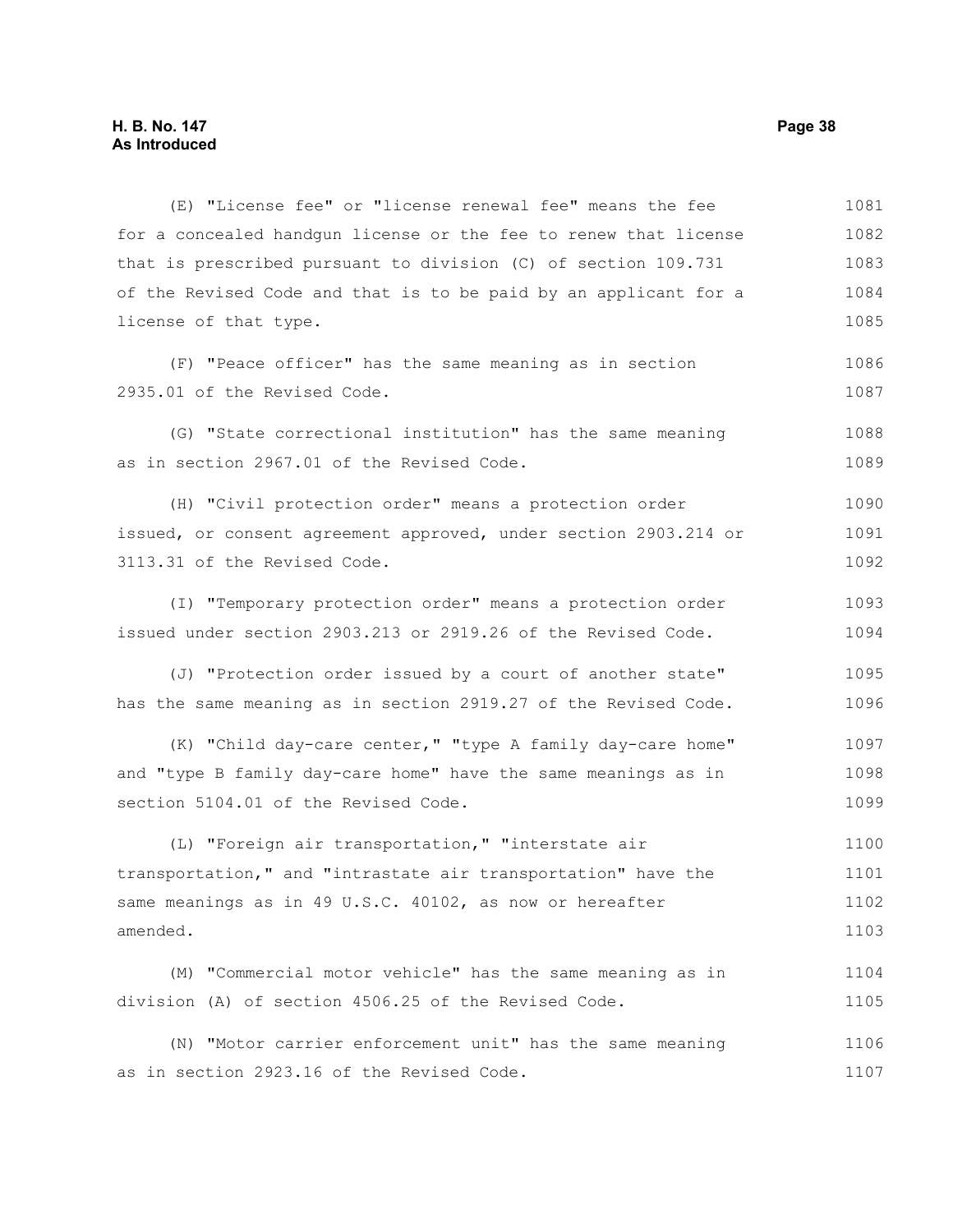**Sec. 2923.125.** (A) This section applies with respect to the application for and issuance by this state of concealed handgun licenses other than concealed handgun licenses on a temporary emergency basis that are issued under section 2923.1213 of the Revised Code. Upon the request of a person who wishes to obtain a concealed handgun license with respect to which this section applies or to renew a concealed handgun license with respect to which this section applies, a sheriff, as provided in division (I) of this section, shall provide to the person free of charge an application form and the web site address at which the pamphlet described in division (B) of section 109.731 of the Revised Code may be found. A sheriff shall accept a completed application form and the fee, items, materials, and information specified in divisions (B)(1) to (5) of this section at the times and in the manners described in division (I) of this section. 1108 1109 1110 1111 1112 1113 1114 1115 1116 1117 1118 1119 1120 1121 1122 1123

(B) An applicant for a concealed handgun license with respect to which this section applies shall submit a completed application form and all of the following to the sheriff of the county in which the applicant resides or to the sheriff of any county adjacent to the county in which the applicant resides: 1124 1125 1126 1127 1128

(1)(a) A nonrefundable license fee as described in either of the following: 1129 1130

(i) For an applicant who has been a resident of this state for five or more years, a fee of sixty-seven dollars; 1131 1132

(ii) For an applicant who has been a resident of this state for less than five years, a fee of sixty-seven dollars plus the actual cost of having a background check performed by the federal bureau of investigation. 1133 1134 1135 1136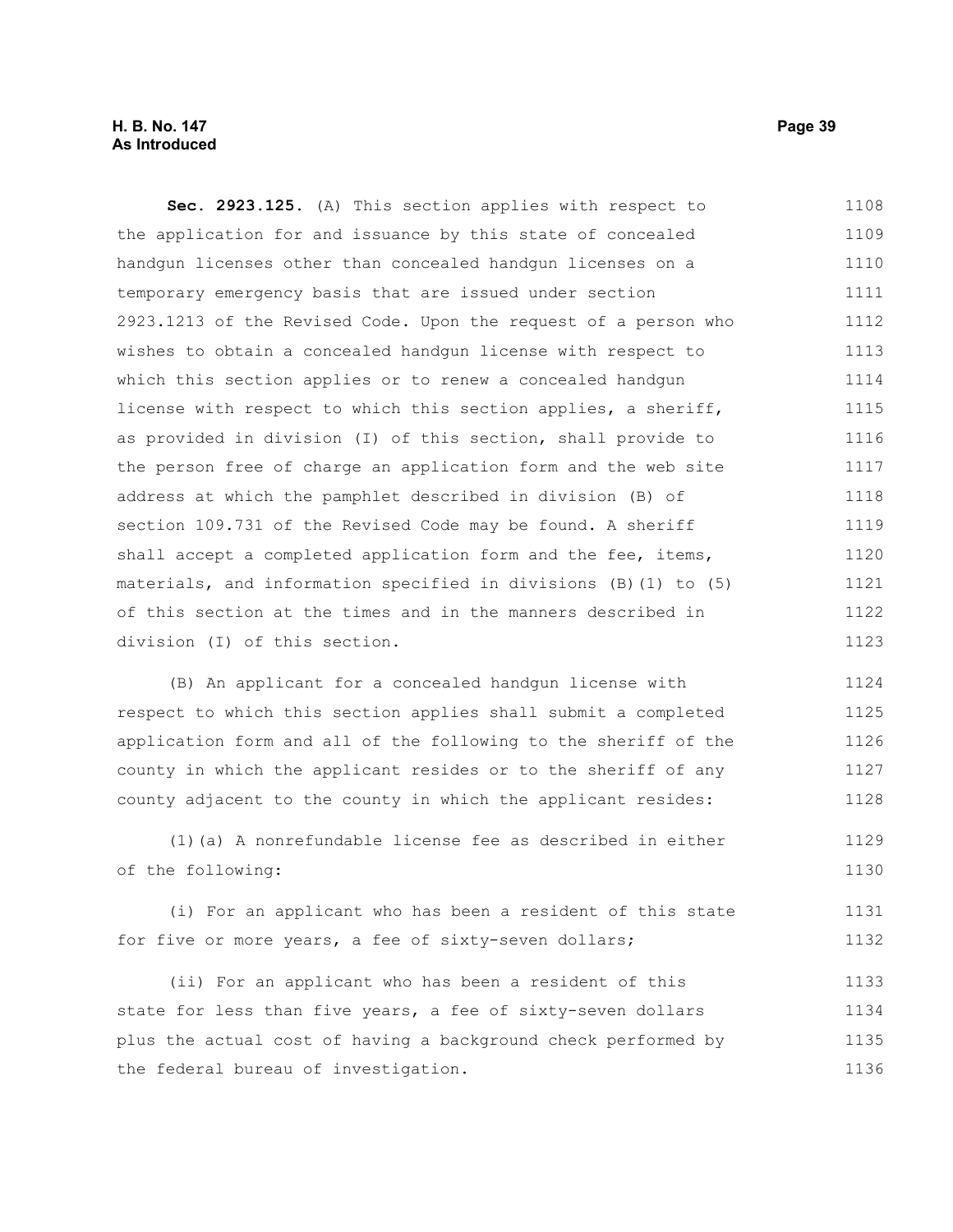# **H. B. No. 147 Page 40 As Introduced**

(b) No sheriff shall require an applicant to pay for the cost of a background check performed by the bureau of criminal identification and investigation. 1137 1138 1139

(c) A sheriff shall waive the payment of the license fee described in division (B)(1)(a) of this section in connection with an initial or renewal application for a license that is submitted by an applicant who is a retired peace officer, a retired person described in division (B)(1)(b) of section 109.77 of the Revised Code, or a retired federal law enforcement officer who, prior to retirement, was authorized under federal law to carry a firearm in the course of duty, unless the retired peace officer, person, or federal law enforcement officer retired as the result of a mental disability. 1140 1141 1142 1143 1144 1145 1146 1147 1148 1149

(d) The sheriff shall deposit all fees paid by an applicant under division (B)(1)(a) of this section into the sheriff's concealed handgun license issuance fund established pursuant to section 311.42 of the Revised Code. The county shall distribute the fees in accordance with section 311.42 of the Revised Code. 1150 1151 1152 1153 1154 1155

(2) A color photograph of the applicant that was taken within thirty days prior to the date of the application; 1156 1157

(3) One or more of the following competency certifications, each of which shall reflect that, regarding a certification described in division  $(B)(3)(a)$ ,  $(b)$ ,  $(c)$ ,  $(e)$ , or (f) of this section, within the three years immediately preceding the application the applicant has performed that to which the competency certification relates and that, regarding a certification described in division (B)(3)(d) of this section, the applicant currently is an active or reserve member of the armed forces of the United States or within the six years 1158 1159 1160 1161 1162 1163 1164 1165 1166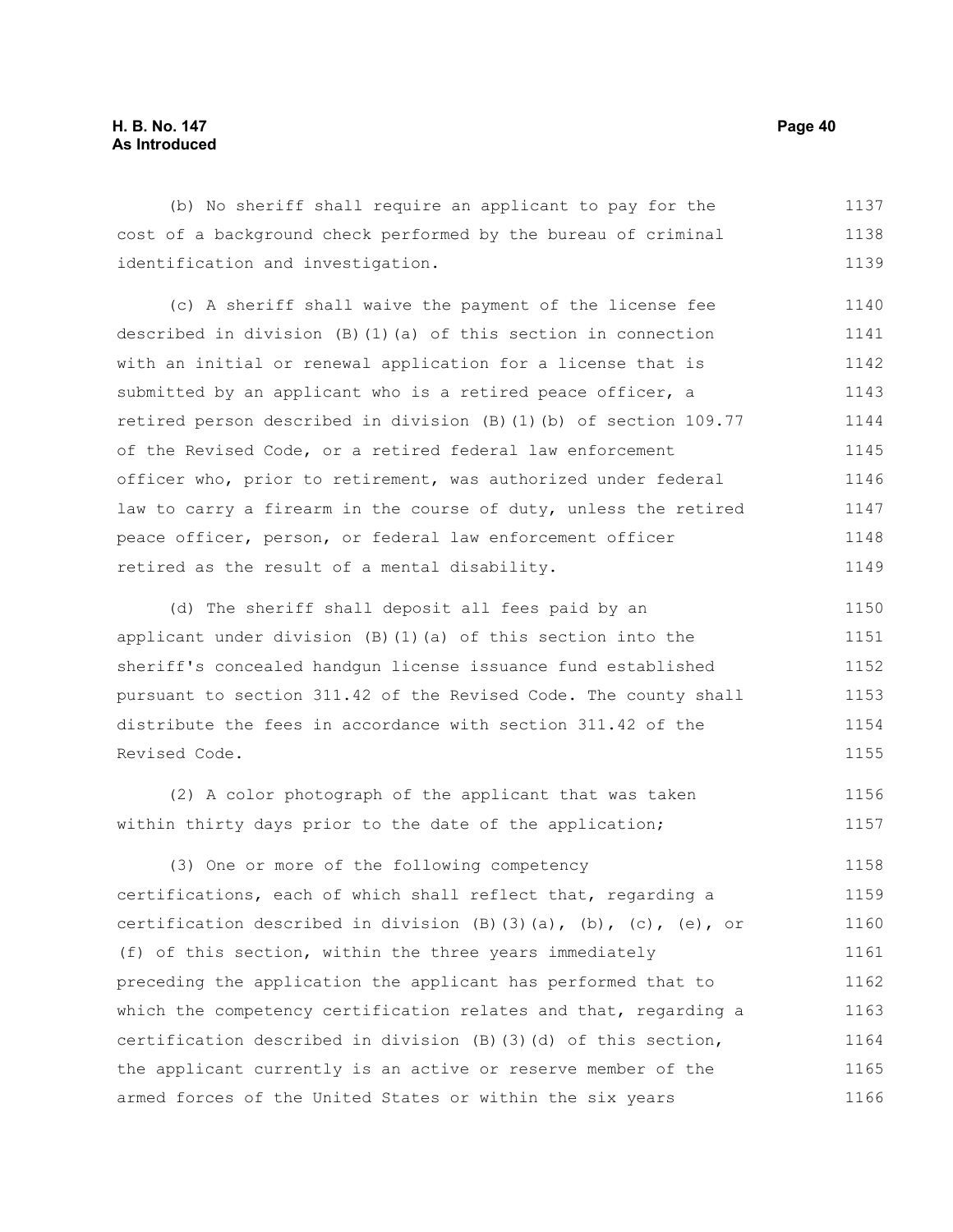immediately preceding the application the honorable discharge or retirement to which the competency certification relates occurred: (a) An original or photocopy of a certificate of completion of a firearms safety, training, or requalification or firearms safety instructor course, class, or program that was offered by or under the auspices of the national rifle association and that complies with the requirements set forth in division (G) of this section; (b) An original or photocopy of a certificate of completion of a firearms safety, training, or requalification or firearms safety instructor course, class, or program that satisfies all of the following criteria: (i) It was open to members of the general public. (ii) It utilized qualified instructors who were certified by the national rifle association, the executive director of the Ohio peace officer training commission pursuant to section 109.75 or 109.78 of the Revised Code, or a governmental official or entity of another state. (iii) It was offered by or under the auspices of a law enforcement agency of this or another state or the United States, a public or private college, university, or other similar postsecondary educational institution located in this or another state, a firearms training school located in this or another state, or another type of public or private entity or organization located in this or another state. (iv) It complies with the requirements set forth in division (G) of this section. 1167 1168 1169 1170 1171 1172 1173 1174 1175 1176 1177 1178 1179 1180 1181 1182 1183 1184 1185 1186 1187 1188 1189 1190 1191 1192 1193 1194

(c) An original or photocopy of a certificate of 1195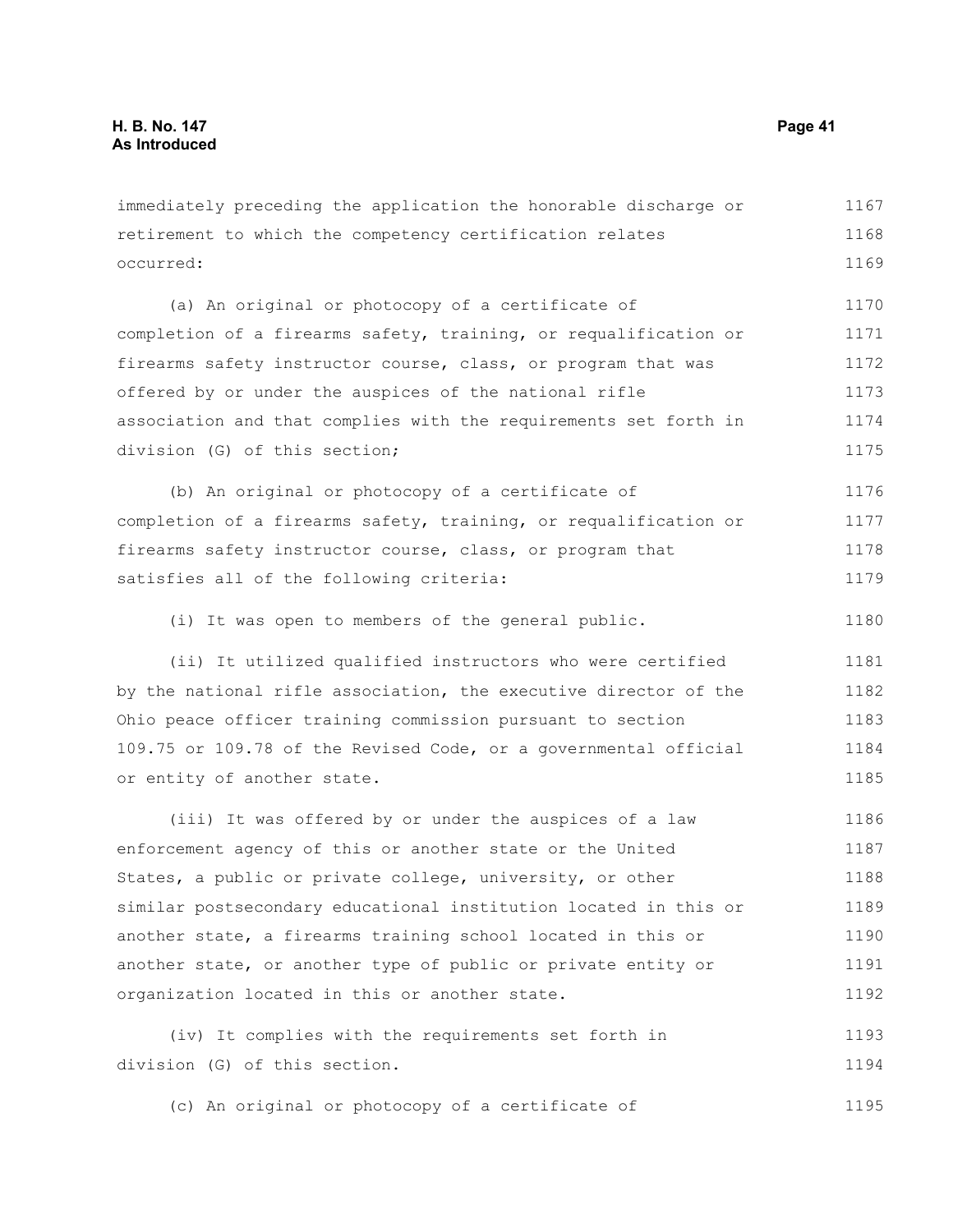completion of a state, county, municipal, or department of natural resources peace officer training school that is approved by the executive director of the Ohio peace officer training commission pursuant to section 109.75 of the Revised Code and that complies with the requirements set forth in division (G) of this section, or the applicant has satisfactorily completed and been issued a certificate of completion of a basic firearms training program, a firearms requalification training program, or another basic training program described in section 109.78 or 109.801 of the Revised Code that complies with the requirements set forth in division (G) of this section; 1196 1197 1198 1199 1200 1201 1202 1203 1204 1205 1206

(d) A document that evidences both of the following:

(i) That the applicant is an active or reserve member of the armed forces of the United States, was honorably discharged from military service in the active or reserve armed forces of the United States, is a retired trooper of the state highway patrol, or is a retired peace officer or federal law enforcement officer described in division (B)(1) of this section or a retired person described in division (B)(1)(b) of section 109.77 of the Revised Code and division (B)(1) of this section; 1208 1209 1210 1211 1212 1213 1214 1215

(ii) That, through participation in the military service or through the former employment described in division (B)(3)(d) (i) of this section, the applicant acquired experience with handling handguns or other firearms, and the experience so acquired was equivalent to training that the applicant could have acquired in a course, class, or program described in division  $(B)$   $(3)$   $(a)$ ,  $(b)$ , or  $(c)$  of this section. 1216 1217 1218 1219 1220 1221 1222

(e) A certificate or another similar document that evidences satisfactory completion of a firearms training, safety, or requalification or firearms safety instructor course, 1223 1224 1225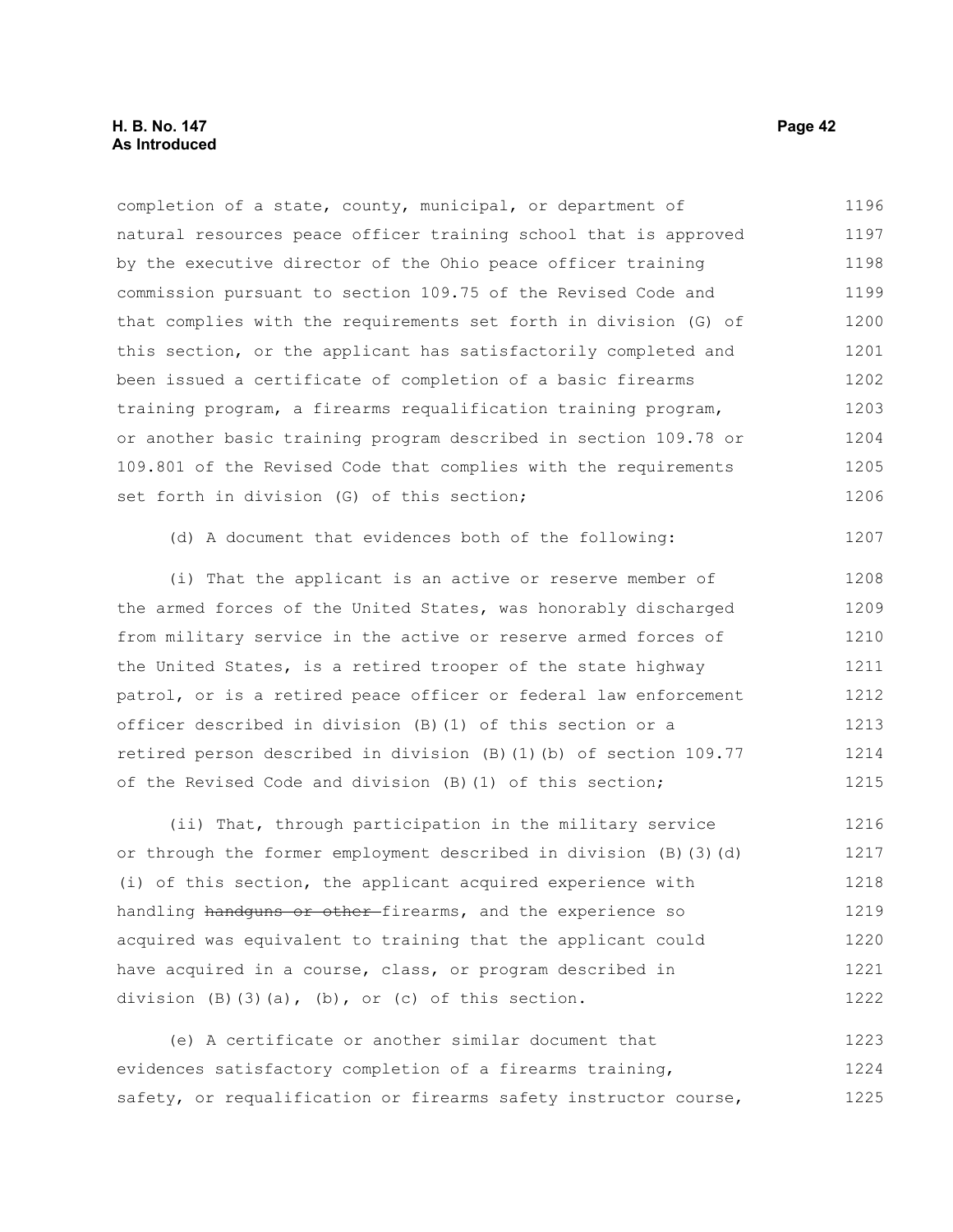class, or program that is not otherwise described in division  $(B)$ (3)(a),  $(b)$ ,  $(c)$ , or (d) of this section, that was conducted by an instructor who was certified by an official or entity of the government of this or another state or the United States or by the national rifle association, and that complies with the requirements set forth in division (G) of this section; 1226 1227 1228 1229 1230 1231

(f) An affidavit that attests to the applicant's satisfactory completion of a course, class, or program described in division  $(B)$   $(3)$   $(a)$ ,  $(b)$ ,  $(c)$ , or  $(e)$  of this section and that is subscribed by the applicant's instructor or an authorized representative of the entity that offered the course, class, or program or under whose auspices the course, class, or program was offered. 1232 1233 1234 1235 1236 1237 1238

(4) A certification by the applicant that the applicant has read the pamphlet prepared by the Ohio peace officer training commission pursuant to section 109.731 of the Revised Code that reviews firearms, dispute resolution, and use of deadly force matters. 1239 1240 1241 1242 1243

(5) A set of fingerprints of the applicant provided as described in section 311.41 of the Revised Code through use of an electronic fingerprint reading device or, if the sheriff to whom the application is submitted does not possess and does not have ready access to the use of such a reading device, on a standard impression sheet prescribed pursuant to division (C)(2) of section 109.572 of the Revised Code. 1244 1245 1246 1247 1248 1249 1250

(C) Upon receipt of the completed application form, supporting documentation, and, if not waived, license fee of an applicant under this section, a sheriff, in the manner specified in section 311.41 of the Revised Code, shall conduct or cause to be conducted the criminal records check and the incompetency 1251 1252 1253 1254 1255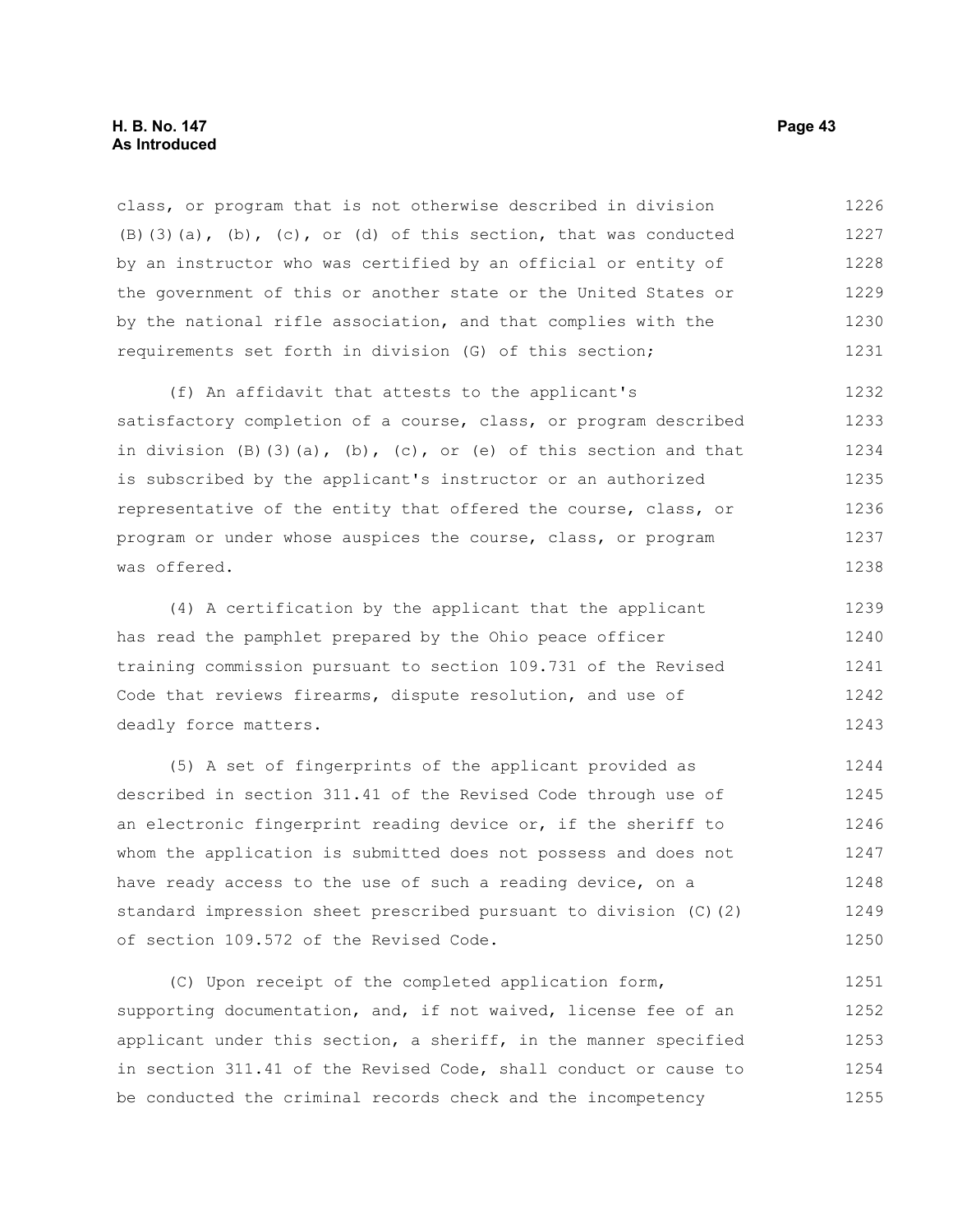records check described in section 311.41 of the Revised Code. 1256

(D)(1) Except as provided in division (D)(3) or (4) of this section, within forty-five days after a sheriff's receipt of an applicant's completed application form for a concealed handgun license under this section, the supporting documentation, and, if not waived, the license fee, the sheriff shall make available through the law enforcement automated data system in accordance with division (H) of this section the information described in that division and, upon making the information available through the system, shall issue to the applicant a concealed handgun license that shall expire as described in division  $(D)(2)(a)$  of this section if all of the following apply: 1257 1258 1259 1260 1261 1262 1263 1264 1265 1266 1267 1268

(a) The applicant is legally living in the United States, has been a resident of this state for at least forty-five days, and has been a resident of the county in which the person seeks the license or a county adjacent to the county in which the person seeks the license for at least thirty days. For purposes of division (D)(1)(a) of this section: 1269 1270 1271 1272 1273 1274

(i) If a person is absent from the United States, from this state, or from a particular county in this state in compliance with military or naval orders as an active or reserve member of the armed forces of the United States and if prior to leaving this state in compliance with those orders the person was legally living in the United States and was a resident of this state, the person, solely by reason of that absence, shall not be considered to have lost the person's status as living in the United States or the person's residence in this state or in the county in which the person was a resident prior to leaving this state in compliance with those orders, without regard to 1275 1276 1277 1278 1279 1280 1281 1282 1283 1284 1285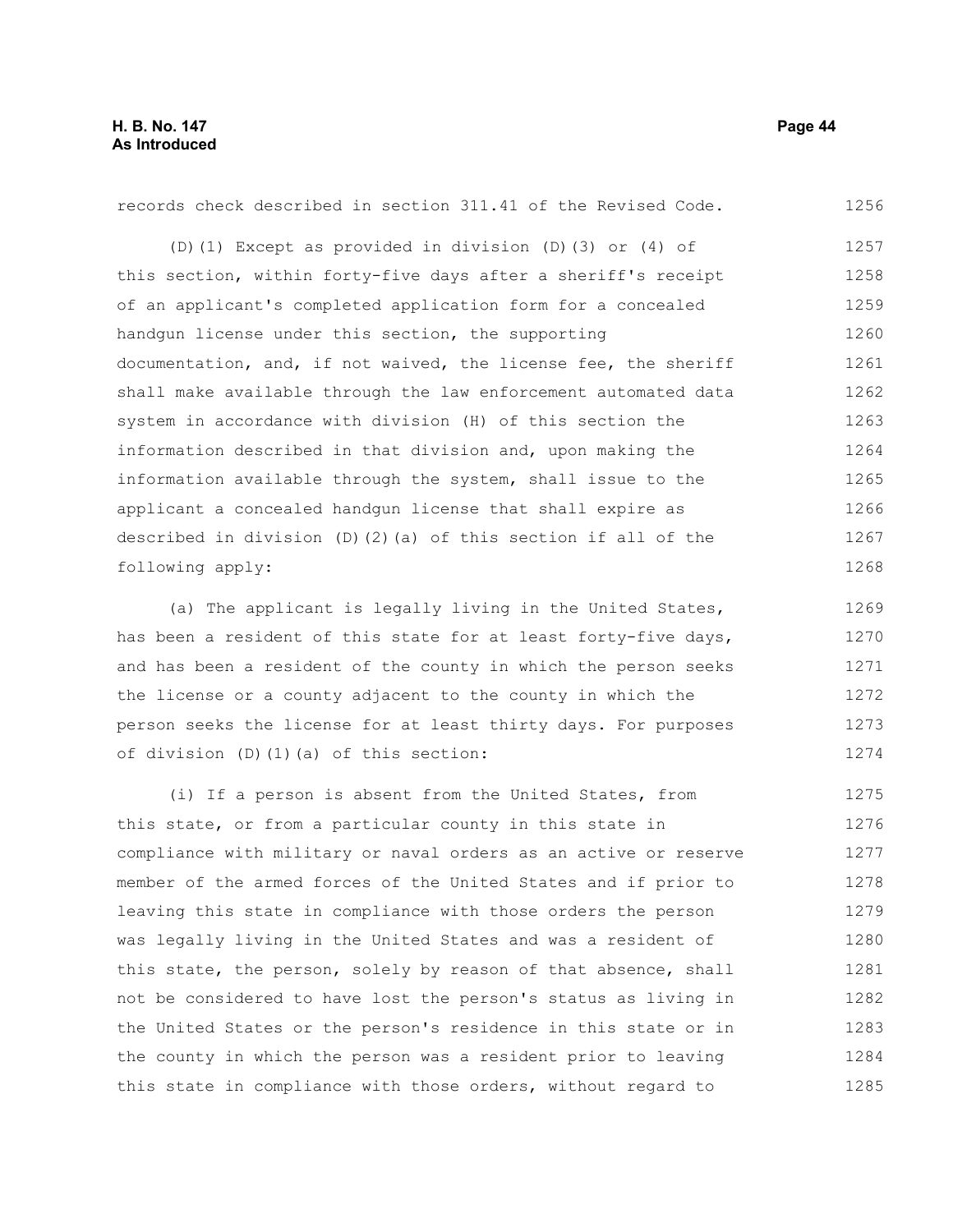# **H. B. No. 147 Page 45 As Introduced**

whether or not the person intends to return to this state or to that county, shall not be considered to have acquired a residence in any other state, and shall not be considered to have become a resident of any other state. 1286 1287 1288 1289

(ii) If a person is present in this state in compliance with military or naval orders as an active or reserve member of the armed forces of the United States for at least forty-five days, the person shall be considered to have been a resident of this state for that period of at least forty-five days, and, if a person is present in a county of this state in compliance with military or naval orders as an active or reserve member of the armed forces of the United States for at least thirty days, the person shall be considered to have been a resident of that county for that period of at least thirty days. 1290 1291 1292 1293 1294 1295 1296 1297 1298 1299

(b) The applicant is at least twenty-one years of age. 1300

(c) The applicant is not a fugitive from justice.

(d) The applicant is not under indictment for or otherwise charged with a felony; an offense under Chapter 2925., 3719., or 4729. of the Revised Code that involves the illegal possession, use, sale, administration, or distribution of or trafficking in a drug of abuse; a misdemeanor offense of violence; or a violation of section 2903.14 or 2923.1211 of the Revised Code. 1302 1303 1304 1305 1306 1307

(e) Except as otherwise provided in division (D)(5) of this section, the applicant has not been convicted of or pleaded guilty to a felony or an offense under Chapter 2925., 3719., or 4729. of the Revised Code that involves the illegal possession, use, sale, administration, or distribution of or trafficking in a drug of abuse; has not been adjudicated a delinquent child for committing an act that if committed by an adult would be a 1308 1309 1310 1311 1312 1313 1314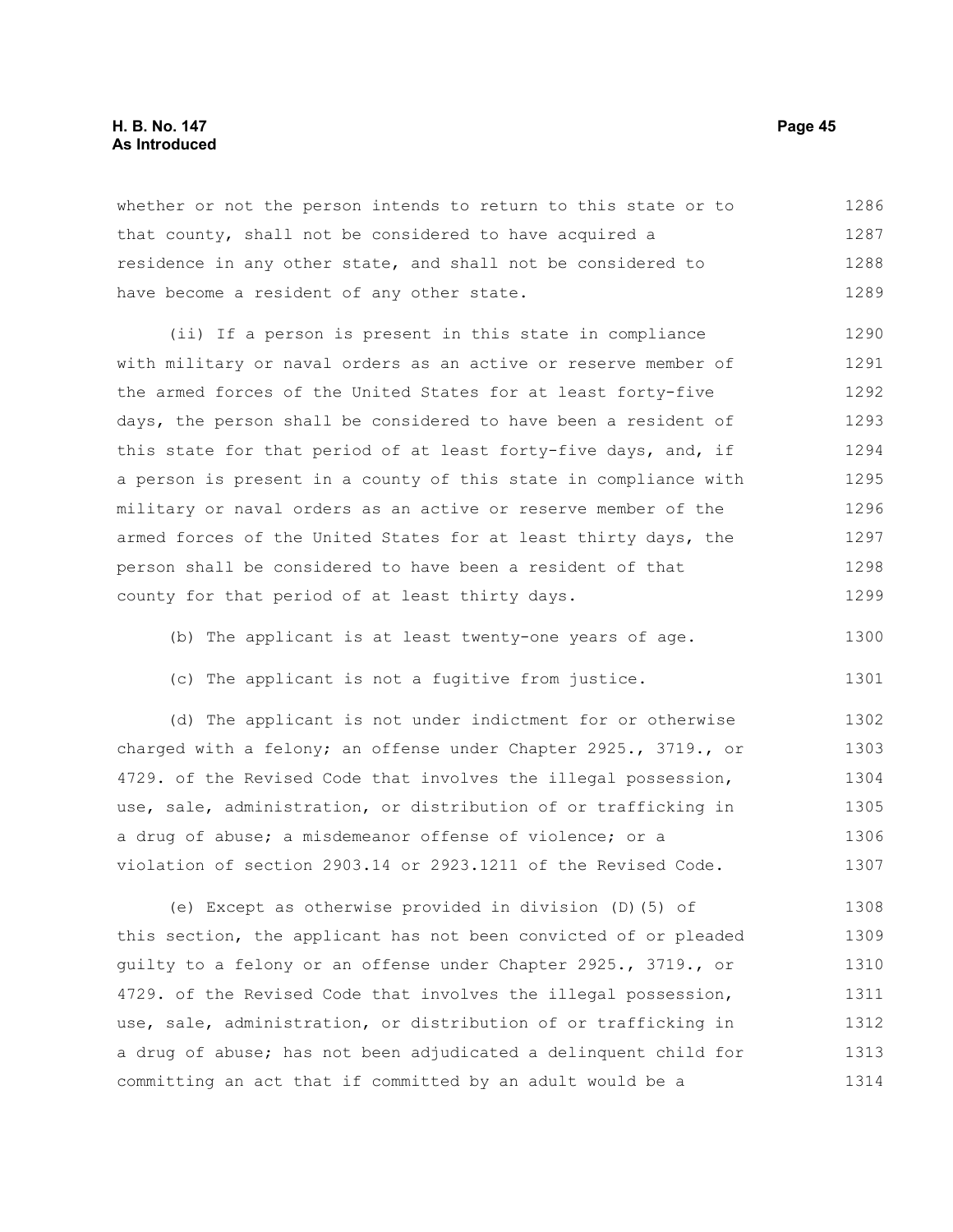# **H. B. No. 147 Page 46 As Introduced**

felony or would be an offense under Chapter 2925., 3719., or 4729. of the Revised Code that involves the illegal possession, use, sale, administration, or distribution of or trafficking in a drug of abuse; and has not been convicted of, pleaded guilty to, or adjudicated a delinquent child for committing a violation of section 2903.13 of the Revised Code when the victim of the violation is a peace officer, regardless of whether the applicant was sentenced under division (C)(4) of that section. 1315 1316 1317 1318 1319 1320 1321 1322

(f) Except as otherwise provided in division (D)(5) of this section, the applicant, within three years of the date of the application, has not been convicted of or pleaded guilty to a misdemeanor offense of violence other than a misdemeanor violation of section 2921.33 of the Revised Code or a violation of section 2903.13 of the Revised Code when the victim of the violation is a peace officer, or a misdemeanor violation of section 2923.1211 of the Revised Code; and has not been adjudicated a delinquent child for committing an act that if committed by an adult would be a misdemeanor offense of violence other than a misdemeanor violation of section 2921.33 of the Revised Code or a violation of section 2903.13 of the Revised Code when the victim of the violation is a peace officer or for committing an act that if committed by an adult would be a misdemeanor violation of section 2923.1211 of the Revised Code. 1323 1324 1325 1326 1327 1328 1329 1330 1331 1332 1333 1334 1335 1336 1337

(g) Except as otherwise provided in division (D)(1)(e) of this section, the applicant, within five years of the date of the application, has not been convicted of, pleaded guilty to, or been adjudicated a delinquent child for committing two or more violations of section 2903.13 or 2903.14 of the Revised Code. 1338 1339 1340 1341 1342 1343

(h) Except as otherwise provided in division (D)(5) of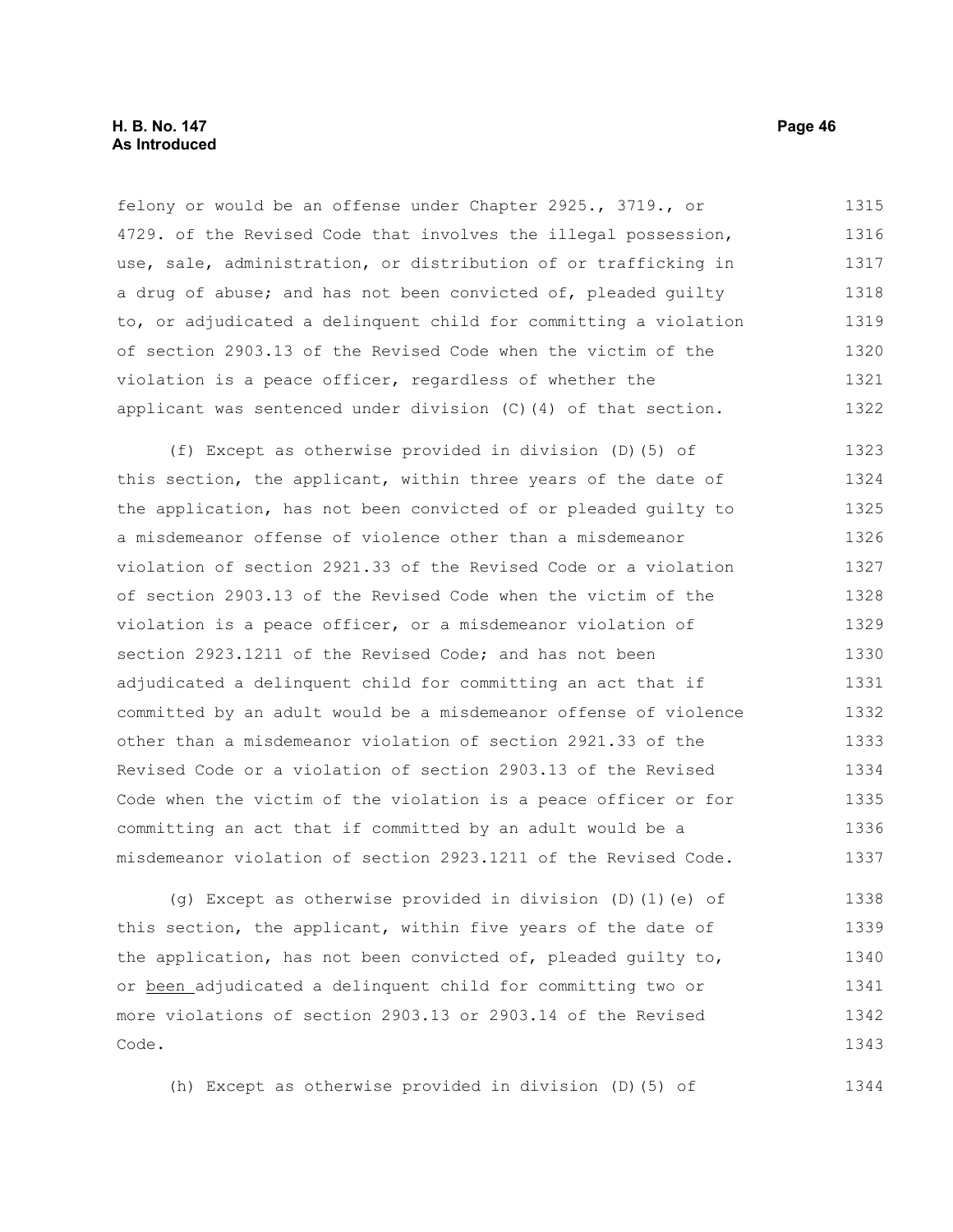this section, the applicant, within ten years of the date of the application, has not been convicted of, pleaded guilty to, or been adjudicated a delinquent child for committing a violation of section 2921.33 of the Revised Code. 1345 1346 1347 1348

(i) The applicant has not been adjudicated as a mental defective, has not been committed to any mental institution, is not under adjudication of mental incompetence, has not been found by a court to be a mentally ill person subject to court order, and is not an involuntary patient other than one who is a patient only for purposes of observation. As used in this division, "mentally ill person subject to court order" and "patient" have the same meanings as in section 5122.01 of the Revised Code. 1349 1350 1351 1352 1353 1354 1355 1356 1357

(j) The applicant is not currently subject to a civil protection order, a temporary protection order, or a protection order issued by a court of another state. 1358 1359 1360

(k) The applicant certifies that the applicant desires a legal means to carry a concealed handgun-firearm for defense of the applicant or a member of the applicant's family while engaged in lawful activity. 1361 1362 1363 1364

(l) The applicant submits a competency certification of the type described in division (B)(3) of this section and submits a certification of the type described in division (B)(4) of this section regarding the applicant's reading of the pamphlet prepared by the Ohio peace officer training commission pursuant to section 109.731 of the Revised Code. 1365 1366 1367 1368 1369 1370

(m) The applicant currently is not subject to a suspension imposed under division (A)(2) of section 2923.128 of the Revised Code of a concealed handgun license that previously was issued 1371 1372 1373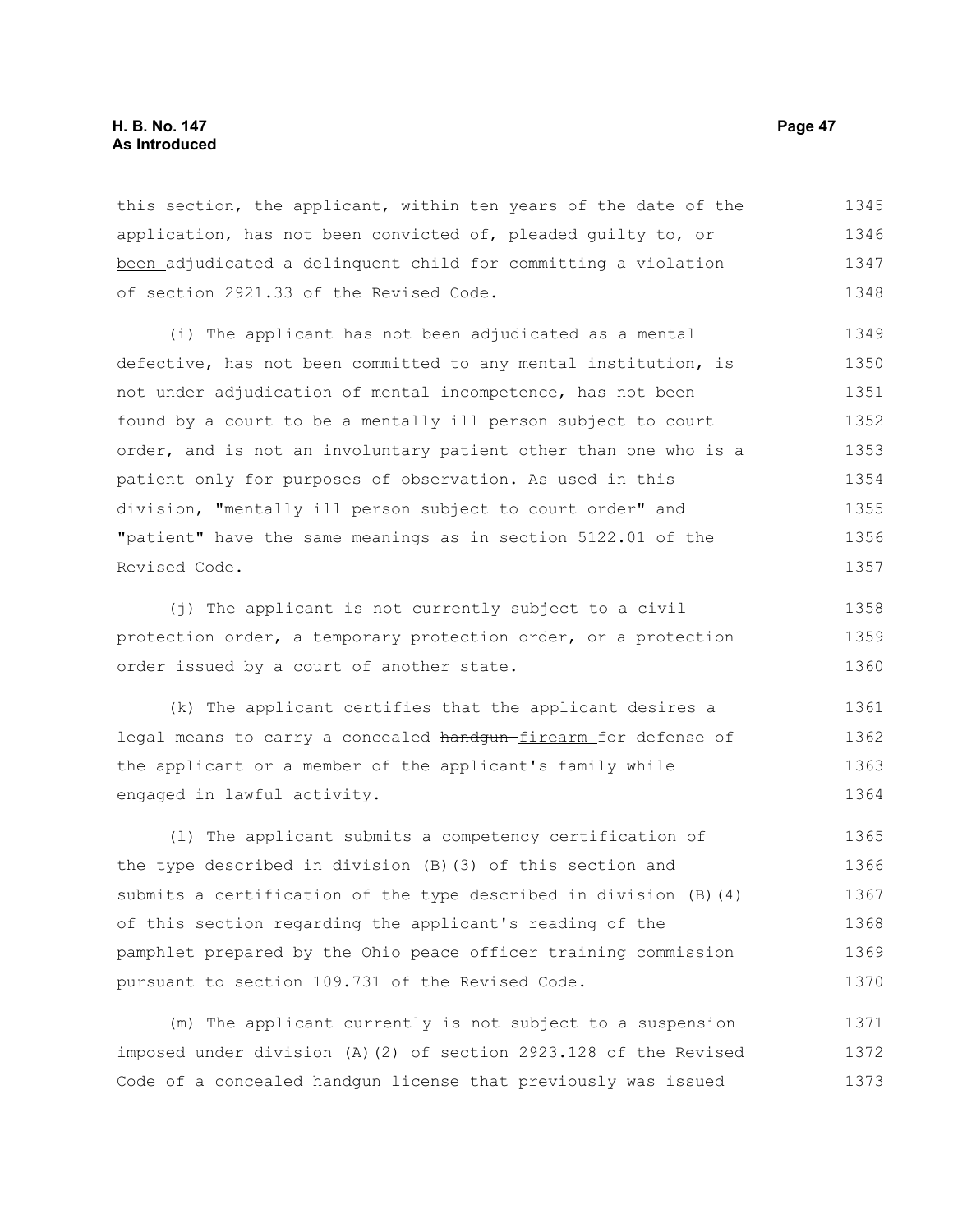to the applicant under this section or section 2923.1213 of the Revised Code. 1374 1375

(2)(a) A concealed handgun license that a sheriff issues under division (D)(1) of this section shall expire five years after the date of issuance. 1376 1377 1378

If a sheriff issues a license under this section, the sheriff shall place on the license a unique combination of letters and numbers identifying the license in accordance with the procedure prescribed by the Ohio peace officer training commission pursuant to section 109.731 of the Revised Code. 1379 1380 1381 1382 1383

(b) If a sheriff denies an application under this section because the applicant does not satisfy the criteria described in division (D)(1) of this section, the sheriff shall specify the grounds for the denial in a written notice to the applicant. The applicant may appeal the denial pursuant to section 119.12 of the Revised Code in the county served by the sheriff who denied the application. If the denial was as a result of the criminal records check conducted pursuant to section 311.41 of the Revised Code and if, pursuant to section 2923.127 of the Revised Code, the applicant challenges the criminal records check results using the appropriate challenge and review procedure specified in that section, the time for filing the appeal pursuant to section 119.12 of the Revised Code and this division is tolled during the pendency of the request or the challenge and review. If the court in an appeal under section 119.12 of the Revised Code and this division enters a judgment sustaining the sheriff's refusal to grant to the applicant a concealed handgun license, the applicant may file a new application beginning one year after the judgment is entered. If the court enters a judgment in favor of the applicant, that judgment shall 1384 1385 1386 1387 1388 1389 1390 1391 1392 1393 1394 1395 1396 1397 1398 1399 1400 1401 1402 1403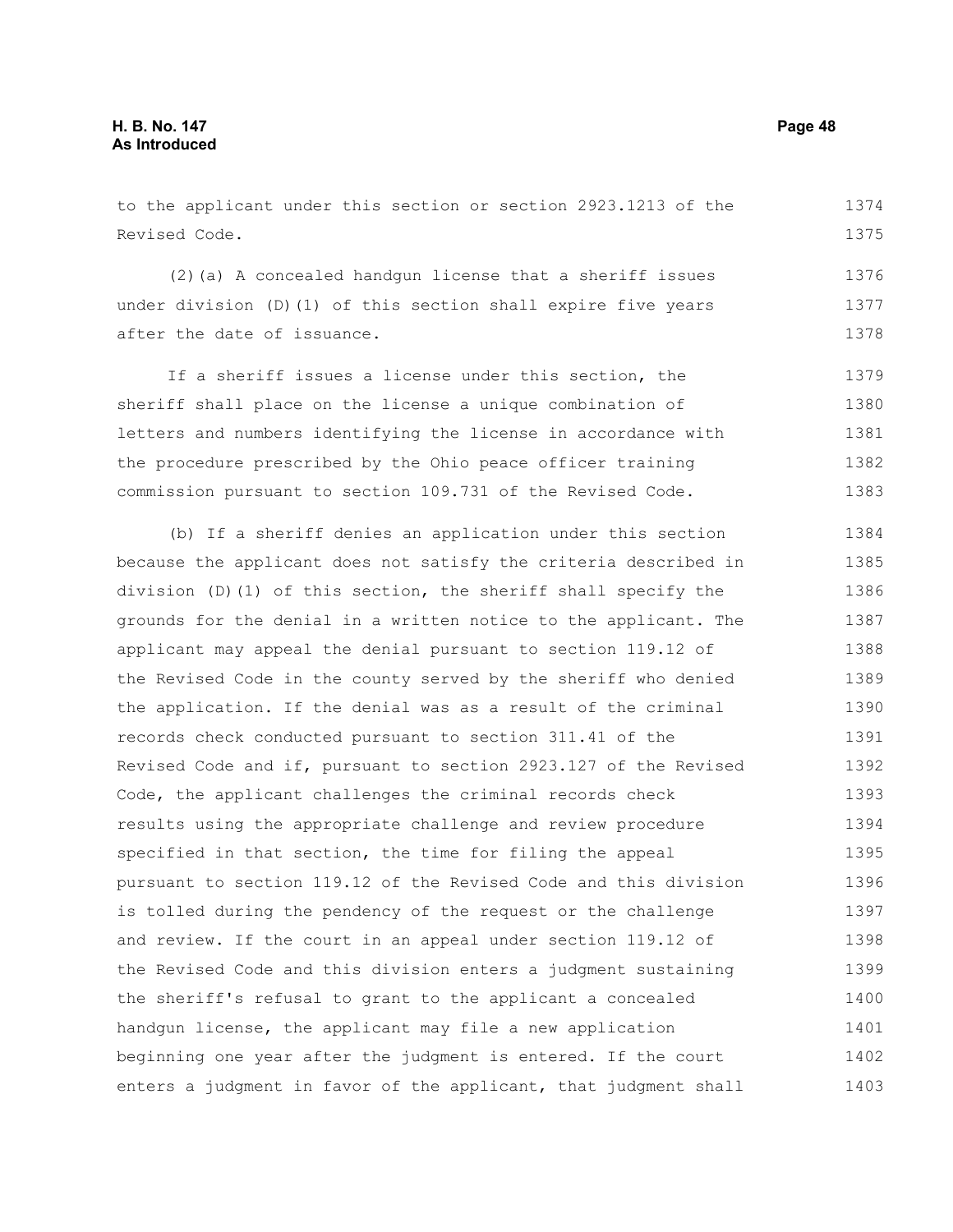# **H. B. No. 147 Page 49 As Introduced**

not restrict the authority of a sheriff to suspend or revoke the license pursuant to section 2923.128 or 2923.1213 of the Revised Code or to refuse to renew the license for any proper cause that may occur after the date the judgment is entered. In the appeal, the court shall have full power to dispose of all costs. 1404 1405 1406 1407 1408

(3) If the sheriff with whom an application for a concealed handgun license was filed under this section becomes aware that the applicant has been arrested for or otherwise charged with an offense that would disqualify the applicant from holding the license, the sheriff shall suspend the processing of the application until the disposition of the case arising from the arrest or charge. 1409 1410 1411 1412 1413 1414 1415

(4) If the sheriff determines that the applicant is legally living in the United States and is a resident of the county in which the applicant seeks the license or of an adjacent county but does not yet meet the residency requirements described in division (D)(1)(a) of this section, the sheriff shall not deny the license because of the residency requirements but shall not issue the license until the applicant meets those residency requirements. 1416 1417 1418 1419 1420 1421 1422 1423

(5) If an applicant has been convicted of or pleaded quilty to an offense identified in division  $(D)$   $(1)$   $(e)$ ,  $(f)$ , or (h) of this section or has been adjudicated a delinquent child for committing an act or violation identified in any of those divisions, and if a court has ordered the sealing or expungement of the records of that conviction, guilty plea, or adjudication pursuant to sections 2151.355 to 2151.358, sections 2953.31 to 2953.36, or section 2953.37 of the Revised Code or a court has granted the applicant relief pursuant to section 2923.14 of the Revised Code from the disability imposed pursuant to section 1424 1425 1426 1427 1428 1429 1430 1431 1432 1433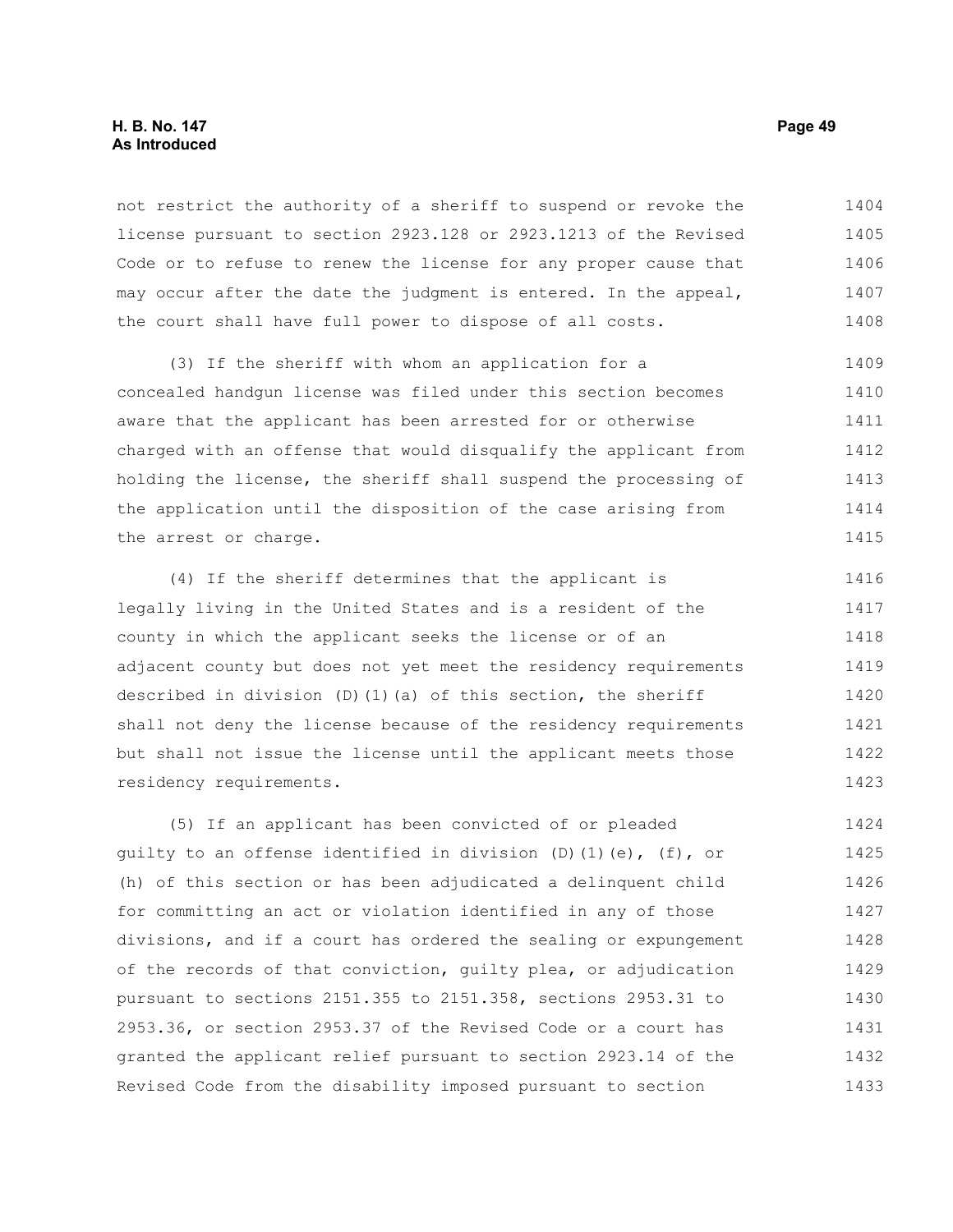2923.13 of the Revised Code relative to that conviction, guilty plea, or adjudication, the sheriff with whom the application was submitted shall not consider the conviction, guilty plea, or adjudication in making a determination under division (D)(1) or (F) of this section or, in relation to an application for a concealed handgun license on a temporary emergency basis submitted under section 2923.1213 of the Revised Code, in making a determination under division (B)(2) of that section. 1434 1435 1436 1437 1438 1439 1440 1441

(E) If a concealed handgun license issued under this section is lost or is destroyed, the licensee may obtain from the sheriff who issued that license a duplicate license upon the payment of a fee of fifteen dollars and the submission of an affidavit attesting to the loss or destruction of the license. The sheriff, in accordance with the procedures prescribed in section 109.731 of the Revised Code, shall place on the replacement license a combination of identifying numbers different from the combination on the license that is being replaced. 1442 1443 1444 1445 1446 1447 1448 1449 1450 1451

(F)(1) A licensee who wishes to renew a concealed handgun license issued under this section shall do so not earlier than ninety days before the expiration date of the license or at any time after the expiration date of the license by filing with the sheriff of the county in which the applicant resides or with the sheriff of an adjacent county an application for renewal of the license obtained pursuant to division (D) of this section, a certification by the applicant that, subsequent to the issuance of the license, the applicant has reread the pamphlet prepared by the Ohio peace officer training commission pursuant to section 109.731 of the Revised Code that reviews firearms, dispute resolution, and use of deadly force matters, and a nonrefundable license renewal fee in an amount determined 1452 1453 1454 1455 1456 1457 1458 1459 1460 1461 1462 1463 1464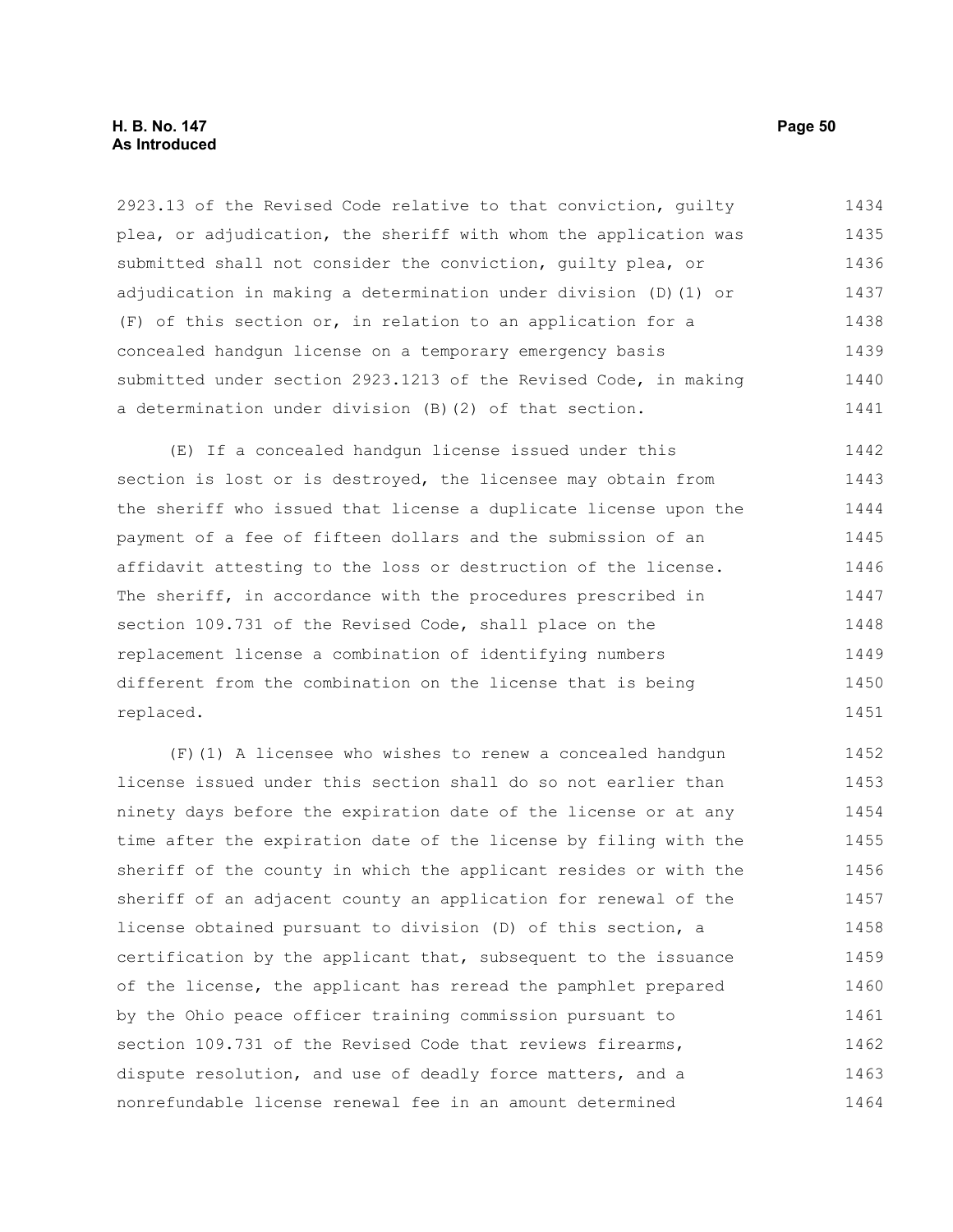| pursuant to division (F)(4) of this section unless the fee is         | 1465 |
|-----------------------------------------------------------------------|------|
| waived.                                                               | 1466 |
| (2) A sheriff shall accept a completed renewal                        | 1467 |
| application, the license renewal fee, and the information             | 1468 |
| specified in division (F)(1) of this section at the times and in      | 1469 |
| the manners described in division (I) of this section. Upon           | 1470 |
| receipt of a completed renewal application, of certification          | 1471 |
| that the applicant has reread the specified pamphlet prepared by      | 1472 |
| the Ohio peace officer training commission, and of a license          | 1473 |
| renewal fee unless the fee is waived, a sheriff, in the manner        | 1474 |
| specified in section 311.41 of the Revised Code shall conduct or      | 1475 |
| cause to be conducted the criminal records check and the              | 1476 |
| incompetency records check described in section 311.41 of the         | 1477 |
| Revised Code. The sheriff shall renew the license if the sheriff      | 1478 |
| determines that the applicant continues to satisfy the                | 1479 |
| requirements described in division $(D)$ (1) of this section,         | 1480 |
| except that the applicant is not required to meet the                 | 1481 |
| requirements of division $(D)$ $(1)$ $(1)$ of this section. A renewed | 1482 |
| license shall expire five years after the date of issuance. A         | 1483 |
| renewed license is subject to division (E) of this section and        | 1484 |
| sections 2923.126 and 2923.128 of the Revised Code. A sheriff         | 1485 |
| shall comply with divisions $(D)$ $(2)$ to $(4)$ of this section when | 1486 |
| the circumstances described in those divisions apply to a             | 1487 |
| requested license renewal. If a sheriff denies the renewal of a       | 1488 |
| concealed handgun license, the applicant may appeal the denial,       | 1489 |
| or challenge the criminal record check results that were the          | 1490 |
| basis of the denial if applicable, in the same manner as              | 1491 |
| specified in division (D)(2)(b) of this section and in section        | 1492 |
| 2923.127 of the Revised Code, regarding the denial of a license       | 1493 |
| under this section.                                                   | 1494 |
|                                                                       |      |

(3) A renewal application submitted pursuant to division 1495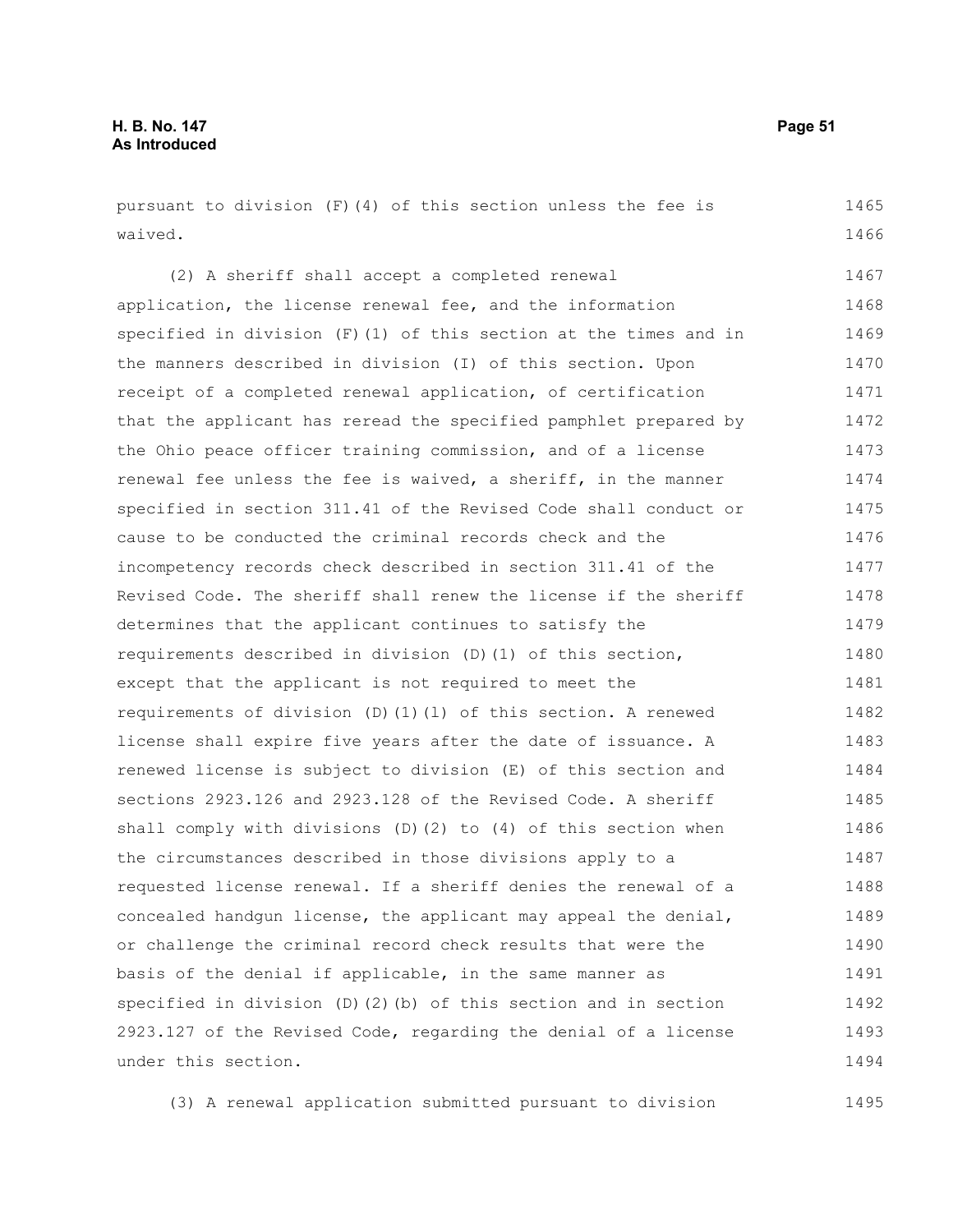## **H. B. No. 147 Page 52 As Introduced**

(F) of this section shall only require the licensee to list on the application form information and matters occurring since the date of the licensee's last application for a license pursuant to division (B) or (F) of this section. A sheriff conducting the criminal records check and the incompetency records check described in section 311.41 of the Revised Code shall conduct the check only from the date of the licensee's last application for a license pursuant to division (B) or (F) of this section through the date of the renewal application submitted pursuant to division (F) of this section. 1496 1497 1498 1499 1500 1501 1502 1503 1504 1505

(4) An applicant for a renewal concealed handgun license under this section shall submit to the sheriff of the county in which the applicant resides or to the sheriff of any county adjacent to the county in which the applicant resides a nonrefundable license fee as described in either of the following: 1506 1507 1508 1509 1510 1511

(a) For an applicant who has been a resident of this state for five or more years, a fee of fifty dollars; 1512 1513

(b) For an applicant who has been a resident of this state for less than five years, a fee of fifty dollars plus the actual cost of having a background check performed by the federal bureau of investigation. 1514 1515 1516 1517

(G)(1) Each course, class, or program described in division  $(B)$ (3)(a),  $(b)$ ,  $(c)$ , or  $(e)$  of this section shall provide to each person who takes the course, class, or program the web site address at which the pamphlet prepared by the Ohio peace officer training commission pursuant to section 109.731 of the Revised Code that reviews firearms, dispute resolution, and use of deadly force matters may be found. Each such course, class, or program described in one of those divisions shall 1518 1519 1520 1521 1522 1523 1524 1525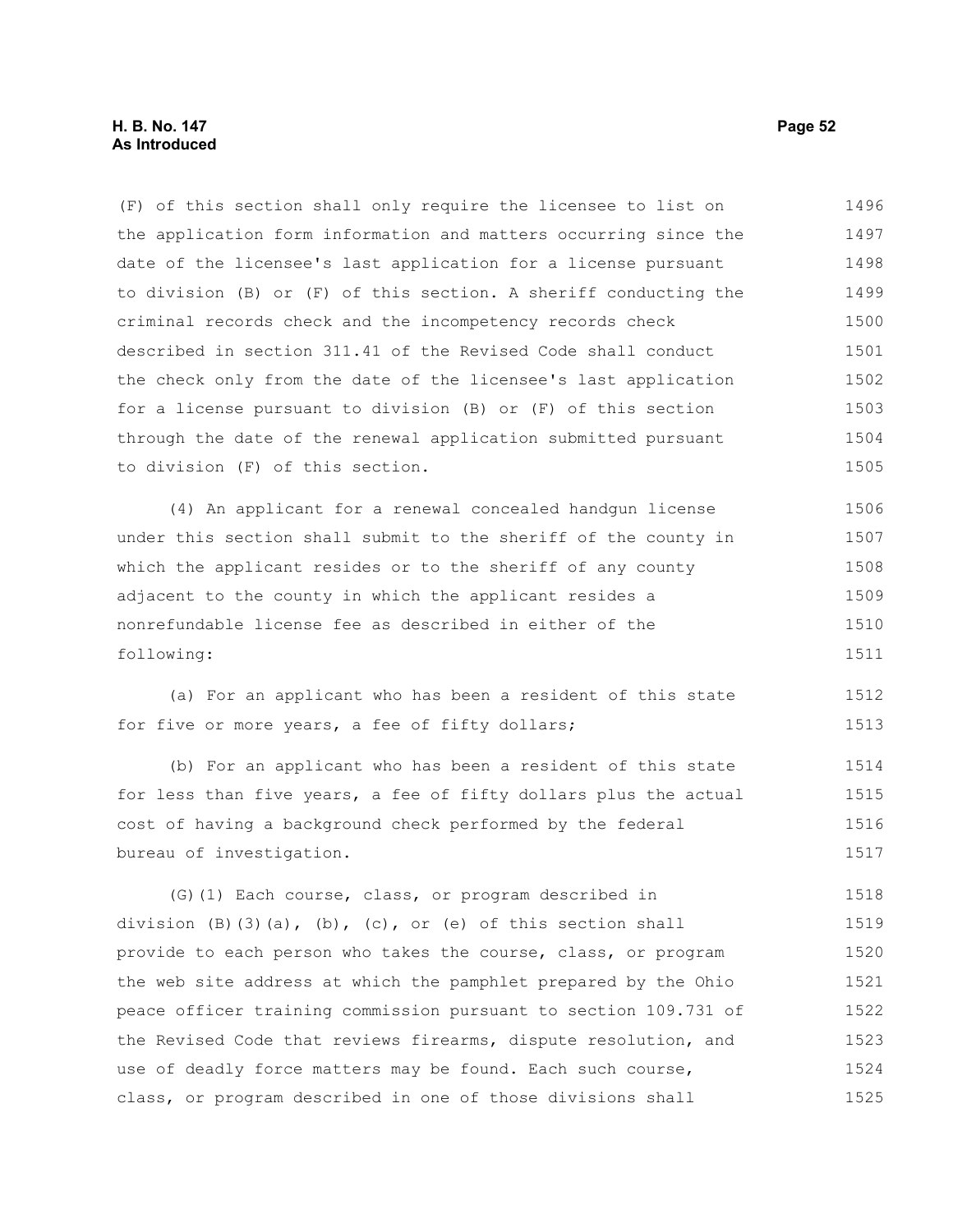and use of a firearm that shall include all of the following: (a) At least ten hours of training on the following matters: (i) The ability to name, explain, and demonstrate the rules for safe handling of a handgun-firearm and proper storage practices for handguns-firearms and ammunition; (ii) The ability to demonstrate and explain how to handle ammunition in a safe manner; (iii) The ability to demonstrate the knowledge, skills, and attitude necessary to shoot a handgun-firearm in a safe manner; (iv) Gun handling training. (b) At least two hours of training that consists of range time and live-fire training. (2) To satisfactorily complete the course, class, or program described in division  $(B)$  (3)(a),  $(b)$ ,  $(c)$ , or (e) of this section, the applicant shall pass a competency examination that shall include both of the following: (a) A written section on the ability to name and explain the rules for the safe handling of a handgun-firearm and proper storage practices for handguns-firearms and ammunition; (b) A physical demonstration of competence in the use of a handgun-firearm and in the rules for safe handling and storage of a handqun-firearm and a physical demonstration of the attitude necessary to shoot a handqun-firearm in a safe manner. 1527 1528 1529 1530 1531 1532 1533 1534 1535 1536 1537 1538 1539 1540 1541 1542 1543 1544 1545 1546 1547 1548 1549 1550 1551

include at least twelve hours of training in the safe handling

(3) The competency certification described in division (B) 1552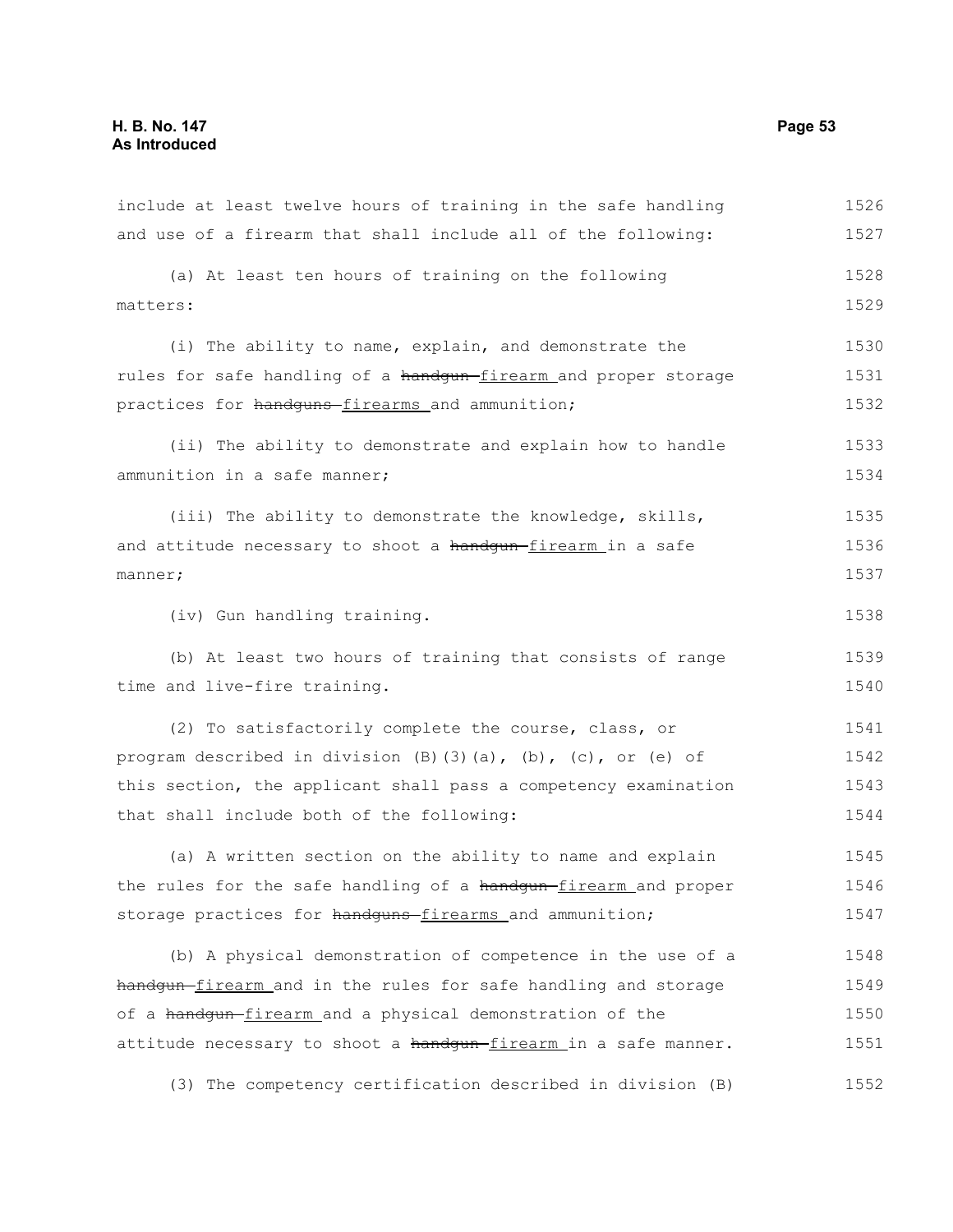## **H. B. No. 147 Page 54 As Introduced**

 $(3)$  (a), (b), (c), or (e) of this section shall be dated and shall attest that the course, class, or program the applicant successfully completed met the requirements described in division (G)(1) of this section and that the applicant passed the competency examination described in division (G)(2) of this section. 1553 1554 1555 1556 1557 1558

(H) Upon deciding to issue a concealed handgun license, deciding to issue a replacement concealed handgun license, or deciding to renew a concealed handgun license pursuant to this section, and before actually issuing or renewing the license, the sheriff shall make available through the law enforcement automated data system all information contained on the license. If the license subsequently is suspended under division (A)(1) or (2) of section 2923.128 of the Revised Code, revoked pursuant to division (B)(1) of section 2923.128 of the Revised Code, or lost or destroyed, the sheriff also shall make available through the law enforcement automated data system a notation of that fact. The superintendent of the state highway patrol shall ensure that the law enforcement automated data system is so configured as to permit the transmission through the system of the information specified in this division. 1559 1560 1561 1562 1563 1564 1565 1566 1567 1568 1569 1570 1571 1572 1573

(I) A sheriff shall accept a completed application form or renewal application, and the fee, items, materials, and information specified in divisions (B)(1) to (5) or division (F) of this section, whichever is applicable, and shall provide an application form or renewal application to any person during at least fifteen hours a week and shall provide the web site address at which the pamphlet described in division (B) of section 109.731 of the Revised Code may be found at any time, upon request. The sheriff shall post notice of the hours during which the sheriff is available to accept or provide the 1574 1575 1576 1577 1578 1579 1580 1581 1582 1583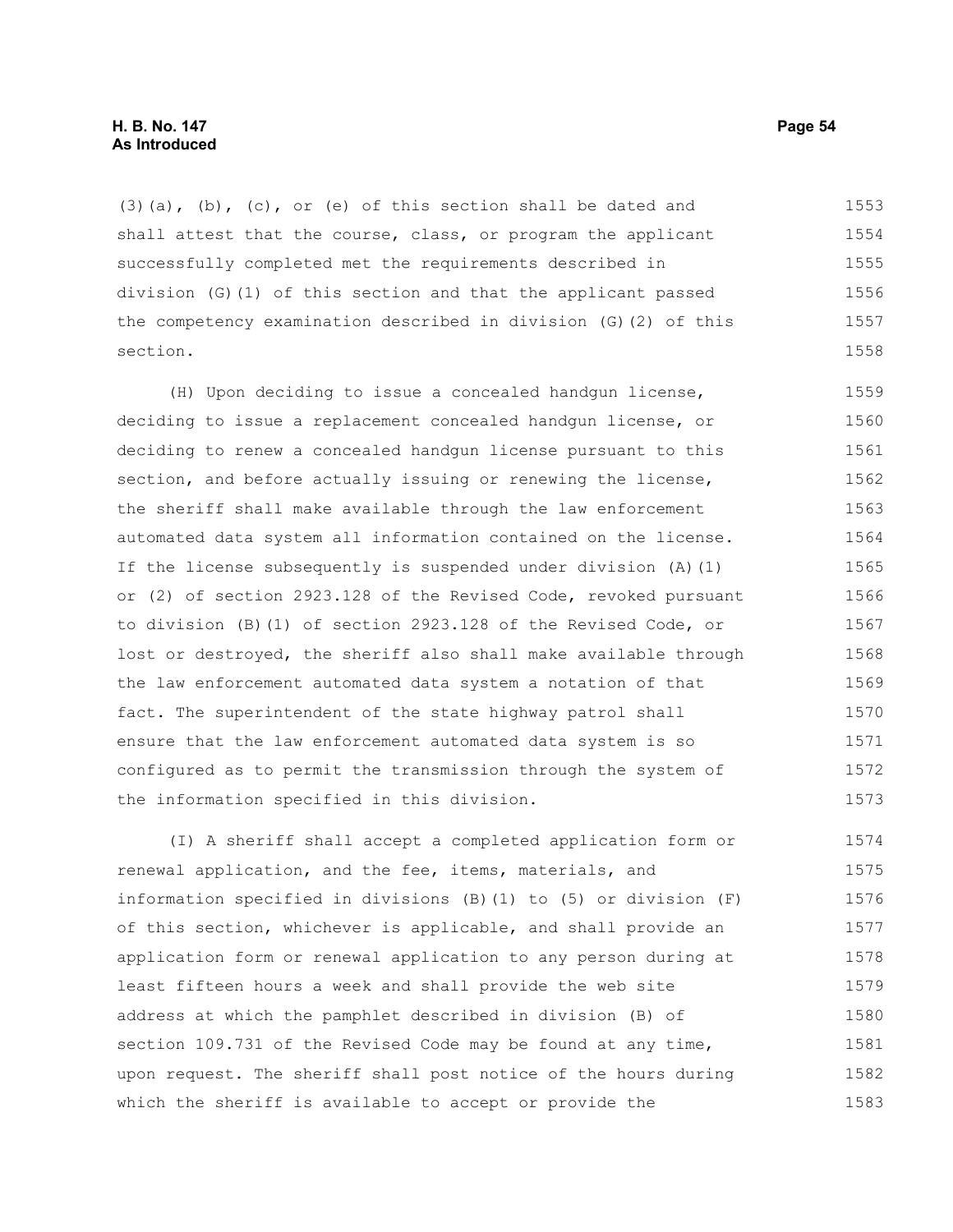information described in this division.

**Sec. 2923.126.** (A) A concealed handgun license that is issued under section 2923.125 of the Revised Code shall expire five years after the date of issuance. A licensee who has been issued a license under that section shall be granted a grace period of thirty days after the licensee's license expires during which the licensee's license remains valid. Except as provided in divisions (B) and (C) of this section, a licensee who has been issued a concealed handgun license under section 2923.125 or 2923.1213 of the Revised Code, regardless of whether the license was issued prior to, on, or after the effective date of this amendment, may carry a concealed handgun-firearm that is not a restricted firearm anywhere in this state if the licensee also carries a valid license and valid identification when the licensee is in actual possession of  $a$ -the concealed handgunfirearm. The A licensee who has been issued a concealed handgun license under section 2923.125 or 2923.1213 of the Revised Code shall give notice of any change in the licensee's residence address to the sheriff who issued the license within forty-five days after that change. 1585 1586 1587 1588 1589 1590 1591 1592 1593 1594 1595 1596 1597 1598 1599 1600 1601 1602 1603

If a licensee or a person who is deemed under division (C) of section 2923.111 of the Revised Code to have been issued a concealed handgun license under section 2923.125 of the Revised Code is the driver or an occupant of a motor vehicle that is stopped as the result of a traffic stop or a stop for another law enforcement purpose and if the licensee or person is transporting or has a loaded handgun-firearm that is not a restricted firearm in the motor vehicle at that time, the licensee or person shall promptly inform any law enforcement officer who approaches the vehicle while stopped that the licensee has been issued a concealed handgun license and that 1604 1605 1606 1607 1608 1609 1610 1611 1612 1613 1614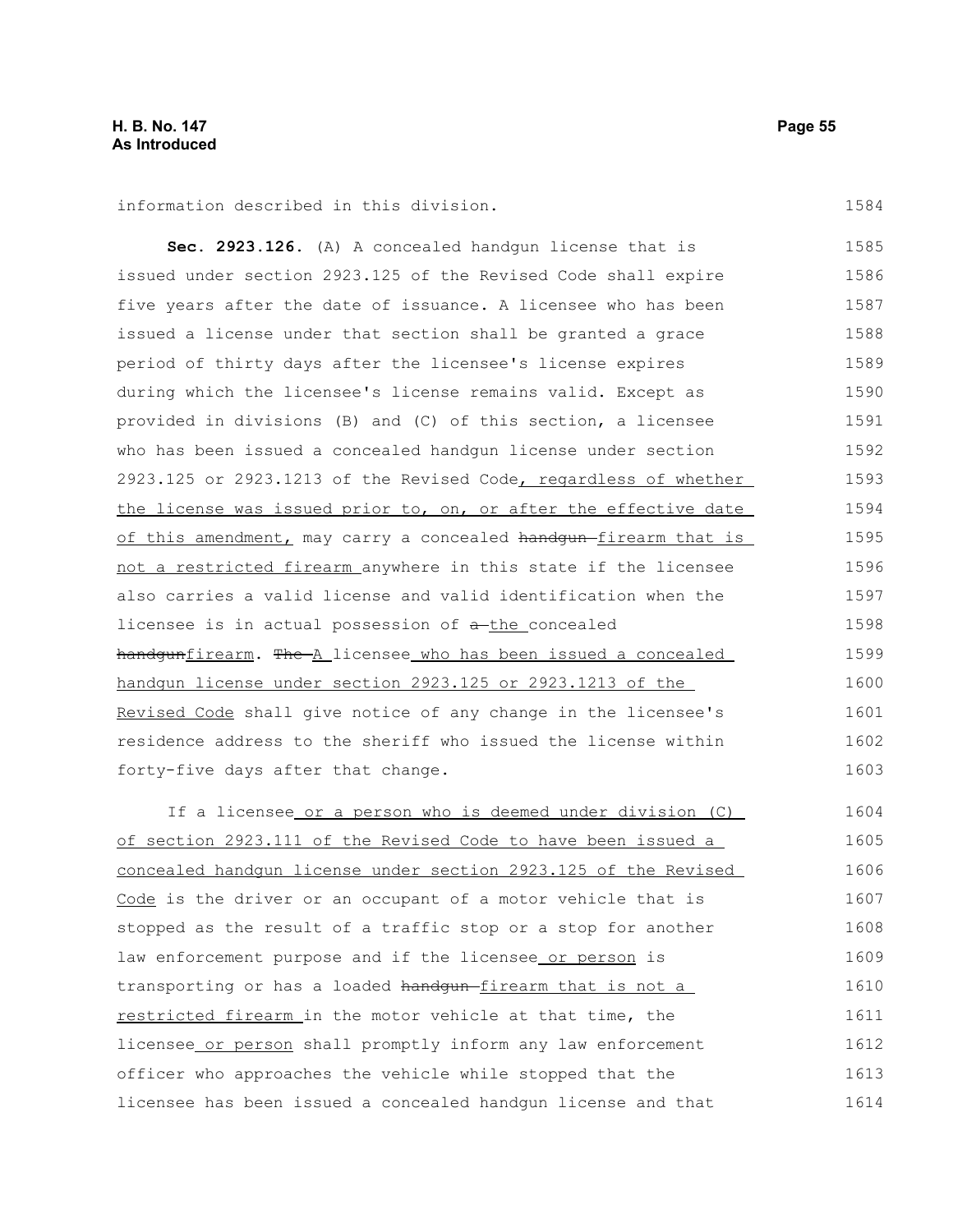# **H. B. No. 147 Page 56 As Introduced**

the licensee currently possesses or has a loaded handqunfirearm; the licensee or person shall not knowingly disregard or fail to comply with lawful orders of a law enforcement officer given while the motor vehicle is stopped, knowingly fail to remain in the motor vehicle while stopped, or knowingly fail to keep the licensee's or person's hands in plain sight after any law enforcement officer begins approaching the licensee or person while stopped and before the officer leaves, unless directed otherwise by a law enforcement officer; and the licensee or person shall not knowingly have contact with the loaded handgunfirearm by touching it with the licensee's or person's hands or fingers, in any manner in violation of division (E) of section 2923.16 of the Revised Code, after any law enforcement officer begins approaching the licensee or person while stopped and before the officer leaves. Additionally, if a licensee or a person who is deemed under division (C) of section 2923.111 of the Revised Code to have been issued a concealed handgun license under section 2923.125 of the Revised Code is the driver or an occupant of a commercial motor vehicle that is stopped by an employee of the motor carrier enforcement unit for the purposes defined in section 5503.04 of the Revised Code and if the licensee or person is transporting or has a loaded handgun firearm that is not a restricted firearm in the commercial motor vehicle at that time, the licensee or person shall promptly inform the employee of the unit who approaches the vehicle while stopped that the licensee has been issued a concealed handgun license and that the licensee or person currently possesses or has a loaded handqunfirearm. If a licensee or a person who is deemed under division (C) 1615 1616 1617 1618 1619 1620 1621 1622 1623 1624 1625 1626 1627 1628 1629 1630 1631 1632 1633 1634 1635 1636 1637 1638 1639 1640 1641 1642 1643

of section 2923.111 of the Revised Code to have been issued a concealed handgun license under section 2923.125 of the Revised 1644 1645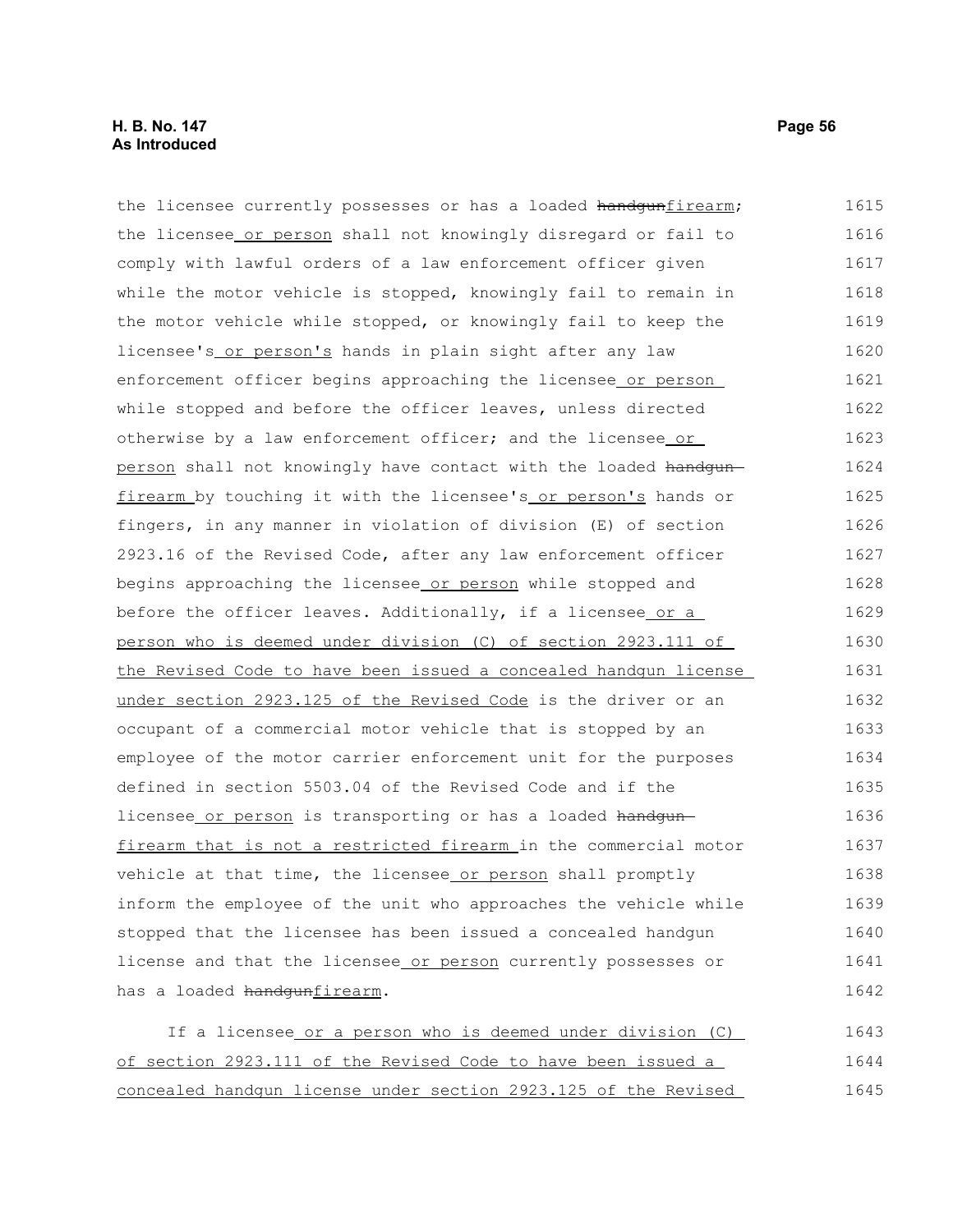Code is stopped for a law enforcement purpose and if the licensee or person is carrying a concealed handgun-firearm that is not a restricted firearm at the time the officer approaches, the licensee or person shall promptly inform any law enforcement officer who approaches the licensee while stopped that the licensee has been issued a concealed handgun license and that the licensee or person currently is carrying a concealed handgunfirearm; the licensee or person shall not knowingly disregard or fail to comply with lawful orders of a law enforcement officer given while the licensee or person is stopped or knowingly fail to keep the licensee's or person's hands in plain sight after any law enforcement officer begins approaching the licensee or person while stopped and before the officer leaves, unless directed otherwise by a law enforcement officer; and the licensee or person shall not knowingly remove, attempt to remove, grasp, or hold the loaded handgun-firearm or knowingly have contact with the loaded handgun-firearm by touching it with the licensee's or person's hands or fingers, in any manner in violation of division (B) of section 2923.12 of the Revised Code, after any law enforcement officer begins approaching the licensee or person while stopped and before the officer leaves. (B)  $A$  valid The right to carry a concealed firearm that is granted under division (A) of this section to a licensee who has been issued a concealed handgun license or that is granted under division (A) of section 2923.111 of the Revised Code to a licensee who is deemed under division (C) of that section to 1646 1647 1648 1649 1650 1651 1652 1653 1654 1655 1656 1657 1658 1659 1660 1661 1662 1663 1664 1665 1666 1667 1668 1669 1670 1671 1672

have been issued a concealed handgun license under section 2923.125 of the Revised Code does not authorize the licensee to carry any restricted firearm, does not authorize the licensee to carry a firearm or a concealed handgun-firearm in any manner 1673 1674 1675 1676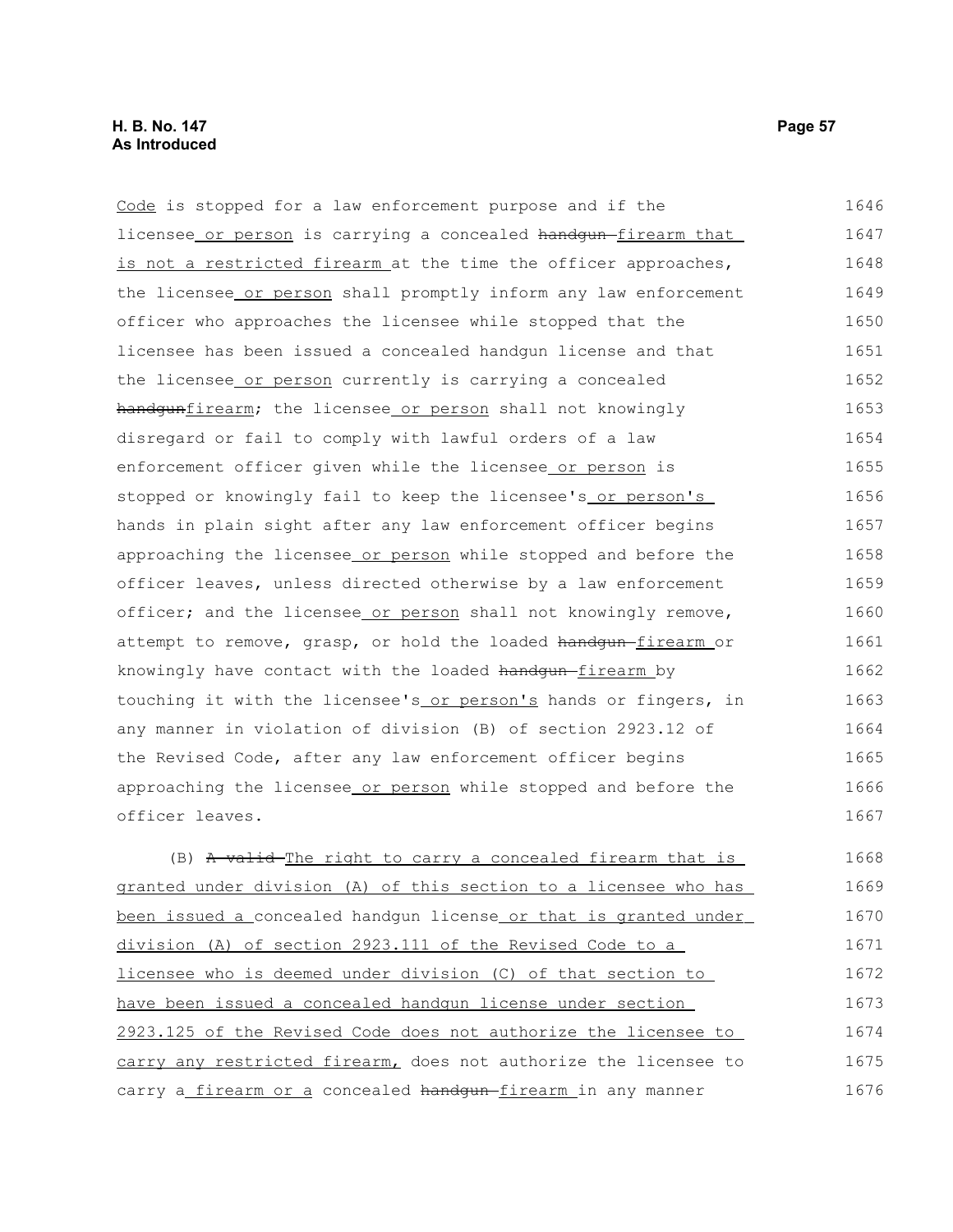| prohibited under division (B) of section 2923.12 of the Revised              | 1677 |
|------------------------------------------------------------------------------|------|
| Code or in any manner prohibited under section 1547.69, 2921.36,             | 1678 |
| <u>2923.12, 2923.121, 2923.122, 2923.123, 2923.13, 2923.131, </u>            | 1679 |
| 2923.15, or 2923.16 of the Revised Code. A valid license and                 | 1680 |
| does not authorize the licensee to carry a concealed handgun-                | 1681 |
| firearm into any of the following places:                                    | 1682 |
| (1) A police station, sheriff's office, or state highway                     | 1683 |
| patrol station, premises controlled by the bureau of criminal                | 1684 |
| identification and investigation, a state correctional                       | 1685 |
| institution, jail, workhouse, or other detention facility, an                | 1686 |
| airport passenger terminal, or an institution that is                        | 1687 |
| maintained, operated, managed, and governed pursuant to division             | 1688 |
| (A) of section 5119.14 of the Revised Code or division (A) (1) of            | 1689 |
| section 5123.03 of the Revised Code;                                         | 1690 |
| (2) A school safety zone if the licensee's carrying the                      | 1691 |
| concealed handgun-firearm is in violation of section 2923.122 of             | 1692 |
| the Revised Code;                                                            | 1693 |
| (3) A courthouse or another building or structure in which                   | 1694 |
| a courtroom is located <sub>r</sub> if the licensee's carrying the concealed | 1695 |
| firearm is in violation of section 2923.123 of the Revised Code;             | 1696 |
| (4) Any premises or open air arena for which a D permit                      | 1697 |
| has been issued under Chapter 4303. of the Revised Code if the               | 1698 |
| licensee's carrying the concealed handgun-firearm is in                      | 1699 |
| violation of section 2923.121 of the Revised Code;                           | 1700 |
| (5) Any premises owned or leased by any public or private                    | 1701 |
| college, university, or other institution of higher education,               | 1702 |
| unless the handgun-firearm is in a locked motor vehicle or the               | 1703 |
| licensee is in the immediate process of placing the handgun-                 | 1704 |
| firearm in a locked motor vehicle;                                           | 1705 |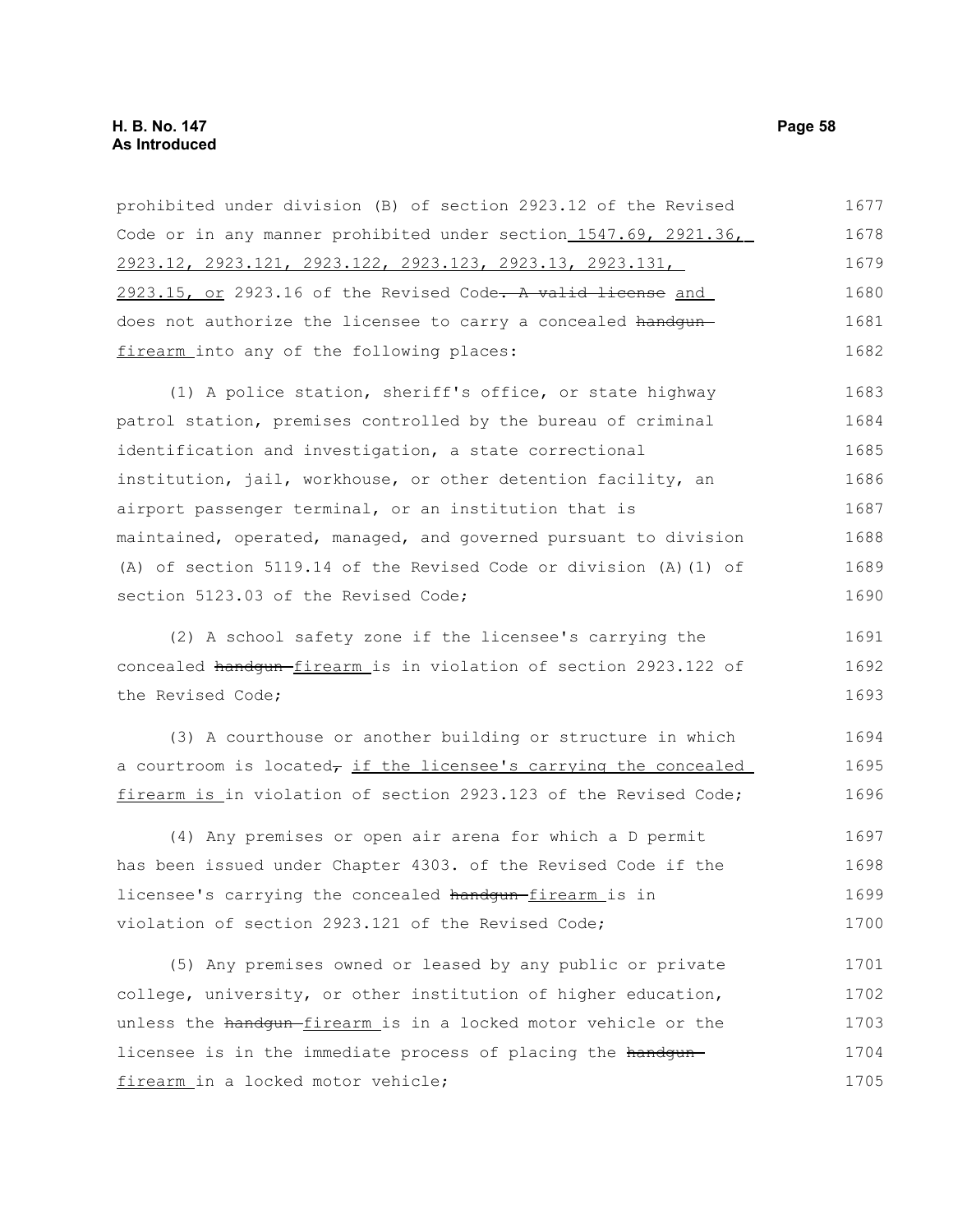# **H. B. No. 147 Page 59 As Introduced**

(6) Any church, synagogue, mosque, or other place of worship, unless the church, synagogue, mosque, or other place of 1706 1707

worship posts or permits otherwise;

(7) A child day-care center, a type A family day-care home, or a type B family day-care home, except that this division does not prohibit a licensee who resides in a type A family day-care home or a type B family day-care home from carrying a concealed handgun-firearm at any time in any part of the home that is not dedicated or used for day-care purposes, or from carrying a concealed handgun-firearm in a part of the home that is dedicated or used for day-care purposes at any time during which no children, other than children of that licensee, are in the home; 1709 1710 1711 1712 1713 1714 1715 1716 1717 1718

(8) An aircraft that is in, or intended for operation in, foreign air transportation, interstate air transportation, intrastate air transportation, or the transportation of mail by aircraft; 1719 1720 1721 1722

(9) Any building that is a government facility of this state or a political subdivision of this state and that is not a building that is used primarily as a shelter, restroom, parking facility for motor vehicles, or rest facility and is not a courthouse or other building or structure in which a courtroom is located that is subject to division (B)(3) of this section; 1723 1724 1725 1726 1727 1728

(10) A place in which federal law prohibits the carrying of handgunsany firearm. 1729 1730

(C)(1) Nothing in this section or section 2923.111 of the Revised Code shall negate or restrict a rule, policy, or practice of a private employer that is not a private college, university, or other institution of higher education concerning 1731 1732 1733 1734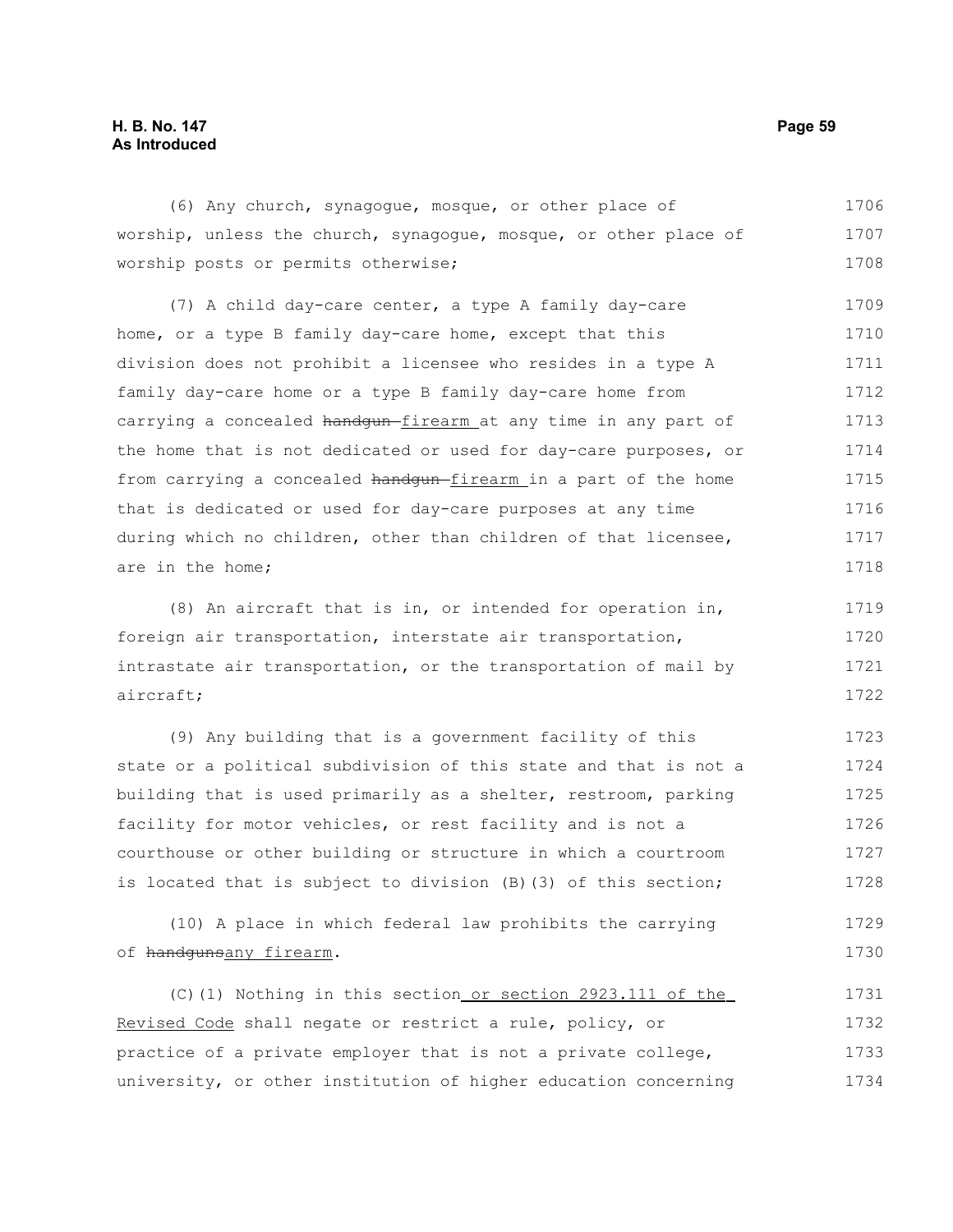# **H. B. No. 147 Page 60 As Introduced**

or prohibiting the presence of firearms on the private employer's premises or property, including motor vehicles owned by the private employer. Nothing in this section or section 2923.111 of the Revised Code shall require a private employer of that nature to adopt a rule, policy, or practice concerning or prohibiting the presence of firearms on the private employer's premises or property, including motor vehicles owned by the private employer. 1735 1736 1737 1738 1739 1740 1741 1742

(2)(a) A private employer shall be immune from liability in a civil action for any injury, death, or loss to person or property that allegedly was caused by or related to a licensee bringing a handgun-firearm onto the premises or property of the private employer, including motor vehicles owned by the private employer, unless the private employer acted with malicious purpose. A private employer is immune from liability in a civil action for any injury, death, or loss to person or property that allegedly was caused by or related to the private employer's decision to permit a licensee to bring, or prohibit a licensee from bringing, a handgun-firearm onto the premises or property of the private employer. As used in this division, "private employer" includes a private college, university, or other institution of higher education. 1743 1744 1745 1746 1747 1748 1749 1750 1751 1752 1753 1754 1755 1756

(b) A political subdivision shall be immune from liability in a civil action, to the extent and in the manner provided in Chapter 2744. of the Revised Code, for any injury, death, or loss to person or property that allegedly was caused by or related to a licensee bringing a handgun-firearm onto any premises or property owned, leased, or otherwise under the control of the political subdivision. As used in this division, "political subdivision" has the same meaning as in section 2744.01 of the Revised Code. 1757 1758 1759 1760 1761 1762 1763 1764 1765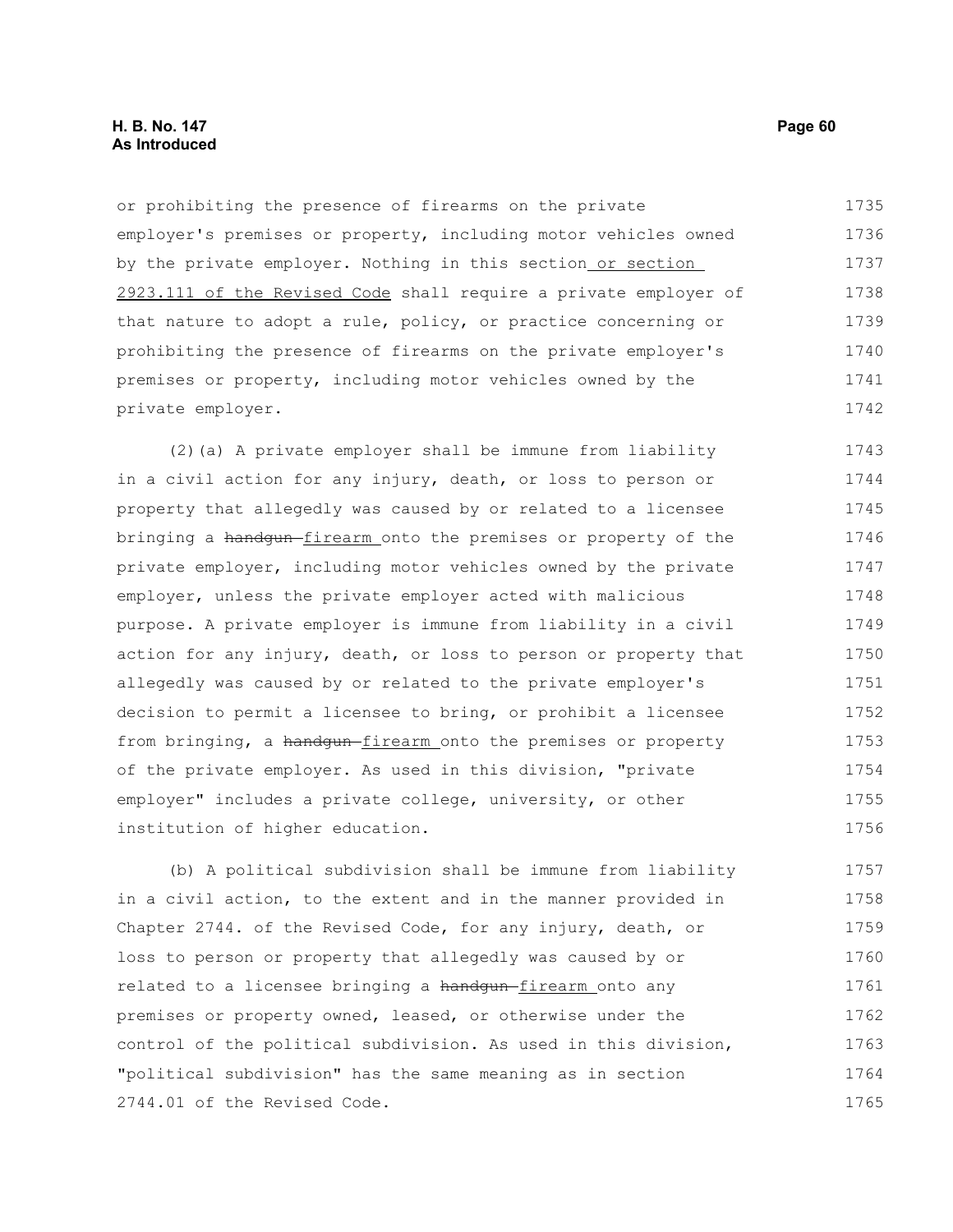# **H. B. No. 147 Page 61 As Introduced**

(3)(a) Except as provided in division (C)(3)(b) of this section, the owner or person in control of private land or premises, and a private person or entity leasing land or premises owned by the state, the United States, or a political subdivision of the state or the United States, may post a sign in a conspicuous location on that land or on those premises prohibiting persons from carrying firearms or concealed firearms on or onto that land or those premises. Except as otherwise provided in this division, a person who knowingly violates a posted prohibition of that nature is guilty of criminal trespass in violation of division (A)(4) of section 2911.21 of the Revised Code and is guilty of a misdemeanor of the fourth degree. If a person knowingly violates a posted prohibition of that nature and the posted land or premises primarily was a parking lot or other parking facility, the person is not guilty of criminal trespass in violation of division (A)(4) of section 2911.21 of the Revised Code and instead is subject only to a civil cause of action for trespass based on the violation. 1766 1767 1768 1769 1770 1771 1772 1773 1774 1775 1776 1777 1778 1779 1780 1781 1782 1783

(b) A landlord may not prohibit or restrict a tenant who is a licensee and who on or after September 9, 2008, enters into a rental agreement with the landlord for the use of residential premises, and the tenant's guest while the tenant is present, from lawfully carrying or possessing a handgun on those residential premises. A landlord may not prohibit or restrict a tenant who is a licensee and who on or after the effective date of this amendment enters into a rental agreement with the landlord for the use of residential premises and the tenant's guest while the tenant is present from lawfully carrying or possessing a firearm that is not a restricted firearm on those premises. 1784 1785 1786 1787 1788 1789 1790 1791 1792 1793 1794 1795

(c) As used in division (C)(3) of this section: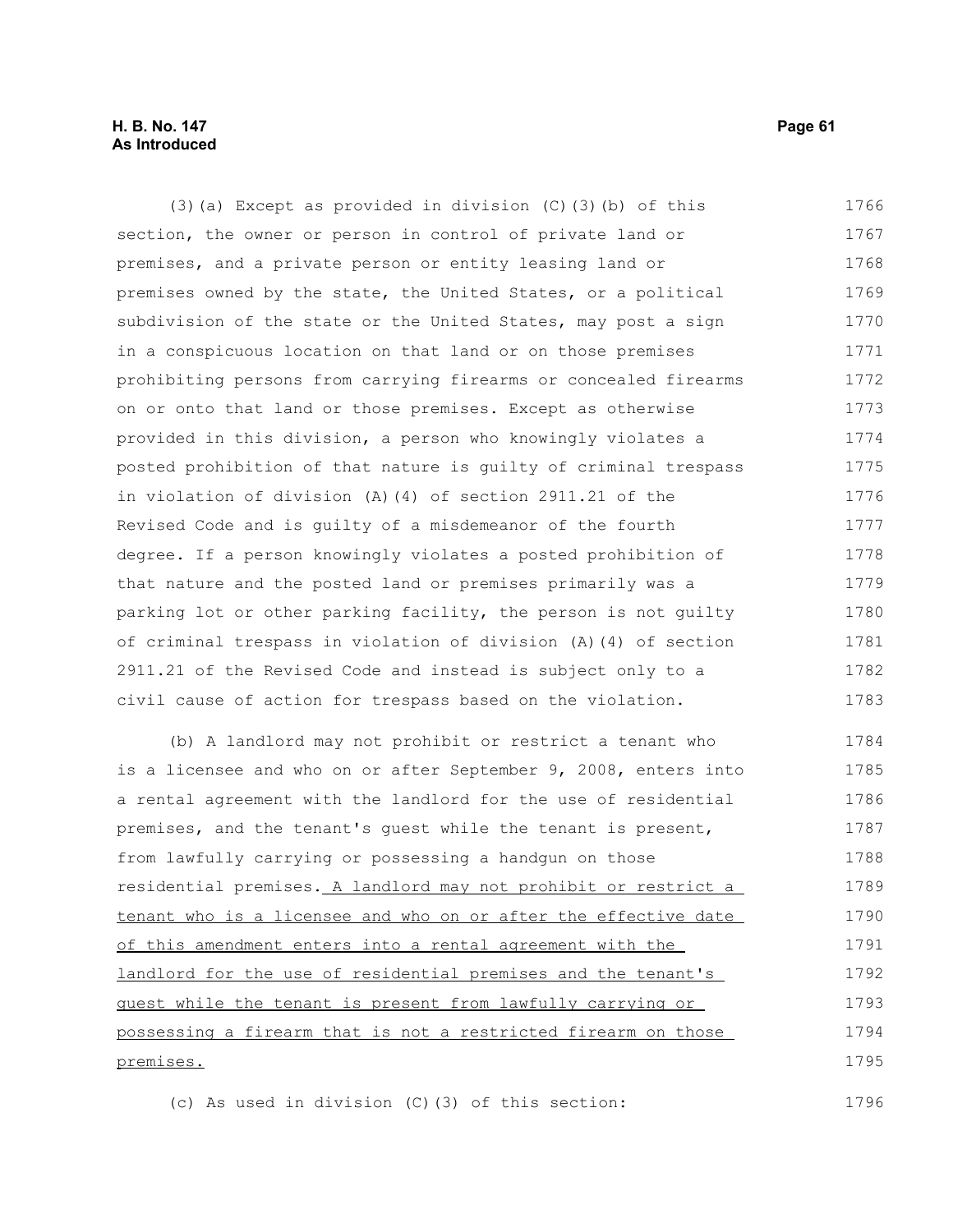#### **H. B. No. 147 Page 62 As Introduced**

(i) "Residential premises" has the same meaning as in section 5321.01 of the Revised Code, except "residential premises" does not include a dwelling unit that is owned or operated by a college or university. 1797 1798 1799 1800

(ii) "Landlord," "tenant," and "rental agreement" have the same meanings as in section 5321.01 of the Revised Code. 1801 1802

(D) A person who holds a concealed handgun license issued by another state that is recognized by the attorney general pursuant to a reciprocity agreement entered into pursuant to section 109.69 of the Revised Code and a person who is deemed under division (C) of section 2923.111 of the Revised Code to have been issued a concealed handgun license under section 2923.125 of the Revised Code has the same right to carry a concealed handgun-firearm that is not a restricted firearm in this state as a person who was issued a concealed handgun license under section 2923.125 of the Revised Code and is subject to the same restrictions that apply to a person who carries a license issued under that section. 1803 1804 1805 1806 1807 1808 1809 1810 1811 1812 1813 1814

(E) A peace officer has the same right to carry a concealed handgun-firearm that is not a restricted firearm in this state as a person who was issued a concealed handgun license under section 2923.125 of the Revised Code. For purposes of reciprocity with other states, a peace officer shall be considered to be a licensee in this state who has been issued such a license under that section. 1815 1816 1817 1818 1819 1820 1821

(F)(1) A qualified retired peace officer who possesses a retired peace officer identification card issued pursuant to division (F)(2) of this section and a valid firearms requalification certification issued pursuant to division (F)(3) of this section has the same right to carry a concealed handgun-1822 1823 1824 1825 1826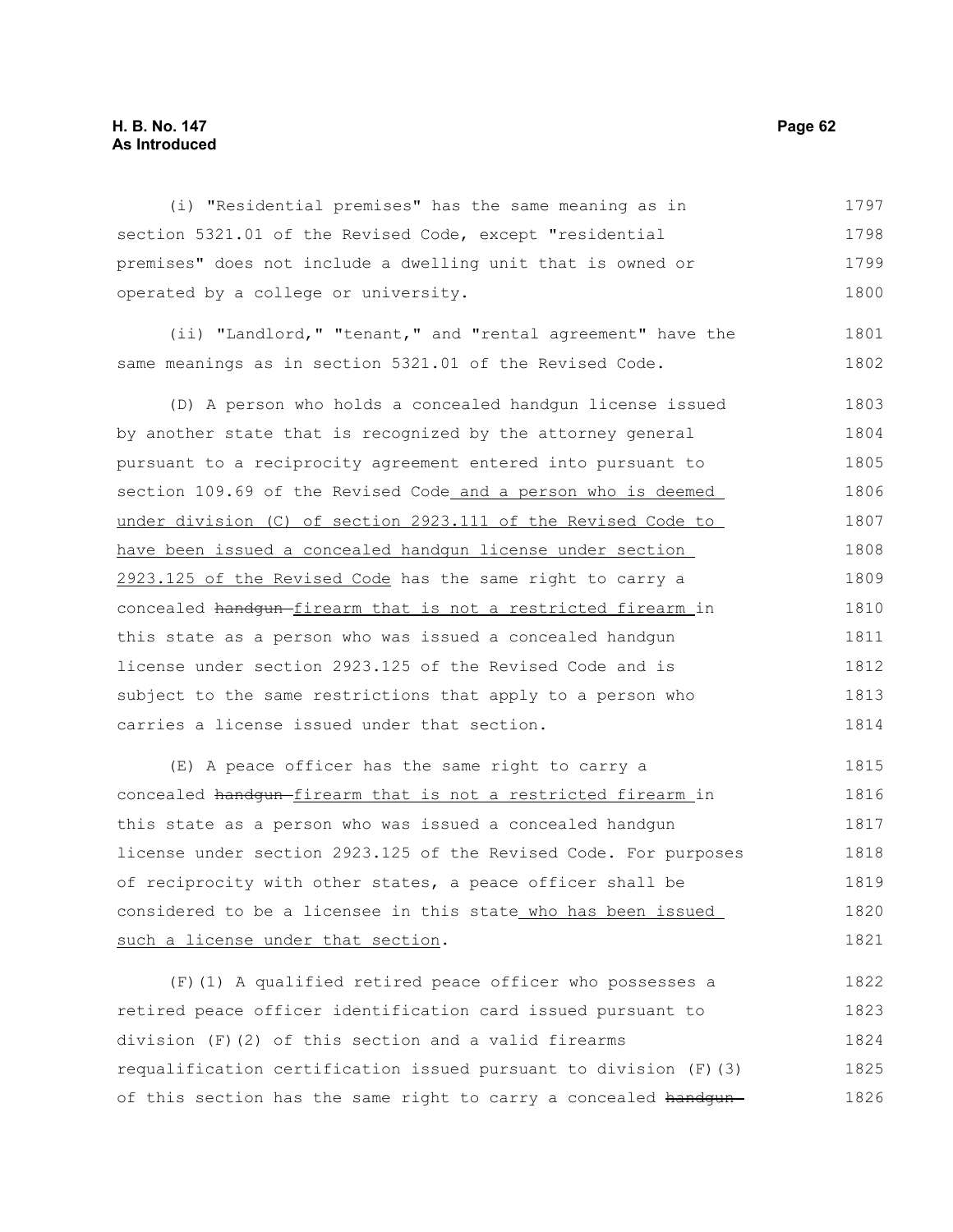| firearm that is not a restricted firearm in this state as a       | 1827 |
|-------------------------------------------------------------------|------|
| person who was issued a concealed handqun license under section   | 1828 |
| 2923.125 of the Revised Code and is subject to the same           | 1829 |
| restrictions that apply to a person who carries a license issued  | 1830 |
| under that section. For purposes of reciprocity with other        | 1831 |
| states, a qualified retired peace officer who possesses a         | 1832 |
| retired peace officer identification card issued pursuant to      | 1833 |
| division (F)(2) of this section and a valid firearms              | 1834 |
| requalification certification issued pursuant to division (F) (3) | 1835 |
| of this section shall be considered to be a licensee in this      | 1836 |
| state who has been issued such a license under that section.      | 1837 |

(2)(a) Each public agency of this state or of a political subdivision of this state that is served by one or more peace officers shall issue a retired peace officer identification card to any person who retired from service as a peace officer with that agency, if the issuance is in accordance with the agency's policies and procedures and if the person, with respect to the person's service with that agency, satisfies all of the following: 1838 1839 1840 1841 1842 1843 1844 1845

(i) The person retired in good standing from service as a peace officer with the public agency, and the retirement was not for reasons of mental instability. 1846 1847 1848

(ii) Before retiring from service as a peace officer with that agency, the person was authorized to engage in or supervise the prevention, detection, investigation, or prosecution of, or the incarceration of any person for, any violation of law and the person had statutory powers of arrest. 1849 1850 1851 1852 1853

(iii) At the time of the person's retirement as a peace officer with that agency, the person was trained and qualified to carry firearms in the performance of the peace officer's 1854 1855 1856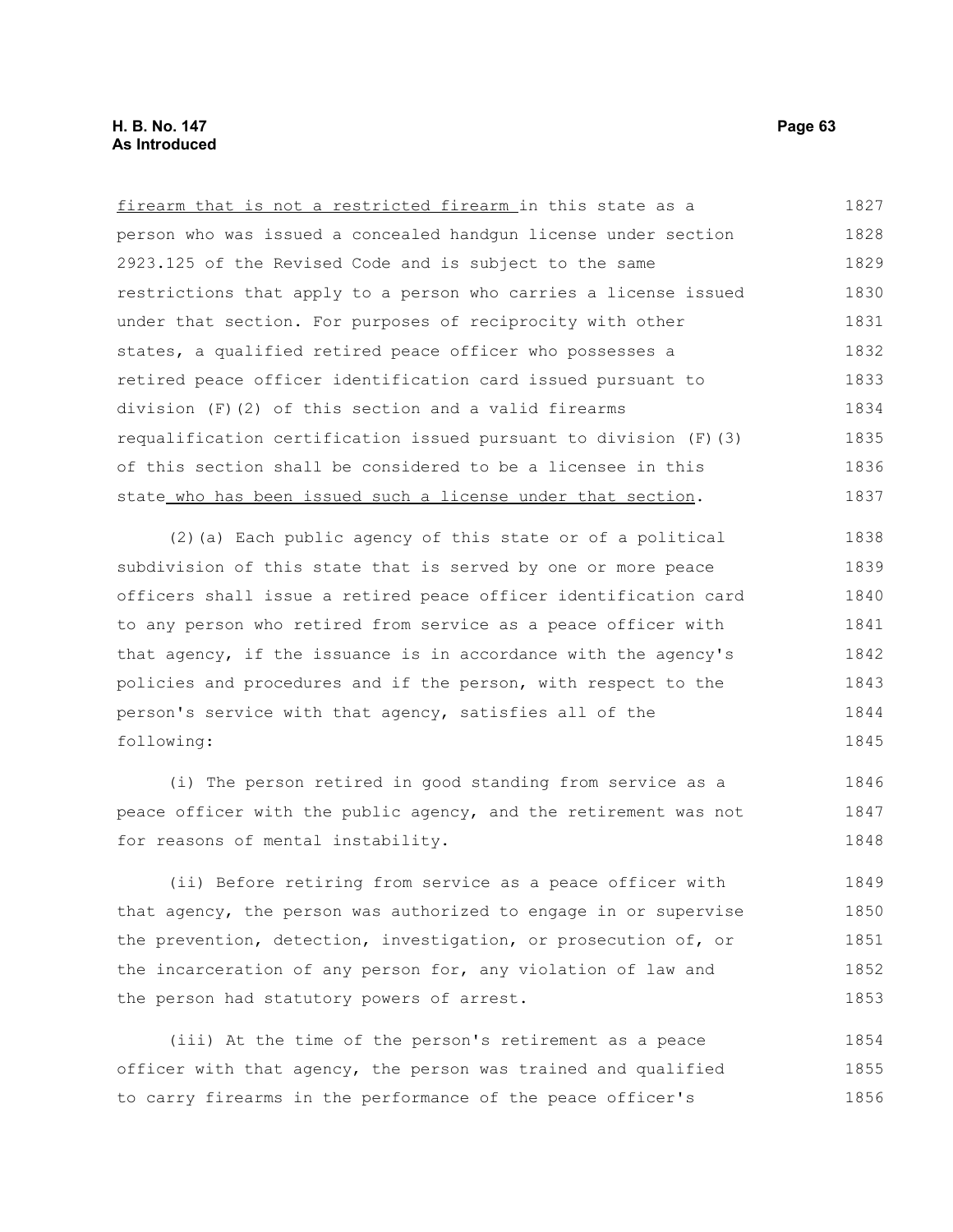duties.

(iv) Before retiring from service as a peace officer with that agency, the person was regularly employed as a peace officer for an aggregate of fifteen years or more, or, in the alternative, the person retired from service as a peace officer with that agency, after completing any applicable probationary period of that service, due to a service-connected disability, as determined by the agency. 1858 1859 1860 1861 1862 1863 1864

(b) A retired peace officer identification card issued to a person under division (F)(2)(a) of this section shall identify the person by name, contain a photograph of the person, identify the public agency of this state or of the political subdivision of this state from which the person retired as a peace officer and that is issuing the identification card, and specify that the person retired in good standing from service as a peace officer with the issuing public agency and satisfies the criteria set forth in divisions  $(F)$   $(2)$   $(a)$   $(i)$  to  $(iv)$  of this section. In addition to the required content specified in this division, a retired peace officer identification card issued to a person under division (F)(2)(a) of this section may include the firearms requalification certification described in division (F)(3) of this section, and if the identification card includes that certification, the identification card shall serve as the firearms requalification certification for the retired peace officer. If the issuing public agency issues credentials to active law enforcement officers who serve the agency, the agency may comply with division  $(F)(2)(a)$  of this section by issuing the same credentials to persons who retired from service as a peace officer with the agency and who satisfy the criteria set forth in divisions  $(F)$  (2)(a)(i) to (iv) of this section, provided that the credentials so issued to retired peace 1865 1866 1867 1868 1869 1870 1871 1872 1873 1874 1875 1876 1877 1878 1879 1880 1881 1882 1883 1884 1885 1886 1887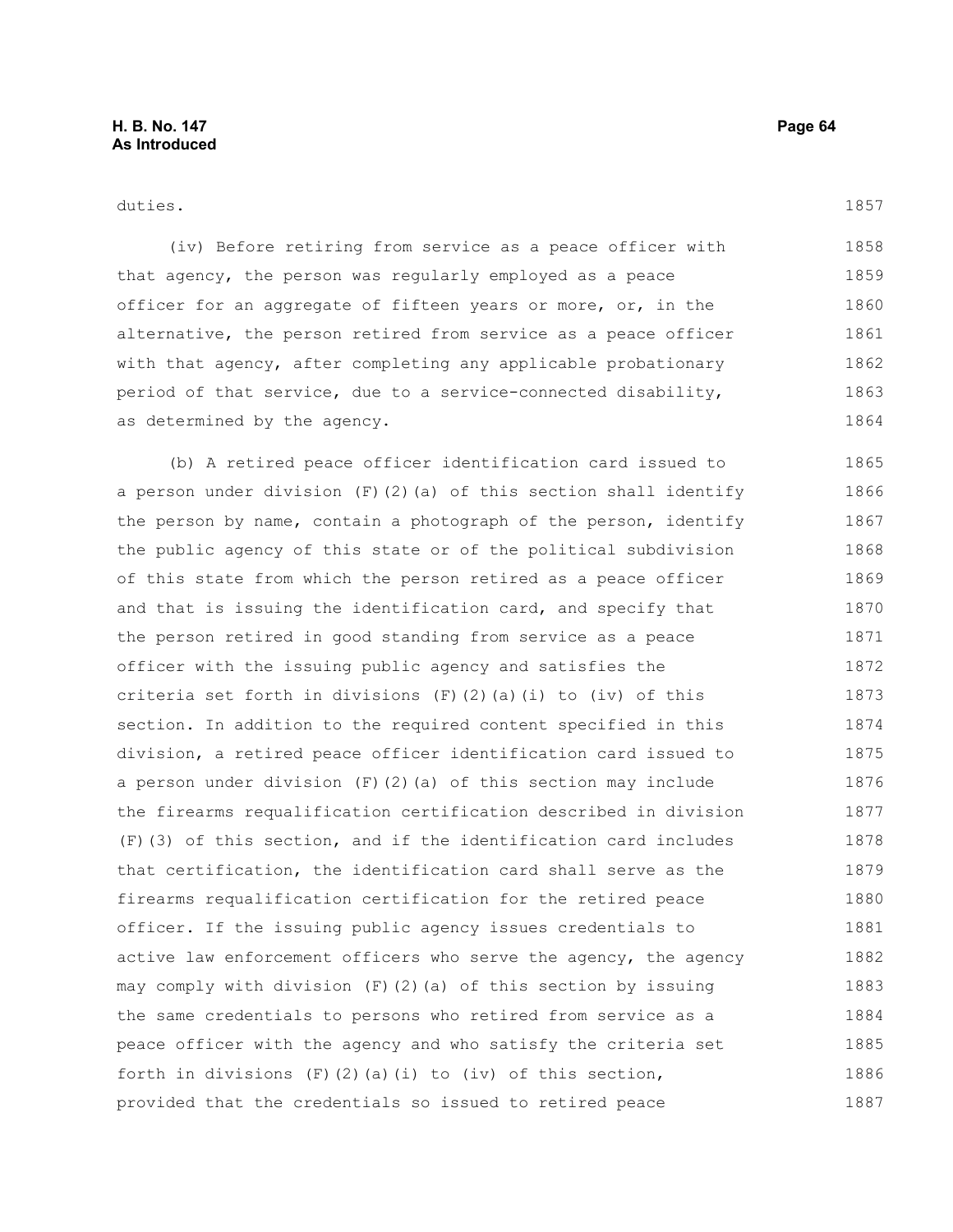officers are stamped with the word "RETIRED."

(c) A public agency of this state or of a political subdivision of this state may charge persons who retired from service as a peace officer with the agency a reasonable fee for issuing to the person a retired peace officer identification card pursuant to division (F)(2)(a) of this section. 1889 1890 1891 1892 1893

(3) If a person retired from service as a peace officer with a public agency of this state or of a political subdivision of this state and the person satisfies the criteria set forth in divisions  $(F)$   $(2)$   $(a)$   $(i)$  to  $(iv)$  of this section, the public agency may provide the retired peace officer with the opportunity to attend a firearms requalification program that is approved for purposes of firearms requalification required under section 109.801 of the Revised Code. The retired peace officer may be required to pay the cost of the course. 1894 1895 1896 1897 1898 1899 1900 1901 1902

If a retired peace officer who satisfies the criteria set forth in divisions  $(F)(2)(a)(i)$  to  $(iv)$  of this section attends a firearms requalification program that is approved for purposes of firearms requalification required under section 109.801 of the Revised Code, the retired peace officer's successful completion of the firearms requalification program requalifies the retired peace officer for purposes of division (F) of this section for five years from the date on which the program was successfully completed, and the requalification is valid during that five-year period. If a retired peace officer who satisfies the criteria set forth in divisions  $(F)(2)(a)(i)$  to  $(iv)$  of this section satisfactorily completes such a firearms requalification program, the retired peace officer shall be issued a firearms requalification certification that identifies the retired peace officer by name, identifies the entity that taught the program, 1903 1904 1905 1906 1907 1908 1909 1910 1911 1912 1913 1914 1915 1916 1917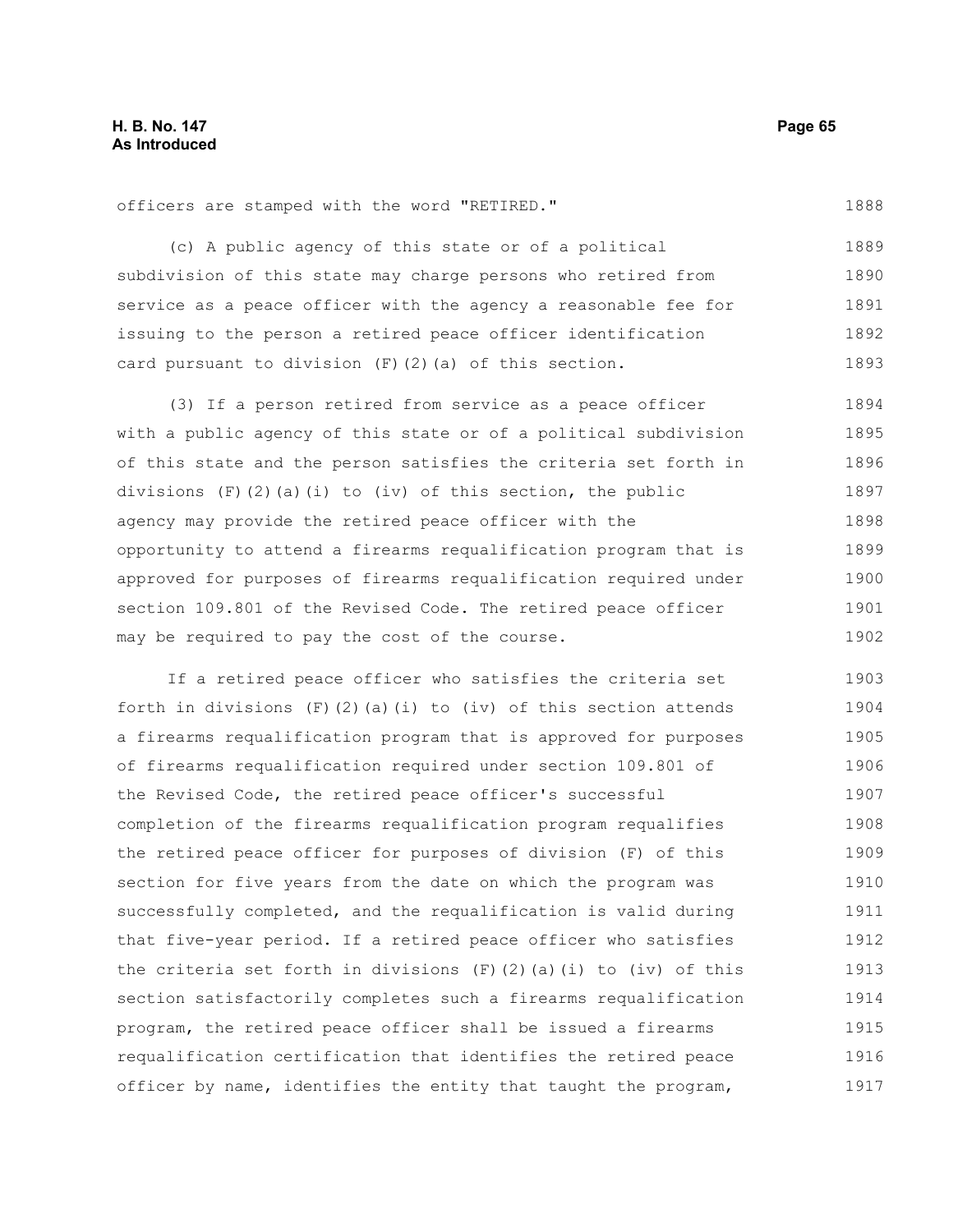# **H. B. No. 147 Page 66 As Introduced**

specifies that the retired peace officer successfully completed the program, specifies the date on which the course was successfully completed, and specifies that the requalification is valid for five years from that date of successful completion. The firearms requalification certification for a retired peace officer may be included in the retired peace officer identification card issued to the retired peace officer under division (F)(2) of this section. A retired peace officer who attends a firearms requalification program that is approved for purposes of firearms requalification required under section 109.801 of the Revised Code may be required to pay the cost of the program. (G) As used in this section: (1) "Qualified retired peace officer" means a person who satisfies all of the following: (a) The person satisfies the criteria set forth in divisions  $(F)$   $(2)$   $(a)$   $(i)$  to  $(v)$  of this section. (b) The person is not under the influence of alcohol or another intoxicating or hallucinatory drug or substance. (c) The person is not prohibited by federal law from receiving firearms. (2) "Retired peace officer identification card" means an identification card that is issued pursuant to division (F)(2) of this section to a person who is a retired peace officer. (3) "Government facility of this state or a political subdivision of this state" means any of the following: (a) A building or part of a building that is owned or leased by the government of this state or a political 1918 1919 1920 1921 1922 1923 1924 1925 1926 1927 1928 1929 1930 1931 1932 1933 1934 1935 1936 1937 1938 1939 1940 1941 1942 1943 1944 1945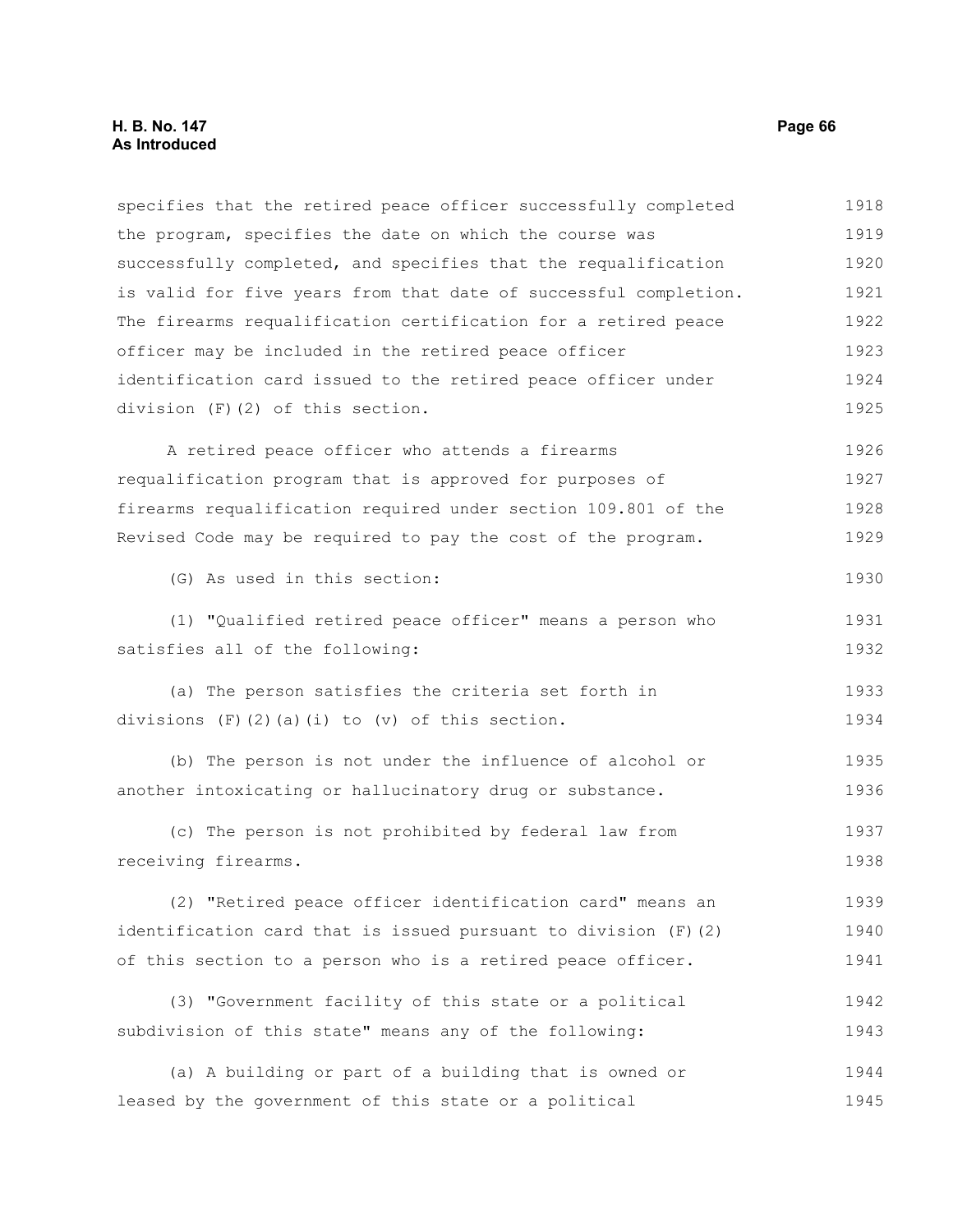subdivision of this state and where employees of the government of this state or the political subdivision regularly are present for the purpose of performing their official duties as employees of the state or political subdivision; 1946 1947 1948 1949

(b) The office of a deputy registrar serving pursuant to Chapter 4503. of the Revised Code that is used to perform deputy registrar functions. 1950 1951 1952

**Sec. 2923.128.** (A)(1)(a) If a licensee holding a valid concealed handgun license is arrested for or otherwise charged with an offense described in division (D)(1)(d) of section 2923.125 of the Revised Code or with a violation of section 2923.15 of the Revised Code or becomes subject to a temporary protection order or to a protection order issued by a court of another state that is substantially equivalent to a temporary protection order, the sheriff who issued the license shall suspend it and shall comply with division (A)(3) of this section upon becoming aware of the arrest, charge, or protection order. Upon suspending the license, the sheriff also shall comply with division (H) of section 2923.125 of the Revised Code. 1953 1954 1955 1956 1957 1958 1959 1960 1961 1962 1963 1964

(b) A suspension under division (A)(1)(a) of this section shall be considered as beginning on the date that the licensee is arrested for or otherwise charged with an offense described in that division or on the date the appropriate court issued the protection order described in that division, irrespective of when the sheriff notifies the licensee under division (A)(3) of this section. The suspension shall end on the date on which the charges are dismissed or the licensee is found not guilty of the offense described in division (A)(1)(a) of this section or, subject to division (B) of this section, on the date the appropriate court terminates the protection order described in 1965 1966 1967 1968 1969 1970 1971 1972 1973 1974 1975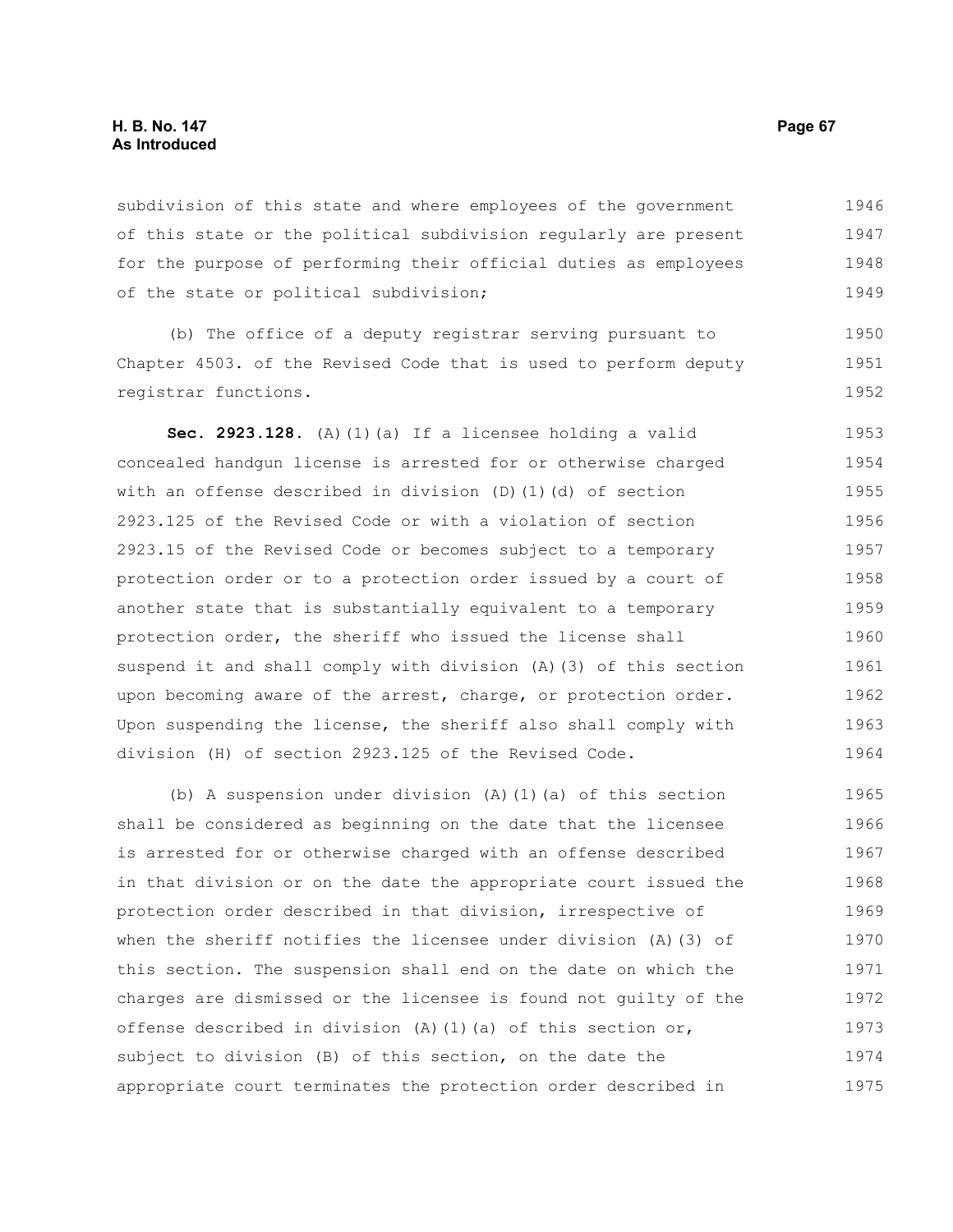that division. If the suspension so ends, the sheriff shall return the license or temporary emergency license to the licensee. 1976 1977 1978

(2)(a) If a licensee holding a valid concealed handgun license is convicted of or pleads guilty to a misdemeanor violation of division  $(B)(1)$ ,  $(2)$ , or  $(4)$  of section 2923.12 of the Revised Code or of division  $(E)$   $(1)$ ,  $(2)$ ,  $(3)$ , or  $(5)$  of section 2923.16 of the Revised Code, except as provided in division (A)(2)(c) of this section and subject to division (C) of this section, the sheriff who issued the license shall suspend it and shall comply with division (A)(3) of this section upon becoming aware of the conviction or guilty plea. Upon suspending the license, the sheriff also shall comply with division (H) of section 2923.125 of the Revised Code. 1979 1980 1981 1982 1983 1984 1985 1986 1987 1988 1989

(b) A suspension under division (A)(2)(a) of this section shall be considered as beginning on the date that the licensee is convicted of or pleads guilty to the offense described in that division, irrespective of when the sheriff notifies the licensee under division (A)(3) of this section. If the suspension is imposed for a misdemeanor violation of division (B)(1) or (2) of section 2923.12 of the Revised Code or of division  $(E)(1)$ ,  $(2)$ , or  $(3)$  of section 2923.16 of the Revised Code, it shall end on the date that is one year after the date that the licensee is convicted of or pleads guilty to that violation. If the suspension is imposed for a misdemeanor violation of division (B)(4) of section 2923.12 of the Revised Code or of division (E)(5) of section 2923.16 of the Revised Code, it shall end on the date that is two years after the date that the licensee is convicted of or pleads guilty to that violation. If the licensee's license was issued under section 2923.125 of the Revised Code and the license remains valid after 1990 1991 1992 1993 1994 1995 1996 1997 1998 1999 2000 2001 2002 2003 2004 2005 2006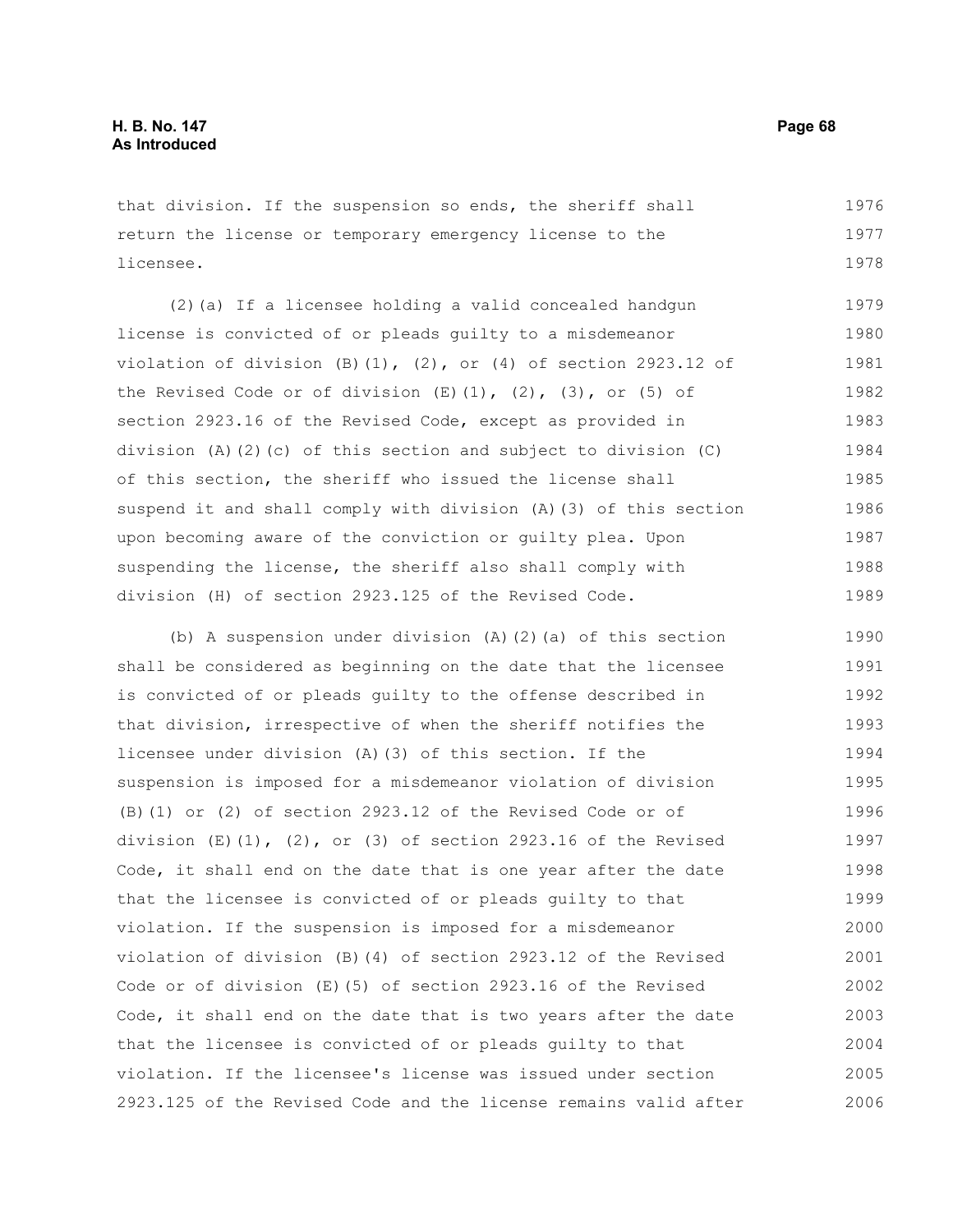# **H. B. No. 147 Page 69 As Introduced**

the suspension ends as described in this division, when the suspension ends, the sheriff shall return the license to the licensee. If the licensee's license was issued under section 2923.125 of the Revised Code and the license expires before the suspension ends as described in this division, or if the licensee's license was issued under section 2923.1213 of the Revised Code, the licensee is not eligible to apply for a new license under section 2923.125 or 2923.1213 of the Revised Code or to renew the license under section 2923.125 of the Revised Code until after the suspension ends as described in this division. 2007 2008 2009 2010 2011 2012 2013 2014 2015 2016 2017

(c) The license of a licensee who is convicted of or pleads guilty to a violation of division (B)(1) of section 2923.12 or division (E)(1) or (2) of section 2923.16 of the Revised Code shall not be suspended pursuant to division (A)(2) (a) of this section if, at the time of the stop of the licensee for a law enforcement purpose, for a traffic stop, or for a purpose defined in section 5503.34 of the Revised Code that was the basis of the violation, any law enforcement officer involved with the stop or the employee of the motor carrier enforcement unit who made the stop had actual knowledge of the licensee's status as a licensee. 2018 2019 2020 2021 2022 2023 2024 2025 2026 2027 2028

(3) Upon becoming aware of an arrest, charge, or protection order described in division (A)(1)(a) of this section with respect to a licensee who was issued a concealed handgun license, or a conviction of or plea of guilty to a misdemeanor offense described in division (A)(2)(a) of this section with respect to a licensee who was issued a concealed handgun license and with respect to which division  $(A)$   $(2)$   $(c)$  of this section does not apply, subject to division (C) of this section, the sheriff who issued the licensee's license shall notify the 2029 2030 2031 2032 2033 2034 2035 2036 2037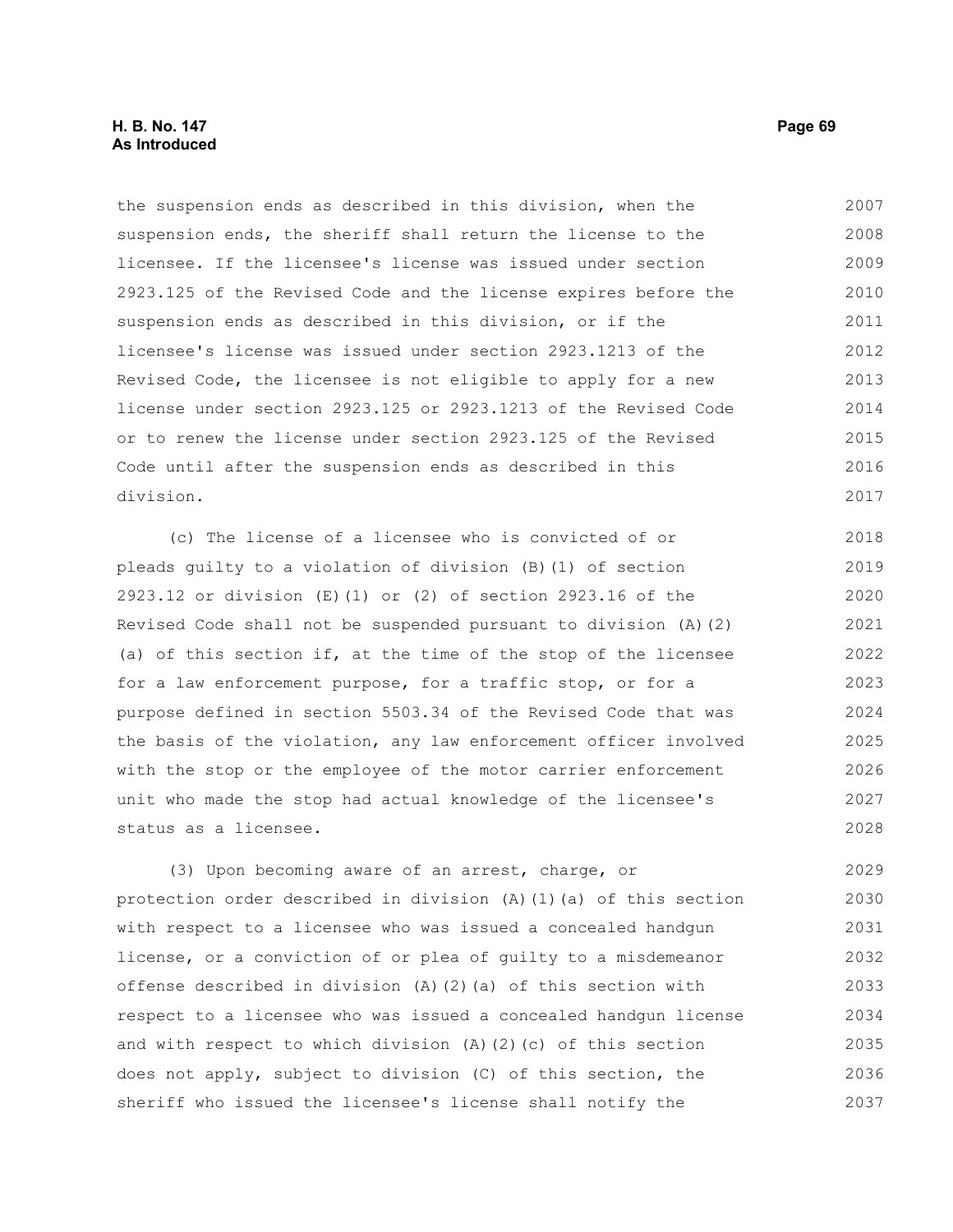licensee, by certified mail, return receipt requested, at the licensee's last known residence address that the license has been suspended and that the licensee is required to surrender the license at the sheriff's office within ten days of the date on which the notice was mailed. If the suspension is pursuant to division (A)(2) of this section, the notice shall identify the date on which the suspension ends. 2038 2039 2040 2041 2042 2043 2044

(B)(1) A sheriff who issues a concealed handgun license to a licensee shall revoke the license in accordance with division (B)(2) of this section upon becoming aware that the licensee satisfies any of the following: 2045 2046 2047 2048

(a) The licensee is under twenty-one years of age. 2049

(b) Subject to division (C) of this section, at the time of the issuance of the license, the licensee did not satisfy the eligibility requirements of division (D)(1)(c), (d), (e), (f), (g), or (h) of section 2923.125 of the Revised Code. 2050 2051 2052 2053

(c) Subject to division (C) of this section, on or after the date on which the license was issued, the licensee is convicted of or pleads guilty to a violation of section 2923.15 of the Revised Code or an offense described in division (D)(1) (e),  $(f)$ ,  $(g)$ , or (h) of section 2923.125 of the Revised Code. 2054 2055 2056 2057 2058

(d) On or after the date on which the license was issued, the licensee becomes subject to a civil protection order or to a protection order issued by a court of another state that is substantially equivalent to a civil protection order. 2059 2060 2061 2062

(e) The licensee knowingly carries a concealed handgun firearm into a place that the licensee knows is an unauthorized place specified in division (B) of section 2923.126 of the Revised Code, knowingly carries a concealed firearm in any 2063 2064 2065 2066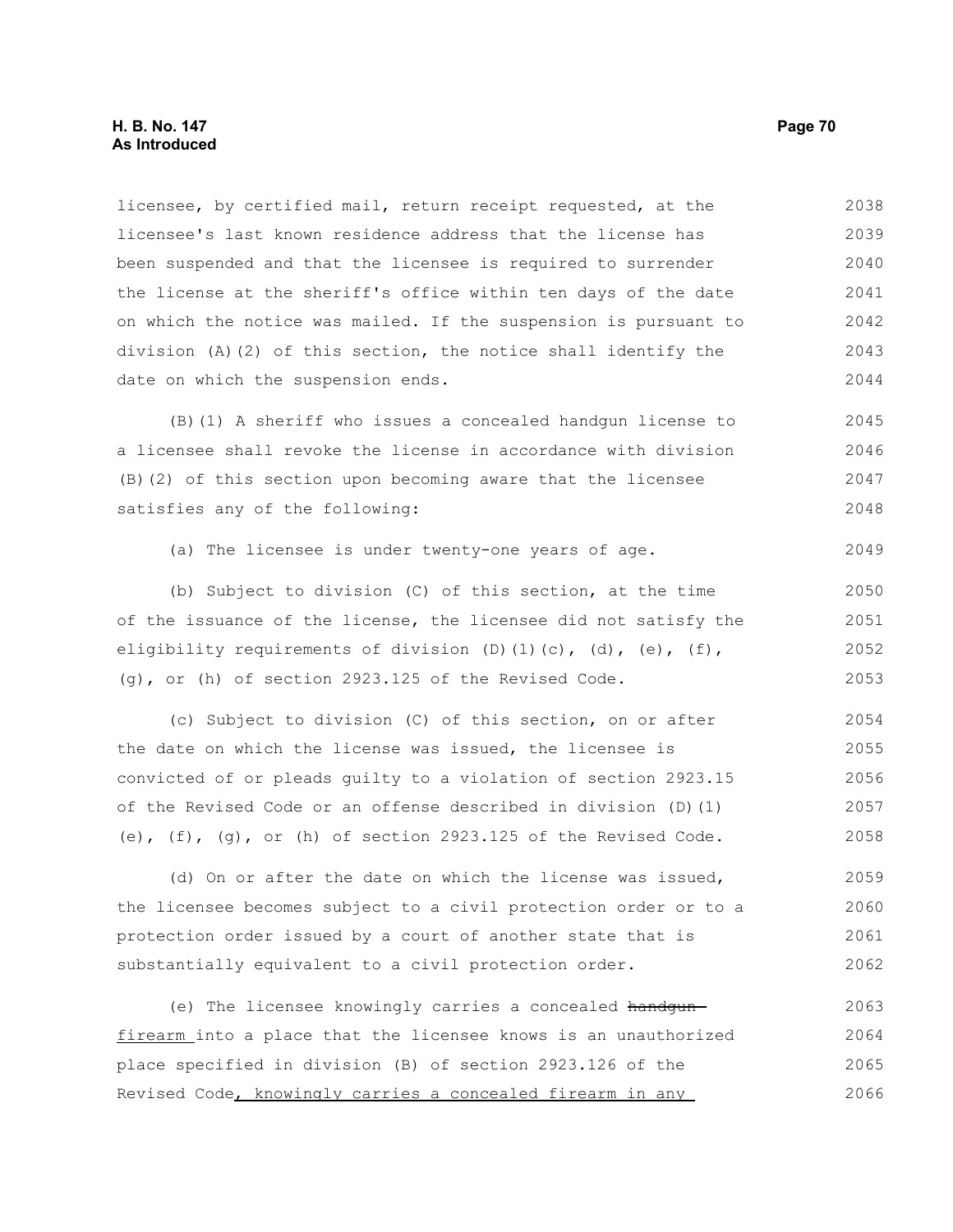| prohibited manner listed in that division, or knowingly carries  | 2067 |
|------------------------------------------------------------------|------|
| under alleged authority as a licensee a concealed restricted     | 2068 |
| firearm.                                                         | 2069 |
| (f) On or after the date on which the license was issued,        | 2070 |
| the licensee is adjudicated as a mental defective or is          | 2071 |
| committed to a mental institution.                               | 2072 |
|                                                                  |      |
| (g) At the time of the issuance of the license, the              | 2073 |
| licensee did not meet the residency requirements described in    | 2074 |
| division (D)(1) of section 2923.125 of the Revised Code and      | 2075 |
| currently does not meet the residency requirements described in  | 2076 |
| that division.                                                   | 2077 |
| (h) Regarding a license issued under section 2923.125 of         | 2078 |
| the Revised Code, the competency certificate the licensee        | 2079 |
| submitted was forged or otherwise was fraudulent.                | 2080 |
| (2) Upon becoming aware of any circumstance listed in            | 2081 |
| division (B) (1) of this section that applies to a particular    | 2082 |
| licensee who was issued a concealed handgun license, subject to  | 2083 |
| division (C) of this section, the sheriff who issued the license | 2084 |
| to the licensee shall notify the licensee, by certified mail,    | 2085 |
| return receipt requested, at the licensee's last known residence | 2086 |
| address that the license is subject to revocation and that the   | 2087 |
| licensee may come to the sheriff's office and contest the        | 2088 |
| sheriff's proposed revocation within fourteen days of the date   | 2089 |
| on which the notice was mailed. After the fourteen-day period    | 2090 |
| and after consideration of any information that the licensee     | 2091 |
| provides during that period, if the sheriff determines on the    | 2092 |
| basis of the information of which the sheriff is aware that the  | 2093 |
| licensee is described in division (B) (1) of this section and no | 2094 |
| longer satisfies the requirements described in division (D) (1)  | 2095 |
| of section 2923.125 of the Revised Code that are applicable to   | 2096 |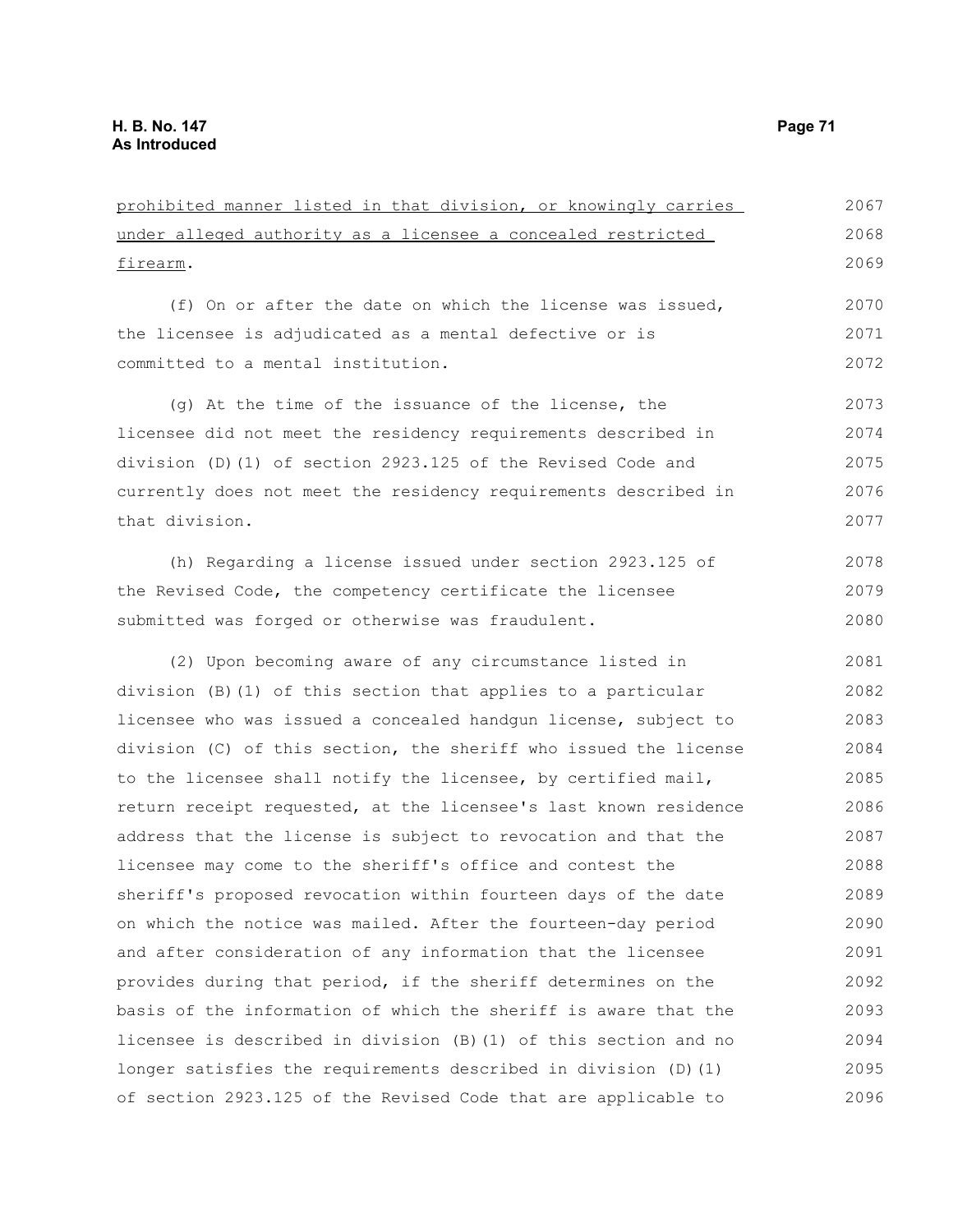# **H. B. No. 147 Page 72 As Introduced**

the licensee's type of license, the sheriff shall revoke the license, notify the licensee of that fact, and require the licensee to surrender the license. Upon revoking the license, the sheriff also shall comply with division (H) of section 2923.125 of the Revised Code. 2097 2098 2099 2100 2101

(C) If a sheriff who issues a concealed handgun license to a licensee becomes aware that at the time of the issuance of the license the licensee had been convicted of or pleaded guilty to an offense identified in division (D)(1)(e), (f), or (h) of section 2923.125 of the Revised Code or had been adjudicated a delinquent child for committing an act or violation identified in any of those divisions or becomes aware that on or after the date on which the license was issued the licensee has been convicted of or pleaded guilty to an offense identified in division (A)(2)(a) or (B)(1)(c) of this section, the sheriff shall not consider that conviction, guilty plea, or adjudication as having occurred for purposes of divisions  $(A)$   $(2)$ ,  $(A)$   $(3)$ ,  $(B)$  $(1)$ , and  $(B)$   $(2)$  of this section if a court has ordered the sealing or expungement of the records of that conviction, guilty plea, or adjudication pursuant to sections 2151.355 to 2151.358 or sections 2953.31 to 2953.36 of the Revised Code or a court has granted the licensee relief pursuant to section 2923.14 of the Revised Code from the disability imposed pursuant to section 2923.13 of the Revised Code relative to that conviction, guilty plea, or adjudication. 2102 2103 2104 2105 2106 2107 2108 2109 2110 2111 2112 2113 2114 2115 2116 2117 2118 2119 2120 2121

(D) As used in this section, "motor carrier enforcement unit" has the same meaning as in section 2923.16 of the Revised Code. 2122 2123 2124

**Sec. 2923.129.** (A)(1) If a sheriff, the superintendent of the bureau of criminal identification and investigation, the 2125 2126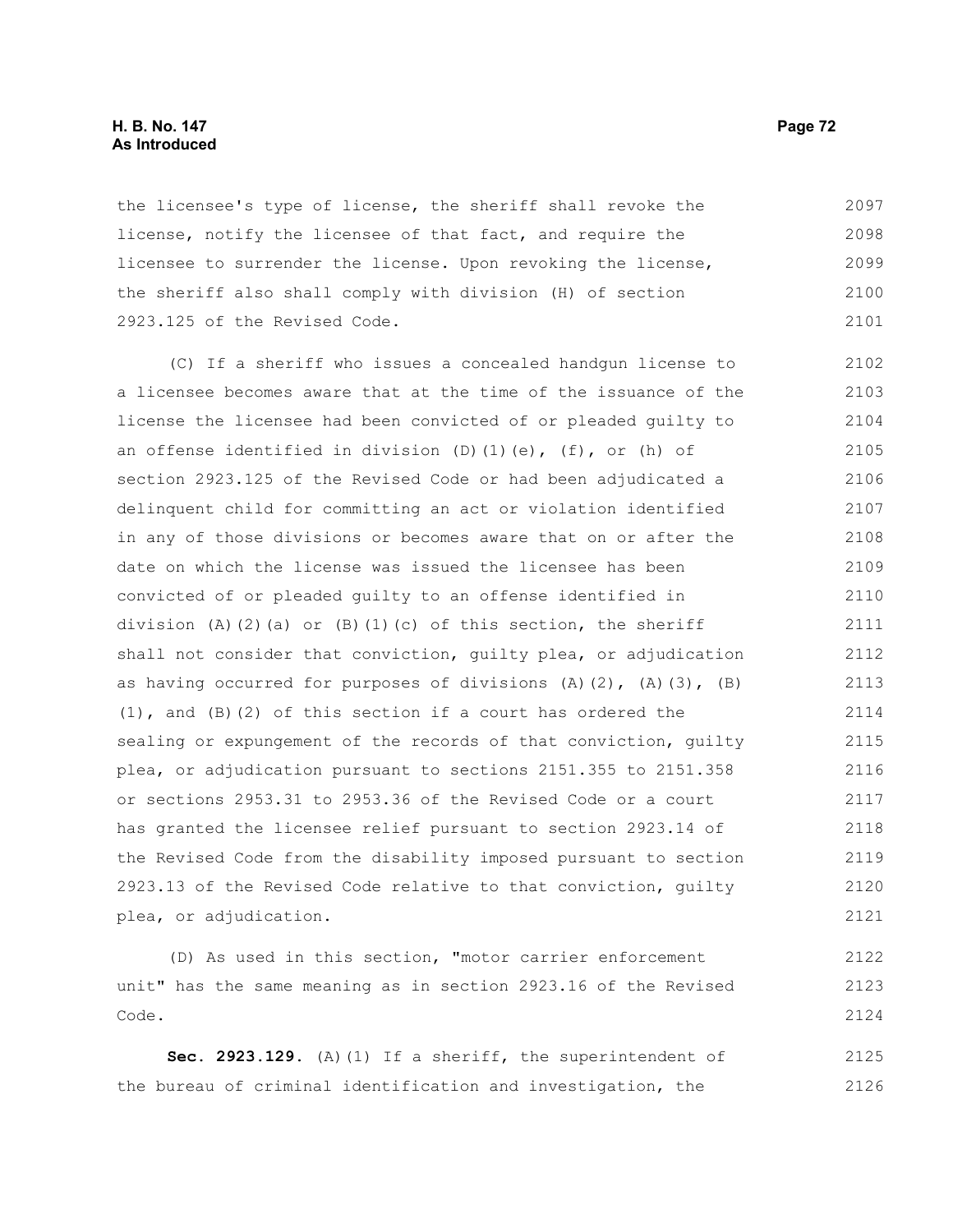employees of the bureau, the Ohio peace officer training commission, or the employees of the commission make a good faith effort in performing the duties imposed upon the sheriff, the superintendent, the bureau's employees, the commission, or the commission's employees by sections 109.731, 311.41, and 2923.124 to 2923.1213 of the Revised Code, in addition to the personal immunity provided by section 9.86 of the Revised Code or division (A)(6) of section 2744.03 of the Revised Code and the governmental immunity of sections 2744.02 and 2744.03 of the Revised Code and in addition to any other immunity possessed by the bureau, the commission, and their employees, the sheriff, the sheriff's office, the county in which the sheriff has jurisdiction, the bureau, the superintendent of the bureau, the bureau's employees, the commission, and the commission's employees are immune from liability in a civil action for injury, death, or loss to person or property that allegedly was caused by or related to any of the following: 2127 2128 2129 2130 2131 2132 2133 2134 2135 2136 2137 2138 2139 2140 2141 2142 2143

(a) The issuance, renewal, suspension, or revocation of a concealed handgun license; 2144 2145

(b) The failure to issue, renew, suspend, or revoke a concealed handgun license; 2146 2147

(c) Any action or misconduct with a handqun-firearm committed by a licensee. 2148 2149

(2) Any action of a sheriff relating to the issuance, renewal, suspension, or revocation of a concealed handgun license shall be considered to be a governmental function for purposes of Chapter 2744. of the Revised Code. 2150 2151 2152 2153

(3) An entity that or instructor who provides a competency certification of a type described in division (B)(3) of section 2154 2155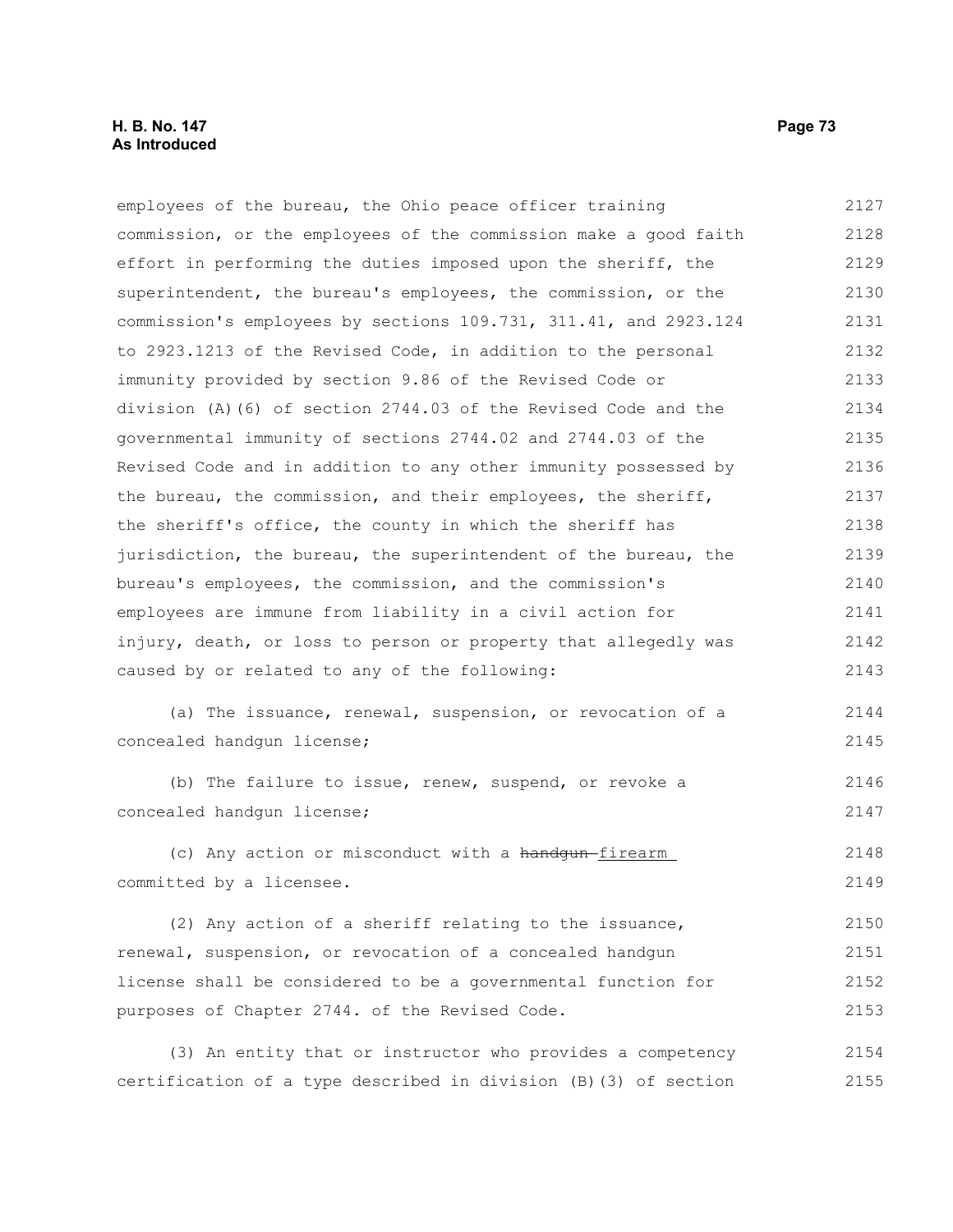#### **H. B. No. 147 Page 74 As Introduced**

2923.125 of the Revised Code is immune from civil liability that might otherwise be incurred or imposed for any death or any injury or loss to person or property that is caused by or related to a person to whom the entity or instructor has issued the competency certificate if all of the following apply: 2156 2157 2158 2159 2160

(a) The alleged liability of the entity or instructor relates to the training provided in the course, class, or program covered by the competency certificate. 2161 2162 2163

(b) The entity or instructor makes a good faith effort in determining whether the person has satisfactorily completed the course, class, or program and makes a good faith effort in assessing the person in the competency examination conducted pursuant to division (G)(2) of section 2923.125 of the Revised Code. 2164 2165 2166 2167 2168 2169

(c) The entity or instructor did not issue the competency certificate with malicious purpose, in bad faith, or in a wanton or reckless manner. 2170 2171 2172

(4) An entity that or instructor who, prior to the effective date of this amendment March 27, 2013, provides a renewed competency certification of a type described in division (G)(4) of section 2923.125 of the Revised Code as it existed prior to the effective date of this amendment March 27, 2013, is immune from civil liability that might otherwise be incurred or imposed for any death or any injury or loss to person or property that is caused by or related to a person to whom the entity or instructor has issued the renewed competency certificate if all of the following apply: 2173 2174 2175 2176 2177 2178 2179 2180 2181 2182

(a) The entity or instructor makes a good faith effort in assessing the person in the physical demonstrations or the 2183 2184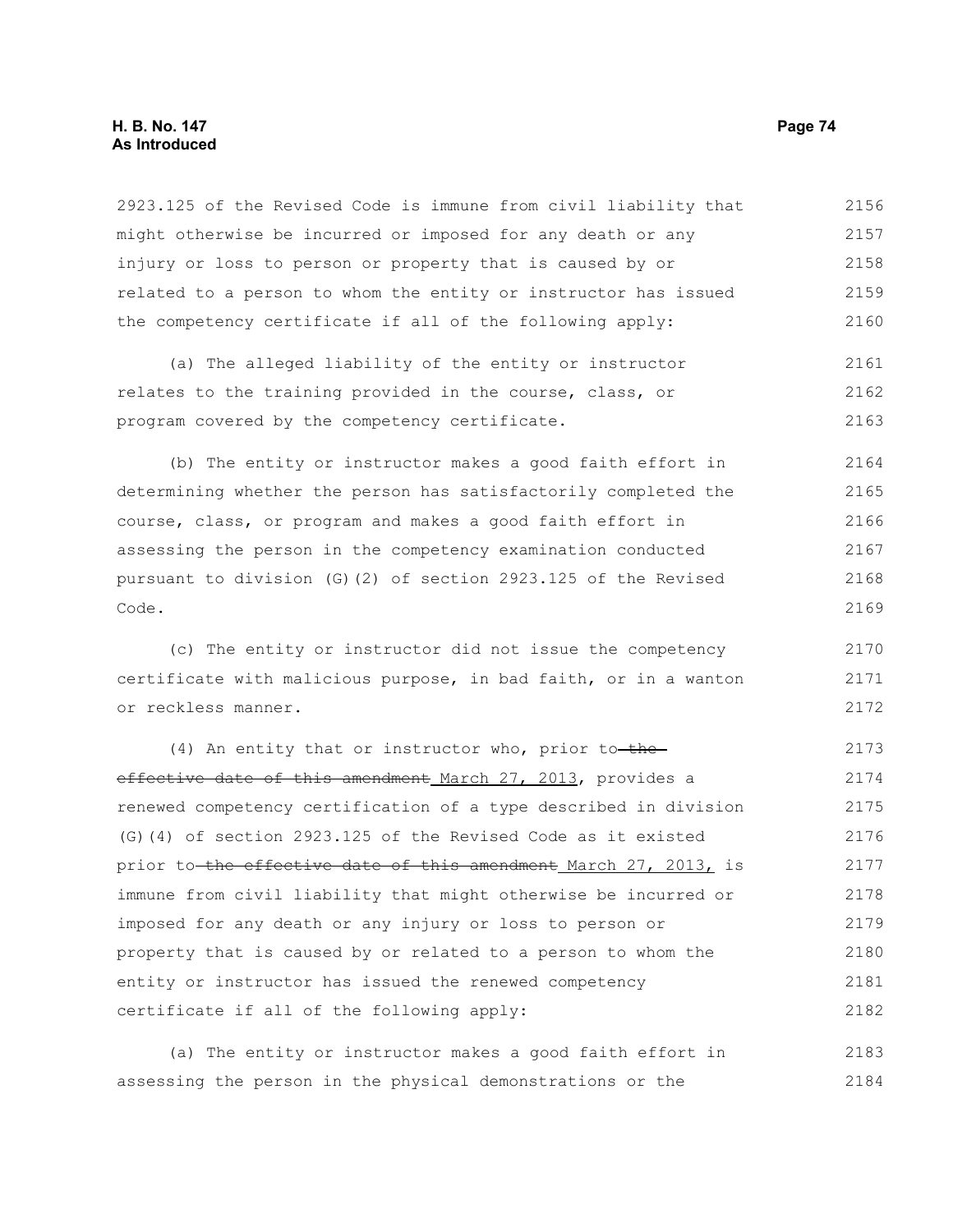competency examination conducted pursuant to division (G)(4) of section 2923.125 of the Revised Code as it existed prior to-theeffective date of this amendment March 27, 2013. 2185 2186 2187

(b) The entity or instructor did not issue the renewed competency certificate with malicious purpose, in bad faith, or in a wanton or reckless manner. 2188 2189 2190

(5) A law enforcement agency that employs a peace officer is immune from liability in a civil action to recover damages for injury, death, or loss to person or property allegedly caused by any act of that peace officer if the act occurred while the peace officer carried a concealed handgun-firearm\_and was off duty and if the act allegedly involved the peace officer's use of the concealed handgunfirearm. Sections 9.86 and 9.87, and Chapter 2744., of the Revised Code apply to any civil action involving a peace officer's use of a concealed handgunfirearm in the performance of the peace officer's official duties while the peace officer is off duty. 2191 2192 2193 2194 2195 2196 2197 2198 2199 2200 2201

(B)(1) Notwithstanding section 149.43 of the Revised Code, except as provided in division (B)(2) of this section, the records that a sheriff keeps relative to the issuance, renewal, suspension, or revocation of a concealed handgun license, including, but not limited to, completed applications for the issuance or renewal of a license, completed affidavits submitted regarding an application for a license on a temporary emergency basis, reports of criminal records checks and incompetency records checks under section 311.41 of the Revised Code, and applicants' social security numbers and fingerprints that are obtained under division (A) of section 311.41 of the Revised Code, are confidential and are not public records. Except as provided in division (B)(2) of this section, no person shall 2202 2203 2204 2205 2206 2207 2208 2209 2210 2211 2212 2213 2214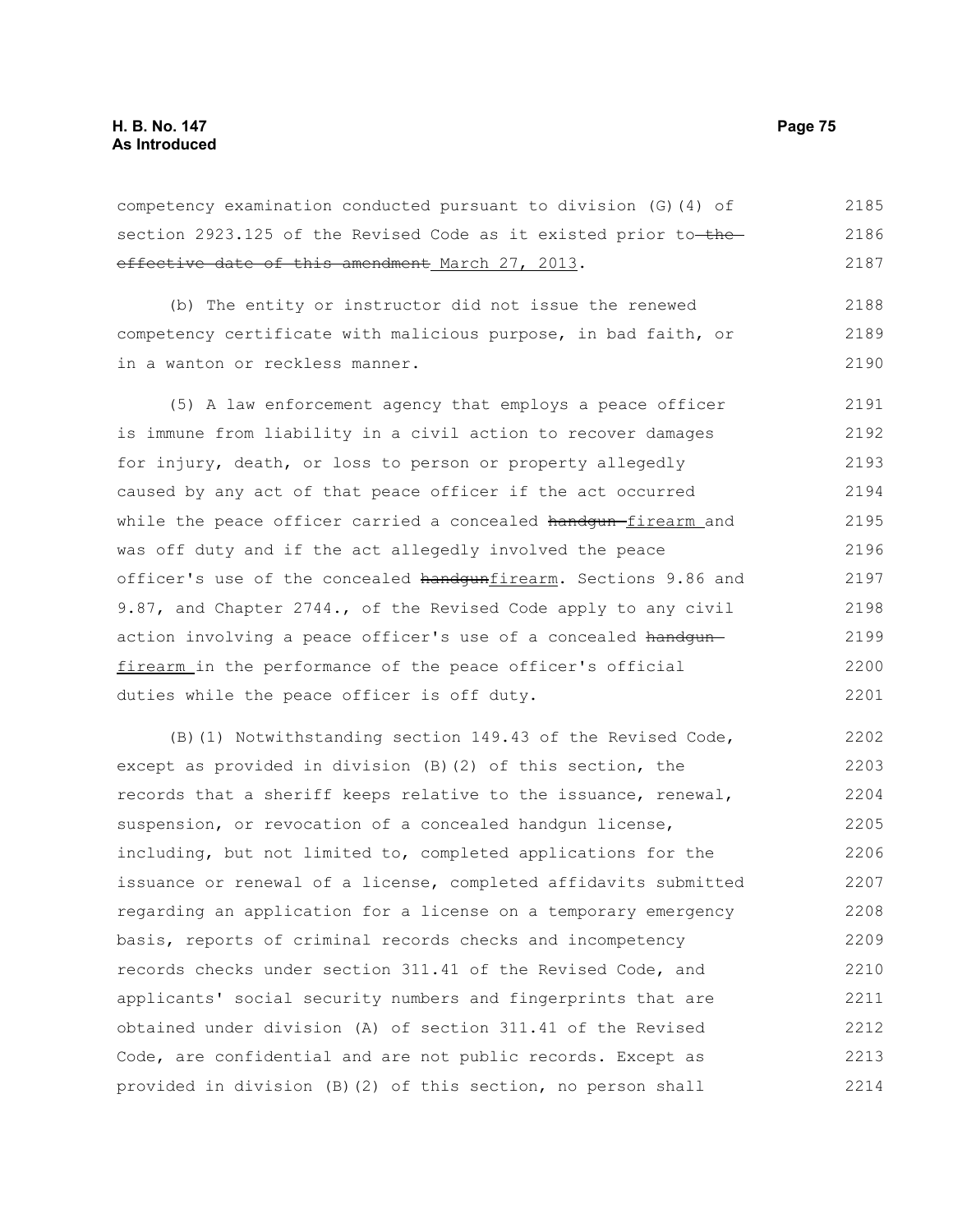release or otherwise disseminate records that are confidential under this division unless required to do so pursuant to a court order. 2215 2216 2217

(2)(a) A journalist, on or after April 8, 2004, may submit to a sheriff a signed, written request to view the name, county of residence, and date of birth of each person to whom the sheriff has issued, renewed, or issued a replacement for a concealed handgun license, or a signed, written request to view the name, county of residence, and date of birth of each person for whom the sheriff has suspended or revoked a concealed handgun license. The request shall include the journalist's name and title, shall include the name and address of the journalist's employer, and shall state that disclosure of the information sought would be in the public interest. If a journalist submits a signed, written request to the sheriff to view the information described in this division, the sheriff shall grant the journalist's request. The journalist shall not copy the name, county of residence, or date of birth of each person to or for whom the sheriff has issued, suspended, or revoked a license described in this division. 2218 2219 2220 2221 2222 2223 2224 2225 2226 2227 2228 2229 2230 2231 2232 2233 2234

(b) As used in division (B)(2) of this section, "journalist" means a person engaged in, connected with, or employed by any news medium, including a newspaper, magazine, press association, news agency, or wire service, a radio or television station, or a similar medium, for the purpose of gathering, processing, transmitting, compiling, editing, or disseminating information for the general public. 2235 2236 2237 2238 2239 2240 2241

(C) Each sheriff shall report to the Ohio peace officer training commission the number of concealed handgun licenses that the sheriff issued, renewed, suspended, revoked, or denied 2242 2243 2244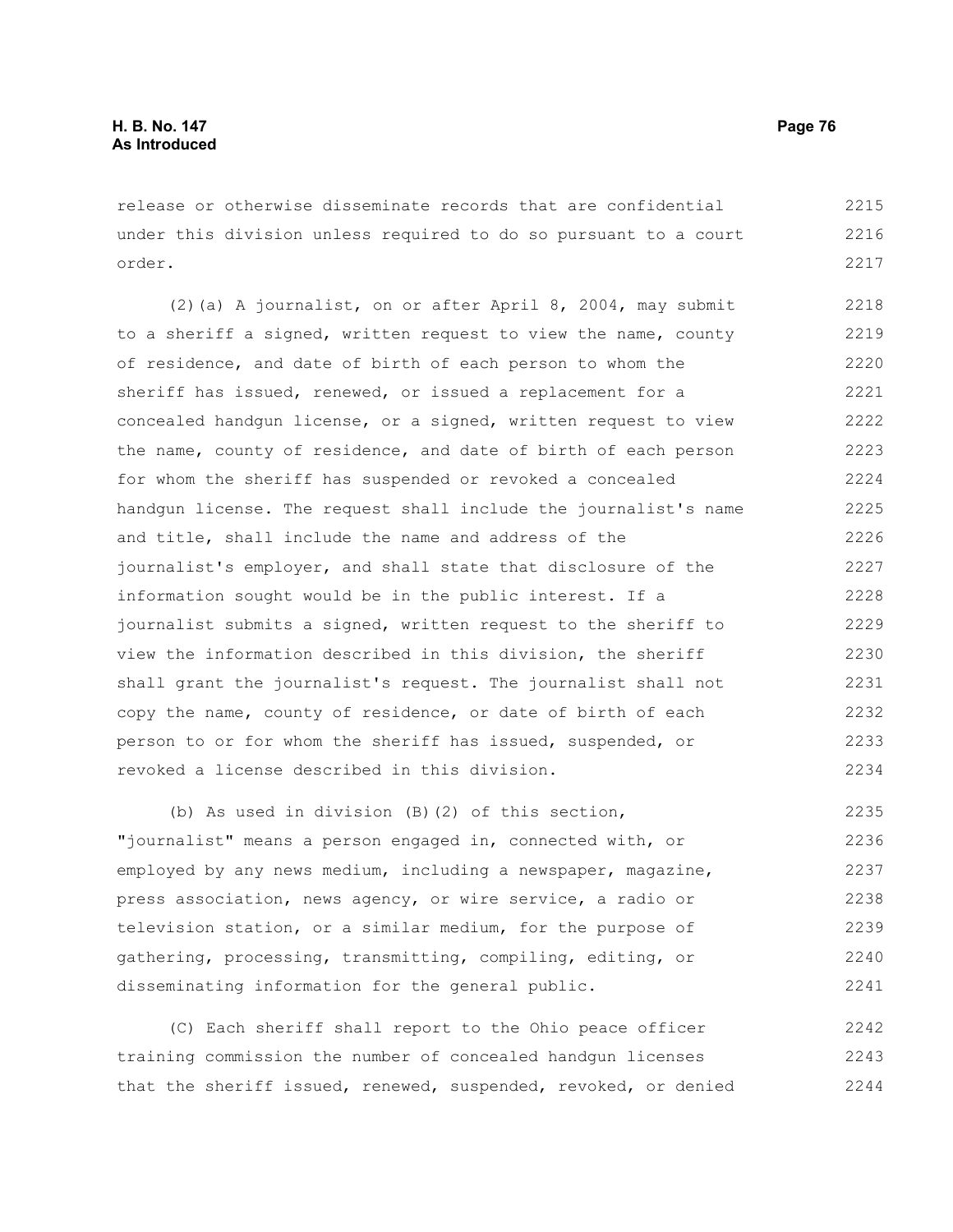under section 2923.125 of the Revised Code during the previous quarter of the calendar year, the number of applications for those licenses for which processing was suspended in accordance with division (D)(3) of section 2923.125 of the Revised Code during the previous quarter of the calendar year, and the number of concealed handgun licenses on a temporary emergency basis that the sheriff issued, suspended, revoked, or denied under section 2923.1213 of the Revised Code during the previous quarter of the calendar year. The sheriff shall not include in the report the name or any other identifying information of an applicant or licensee. The sheriff shall report that information in a manner that permits the commission to maintain the statistics described in division (C) of section 109.731 of the Revised Code and to timely prepare the statistical report described in that division. The information that is received by the commission under this division is a public record kept by the commission for the purposes of section 149.43 of the Revised Code. 2245 2246 2247 2248 2249 2250 2251 2252 2253 2254 2255 2256 2257 2258 2259 2260 2261 2262

(D) Law enforcement agencies may use the information a sheriff makes available through the use of the law enforcement automated data system pursuant to division (H) of section 2923.125 or division (B)(2) or (D) of section 2923.1213 of the Revised Code for law enforcement purposes only. The information is confidential and is not a public record. A person who releases or otherwise disseminates this information obtained through the law enforcement automated data system in a manner not described in this division is guilty of a violation of section 2913.04 of the Revised Code. 2263 2264 2265 2266 2267 2268 2269 2270 2271 2272

(E) Whoever violates division (B) of this section is guilty of illegal release of confidential concealed handgun license records, a felony of the fifth degree. In addition to 2273 2274 2275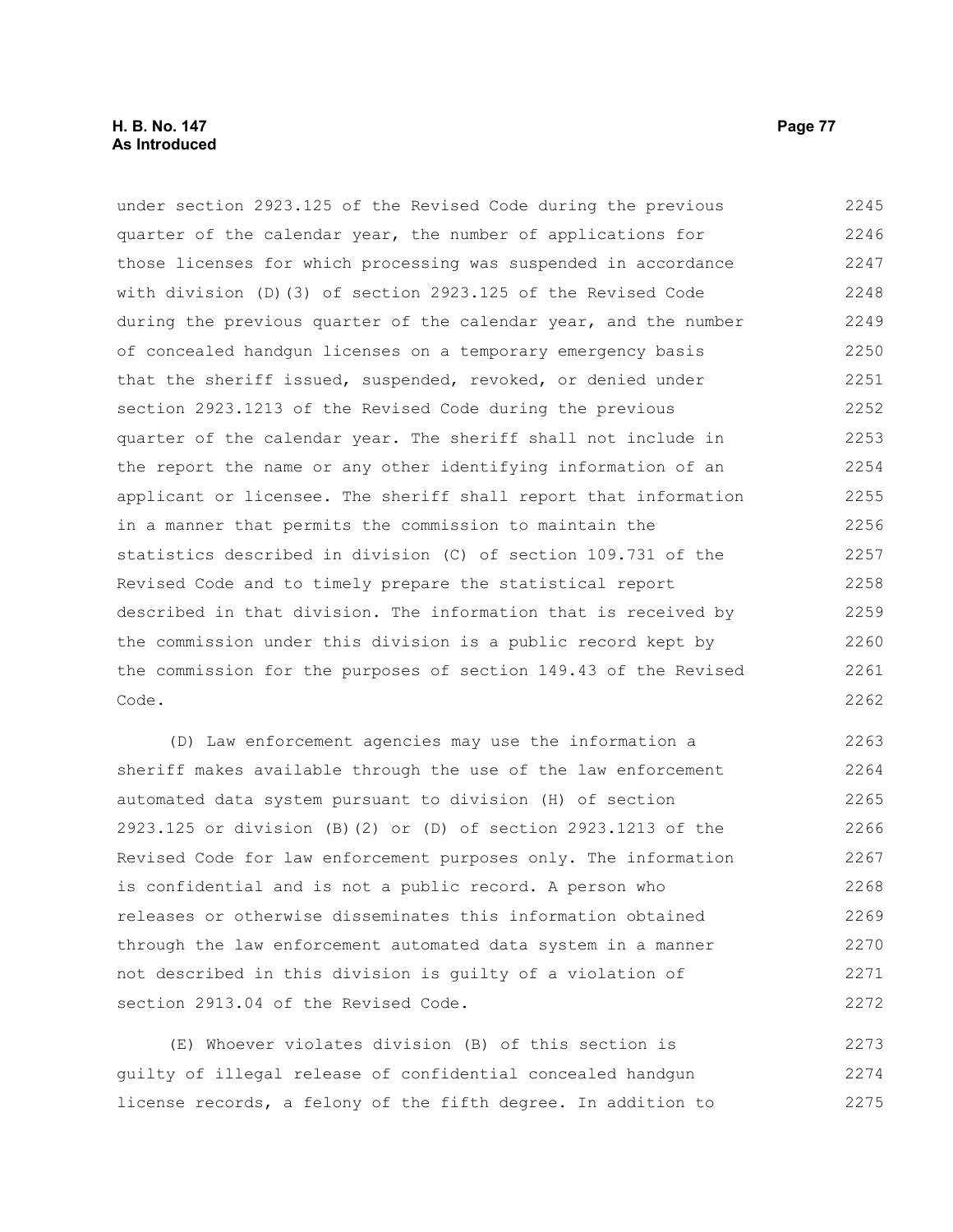# **H. B. No. 147 Page 78 As Introduced**

| any penalties imposed under Chapter 2929. of the Revised Code    | 2276 |
|------------------------------------------------------------------|------|
| for a violation of division (B) of this section or a violation   | 2277 |
| of section 2913.04 of the Revised Code described in division (D) | 2278 |
| of this section, if the offender is a sheriff, an employee of a  | 2279 |
| sheriff, or any other public officer or employee, and if the     | 2280 |
| violation was willful and deliberate, the offender shall be      | 2281 |
| subject to a civil fine of one thousand dollars. Any person who  | 2282 |
| is harmed by a violation of division (B) or (C) of this section  | 2283 |
| or a violation of section 2913.04 of the Revised Code described  | 2284 |
| in division (D) of this section has a private cause of action    | 2285 |
| against the offender for any injury, death, or loss to person or | 2286 |
| property that is a proximate result of the violation and may     | 2287 |
| recover court costs and attorney's fees related to the action.   | 2288 |
| Sec. 2923.1213. (A) As used in this section:                     | 2289 |
| (1) "Evidence of imminent danger" means any of the               | 2290 |
| following:                                                       | 2291 |
| (a) A statement sworn by the person seeking to carry a           | 2292 |
| concealed handgun-firearm other than a restricted firearm_that   | 2293 |
| is made under threat of perjury and that states that the person  | 2294 |
| has reasonable cause to fear a criminal attack upon the person   | 2295 |
| or a member of the person's family, such as would justify a      | 2296 |
| prudent person in going armed;                                   | 2297 |
| (b) A written document prepared by a governmental entity         | 2298 |
| or public official describing the facts that give the person     | 2299 |
| seeking to carry a concealed handgun-firearm other than a        | 2300 |
| restricted firearm reasonable cause to fear a criminal attack    | 2301 |
| upon the person or a member of the person's family, such as      | 2302 |
| would justify a prudent person in going armed. Written documents | 2303 |
| of this nature include, but are not limited to, any temporary    | 2304 |
| protection order, civil protection order, protection order       | 2305 |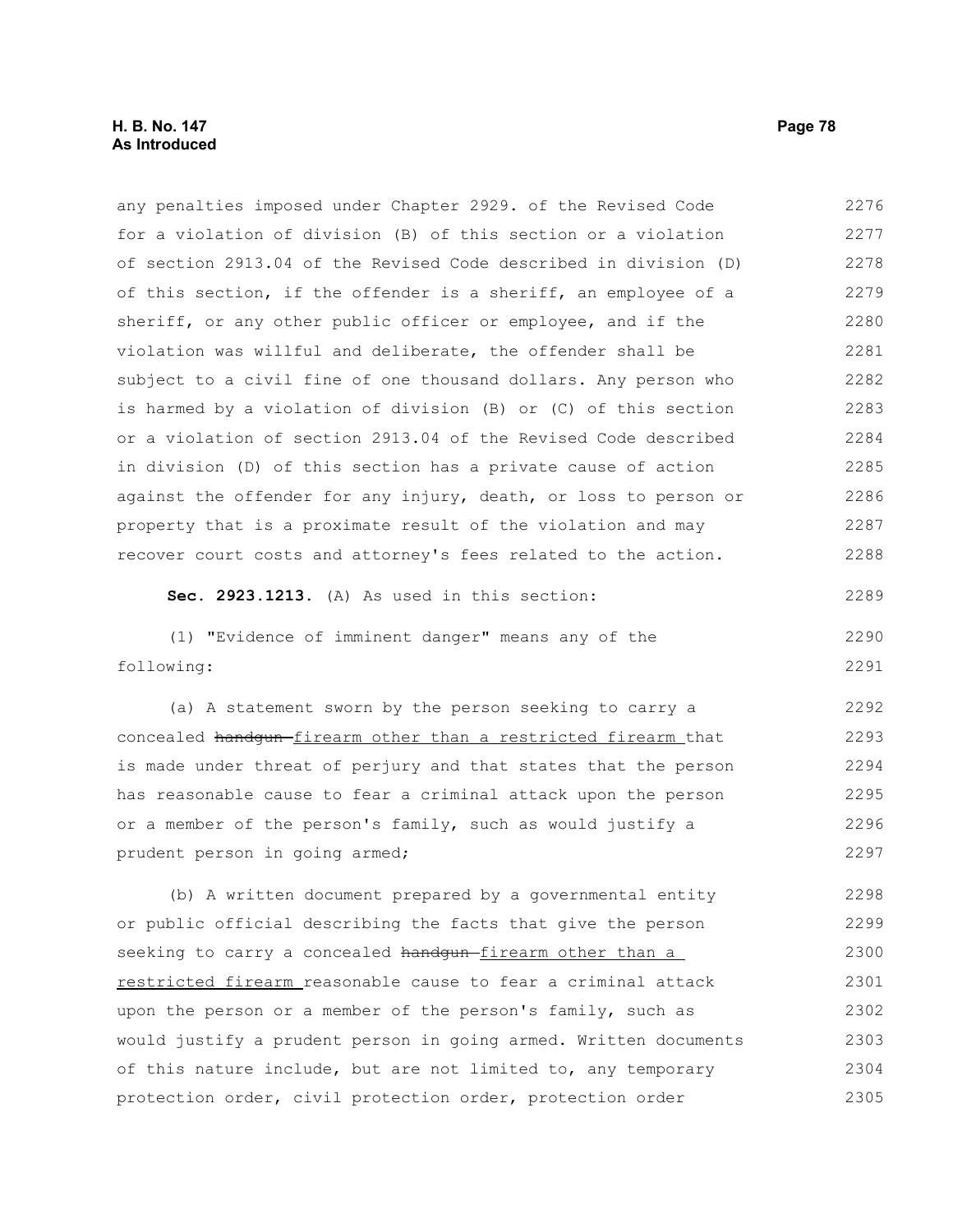issued by another state, or other court order, any court report, and any report filed with or made by a law enforcement agency or prosecutor. 2306 2307 2308

(2) "Prosecutor" has the same meaning as in section 2935.01 of the Revised Code. 2309 2310

(B)(1) A person seeking a concealed handgun license on a temporary emergency basis shall submit to the sheriff of the county in which the person resides all of the following: 2311 2312 2313

(a) Evidence of imminent danger to the person or a member of the person's family; 2314 2315

(b) A sworn affidavit that contains all of the information required to be on the license and attesting that the person is legally living in the United States; is at least twenty-one years of age; is not a fugitive from justice; is not under indictment for or otherwise charged with an offense identified in division (D)(1)(d) of section 2923.125 of the Revised Code: has not been convicted of or pleaded guilty to an offense, and has not been adjudicated a delinquent child for committing an act, identified in division (D)(1)(e) of that section and to which division  $(B)(3)$  of this section does not apply; within three years of the date of the submission, has not been convicted of or pleaded guilty to an offense, and has not been adjudicated a delinquent child for committing an act, identified in division (D)(1)(f) of that section and to which division (B) (3) of this section does not apply; within five years of the date of the submission, has not been convicted of, pleaded guilty, or adjudicated a delinquent child for committing two or more violations identified in division  $(D)(1)(q)$  of that section; within ten years of the date of the submission, has not been convicted of, pleaded guilty, or adjudicated a delinquent 2316 2317 2318 2319 2320 2321 2322 2323 2324 2325 2326 2327 2328 2329 2330 2331 2332 2333 2334 2335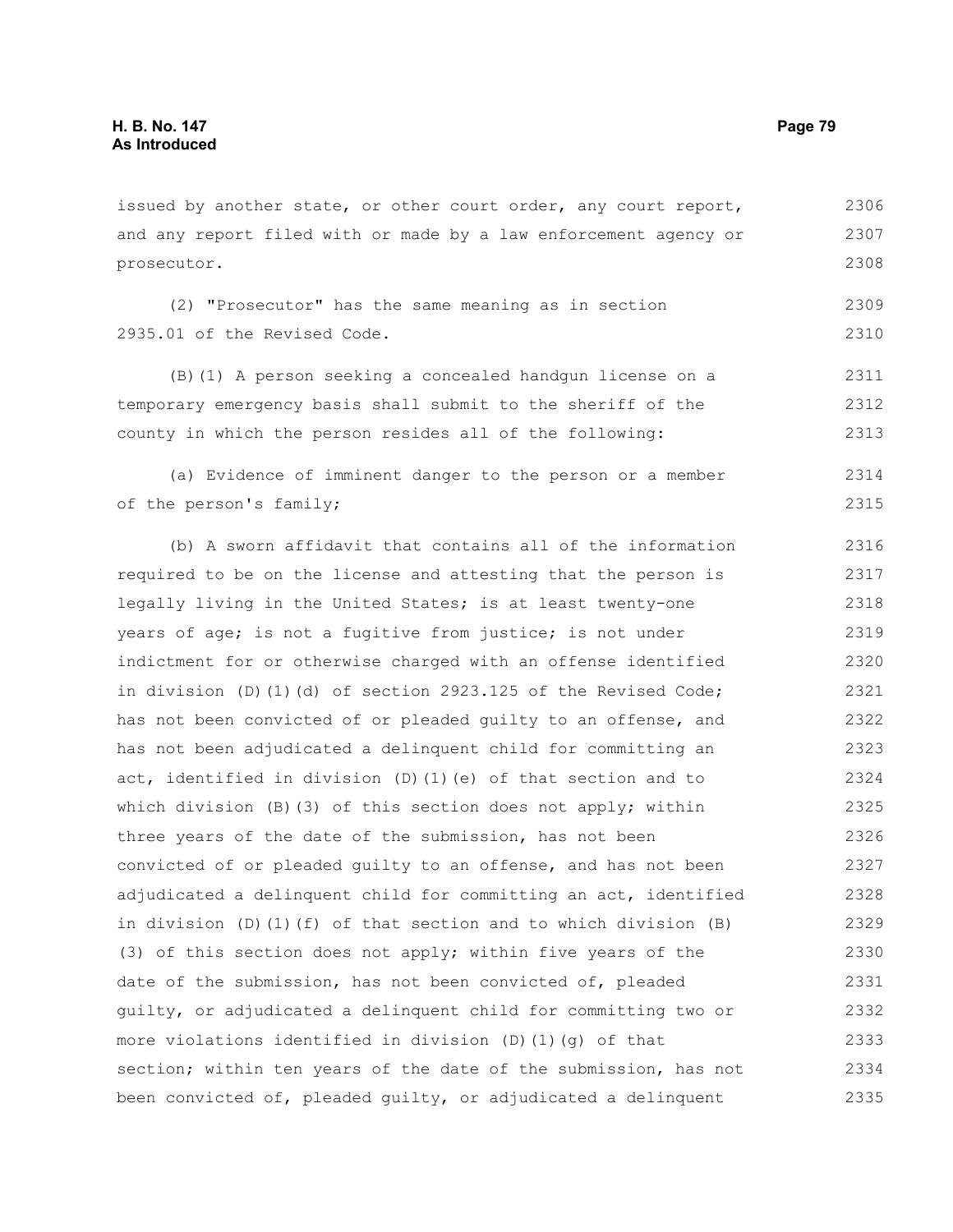## **H. B. No. 147 Page 80 As Introduced**

child for committing a violation identified in division (D)(1) (h) of that section and to which division (B)(3) of this section does not apply; has not been adjudicated as a mental defective, has not been committed to any mental institution, is not under adjudication of mental incompetence, has not been found by a court to be a mentally ill person subject to court order, and is not an involuntary patient other than one who is a patient only for purposes of observation, as described in division  $(D)$   $(1)$   $(i)$ of that section; is not currently subject to a civil protection order, a temporary protection order, or a protection order issued by a court of another state, as described in division (D) (1)(j) of that section;  $and$ -is not currently subject to a suspension imposed under division (A)(2) of section 2923.128 of the Revised Code of a concealed handgun license that previously was issued to the person; 2336 2337 2338 2339 2340 2341 2342 2343 2344 2345 2346 2347 2348 2349 2350 2351

(c) A nonrefundable temporary emergency license fee as described in either of the following: 2352

(i) For an applicant who has been a resident of this state for five or more years, a fee of fifteen dollars plus the actual cost of having a background check performed by the bureau of criminal identification and investigation pursuant to section 311.41 of the Revised Code; 2353 2354 2355 2356 2357

(ii) For an applicant who has been a resident of this state for less than five years, a fee of fifteen dollars plus the actual cost of having background checks performed by the federal bureau of investigation and the bureau of criminal identification and investigation pursuant to section 311.41 of the Revised Code. 2358 2359 2360 2361 2362 2363

(d) A set of fingerprints of the applicant provided as described in section 311.41 of the Revised Code through use of 2364 2365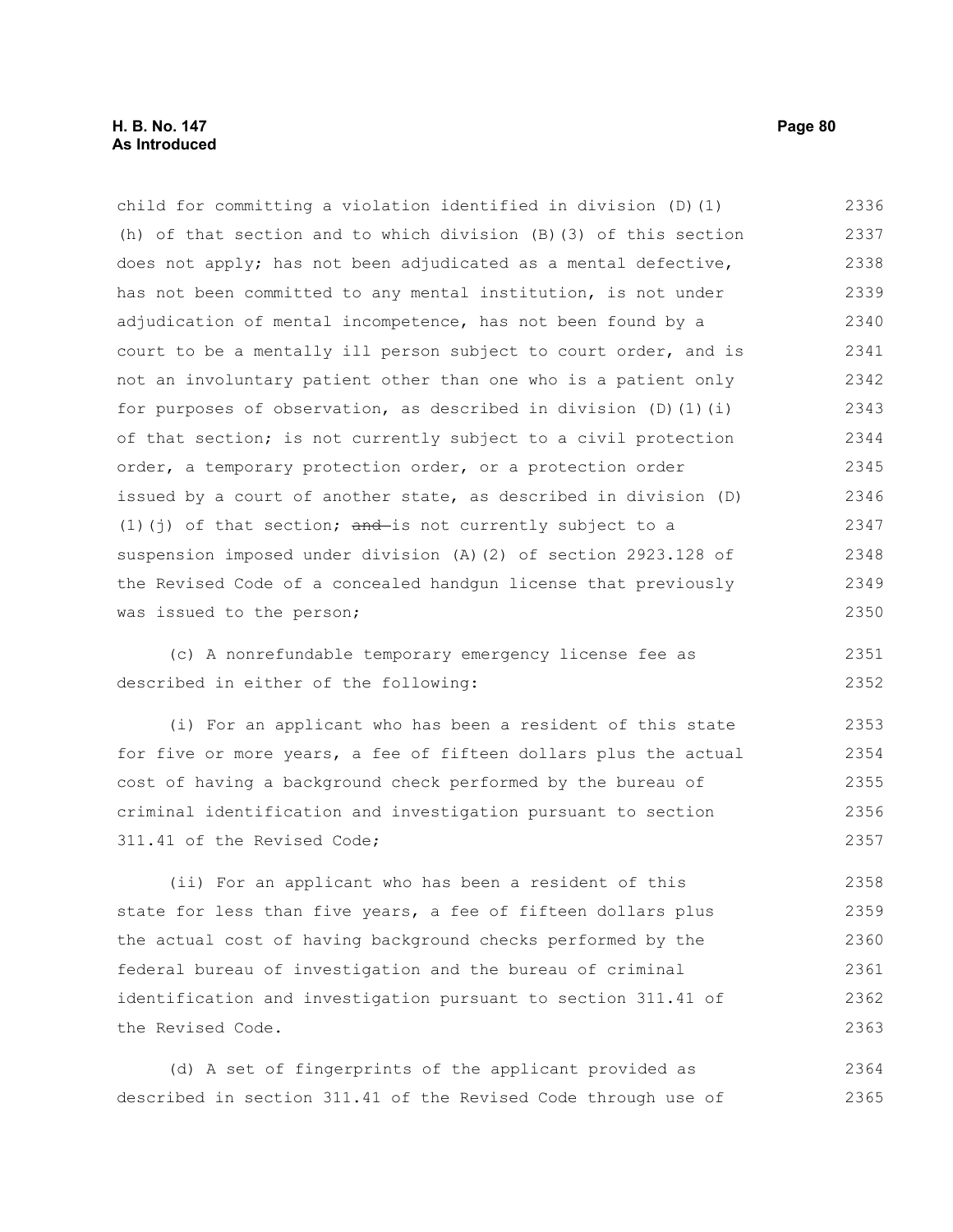### **H. B. No. 147 Page 81 As Introduced**

an electronic fingerprint reading device or, if the sheriff to whom the application is submitted does not possess and does not have ready access to the use of an electronic fingerprint reading device, on a standard impression sheet prescribed pursuant to division (C)(2) of section 109.572 of the Revised Code. If the fingerprints are provided on a standard impression sheet, the person also shall provide the person's social security number to the sheriff. 2366 2367 2368 2369 2370 2371 2372 2373

(2) A sheriff shall accept the evidence of imminent danger, the sworn affidavit, the fee, and the set of fingerprints required under division (B)(1) of this section at the times and in the manners described in division (I) of this section. Upon receipt of the evidence of imminent danger, the sworn affidavit, the fee, and the set of fingerprints required under division (B)(1) of this section, the sheriff, in the manner specified in section 311.41 of the Revised Code, immediately shall conduct or cause to be conducted the criminal records check and the incompetency records check described in section 311.41 of the Revised Code. Immediately upon receipt of the results of the records checks, the sheriff shall review the information and shall determine whether the criteria set forth in divisions (D)(1)(a) to (j) and (m) of section 2923.125 of the Revised Code apply regarding the person. If the sheriff determines that all of the criteria set forth in divisions (D) (1)(a) to (j) and (m) of section 2923.125 of the Revised Code apply regarding the person, the sheriff shall immediately make available through the law enforcement automated data system all information that will be contained on the temporary emergency license for the person if one is issued, and the superintendent of the state highway patrol shall ensure that the system is so configured as to permit the transmission through the system of 2374 2375 2376 2377 2378 2379 2380 2381 2382 2383 2384 2385 2386 2387 2388 2389 2390 2391 2392 2393 2394 2395 2396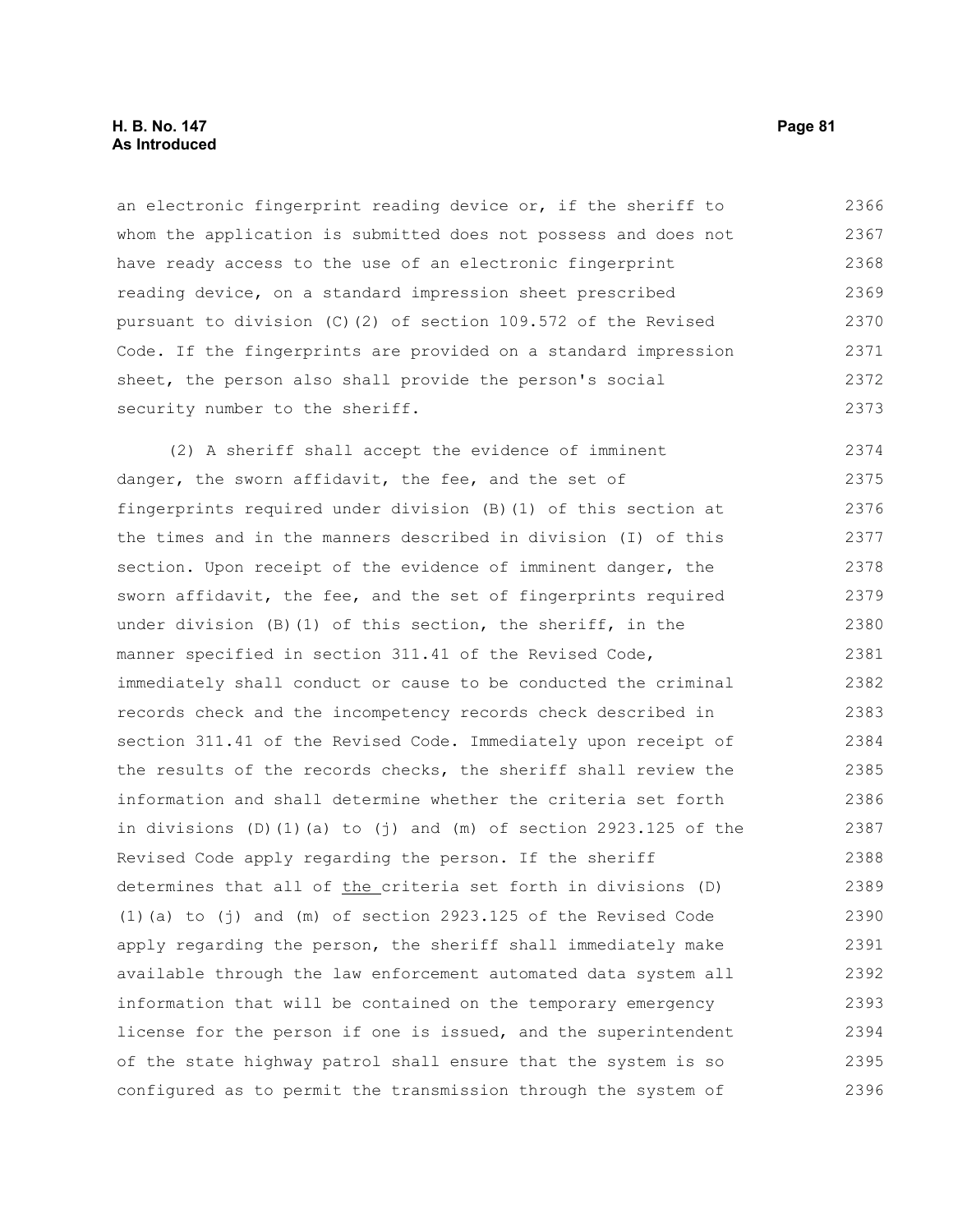that information. Upon making that information available through the law enforcement automated data system, the sheriff shall immediately issue to the person a concealed handgun license on a temporary emergency basis. 2397 2398 2399 2400

If the sheriff denies the issuance of a license on a temporary emergency basis to the person, the sheriff shall specify the grounds for the denial in a written notice to the person. The person may appeal the denial, or challenge criminal records check results that were the basis of the denial if applicable, in the same manners specified in division (D)(2) of section 2923.125 and in section 2923.127 of the Revised Code, regarding the denial of an application for a concealed handgun license under that section. 2401 2402 2403 2404 2405 2406 2407 2408 2409

The license on a temporary emergency basis issued under this division shall be in the form, and shall include all of the information, described in divisions (A)(2) and (5) of section 109.731 of the Revised Code, and also shall include a unique combination of identifying letters and numbers in accordance with division (A)(4) of that section. 2410 2411 2412 2413 2414 2415

The license on a temporary emergency basis issued under this division is valid for ninety days and may not be renewed. A person who has been issued a license on a temporary emergency basis under this division shall not be issued another license on a temporary emergency basis unless at least four years has expired since the issuance of the prior license on a temporary emergency basis. 2416 2417 2418 2419 2420 2421 2422

(3) If a person seeking a concealed handgun license on a temporary emergency basis has been convicted of or pleaded guilty to an offense identified in division (D)(1)(e), (f), or (h) of section 2923.125 of the Revised Code or has been 2423 2424 2425 2426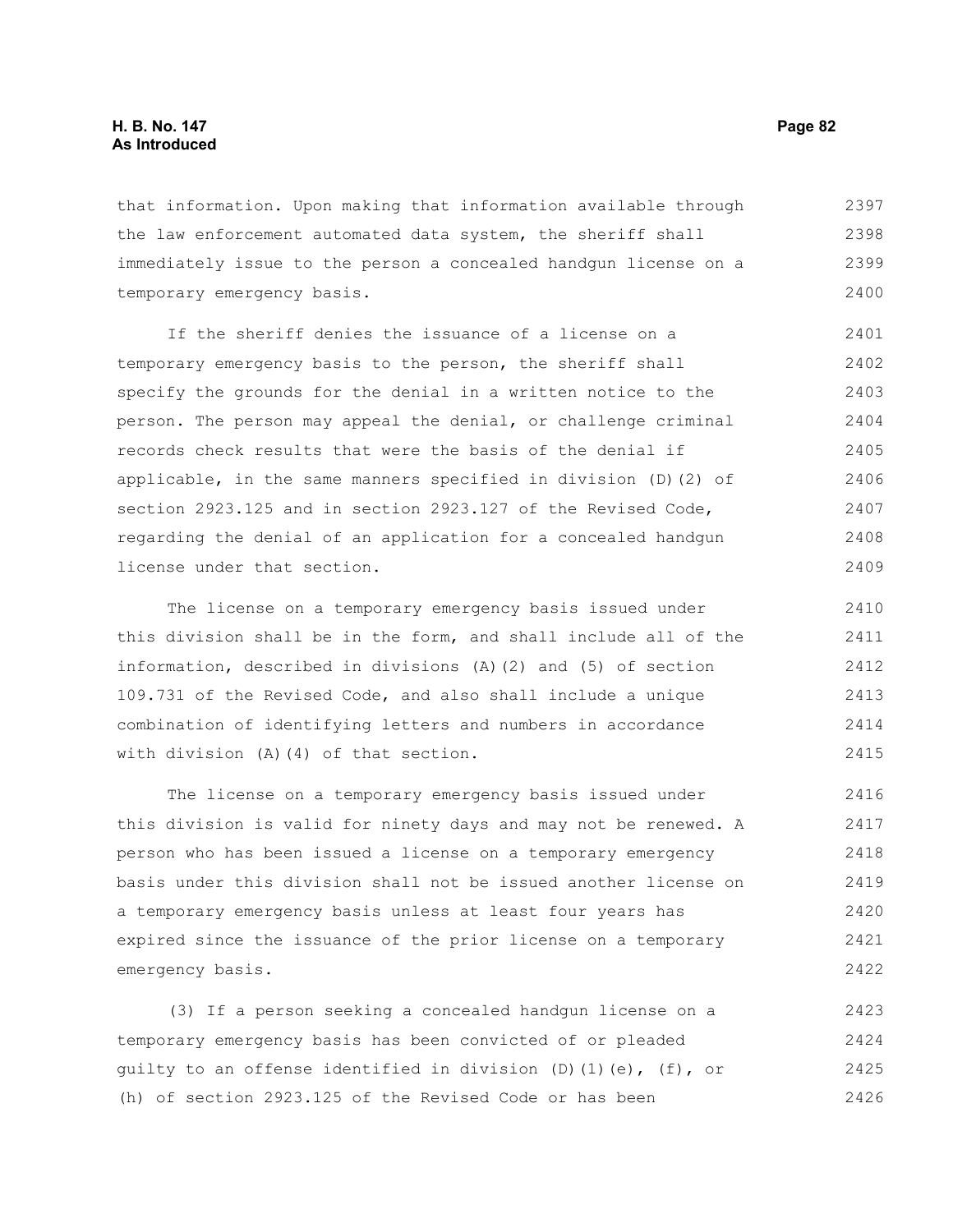## **H. B. No. 147 Page 83 As Introduced**

adjudicated a delinquent child for committing an act or violation identified in any of those divisions, and if a court has ordered the sealing or expungement of the records of that conviction, guilty plea, or adjudication pursuant to sections 2151.355 to 2151.358 or sections 2953.31 to 2953.36 of the Revised Code or a court has granted the applicant relief pursuant to section 2923.14 of the Revised Code from the disability imposed pursuant to section 2923.13 of the Revised Code relative to that conviction, quilty plea, or adjudication, the conviction, guilty plea, or adjudication shall not be relevant for purposes of the sworn affidavit described in division (B)(1)(b) of this section, and the person may complete, and swear to the truth of, the affidavit as if the conviction, guilty plea, or adjudication never had occurred. 2427 2428 2429 2430 2431 2432 2433 2434 2435 2436 2437 2438 2439 2440

(4) The sheriff shall waive the payment pursuant to division (B)(1)(c) of this section of the license fee in connection with an application that is submitted by an applicant who is a retired peace officer, a retired person described in division (B)(1)(b) of section 109.77 of the Revised Code, or a retired federal law enforcement officer who, prior to retirement, was authorized under federal law to carry a firearm in the course of duty, unless the retired peace officer, person, or federal law enforcement officer retired as the result of a mental disability. 2441 2442 2443 2444 2445 2446 2447 2448 2449 2450

The sheriff shall deposit all fees paid by an applicant under division (B)(1)(c) of this section into the sheriff's concealed handgun license issuance fund established pursuant to section 311.42 of the Revised Code. 2451 2452 2453 2454

(C) A person who holds a concealed handgun license on a temporary emergency basis, regardless of whether the license was 2455 2456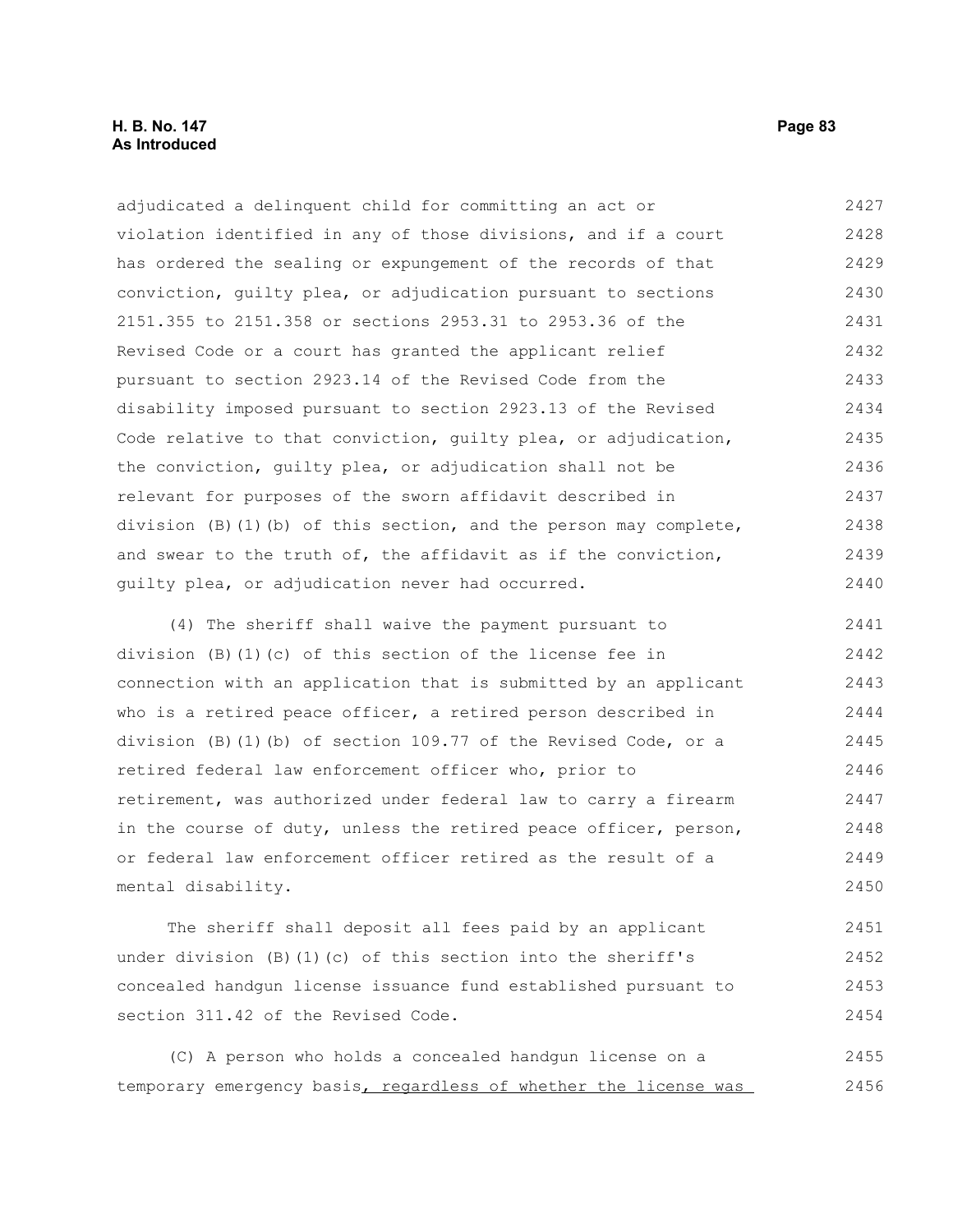issued prior to, on, or after the effective date of this amendment, has the same right to carry a concealed handgun firearm that is not a restricted firearm as a person who was issued a concealed handgun license under section 2923.125 of the Revised Code, and any exceptions to the prohibitions contained in section 1547.69 and sections 2923.12 to 2923.16 of the Revised Code for a licensee under section 2923.125 of the Revised Code apply to a licensee under this section. The person is subject to the same restrictions, and to all other procedures, duties, and sanctions, that apply to a person who carries a license issued under section 2923.125 of the Revised Code, other than the license renewal procedures set forth in that section. 2457 2458 2459 2460 2461 2462 2463 2464 2465 2466 2467 2468 2469

(D) A sheriff who issues a concealed handgun license on a temporary emergency basis under this section shall not require a person seeking to carry a concealed handgun firearm that is not a restricted firearm in accordance with this section to submit a competency certificate as a prerequisite for issuing the license and shall comply with division (H) of section 2923.125 of the Revised Code in regards to the license. The sheriff shall suspend or revoke the license in accordance with section 2923.128 of the Revised Code. In addition to the suspension or revocation procedures set forth in section 2923.128 of the Revised Code, the sheriff may revoke the license upon receiving information, verifiable by public documents, that the person is not eligible to possess a firearm under either the laws of this state or of the United States or that the person committed perjury in obtaining the license; if the sheriff revokes a license under this additional authority, the sheriff shall notify the person, by certified mail, return receipt requested, at the person's last known residence address that the license 2470 2471 2472 2473 2474 2475 2476 2477 2478 2479 2480 2481 2482 2483 2484 2485 2486 2487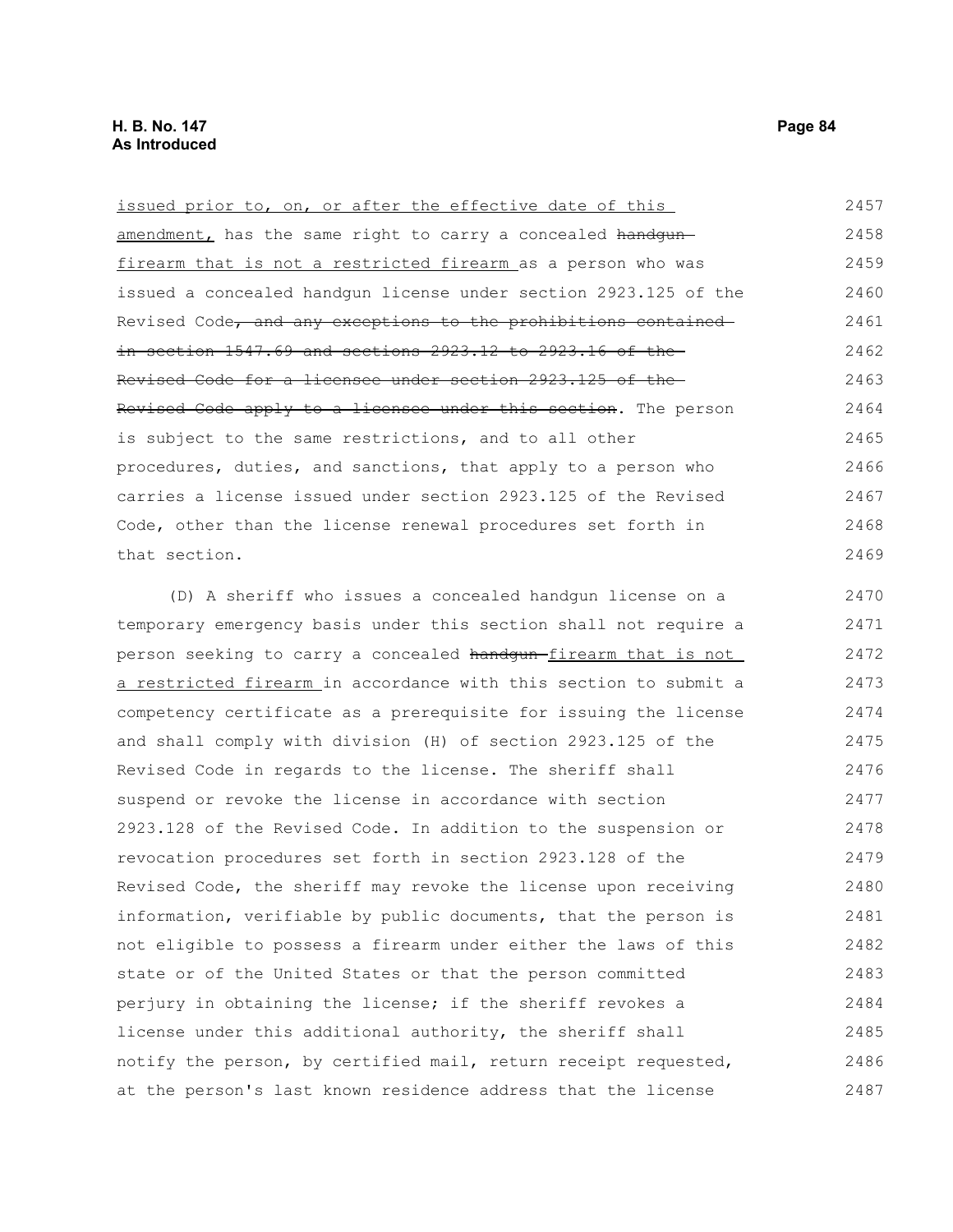#### **H. B. No. 147 Page 85 As Introduced**

has been revoked and that the person is required to surrender the license at the sheriff's office within ten days of the date on which the notice was mailed. Division (H) of section 2923.125 of the Revised Code applies regarding any suspension or revocation of a concealed handgun license on a temporary emergency basis. 2488 2489 2490 2491 2492 2493

(E) A sheriff who issues a concealed handgun license on a temporary emergency basis under this section shall retain, for the entire period during which the license is in effect, the evidence of imminent danger that the person submitted to the sheriff and that was the basis for the license, or a copy of that evidence, as appropriate. 2494 2495 2496 2497 2498 2499

(F) If a concealed handgun license on a temporary emergency basis issued under this section is lost or is destroyed, the licensee may obtain from the sheriff who issued that license a duplicate license upon the payment of a fee of fifteen dollars and the submission of an affidavit attesting to the loss or destruction of the license. The sheriff, in accordance with the procedures prescribed in section 109.731 of the Revised Code, shall place on the replacement license a combination of identifying numbers different from the combination on the license that is being replaced. 2500 2501 2502 2503 2504 2505 2506 2507 2508 2509

(G) The Ohio peace officer training commission shall prescribe, and shall make available to sheriffs, a standard form to be used under division (B) of this section by a person who applies for a concealed handgun license on a temporary emergency basis on the basis of imminent danger of a type described in division (A)(1)(a) of this section. 2510 2511 2512 2513 2514 2515

(H) A sheriff who receives any fees paid by a person under this section shall deposit all fees so paid into the sheriff's 2516 2517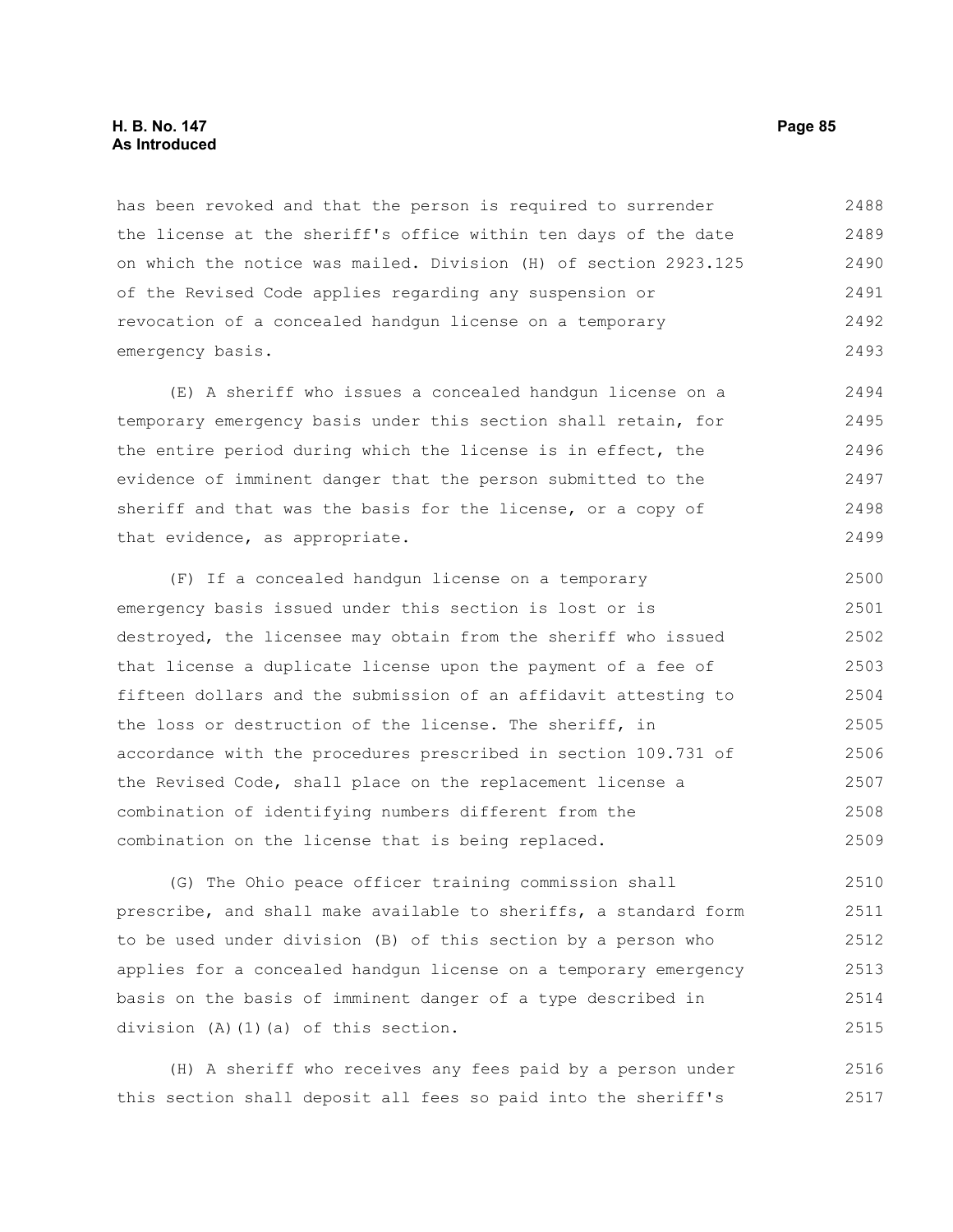| (I) A sheriff shall accept evidence of imminent danger, a        | 2520 |
|------------------------------------------------------------------|------|
| sworn affidavit, the fee, and the set of fingerprints specified  | 2521 |
| in division (B)(1) of this section at any time during normal     | 2522 |
| business hours. In no case shall a sheriff require an            | 2523 |
| appointment, or designate a specific period of time, for the     | 2524 |
| submission or acceptance of evidence of imminent danger, a sworn | 2525 |
| affidavit, the fee, and the set of fingerprints specified in     | 2526 |
| division (B)(1) of this section, or for the provision to any     | 2527 |
| person of a standard form to be used for a person to apply for a | 2528 |
| concealed handgun license on a temporary emergency basis.        | 2529 |
| Sec. 2923.16. (A) No person shall knowingly discharge a          | 2530 |
| firearm while in or on a motor vehicle.                          | 2531 |
| (B) No person shall knowingly transport or have a loaded         | 2532 |
| firearm in a motor vehicle in such a manner that the firearm is  | 2533 |
| accessible to the operator or any passenger without leaving the  | 2534 |
| vehicle.                                                         | 2535 |
| (C) No person shall knowingly transport or have a firearm        | 2536 |
| in a motor vehicle, unless the person may lawfully possess that  | 2537 |
| firearm under applicable law of this state or the United States, | 2538 |
| the firearm is unloaded, and the firearm is carried in one of    | 2539 |
| the following ways:                                              | 2540 |
| (1) In a closed package, box, or case;                           | 2541 |
| (2) In a compartment that can be reached only by leaving         | 2542 |
| the vehicle;                                                     | 2543 |
| (3) In plain sight and secured in a rack or holder made          | 2544 |
| for the purpose;                                                 | 2545 |
|                                                                  |      |

concealed handgun license issuance expense fund established

under section 311.42 of the Revised Code.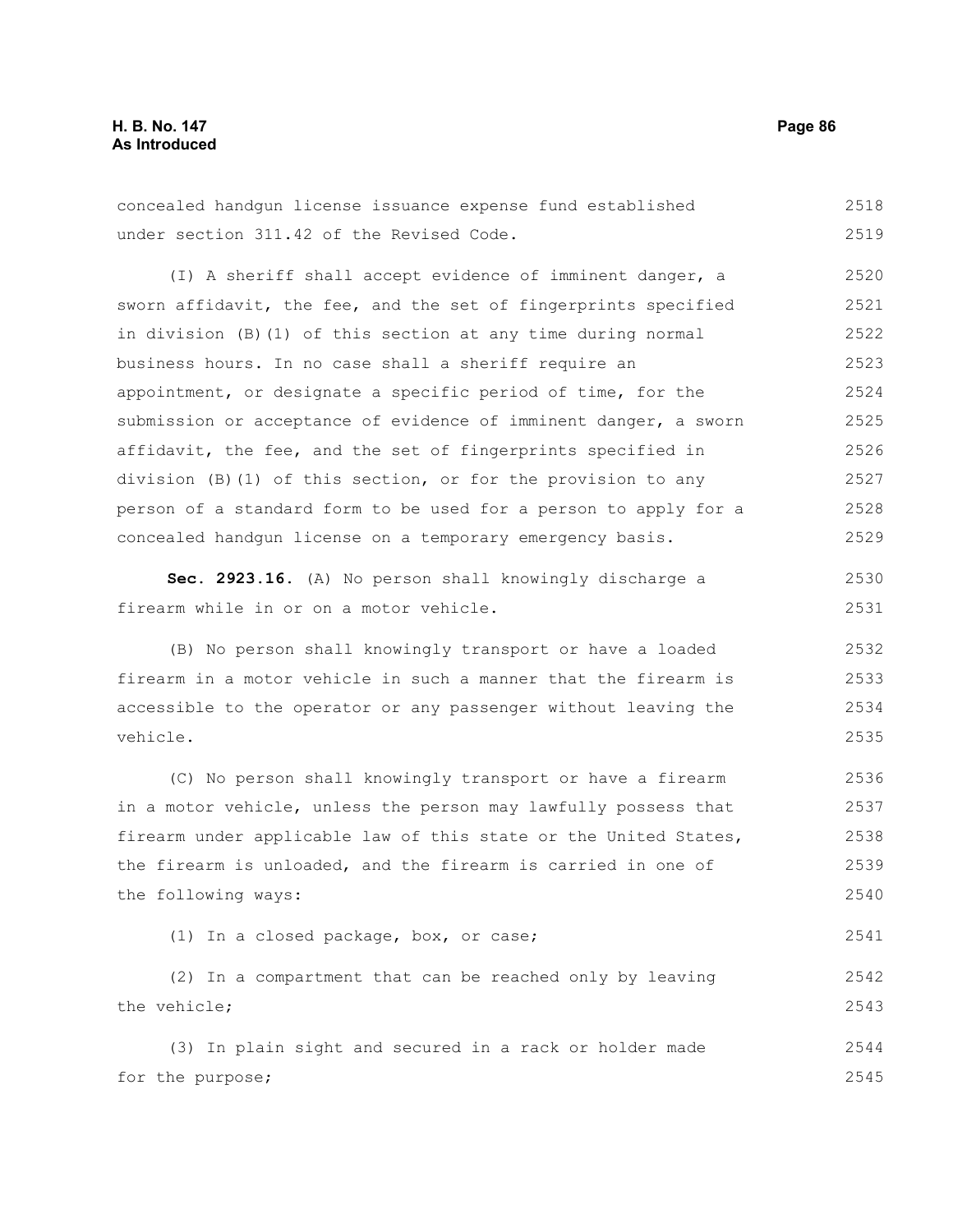(4) If the firearm is at least twenty-four inches in overall length as measured from the muzzle to the part of the stock furthest from the muzzle and if the barrel is at least eighteen inches in length, either in plain sight with the action open or the weapon stripped, or, if the firearm is of a type on which the action will not stay open or which cannot easily be stripped, in plain sight. 2546 2547 2548 2549 2550 2551 2552

(D) No person shall knowingly transport or have a loaded handgun in a motor vehicle if, at the time of that transportation or possession, any of the following applies: 2553 2554 2555

(1) The person is under the influence of alcohol, a drug of abuse, or a combination of them. 2556 2557

(2) The person's whole blood, blood serum or plasma, breath, or urine contains a concentration of alcohol, a listed controlled substance, or a listed metabolite of a controlled substance prohibited for persons operating a vehicle, as specified in division (A) of section 4511.19 of the Revised Code, regardless of whether the person at the time of the transportation or possession as described in this division is the operator of or a passenger in the motor vehicle. 2558 2559 2560 2561 2562 2563 2564 2565

(E) No person who has been issued a concealed handgun license or is deemed under division (C) of section 2923.111 of the Revised Code to have been issued a concealed handgun license under section 2923.125 of the Revised Code, who is the driver or an occupant of a motor vehicle that is stopped as a result of a traffic stop or a stop for another law enforcement purpose or is the driver or an occupant of a commercial motor vehicle that is stopped by an employee of the motor carrier enforcement unit for the purposes defined in section 5503.34 of the Revised Code, and who is transporting or has a loaded handgun-firearm that is not 2566 2567 2568 2569 2570 2571 2572 2573 2574 2575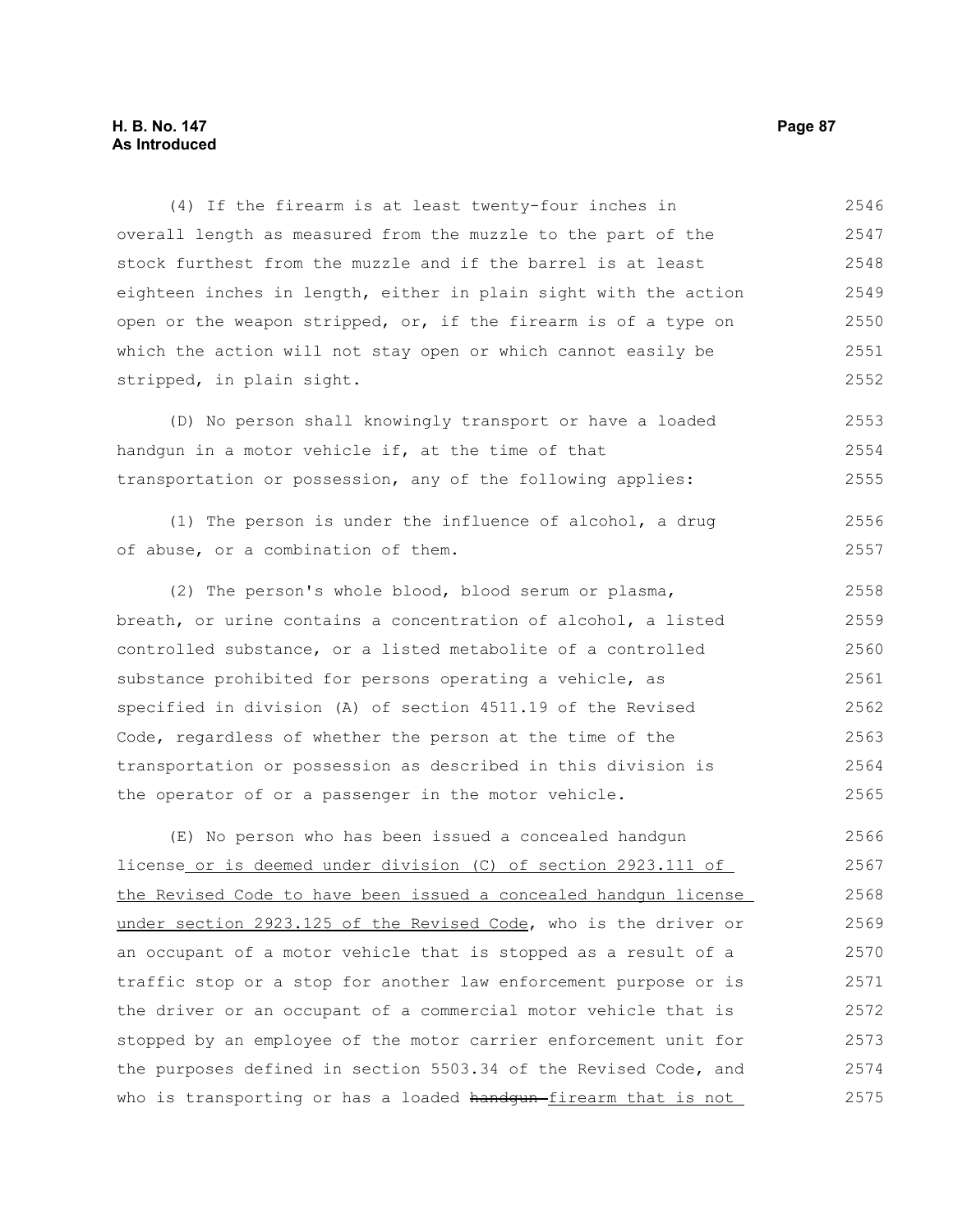2604

| a restricted firearm in the motor vehicle or commercial motor    | 2576 |
|------------------------------------------------------------------|------|
| vehicle in any manner, shall do any of the following:            | 2577 |
| (1) Fail to promptly inform any law enforcement officer          | 2578 |
| who approaches the vehicle while stopped that the person has     | 2579 |
| been issued a concealed handgun license and that the person-then | 2580 |
| possesses or has a loaded handgun-firearm in the motor vehicle   | 2581 |
| and, if the person has been issued a concealed handqun license,  | 2582 |
| that the person has been issued the license;                     | 2583 |
| (2) Fail to promptly inform the employee of the unit who         | 2584 |
| approaches the vehicle while stopped that the person has been-   | 2585 |
| issued a concealed handgun license and that the person-then      | 2586 |
| possesses or has a loaded handqun-firearm in the commercial      | 2587 |
| motor vehicle and, if the person has been issued a concealed     | 2588 |
| handqun license, that the person has been issued the license;    | 2589 |
| (3) Knowingly fail to remain in the motor vehicle while          | 2590 |
| stopped or knowingly fail to keep the person's hands in plain    | 2591 |
| sight at any time after any law enforcement officer begins       | 2592 |
| approaching the person while stopped and before the law          | 2593 |
| enforcement officer leaves, unless the failure is pursuant to    | 2594 |
| and in accordance with directions given by a law enforcement     | 2595 |
| officer;                                                         | 2596 |
| (4) Knowingly have contact with the loaded handqun-firearm       | 2597 |
| by touching it with the person's hands or fingers in the motor   | 2598 |
| vehicle at any time after the law enforcement officer begins     | 2599 |
| approaching and before the law enforcement officer leaves,       | 2600 |
| unless the person has contact with the loaded handqun-firearm    | 2601 |
| pursuant to and in accordance with directions given by the law   | 2602 |
| enforcement officer;                                             | 2603 |

(5) Knowingly disregard or fail to comply with any lawful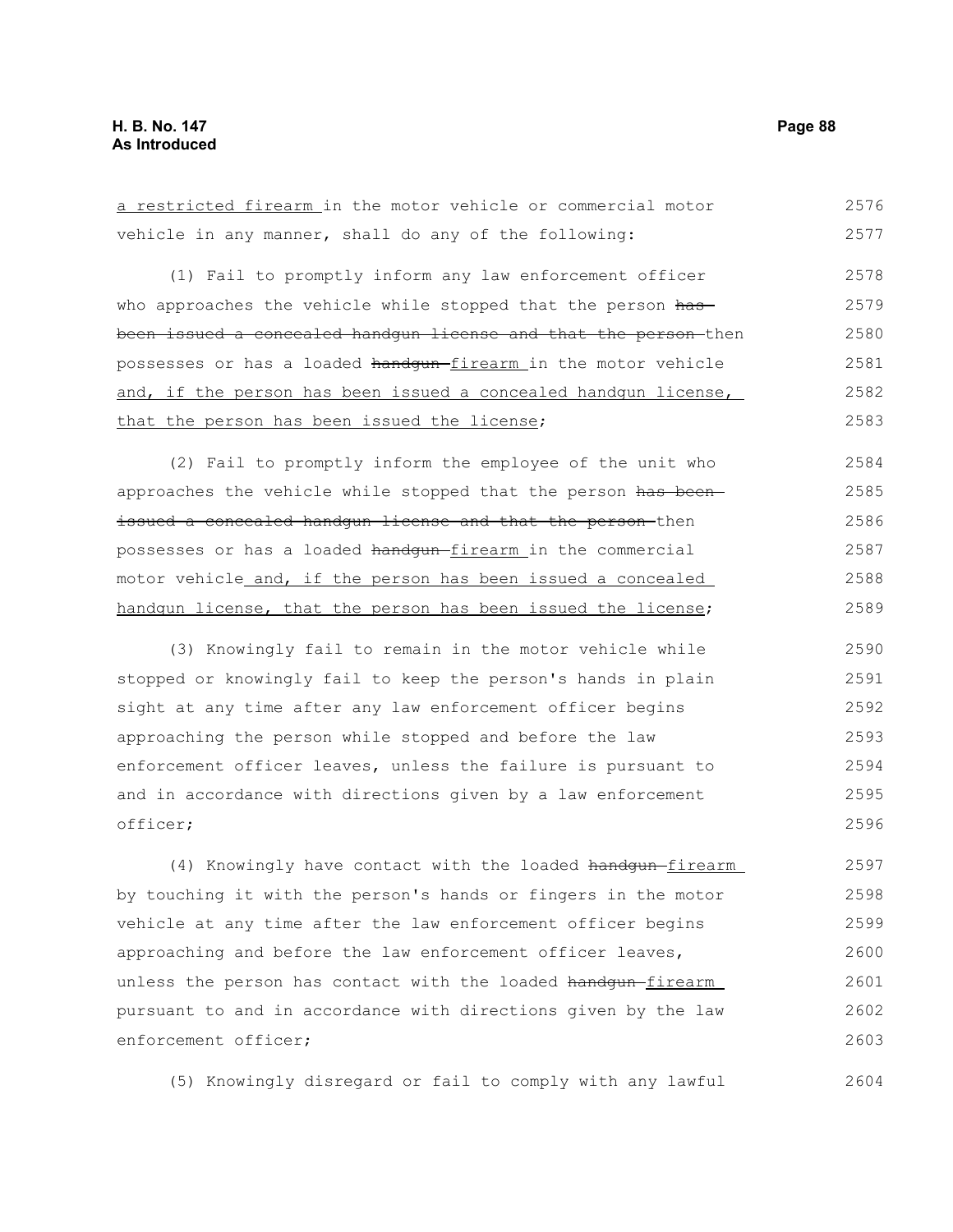order of any law enforcement officer given while the motor vehicle is stopped, including, but not limited to, a specific order to the person to keep the person's hands in plain sight. 2605 2606 2607

(F)(1) Divisions (A), (B), (C), and (E) of this section do not apply to any of the following: 2608 2609

(a) An officer, agent, or employee of this or any other state or the United States, or a law enforcement officer, when authorized to carry or have loaded or accessible firearms in motor vehicles and acting within the scope of the officer's, agent's, or employee's duties; 2610 2611 2612 2613 2614

(b) Any person who is employed in this state, who is authorized to carry or have loaded or accessible firearms in motor vehicles, and who is subject to and in compliance with the requirements of section 109.801 of the Revised Code, unless the appointing authority of the person has expressly specified that the exemption provided in division  $(F)$  (1)(b) of this section does not apply to the person. 2615 2616 2618 2619 2620 2621

(2) Division (A) of this section does not apply to a person if all of the following circumstances apply: 2622 2623

(a) The person discharges a firearm from a motor vehicle at a coyote or groundhog, the discharge is not during the deer gun hunting season as set by the chief of the division of wildlife of the department of natural resources, and the discharge at the coyote or groundhog, but for the operation of this section, is lawful. 2624 2625 2626 2627 2628 2629

(b) The motor vehicle from which the person discharges the firearm is on real property that is located in an unincorporated area of a township and that either is zoned for agriculture or is used for agriculture. 2630 2631 2632 2633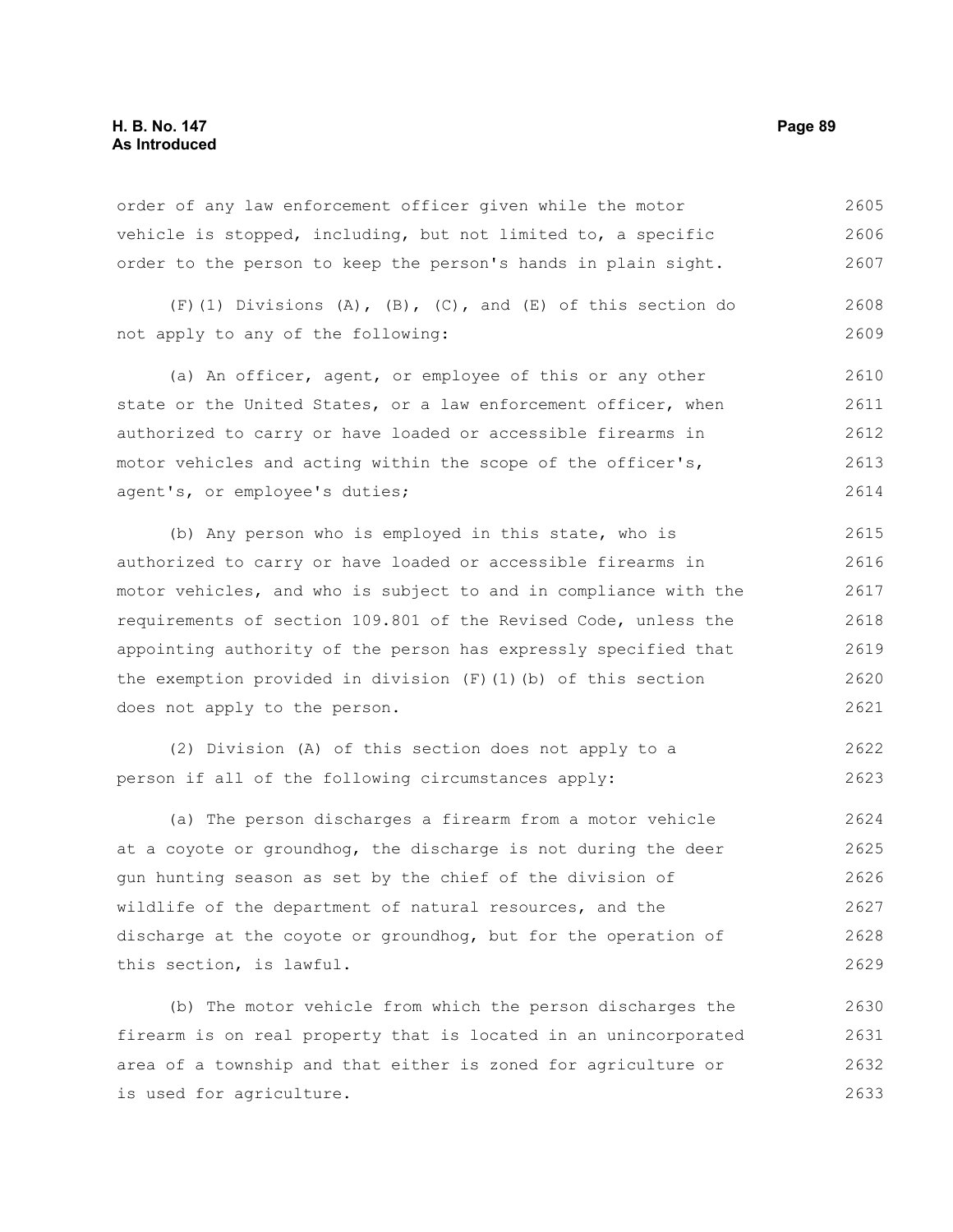## **H. B. No. 147 Page 90 As Introduced**

(c) The person owns the real property described in division  $(F)$  (2)(b) of this section, is the spouse or a child of another person who owns that real property, is a tenant of another person who owns that real property, or is the spouse or a child of a tenant of another person who owns that real property. 2634 2635 2636 2637 2638 2639

(d) The person does not discharge the firearm in any of the following manners:

(i) While under the influence of alcohol, a drug of abuse, or alcohol and a drug of abuse; 2642 2643

(ii) In the direction of a street, highway, or other public or private property used by the public for vehicular traffic or parking; 2644 2645 2646

(iii) At or into an occupied structure that is a permanent or temporary habitation; 2647 2648

(iv) In the commission of any violation of law, including, but not limited to, a felony that includes, as an essential element, purposely or knowingly causing or attempting to cause the death of or physical harm to another and that was committed by discharging a firearm from a motor vehicle. 2649 2650 2651 2652 2653

(3) Division (A) of this section does not apply to a person if all of the following apply: 2654 2655

(a) The person possesses a valid electric-powered allpurpose vehicle permit issued under section 1533.103 of the Revised Code by the chief of the division of wildlife. 2656 2657 2658

(b) The person discharges a firearm at a wild quadruped or game bird as defined in section 1531.01 of the Revised Code during the open hunting season for the applicable wild quadruped 2659 2660 2661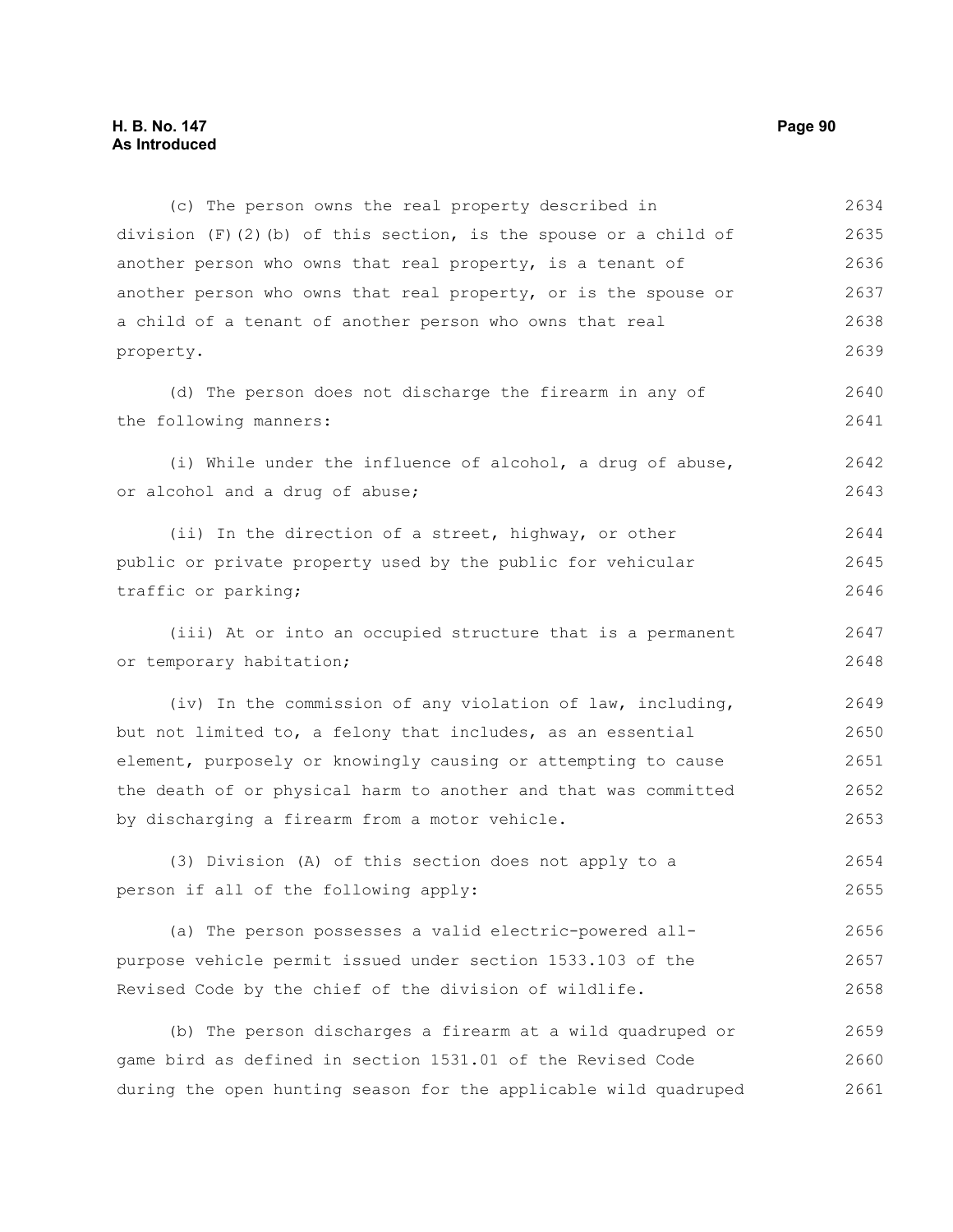| or game bird.                                                    | 2662 |
|------------------------------------------------------------------|------|
| (c) The person discharges a firearm from a stationary            | 2663 |
| electric-powered all-purpose vehicle as defined in section       | 2664 |
| 1531.01 of the Revised Code or a motor vehicle that is parked on | 2665 |
| a road that is owned or administered by the division of          | 2666 |
| wildlife, provided that the road is identified by an electric-   | 2667 |
| powered all-purpose vehicle sign.                                | 2668 |
| (d) The person does not discharge the firearm in any of          | 2669 |
| the following manners:                                           | 2670 |
| (i) While under the influence of alcohol, a drug of abuse,       | 2671 |
| or alcohol and a drug of abuse;                                  | 2672 |
| (ii) In the direction of a street, a highway, or other           | 2673 |
| public or private property that is used by the public for        | 2674 |
| vehicular traffic or parking;                                    | 2675 |
| (iii) At or into an occupied structure that is a permanent       | 2676 |
| or temporary habitation;                                         | 2677 |
| (iv) In the commission of any violation of law, including,       | 2678 |
| but not limited to, a felony that includes, as an essential      | 2679 |
| element, purposely or knowingly causing or attempting to cause   | 2680 |
| the death of or physical harm to another and that was committed  | 2681 |
| by discharging a firearm from a motor vehicle.                   | 2682 |
| (4) Divisions (B) and (C) of this section do not apply to        | 2683 |
| a person if all of the following circumstances apply:            | 2684 |
| (a) At the time of the alleged violation of either of            | 2685 |
| those divisions, the person is the operator of or a passenger in | 2686 |
| a motor vehicle.                                                 | 2687 |
| (b) The motor vehicle is on real property that is located        | 2688 |
| in an unincorporated area of a township and that either is zoned | 2689 |
|                                                                  |      |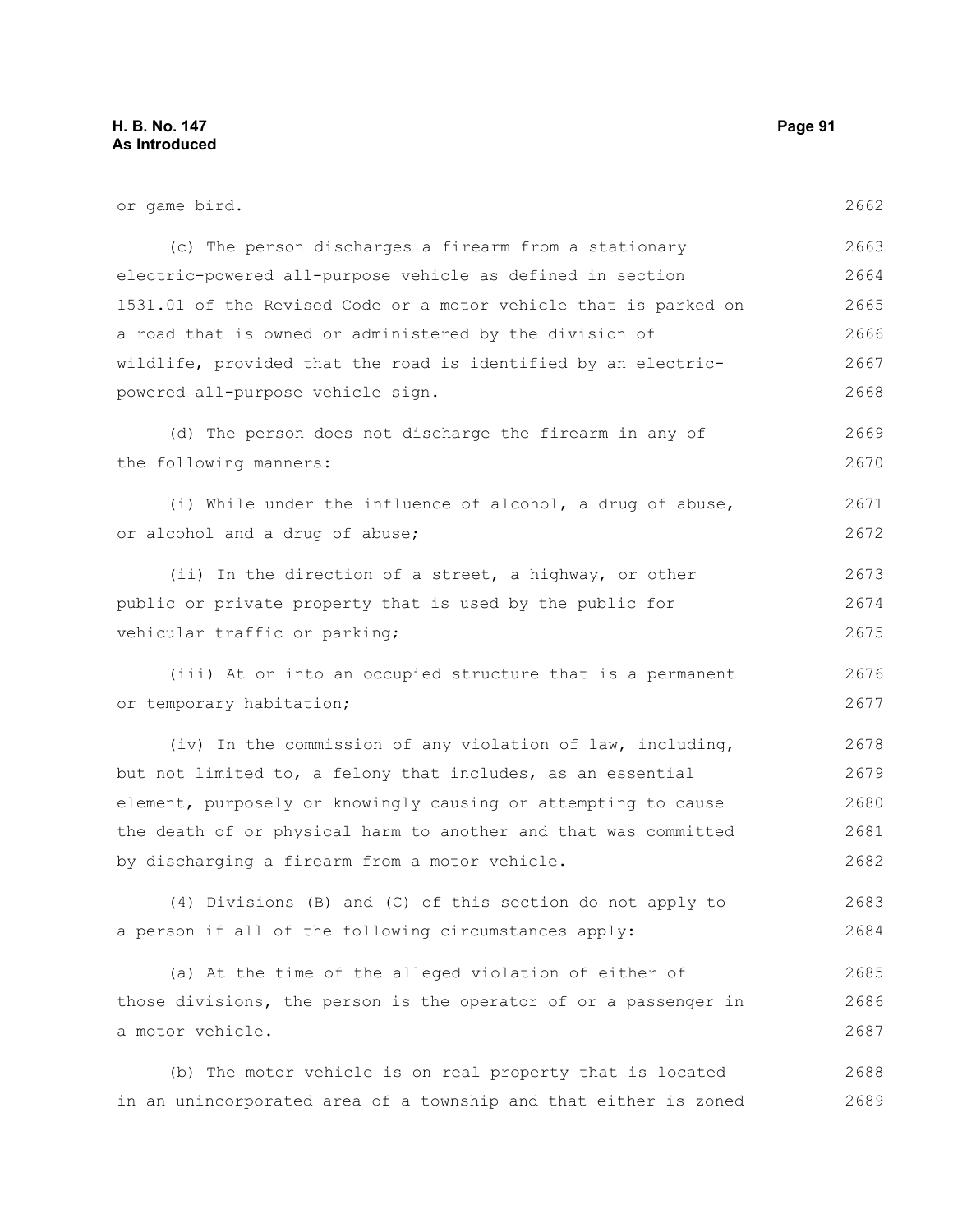2690

for agriculture or is used for agriculture.

(c) The person owns the real property described in division (D)(4)(b) of this section, is the spouse or a child of another person who owns that real property, is a tenant of another person who owns that real property, or is the spouse or a child of a tenant of another person who owns that real property. 2691 2692 2693 2694 2695 2696

(d) The person, prior to arriving at the real property described in division (D)(4)(b) of this section, did not transport or possess a firearm in the motor vehicle in a manner prohibited by division (B) or (C) of this section while the motor vehicle was being operated on a street, highway, or other public or private property used by the public for vehicular traffic or parking. 2697 2698 2699 2700 2701 2702 2703

(5) Divisions (B) and (C) of this section do not apply to a person who transports or possesses a handgun-firearm that is not a restricted firearm in a motor vehicle if, at the time of that transportation or possession, both of the following apply: 2704 2705 2706 2707

(a) The person transporting or possessing the handgunfirearm is carrying a valid concealed handgun license or is deemed under division (C) of section 2923.111 of the Revised Code to have been issued a concealed handgun license under section 2923.125 of the Revised Code. 2708 2709 2710 2711 2712

(b) The person transporting or possessing the handgunfirearm is not knowingly in  $a$ -an unauthorized place described specified in division (B) of section 2923.126 of the Revised Code and is not knowingly transporting or possessing the firearm in any prohibited manner listed in that division. 2713 2714 2715 2716 2717

(6) Divisions (B) and (C) of this section do not apply to 2718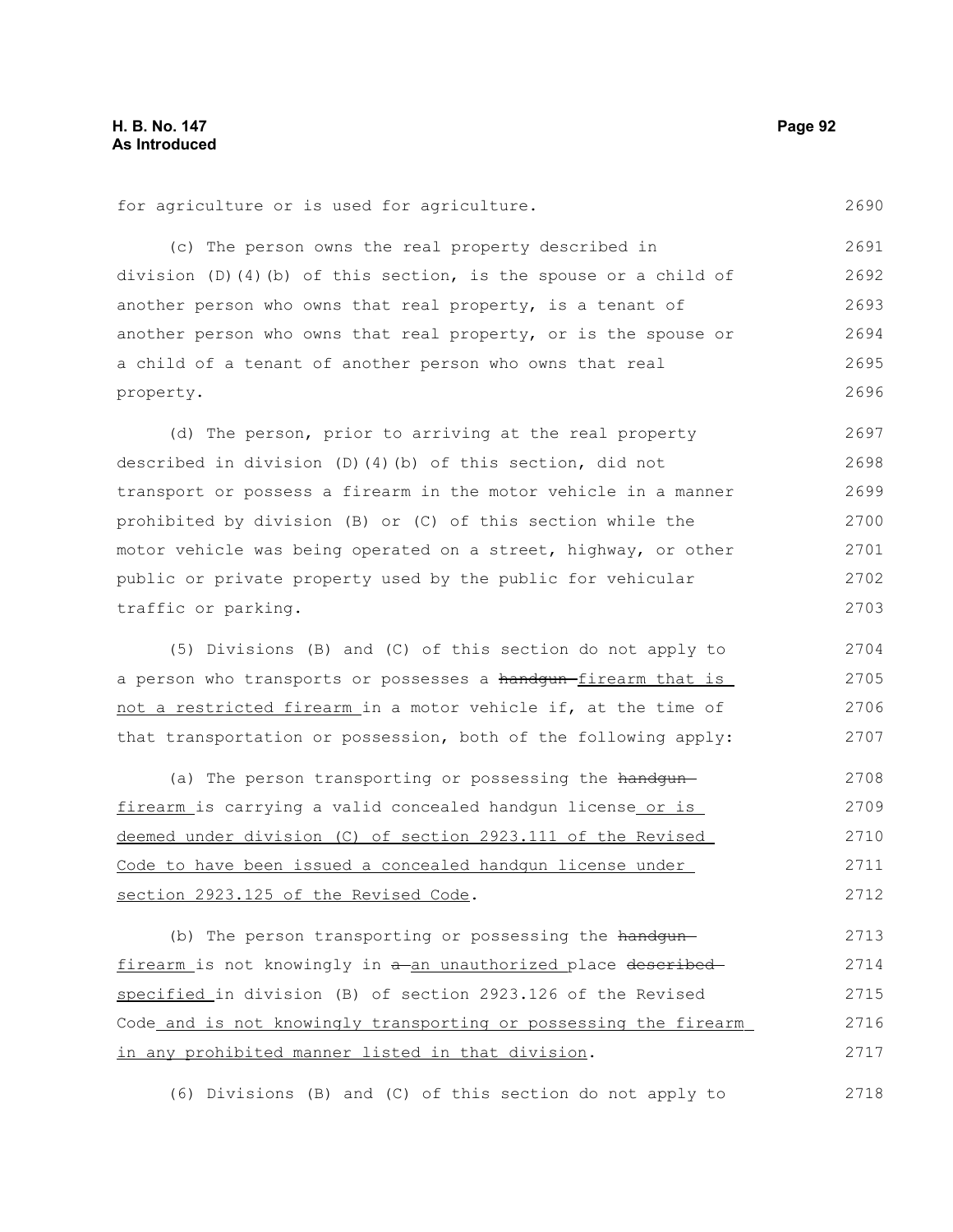a person if all of the following apply:

(a) The person possesses a valid electric-powered allpurpose vehicle permit issued under section 1533.103 of the Revised Code by the chief of the division of wildlife. (b) The person is on or in an electric-powered all-purpose vehicle as defined in section 1531.01 of the Revised Code or a motor vehicle during the open hunting season for a wild quadruped or game bird. (c) The person is on or in an electric-powered all-purpose vehicle as defined in section 1531.01 of the Revised Code or a motor vehicle that is parked on a road that is owned or administered by the division of wildlife, provided that the road is identified by an electric-powered all-purpose vehicle sign. (7) Nothing in this section prohibits or restricts a person from possessing, storing, or leaving a firearm in a locked motor vehicle that is parked in the state underground parking garage at the state capitol building or in the parking garage at the Riffe center for government and the arts in Columbus, if the person's transportation and possession of the firearm in the motor vehicle while traveling to the premises or facility was not in violation of division (A), (B), (C), (D), or (E) of this section or any other provision of the Revised Code. (G)(1) The affirmative defenses authorized in divisions (D)(1) and (2) of section 2923.12 of the Revised Code are 2720 2721 2722 2723 2724 2725 2726 2727 2728 2729 2730 2731 2732 2733 2734 2735 2736 2737 2738 2739 2740 2741 2742

affirmative defenses to a charge under division (B) or (C) of this section that involves a firearm other than a handgun\_if\_ division (E)(5) of this section does not apply to the person charged. 2743 2744 2745 2746

(2) It is an affirmative defense to a charge under

2719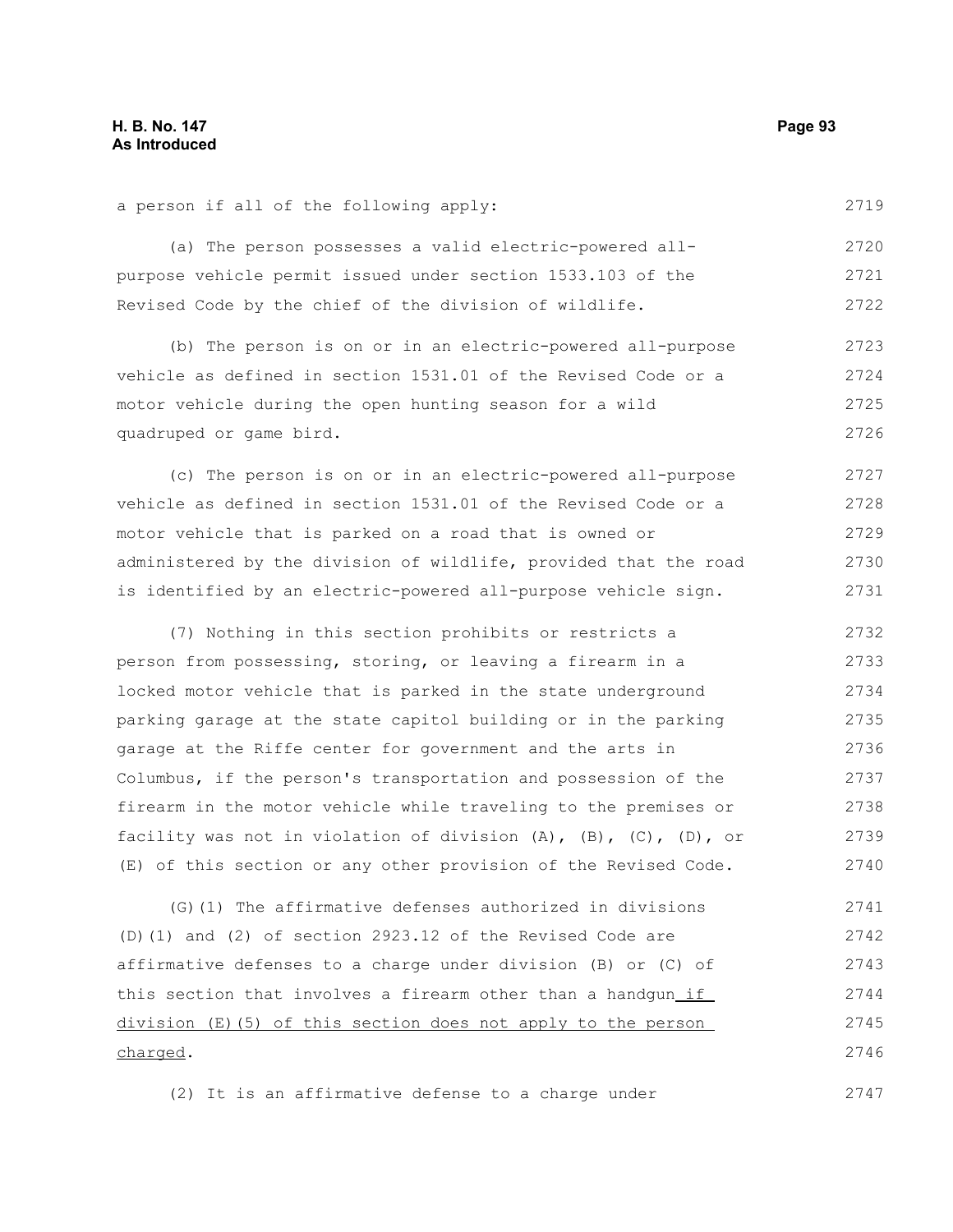division (B) or (C) of this section of improperly handling firearms in a motor vehicle that the actor transported or had the firearm in the motor vehicle for any lawful purpose and while the motor vehicle was on the actor's own property, provided that this affirmative defense is not available unless the person, immediately prior to arriving at the actor's own property, did not transport or possess the firearm in a motor vehicle in a manner prohibited by division (B) or (C) of this section while the motor vehicle was being operated on a street, highway, or other public or private property used by the public for vehicular traffic. 2748 2749 2750 2751 2752 2753 2754 2755 2756 2757 2758

(H)(1) No person who is charged with a violation of division  $(B)$ ,  $(C)$ , or  $(D)$  of this section shall be required to obtain a concealed handgun license as a condition for the dismissal of the charge. 2759 2760 2761 2762

(2)(a) If a person is convicted of, was convicted of, pleads guilty to, or has pleaded guilty to a violation of division (E) of this section as it existed prior to September 30, 2011, and if the conduct that was the basis of the violation no longer would be a violation of division (E) of this section on or after September 30, 2011, the person may file an application under section 2953.37 of the Revised Code requesting the expungement of the record of conviction. 2763 2764 2765 2766 2767 2768 2769 2770

If a person is convicted of, was convicted of, pleads guilty to, or has pleaded guilty to a violation of division (B) or (C) of this section as the division existed prior to September 30, 2011, and if the conduct that was the basis of the violation no longer would be a violation of division (B) or (C) of this section on or after September 30, 2011, due to the application of division (F)(5) of this section as it exists on 2771 2772 2773 2774 2775 2776 2777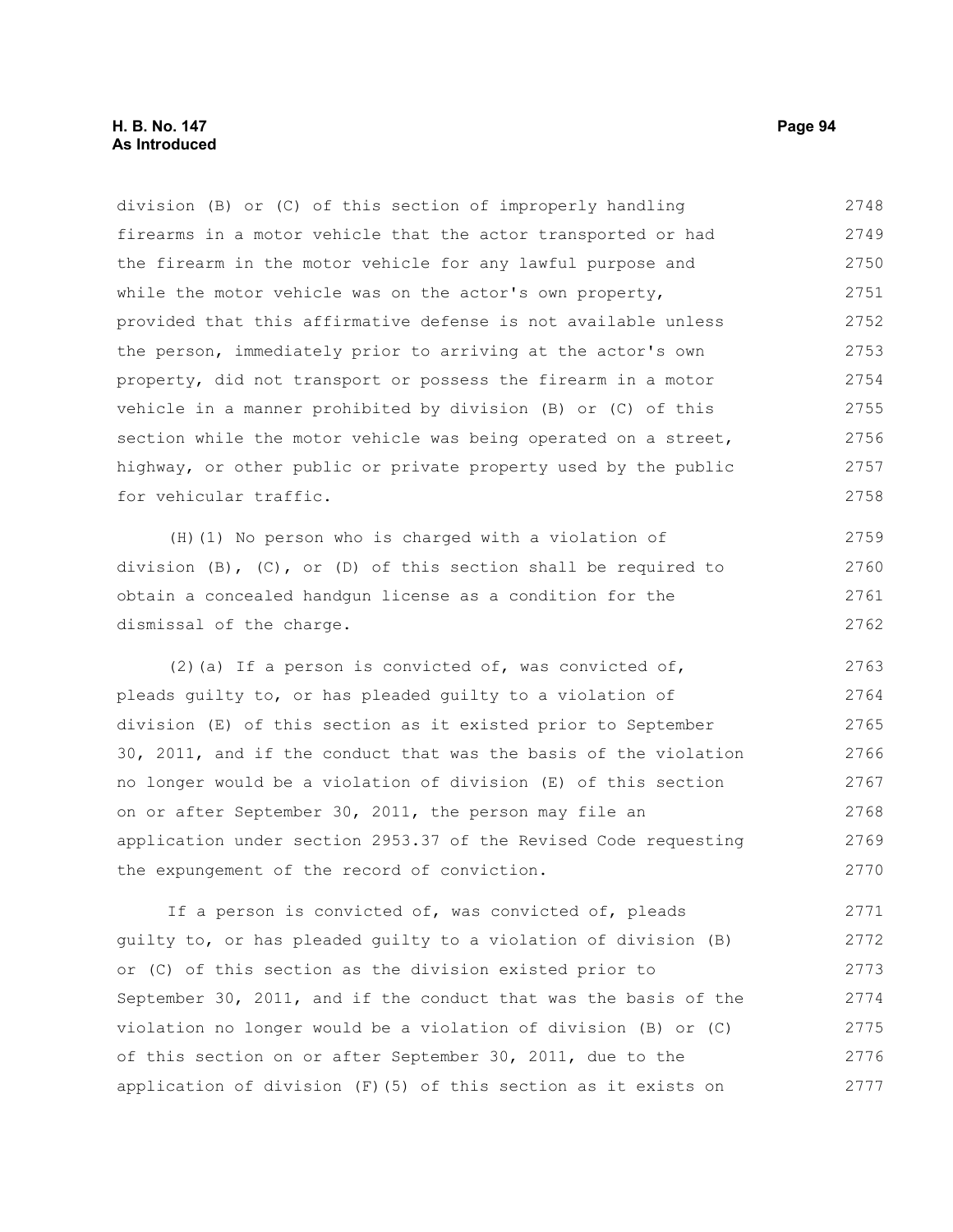and after September 30, 2011, the person may file an application under section 2953.37 of the Revised Code requesting the expungement of the record of conviction. 2778 2779 2780

(b) The attorney general shall develop a public media advisory that summarizes the expungement procedure established under section 2953.37 of the Revised Code and the offenders identified in division (H)(2)(a) of this section who are authorized to apply for the expungement. Within thirty days after September 30, 2011, the attorney general shall provide a copy of the advisory to each daily newspaper published in this state and each television station that broadcasts in this state. The attorney general may provide the advisory in a tangible form, an electronic form, or in both tangible and electronic forms. 2781 2782 2783 2784 2785 2786 2787 2788 2789 2790 2791

(I) Whoever violates this section is guilty of improperly handling firearms in a motor vehicle. Violation of division (A) of this section is a felony of the fourth degree. Violation of division (C) of this section is a misdemeanor of the fourth degree. A violation of division (D) of this section is a felony of the fifth degree or, if the loaded handgun is concealed on the person's person, a felony of the fourth degree. Except as otherwise provided in this division, a violation of division (E) (1) or (2) of this section is a misdemeanor of the first degree, and, in addition to any other penalty or sanction imposed for the violation, if the offender has been issued a concealed handgun license, the offender's concealed handgun-license shall be suspended pursuant to division (A)(2) of section 2923.128 of the Revised Code. If at the time of the stop of the offender for a traffic stop, for another law enforcement purpose, or for a purpose defined in section 5503.34 of the Revised Code that was the basis of the violation any law enforcement officer involved 2792 2793 2794 2795 2796 2797 2798 2799 2800 2801 2802 2803 2804 2805 2806 2807 2808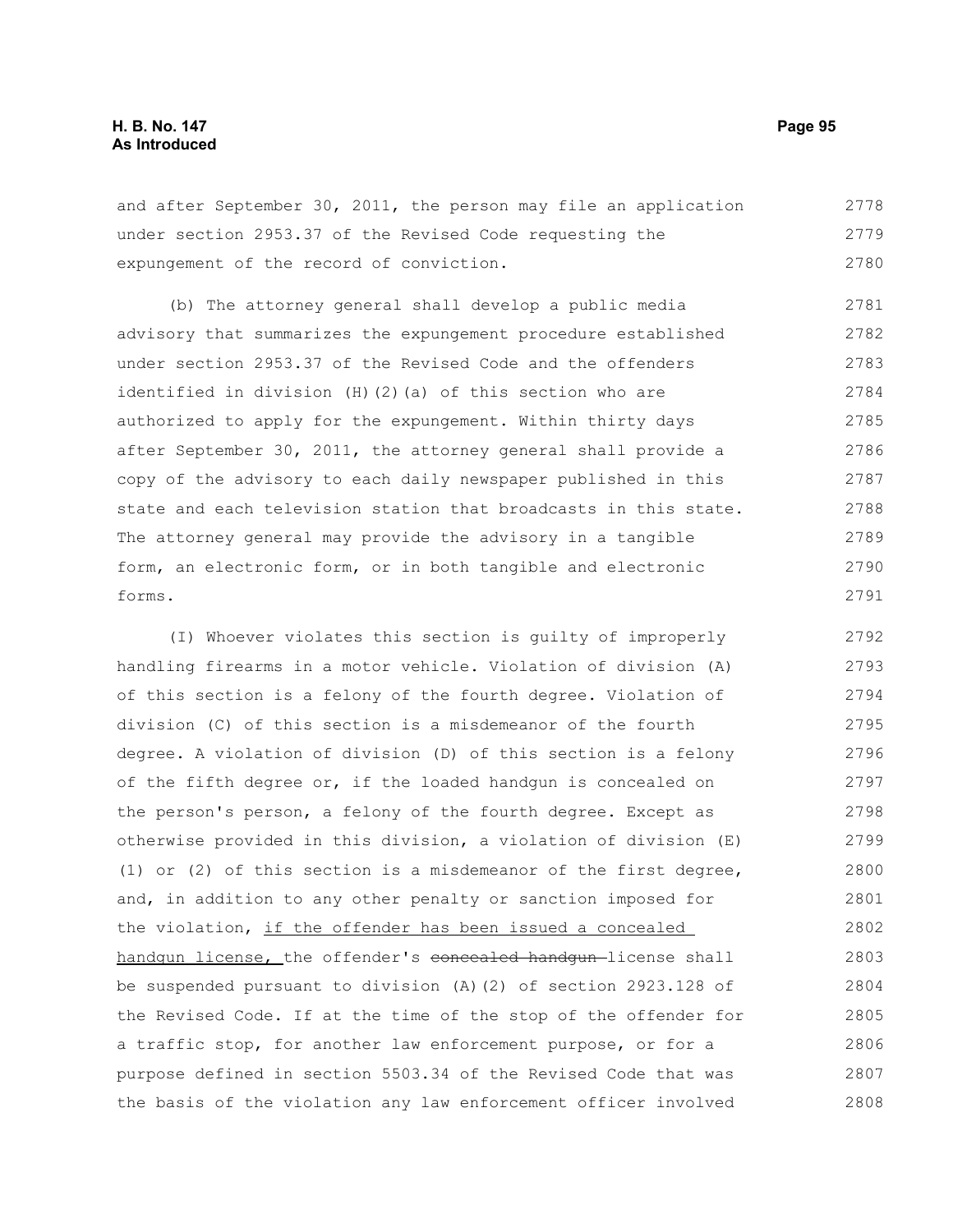with the stop or the employee of the motor carrier enforcement unit who made the stop had actual knowledge of that the offender's status as a licensee offender has been issued a concealed handgun license or that the offender is deemed under division (C) of section 2923.111 of the Revised Code to have been issued a concealed handgun license under section 2923.125 of the Revised Code, a violation of division (E)(1) or (2) of this section is a minor misdemeanor, and if the offender has been issued a concealed handgun license, the offender's concealed handgun license shall not be suspended pursuant to division (A)(2) of section 2923.128 of the Revised Code. A violation of division (E)(4) of this section is a felony of the fifth degree. A violation of division (E)(3) or (5) of this section is a misdemeanor of the first degree or, if the offender previously has been convicted of or pleaded guilty to a violation of division (E)(3) or (5) of this section, a felony of the fifth degree. In addition to any other penalty or sanction imposed for a misdemeanor violation of division (E)(3) or (5) of this section, if the offender has been issued a concealed handgun license, the offender's concealed handgun-license shall be suspended pursuant to division (A)(2) of section 2923.128 of the Revised Code. A violation of division (B) of this section is a felony of the fourth degree. 2809 2810 2811 2812 2813 2814 2815 2816 2817 2818 2819 2820 2821 2822 2823 2824 2825 2826 2827 2828 2829 2830 2831

(J) If a law enforcement officer stops a motor vehicle for a traffic stop or any other purpose, if any person in the motor vehicle surrenders a firearm to the officer, either voluntarily or pursuant to a request or demand of the officer, and if the officer does not charge the person with a violation of this section or arrest the person for any offense, the person is not otherwise prohibited by law from possessing the firearm, and the firearm is not contraband, the officer shall return the firearm 2832 2833 2834 2835 2836 2837 2838 2839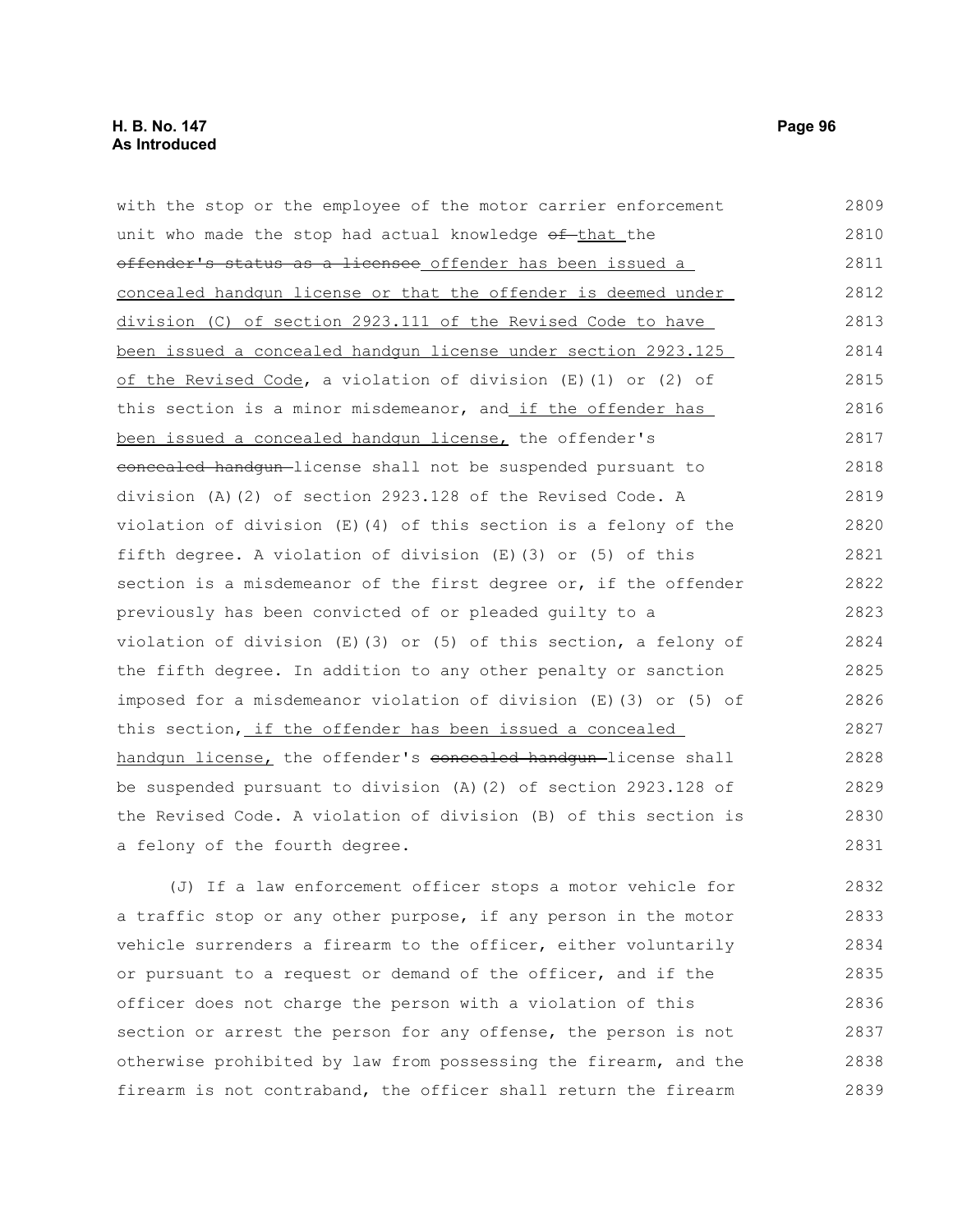to the person at the termination of the stop. If a court orders a law enforcement officer to return a firearm to a person pursuant to the requirement set forth in this division, division (B) of section 2923.163 of the Revised Code applies. (K) As used in this section: (1) "Motor vehicle," "street," and "highway" have the same meanings as in section 4511.01 of the Revised Code. (2) "Occupied structure" has the same meaning as in section 2909.01 of the Revised Code. (3) "Agriculture" has the same meaning as in section 519.01 of the Revised Code. (4) "Tenant" has the same meaning as in section 1531.01 of the Revised Code. (5)(a) "Unloaded" means, with respect to a firearm other than a firearm described in division (K)(6) of this section, that no ammunition is in the firearm in question, no magazine or speed loader containing ammunition is inserted into the firearm in question, and one of the following applies: (i) There is no ammunition in a magazine or speed loader that is in the vehicle in question and that may be used with the firearm in question. (ii) Any magazine or speed loader that contains ammunition and that may be used with the firearm in question is stored in a compartment within the vehicle in question that cannot be accessed without leaving the vehicle or is stored in a container that provides complete and separate enclosure. (b) For the purposes of division  $(K)$  (5)(a)(ii) of this 2840 2841 2842 2843 2844 2845 2846 2847 2848 2849 2850 2851 2852 2853 2854 2855 2856 2857 2858 2859 2860 2861 2862 2863 2864 2865 2866

section, a "container that provides complete and separate 2867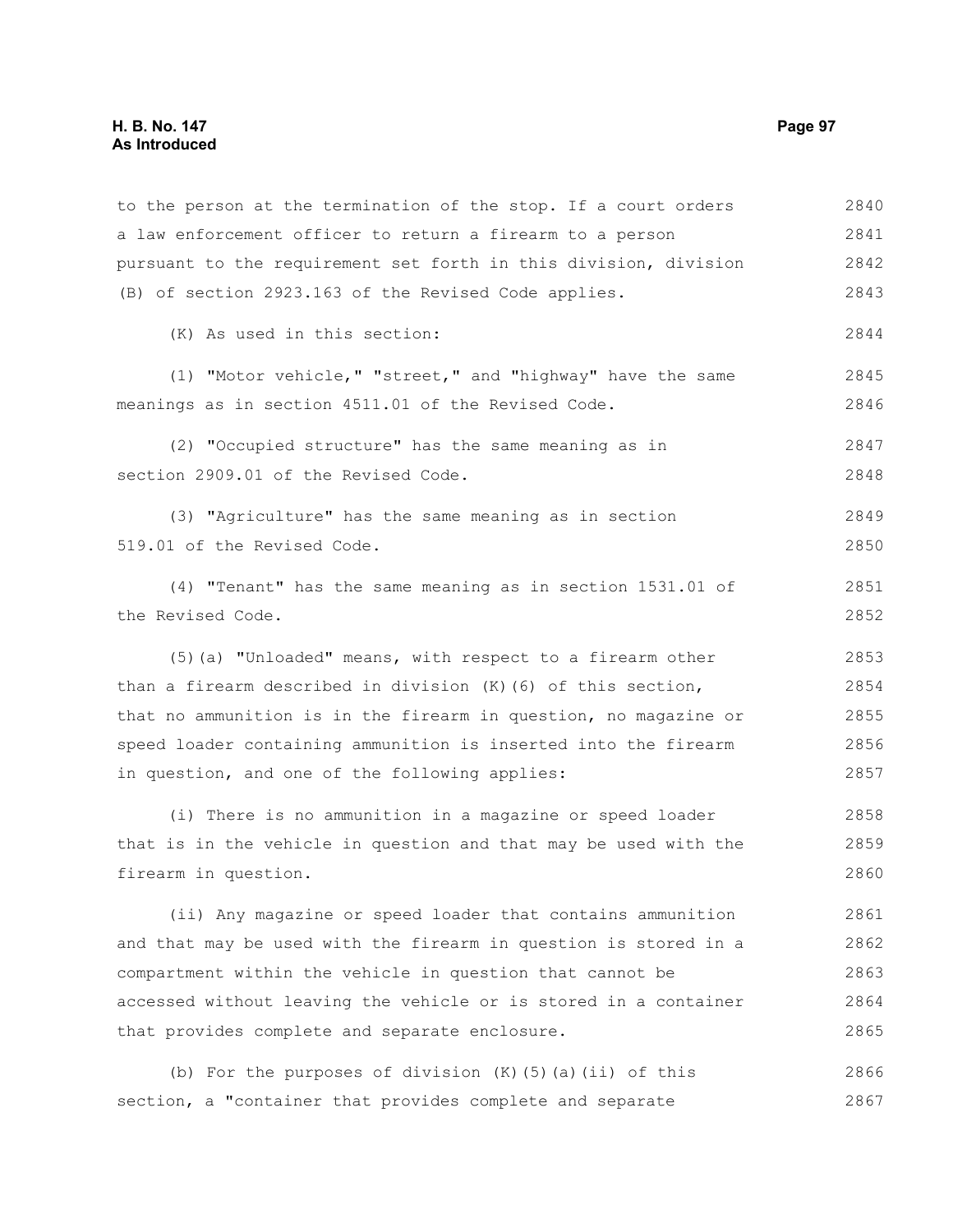enclosure" includes, but is not limited to, any of the following: 2868 2869

(i) A package, box, or case with multiple compartments, as long as the loaded magazine or speed loader and the firearm in question either are in separate compartments within the package, box, or case, or, if they are in the same compartment, the magazine or speed loader is contained within a separate enclosure in that compartment that does not contain the firearm and that closes using a snap, button, buckle, zipper, hook and loop closing mechanism, or other fastener that must be opened to access the contents or the firearm is contained within a separate enclosure of that nature in that compartment that does not contain the magazine or speed loader; 2870 2871 2872 2873 2874 2875 2876 2877 2878 2879 2880

(ii) A pocket or other enclosure on the person of the person in question that closes using a snap, button, buckle, zipper, hook and loop closing mechanism, or other fastener that must be opened to access the contents. 2881 2882 2883 2884

(c) For the purposes of divisions (K)(5)(a) and (b) of this section, ammunition held in stripper-clips or in en-bloc clips is not considered ammunition that is loaded into a magazine or speed loader. 2885 2886 2887 2888

(6) "Unloaded" means, with respect to a firearm employing a percussion cap, flintlock, or other obsolete ignition system, when the weapon is uncapped or when the priming charge is removed from the pan. 2889 2890 2891 2892

(7) "Commercial motor vehicle" has the same meaning as in division (A) of section 4506.25 of the Revised Code.

(8) "Motor carrier enforcement unit" means the motor carrier enforcement unit in the department of public safety, 2895 2896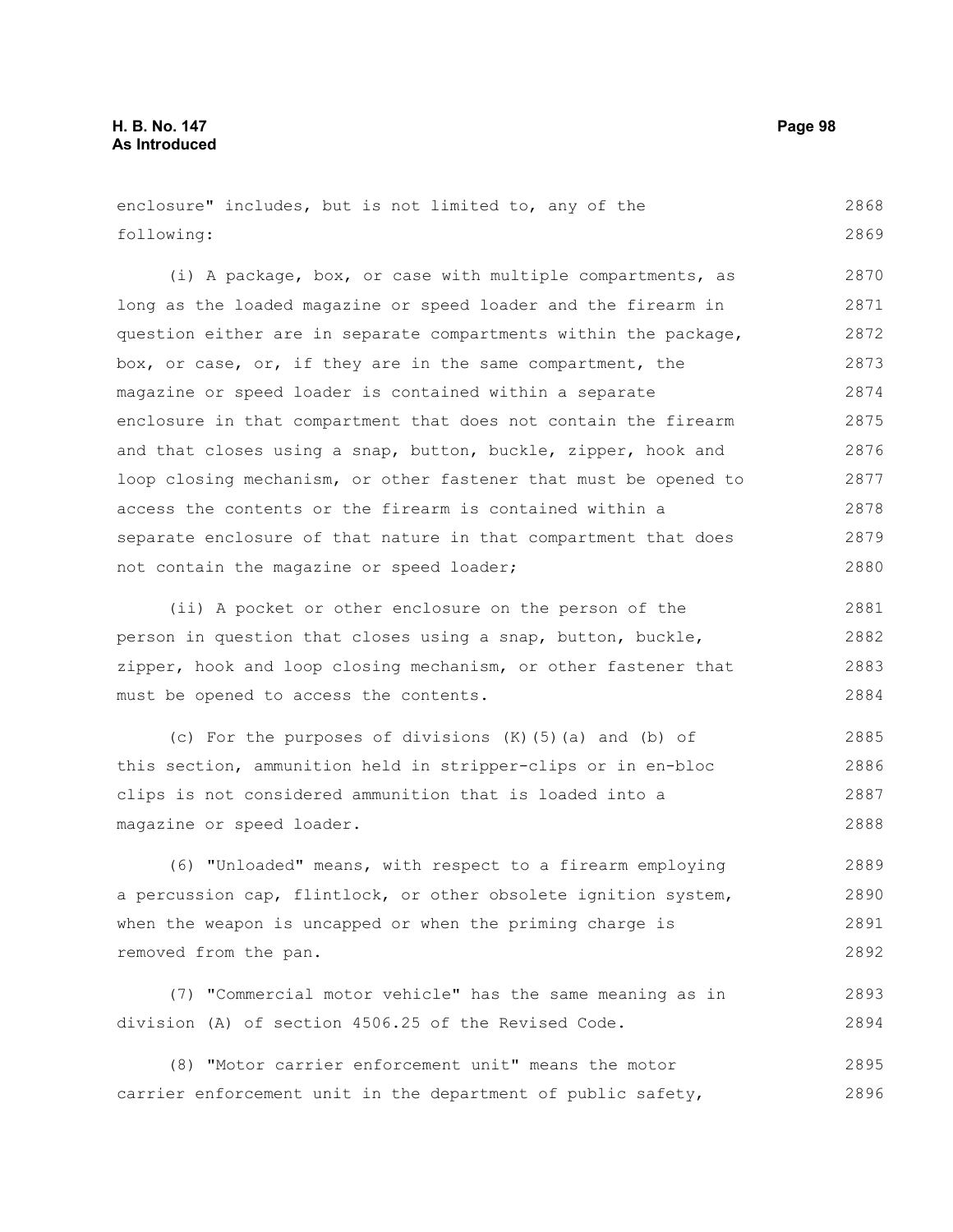## **H. B. No. 147 Page 99 As Introduced**

| division of state highway patrol, that is created by section     | 2897 |
|------------------------------------------------------------------|------|
| 5503.34 of the Revised Code.                                     | 2898 |
| $(L)$ Divisions $(K)$ (5) (a) and (b) of this section do not     | 2899 |
| affect the authority of a person who is carrying a valid         | 2900 |
| concealed handgun license or who is deemed under division (C) of | 2901 |
| section 2923.111 of the Revised Code to have been issued a       | 2902 |
| concealed handqun license under section 2923.125 of the Revised  | 2903 |
| Code to have one or more magazines or speed loaders containing   | 2904 |
| ammunition anywhere in a vehicle, without being transported as   | 2905 |
| described in those divisions, as long as no ammunition is in a   | 2906 |
| firearm, other than a handqun, in the vehicle other than as      | 2907 |
| permitted under any other provision of this chapter. A person    | 2908 |
| who is carrying a valid concealed handgun license or who is      | 2909 |
| deemed under division (C) of section 2923.111 of the Revised     | 2910 |
| Code to have been issued a concealed handqun license under       | 2911 |
| section 2923.125 of the Revised Code may have one or more        | 2912 |
| magazines or speed loaders containing ammunition anywhere in a   | 2913 |
| vehicle without further restriction, as long as no ammunition is | 2914 |
| in a firearm, other than a handgun, in the vehicle other than as | 2915 |
| permitted under any provision of this chapter.                   | 2916 |
|                                                                  |      |

**Sec. 4749.10.** (A) No class A, B, or C licensee and no registered employee of a class A, B, or C licensee shall carry a firearm, as defined in section 2923.11 of the Revised Code, in the course of engaging in the business of private investigation, the business of security services, or both businesses, unless all of the following apply: 2917 2918 2919 2920 2921 2922

(1) The licensee or employee either has successfully completed a basic firearm training program at a training school approved by the Ohio peace officer training commission, which program includes twenty hours of training in handgun use and, if 2923 2924 2925 2926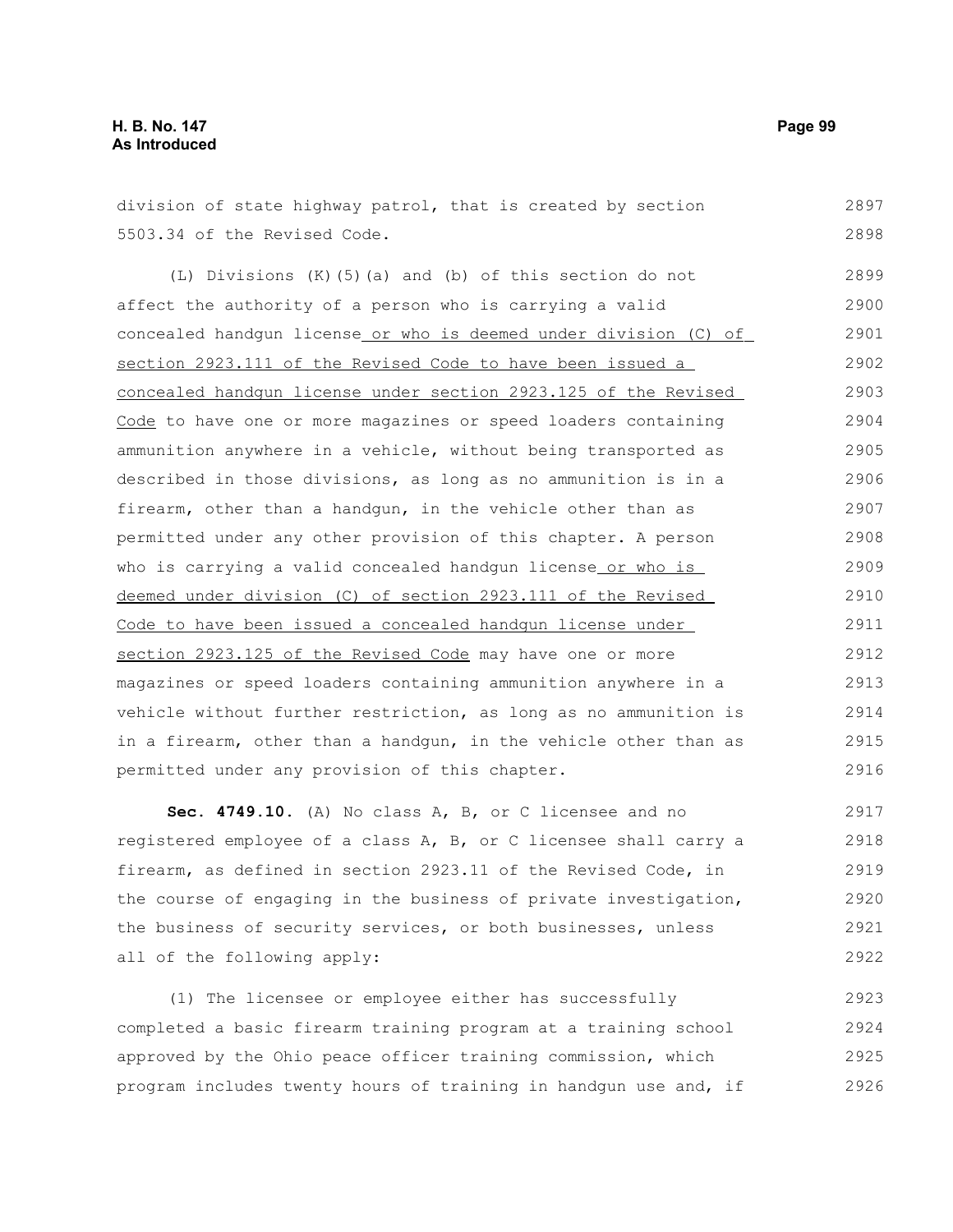## **H. B. No. 147 Page 100 As Introduced**

any firearm other than a handgun is to be used, five hours of training in the use of other firearms, and has received a certificate of satisfactory completion of that program from the executive director of the commission; the licensee or employee has, within three years prior to November 27, 1985, satisfactorily completed firearms training that has been approved by the commission as being equivalent to such a program and has received written evidence of approval of that training from the executive director of the commission; or the licensee or employee is a former peace officer, as defined in section 109.71 of the Revised Code, who previously had successfully completed a firearms training course at a training school approved by the Ohio peace officer training commission and has received a certificate or other evidence of satisfactory completion of that course from the executive director of the commission. 2927 2928 2929 2930 2931 2932 2933 2934 2935 2936 2937 2938 2939 2940 2941 2942

(2) The licensee or employee submits an application to the director of public safety, on a form prescribed by the director, in which the licensee or employee requests registration as a class A, B, or C licensee or employee who may carry a firearm. The application shall be accompanied by a copy of the certificate or the written evidence or other evidence described in division (A)(1) of this section, the identification card issued pursuant to section 4749.03 or 4749.06 of the Revised Code if one has previously been issued, a statement of the duties that will be performed while the licensee or employee is armed, and a fee the director determines, not to exceed fifteen dollars. In the case of a registered employee, the statement shall be prepared by the employing class A, B, or C licensee. 2943 2944 2945 2946 2947 2948 2949 2950 2951 2952 2953 2954 2955

(3) The licensee or employee receives a notation on the licensee's or employee's identification card that the licensee 2956 2957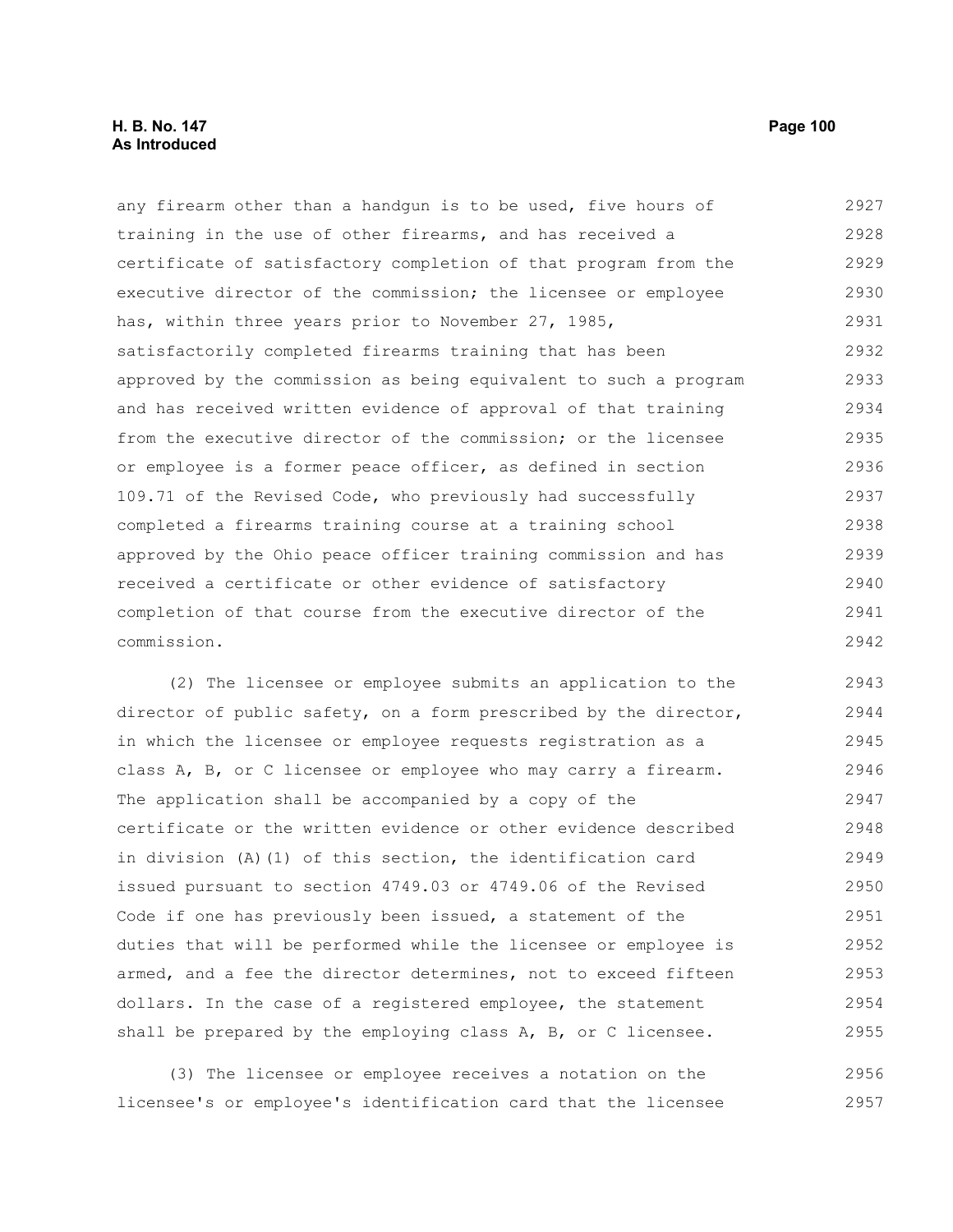### **H. B. No. 147 Page 101 As Introduced**

or employee is a firearm-bearer and carries the identification card whenever the licensee or employee carries a firearm in the course of engaging in the business of private investigation, the business of security services, or both businesses. 2958 2959 2960 2961

(4) At any time within the immediately preceding twelvemonth period, the licensee or employee has requalified in firearms use on a firearms training range at a firearms requalification program certified by the Ohio peace officer training commission or on a firearms training range under the supervision of an instructor certified by the commission and has received a certificate of satisfactory requalification from the certified program or certified instructor, provided that this division does not apply to any licensee or employee prior to the expiration of eighteen months after the licensee's or employee's completion of the program described in division (A)(1) of this section. A certificate of satisfactory requalification is valid and remains in effect for twelve months from the date of the requalification. 2962 2963 2964 2965 2966 2967 2968 2969 2970 2971 2972 2973 2974 2975

(5) If division (A)(4) of this section applies to the licensee or employee, the licensee or employee carries the certificate of satisfactory requalification that then is in effect or any other evidence of requalification issued or provided by the director. 2976 2977 2978 2979 2980

(B)(1) The director of public safety shall register an applicant under division (A) of this section who satisfies divisions (A)(1) and (2) of this section, and place a notation on the applicant's identification card indicating that the applicant is a firearm-bearer and the date on which the applicant completed the program described in division (A)(1) of this section. 2981 2982 2983 2984 2985 2986 2987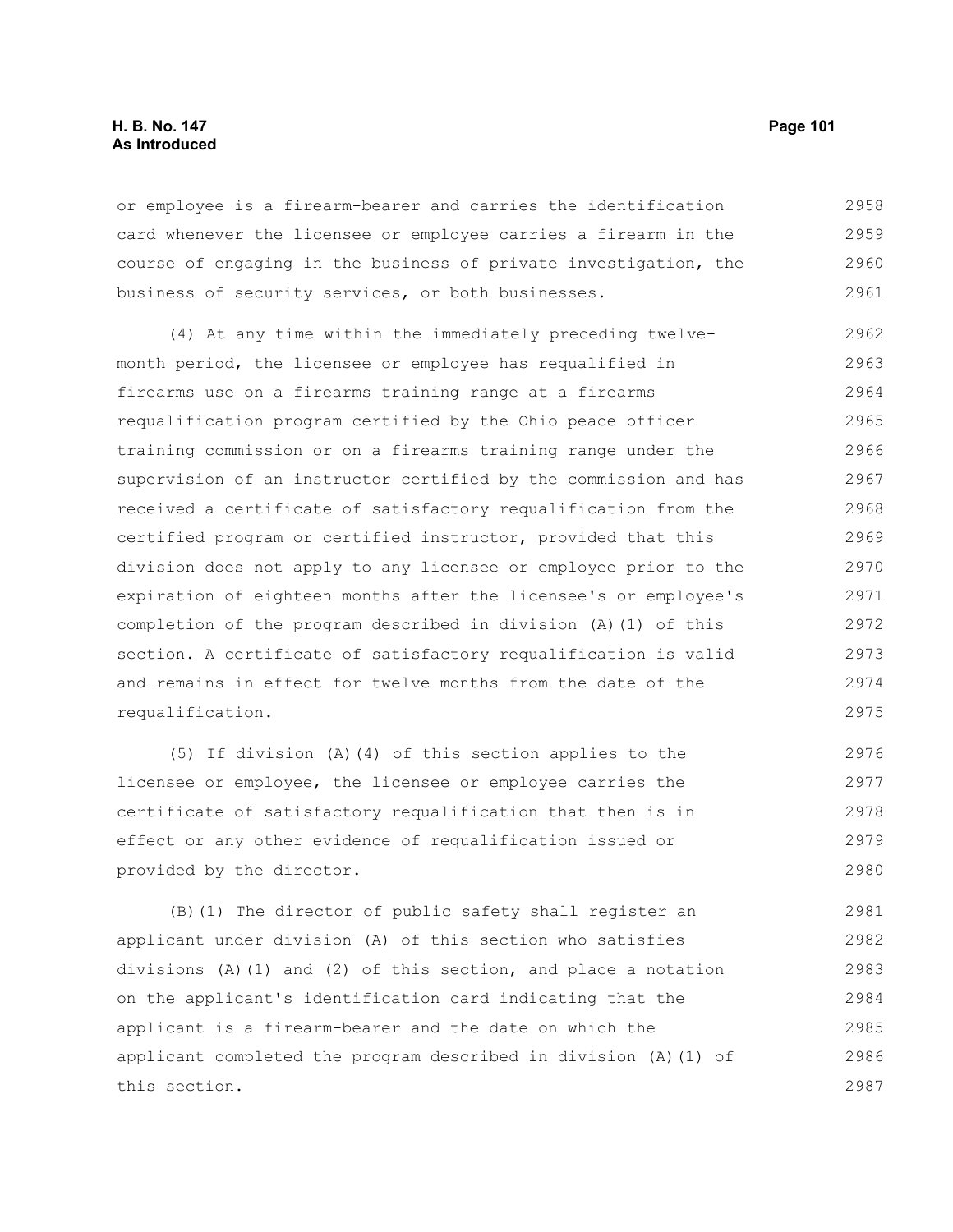## **H. B. No. 147 Page 102 As Introduced**

(2) A firearms requalification training program or instructor certified by the commission for the annual requalification of class A, B, or C licensees or employees who are authorized to carry a firearm under section 4749.10 of the Revised Code shall award a certificate of satisfactory requalification to each class A, B, or C licensee or registered employee of a class A, B, or C licensee who satisfactorily requalifies in firearms training. The certificate shall identify the licensee or employee and indicate the date of the requalification. A licensee or employee who receives such a certificate shall submit a copy of it to the director of public safety. A licensee shall submit the copy of the requalification certificate at the same time that the licensee makes application for renewal of the licensee's class A, B, or C license. The director shall keep a record of all copies of requalification certificates the director receives under this division and shall establish a procedure for the updating of identification cards to provide evidence of compliance with the annual requalification requirement. The procedure for the updating of identification cards may provide for the issuance of a new card containing the evidence, the entry of a new notation containing the evidence on the existing card, the issuance of a separate card or paper containing the evidence, or any other procedure determined by the director to be reasonable. Each person who is issued a requalification certificate under this division promptly shall pay to the Ohio peace officer training commission established by section 109.71 of the Revised Code a fee the director determines, not to exceed fifteen dollars, which fee shall be transmitted to the treasurer of state for deposit in the peace officer private security fund established by section 109.78 of the Revised Code. 2988 2989 2990 2991 2992 2993 2994 2995 2996 2997 2998 2999 3000 3001 3002 3003 3004 3005 3006 3007 3008 3009 3010 3011 3012 3013 3014 3015 3016 3017 3018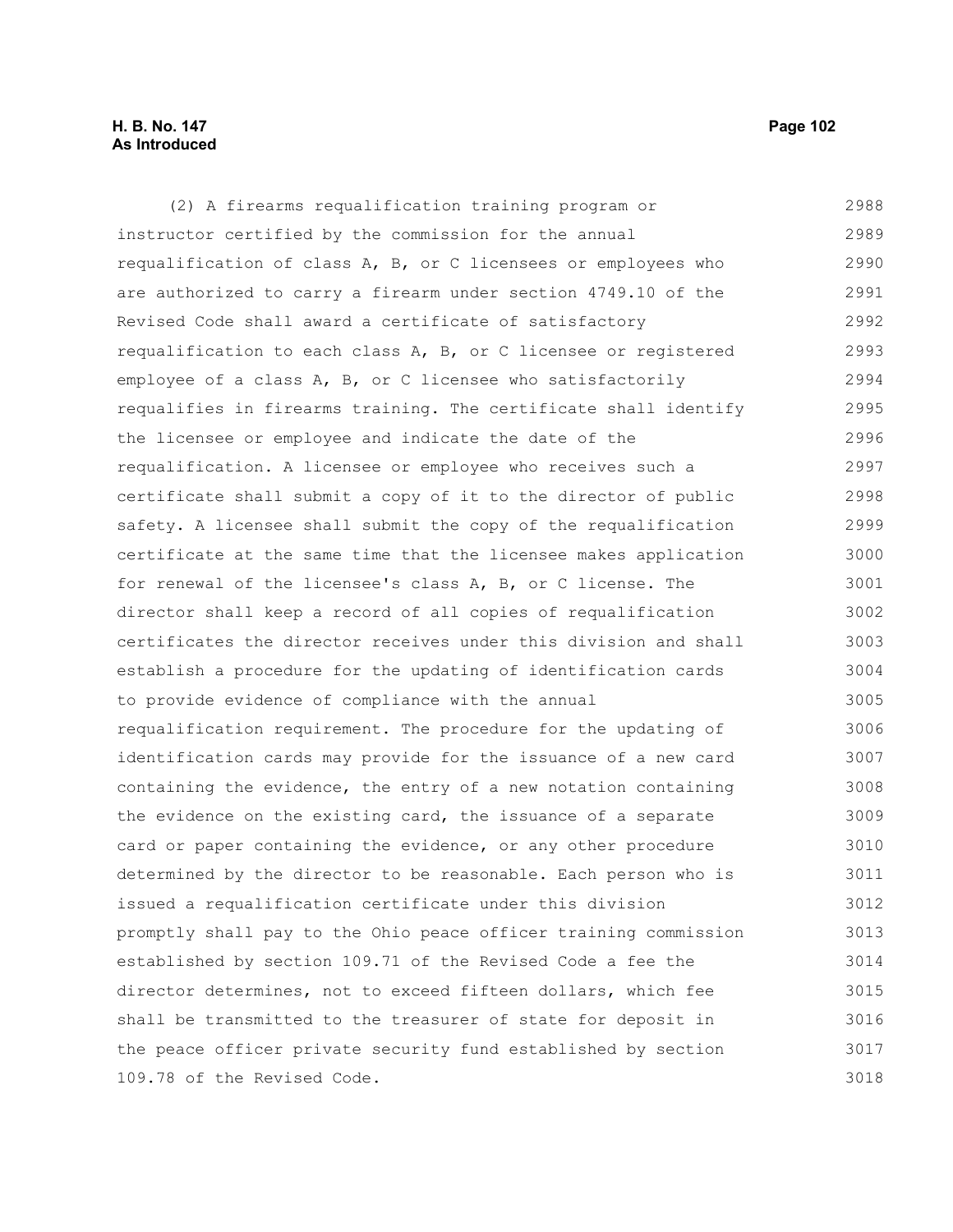## **H. B. No. 147 Page 103 As Introduced**

(C) Nothing in this section prohibits a private investigator or a security guard provider from carrying a concealed handgun firearm that is not a restricted firearm if the private investigator or security guard provider complies with sections 2923.124 to 2923.1213 of the Revised Code. **Section 2.** That existing sections 109.69, 109.731, 1547.69, 2923.11, 2923.12, 2923.121, 2923.122, 2923.123, 2923.124, 2923.125, 2923.126, 2923.128, 2923.129, 2923.1213, 3019 3020 3021 3022 3023 3024 3025 3026

**Section 3.** The amendments to sections 109.69, 109.731, 1547.69, 2923.11, 2923.12, 2923.121, 2923.122, 2923.123, 2923.124, 2923.125, 2923.126, 2923.128, 2923.129, 2923.1213, 2923.16, and 4749.10 of the Revised Code apply with respect to any concealed handgun license, as defined in section 2923.11 of the Revised Code, regardless of whether the license was issued prior to, on, or after the effective date of this act. 3028 3029 3030 3031 3032 3033 3034

2923.16, and 4749.10 of the Revised Code are hereby repealed.

**Section 4.** (A) Section 2923.124 of the Revised Code is presented in this act as a composite of the section as amended by both Am. Sub. H.B. 495 and Am. Sub. S.B. 316 of the 129th General Assembly. The General Assembly, applying the principle stated in division (B) of section 1.52 of the Revised Code that amendments are to be harmonized if reasonably capable of simultaneous operation, finds that the composite is the resulting version of the section in effect prior to the effective date of the section as presented in this act. 3035 3036 3037 3038 3039 3040 3041 3042 3043

(B) Section 2923.122 of the Revised Code is presented in this act as a composite of the section as amended by both Am. Sub. H.B. 495 and Am. Sub. S.B. 337 of the 129th General Assembly. The General Assembly, applying the principle stated in division (B) of section 1.52 of the Revised Code that amendments 3044 3045 3046 3047 3048